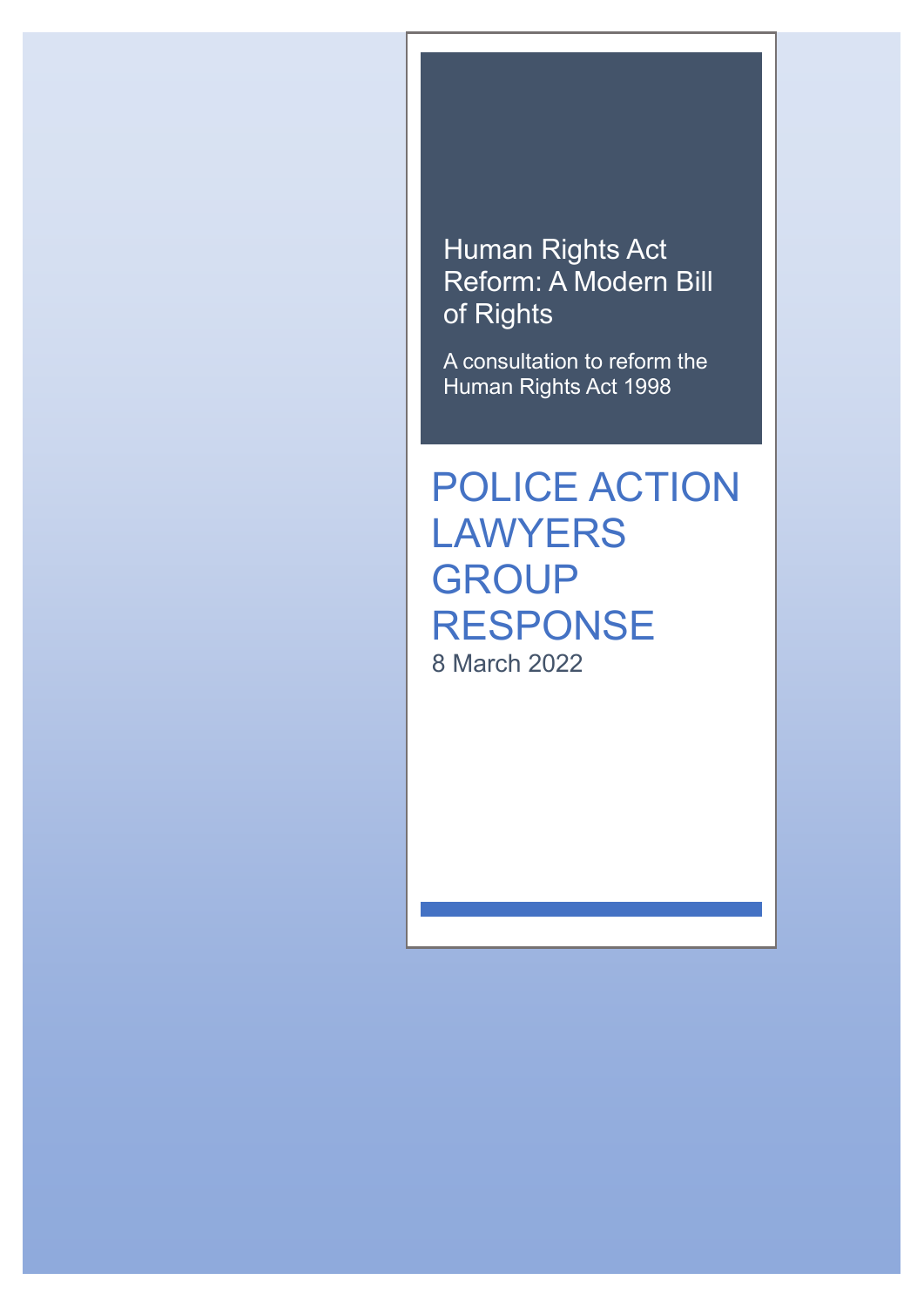## **Table of Contents**

| Question 10……………………………………………………………………………………………31 |  |
|--------------------------------------------------|--|
|                                                  |  |
|                                                  |  |
|                                                  |  |
|                                                  |  |
|                                                  |  |
|                                                  |  |
|                                                  |  |
|                                                  |  |
|                                                  |  |
|                                                  |  |
|                                                  |  |
|                                                  |  |
|                                                  |  |
|                                                  |  |
|                                                  |  |
|                                                  |  |
|                                                  |  |
|                                                  |  |
|                                                  |  |
|                                                  |  |
|                                                  |  |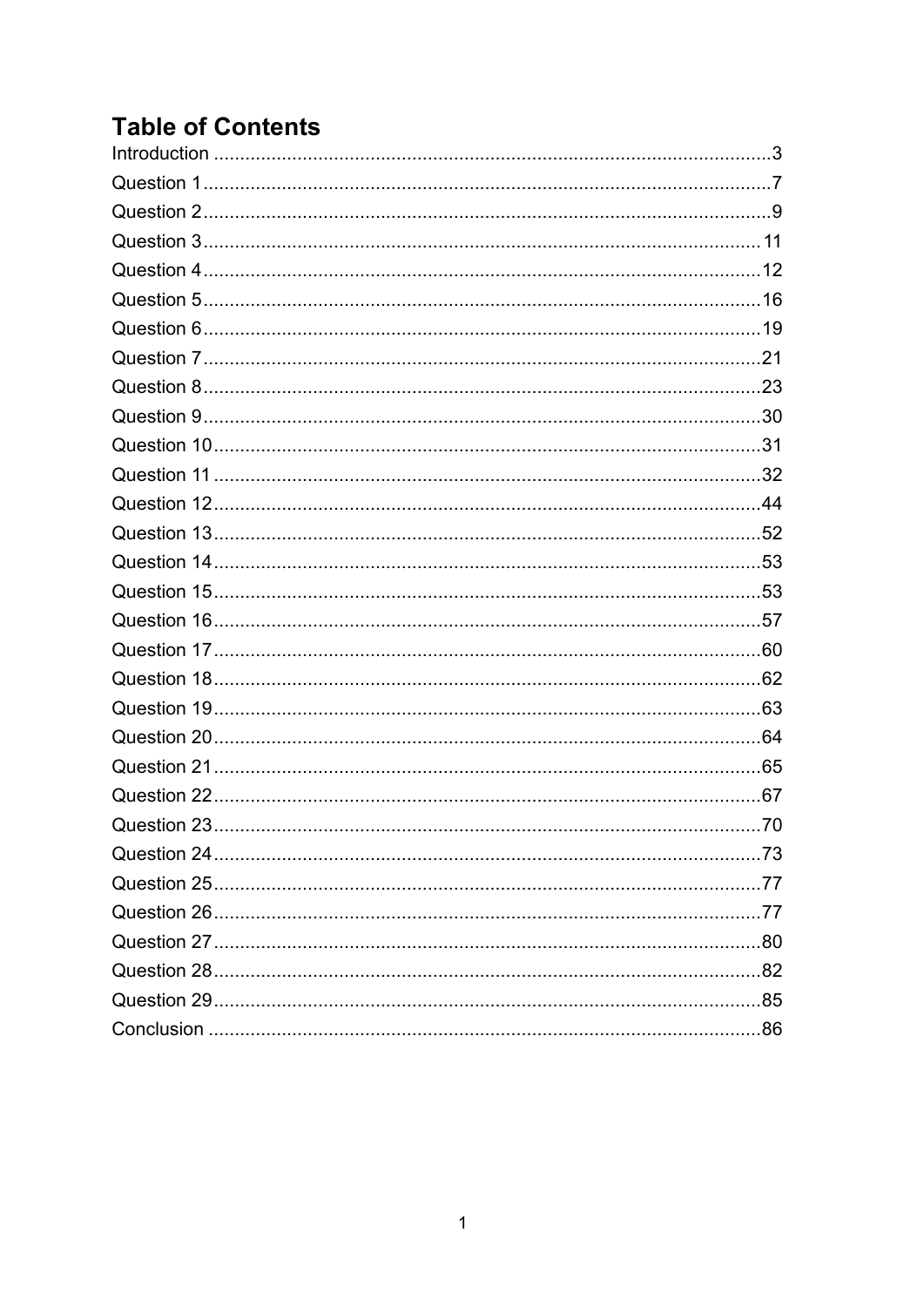### **Police Action Lawyers Group (PALG)**

**Response to HM Government's 'Consultation to reform the Human Rights Act 1998' ('the Consultation')**

#### **8 March 2022**

The Police Action Lawyers Group (PALG) is a national organisation comprised of lawyers who represent complainants against the police throughout England and Wales. PALG was formed in 1991 and its members are concerned first and foremost with the principal objectives of the complainants we represent: to ensure that the police are held accountable for their conduct through all available avenues, including: the police complaints system, judicial review, tortious and HRA compensation claims and the criminal justice system. Although, historically, our primary focus has been on police malpractice, PALG members also represent clients in respect of misconduct by other state authorities, particularly those with the power to detain and use force, including the prison service and immigration service.

Due to our large and varied membership, the collective experience of PALG is considerable. We include lawyers who act on behalf of victims of misconduct by police officers from virtually every force in England and Wales. All of our work as an organisation is voluntary and we receive no funding of any kind. The group is motivated by a desire to achieve the best possible outcome for our clients, many of whom have suffered the most serious abuse at the hands of the police. More information can be found on our website [\(http://www.palg.org.uk/\)](http://www.palg.org.uk/).<sup>[1](#page-2-0)</sup>

<span id="page-2-0"></span><sup>&</sup>lt;sup>1</sup> This response has been prepared on behalf of PALG by a team of members including barristers, solicitors and trainee lawyers including: Christina Bodenes (Bhatt Murphy solicitors); Michael Etienne (Garden Court Chambers), Sam Hall (ITN solicitors), Alice Hardy (Hodge Jones & Allen solicitors), Lucinda Hawthorn (Tuckers solicitors), Marte Lund (Birnberg Peirce solicitors), Cian Murphy (Doughty Street Chambers), Jessica Webster (Bindmans LLP) and Toby Wilton (Hickman & Rose solicitors).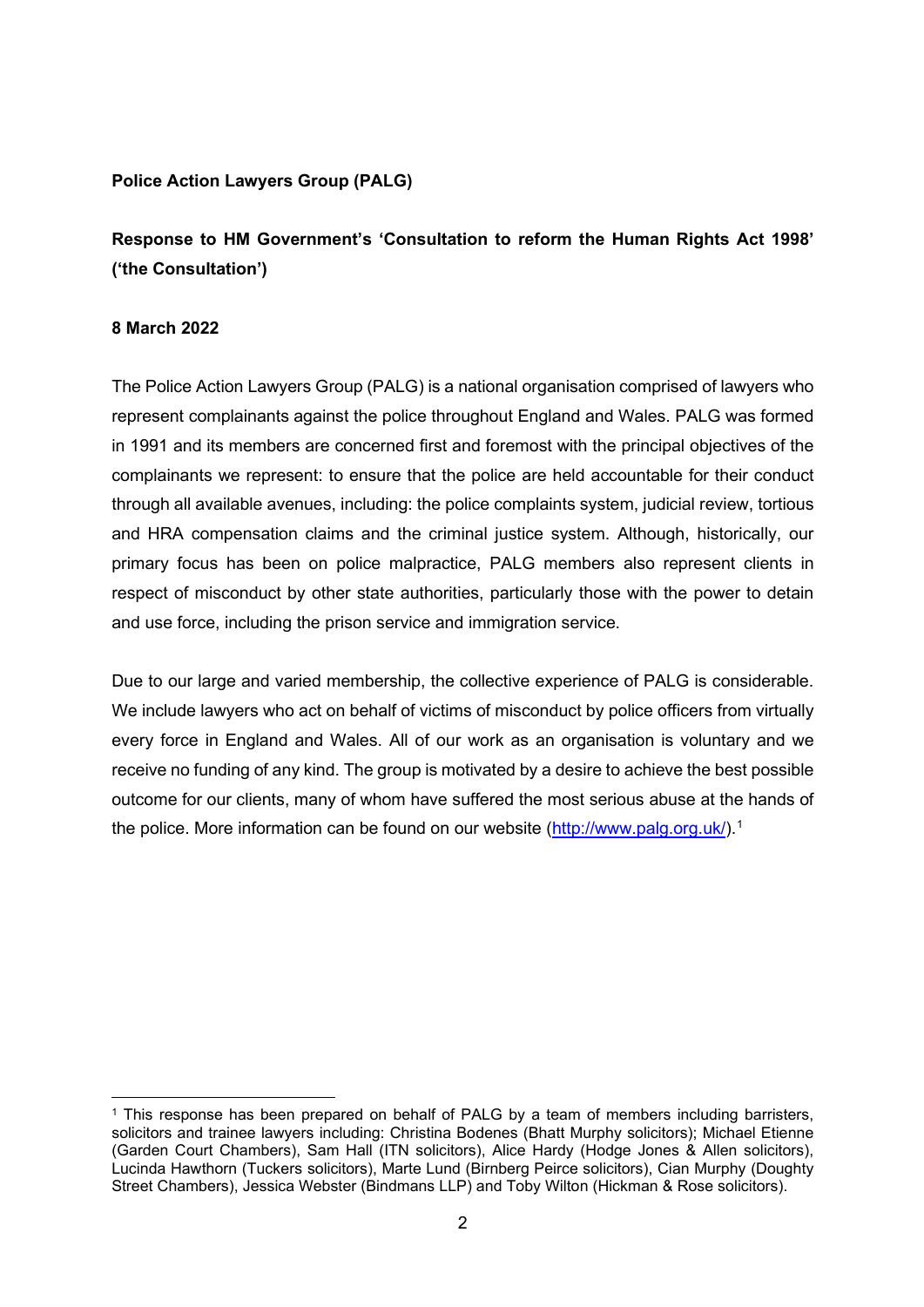### <span id="page-3-0"></span>**Introduction**

- 1. In PALG's experience the criminal justice system in the UK is a key staging ground in the realisation of the rights protected by the European Convention on Human Rights ('ECHR' or 'the Convention') and, by extension, the Human Rights Act 1998 ('HRA') in the UK.
- 2. For the majority of our clients, interactions with the police and other state bodies are problematic, and our case work has been instrumental in improving systems of accountability and transparency within those bodies and driving positive change following hard fought legal claims.
- 3. Holding the police to account in tort for violations of individuals' rights caused by third parties or for police failures in the investigative process has been historically complex. The HRA has been crucial in providing our clients with a system of redress. It has also required the police to improve their investigation practices and secure justice for victims of serious crimes, as well as behaving more efficiently towards those wrongly accused of crime. There has been an inevitable improvement in the service provided to the public.
- 4. For example, in *DSD v Commissioner of Police* [[2](#page-3-1)018],<sup>2</sup> under the HRA, the police were held liable to victims of the 'black cab' serial rapist, John Worboys. The Supreme Court agreed that the ECHR positive obligation to investigate allegations of ill-treatment is not confined to cases where allegations have been made against state agents. Article 3 ECHR places a positive duty upon the police to investigate crimes committed by all persons, to ensure that individuals are protected against serious ill-treatment. This is a duty owed to individual victims.
- 5. Article 3 also led to the police being accountable for the suffering of a boy with autism and epilepsy who was forcibly removed from a swimming pool by the police (see *ZH v Commissioner of Police* [2013]).[3](#page-3-2)
- 6. In relation to the police duties to act properly and fairly, in the case of *Zenati v Commissioner of Police* [2015],<sup>[4](#page-3-3)</sup> an innocent man was detained in custody even after evidence had emerged which showed there were no grounds to suspect him of the crime. The Court of Appeal held that the requirements of Article 5 ECHR were violated if people were detained when material information was not brought to the attention of the court.

<span id="page-3-1"></span><sup>2</sup> *DSD and another v Commissioner of Police* [2018] UKSC 11.

<span id="page-3-2"></span><sup>3</sup> *ZH v Commissioner of Police* [2013] EWCA Civ 69.

<span id="page-3-3"></span><sup>4</sup> *Zenati v Commissioner of Police* [2015] EWCA Civ 80 [2015] QB 758.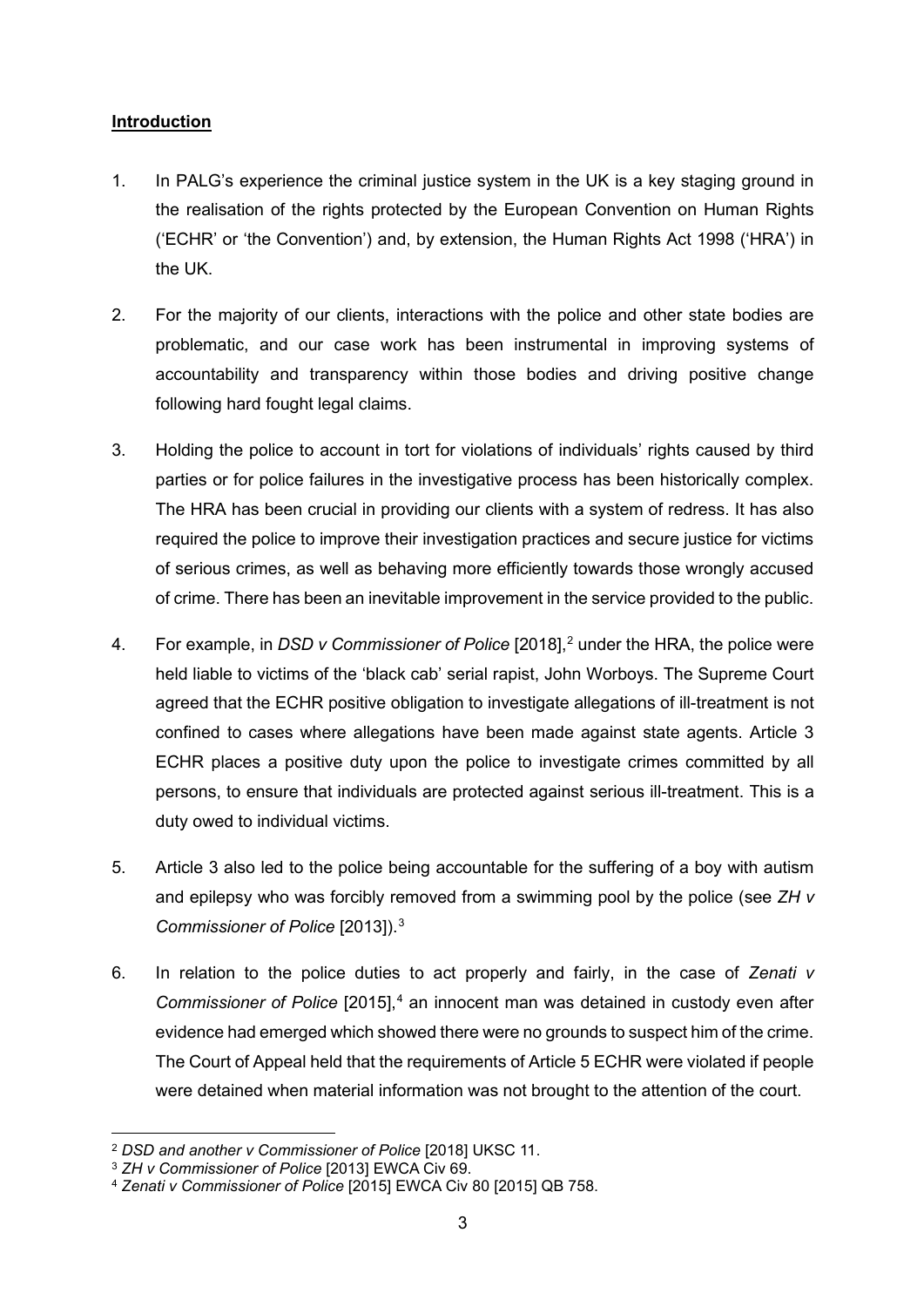- 7. Our members are therefore heartened by the Consultation's stated support for the UK's continued membership of the Convention. Before setting out our response to the specific questions posed by the Consultation, it is important to recognise that the HRA was, at its inception, a compromise between empowering individuals to rely on their Convention rights in the UK courts, continuing the UK's leading voice in the protection of Convention rights, and protecting parliamentary sovereignty and the separation of powers.
- 8. The operation of the HRA, whilst by no means perfect, has respected this difficult balance remarkably well and remains a central and fundamental means through which individuals' rights are protected both in the UK and in other Convention states. In the words of Lady Hale, Former President of the Supreme Court, '*there is indeed a point to the Human Rights Act'*. [5](#page-4-0)

<span id="page-4-0"></span><sup>5</sup> Nicolas Bratza, '*The relationship between UK Courts and Strasbourg*' (2011) EHRLR 505, 507, as cited by Lady Hale in 'What's the point of Human Rights' (Warwick Law Lecture, December 2013).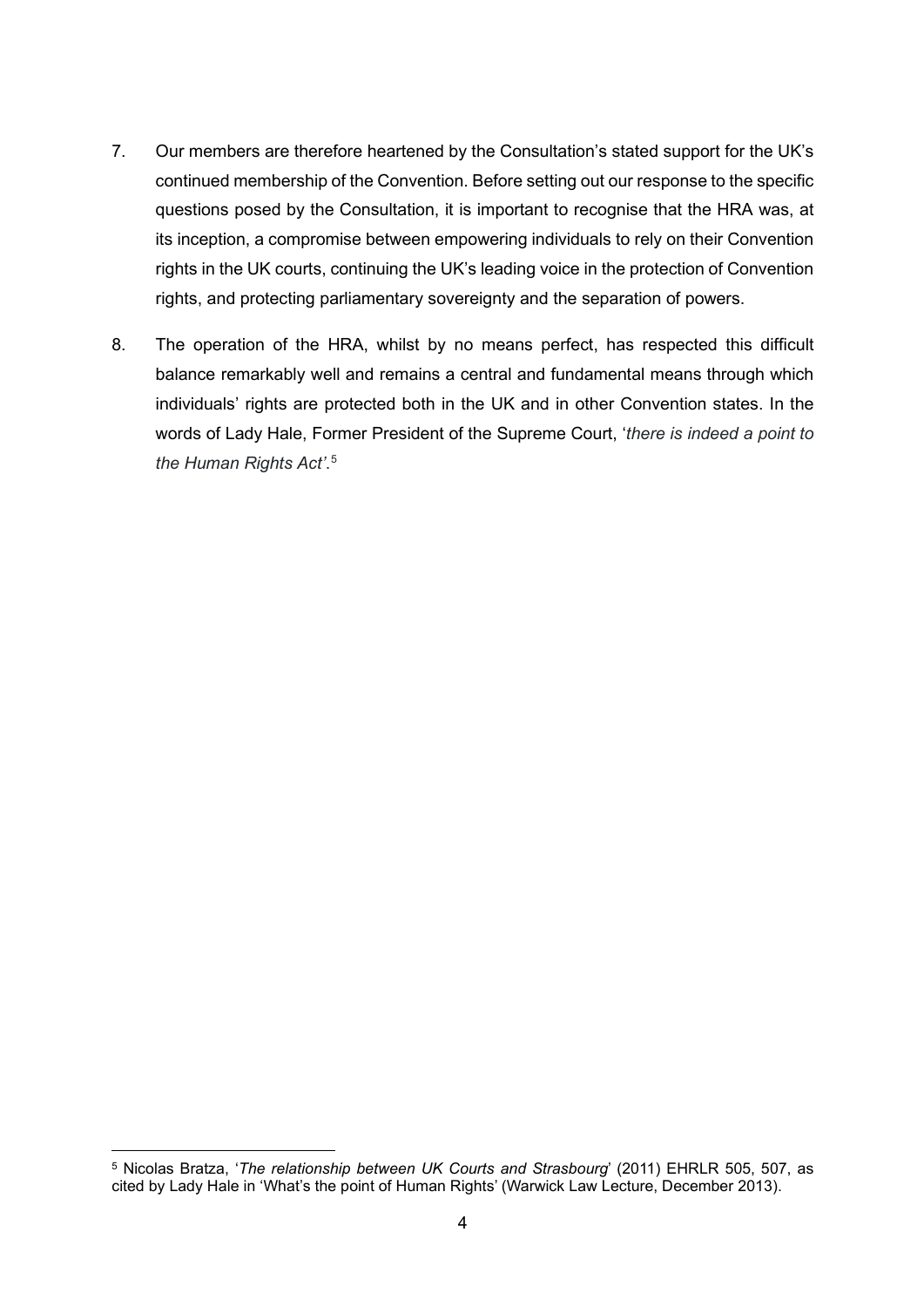# **I. Respecting our common law traditions and strengthening the role of the UK Supreme Court**

- 9. Questions 1 and 2 of the Consultation ask, in essence, whether there is any need to amend section 2 of the HRA, s.2(1) of which requires that UK courts or tribunals determining questions of Convention rights '*take into account'* jurisprudence of the European Court of Human Rights ('ECtHR') in Strasbourg.
- 10. Contrary to the implications of the Consultation, UK courts are not bound by decisions of the Strasbourg courts via s.2(1). Nor is the position of the UK Supreme Court being undermined by the ECtHR. Rather, under s.2 UK courts can, and do, disagree with, depart from, or enhance ECtHR decisions when interpreting and applying Convention rights in the UK courts, leaving our judiciary in the driving seat.
- 11. The wording of section 2(1) is deliberate and effective. Proposals that the domestic courts be 'bound' by Strasbourg decisions were expressly rejected when the HRA was being debated.[6](#page-5-0) When in *Ullah* Lord Bingham discussed that the courts should usually follow Strasbourg case law, he emphasised this was only where that jurisprudence was '*clear and constant*'. [7](#page-5-1) Moreover, the Supreme Court has repeatedly made clear that there are limits to the extent to which it will follow that case law when taking it into account under s.2, and that it will depart from it where necessary. As the Independent Human Rights Act Review ('IHRAR') noted, through s.2 '*the HRA supplemented, rather than replaced, the common law'* of the UK.<sup>[8](#page-5-2)</sup>
- 12. Thus, in *Horncastle*, [9](#page-5-3) a case concerning the right to a fair trial, the Supreme Court upheld the decision of the Court of Appeal and expressly rejected the decision of the Chamber of the EctHR in *Al-Khawaja and Tahery v UK*. [10](#page-5-4) Similarly, in *Hicks*, [11](#page-5-5) concerning the application of the right to liberty, the Court of Appeal decided not to follow a recent

<span id="page-5-0"></span><sup>6</sup> HL Deb 29 January 1998 vol 585 cc 379-422, at 378. Instead, Lord Irvine, the then Lord Chancellor, emphasised that s.2 *'allows the courts to use their discretion where appropriate in applying Strasbourg jurisprudence generally to cases before them*'. HL Deb 29 January 1998 vol 585 cc 379-422, at 388. <sup>7</sup> *R* (Ullah) v Special Adjudicator/ Do (FC) v Secretary of State for the Home Department [2004] UKHL 26, [20] (Lord Bingham).

<span id="page-5-2"></span><span id="page-5-1"></span><sup>8</sup> The Independent Human Rights Act Review (CP 586, 2021) (IHRAR), p. 61, para 97.

<span id="page-5-3"></span><sup>9</sup> *R v Horncastle and others (appellants)* [2009] UKSC 14. See also *Manchester City Council v Pinnock* [2010] UKSC 45 in which Lord Neuberger states, at [48] that the Court was not bound to follow every decision of the European Court, and it would sometimes be inappropriate to do so, for example where 'inconsistent with some fundamental substantive or procedural aspect of our law'.

<span id="page-5-4"></span><sup>&#</sup>x27;*inconsistent with some fundamental substantive or procedural aspect of our law'*. 10 *Al-Khawaja and Tahery v UK* App Nos. 26766/05 and 22228/06, (ECtHR, 20 January 2009).

<span id="page-5-5"></span><sup>11</sup> *R (on the application of Hicks) v Commissioner of Police of the Metropolis* [2014] EWCA Civ 3.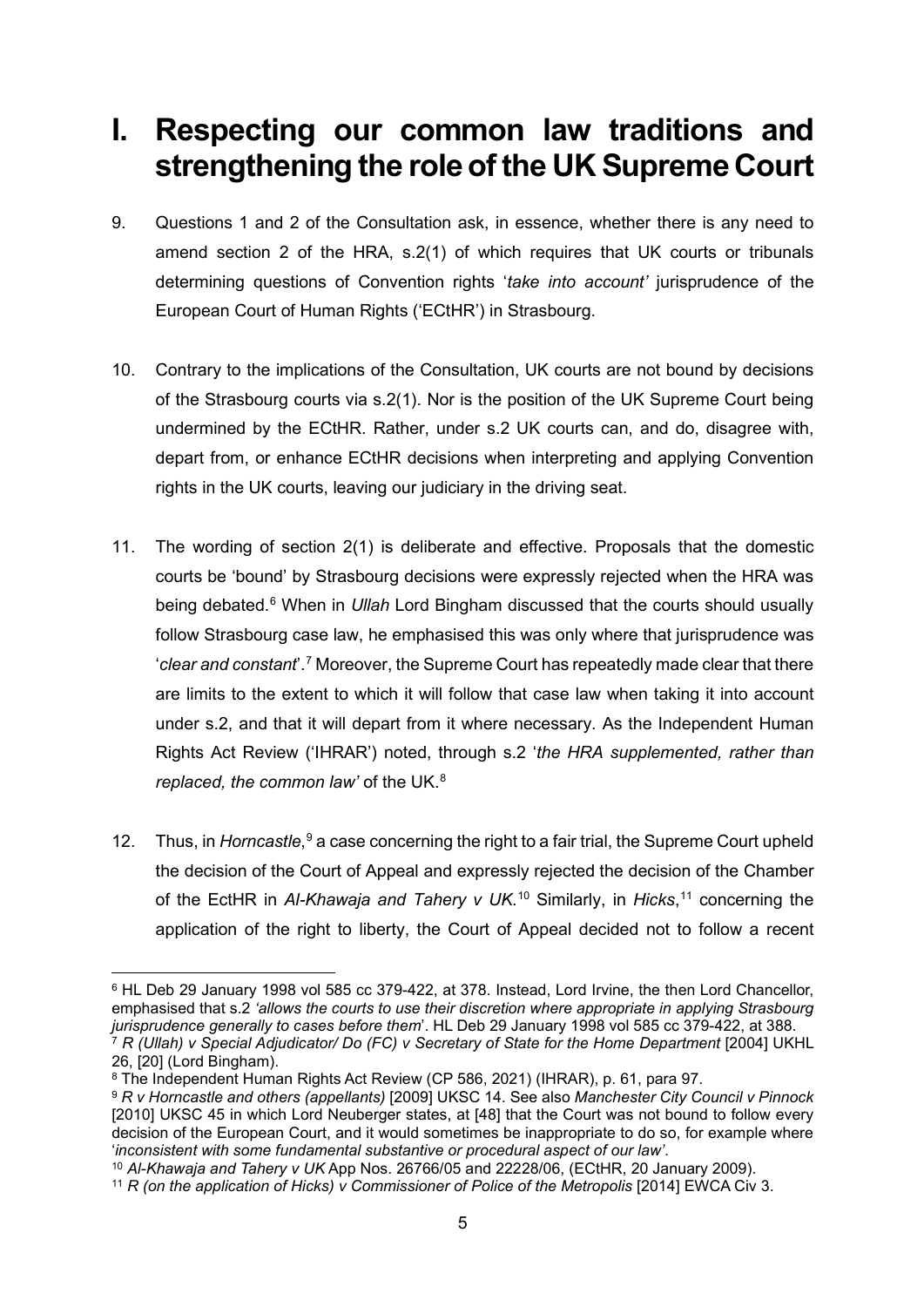ECtHR case, *Ostendorf v Germany*, [12](#page-6-0) even though the facts of the two cases were similar. Instead, considering the judgment in *Ostendorf*, the Court of Appeal noted that, as it was not bound to follow the ECtHR, it would '*adopt the interpretation of the wording of article 5.1(c) that [they had] reached without regard to the Strasbourg case law'*. [13](#page-6-1)

- 13. It is clear then, that domestic case law retains authority over its Strasbourg counterpart where necessary under the existing HRA. As noted in the Consultation, in *R v Abdurahman (Ismail)* [2019], on the application of Article 6, the Court of Appeal effectively ignored the Grand Chamber of the ECtHR.<sup>[14](#page-6-2)</sup> Faced with conflicting domestic and ECtHR jurisprudence on the application of the right to liberty under Article 5, in *R (Kaiyam) v the Secretary of State for Justice* [2014]<sup>[15](#page-6-3)</sup> the Supreme Court declined to follow what it referred to as the '*inappropriate reading'* in the Strasbourg authorities, preferring the approach taken in domestic cases. In *R (Hallam) v Secretary of State for*  Justice [2019],<sup>[16](#page-6-4)</sup> concerning the right to a fair trial, the Supreme Court considered the differing approaches by the UK and Strasbourg and, again, took its own path; Lord Hughes noting that the Court's '*ultimate responsibility is to arrive at its own decision*'. [17](#page-6-5)
- 14. Additionally, the ECtHR has frequently agreed with the UK courts' interpretation and application of the rights under the Convention.<sup>[18](#page-6-6)</sup> Sir Nicholas Bratza, former President of the ECtHR, commented in 2011 that the ECtHR was '*particularly respectful of decisions emanating from courts in the United Kingdom'* and that in many cases analysis by national courts had '*formed the basis of the Strasbourg judgment'*. [19](#page-6-7)
- 15. Against that background, it is clear that no change is necessary to s.2 HRA. Indeed, in IHRAR's words there is a '*a good deal of force'* [20](#page-6-8) in leaving s.2 untouched, whereas '*abolition of section 2 cannot sensibly be contemplated'*. [21](#page-6-9) In requiring UK courts and

<span id="page-6-0"></span><sup>12</sup> *Ostendorf v. Germany*, App No. 15598/08 (ECtHR, 7 March 2013).

<span id="page-6-1"></span><sup>13</sup> *R (on the application of Hicks) v Commissioner of Police of the Metropolis* [2014] EWCA Civ 3, [2014] 1 W.L.R 2152, at 2177. The case was appealed to the Supreme Court and dismissed, with the Supreme Court similarly considering *Ostendorf v Germany* (ibid). See *R (on the application of Hicks) v Commissioner of Police of the Metropolis* [2017] UKSC 9.

<span id="page-6-2"></span><sup>14</sup> *R v Abdurahman (Ismail)* [2019] EWCA Crim 2239, [2020] 4 W.L.R. 6.

<span id="page-6-3"></span><sup>15</sup>*R (Kaiyam) v the Secretary of State for Justice* [2014] UKSC 66, [35]

<span id="page-6-4"></span><sup>16</sup>*R (Hallam) v Secretary of State for Justice* [2019] UKSC 2

<span id="page-6-5"></span><sup>17</sup> *Ibid* [125] (Lord Hughes)

<span id="page-6-6"></span><sup>18</sup> See for example *Mustafa (Abu Hamza) v UK (No.1)* App No. 31411/07, (ECtHR, 18 January 2011), *Donaldson v UK*, App No. 5675/09, (ECtHR, 25 January 2011) and *Ali v UK*, App No. 40385/06 (ECtHR, 11 January 2011).

<span id="page-6-7"></span><sup>19</sup> Nicolas Bratza, '*The relationship between UK Courts and Strasbourg*' (2011) EHRLR 505, 507, as cited by Lady Hale in 'What's the point of Human Rights' (Warwick Law Lecture, December 2013). <sup>20</sup> IHRAR, p. 80, at 150.

<span id="page-6-9"></span><span id="page-6-8"></span><sup>21</sup> The Independent Human Rights Act Review (2021), p. 84, at 166.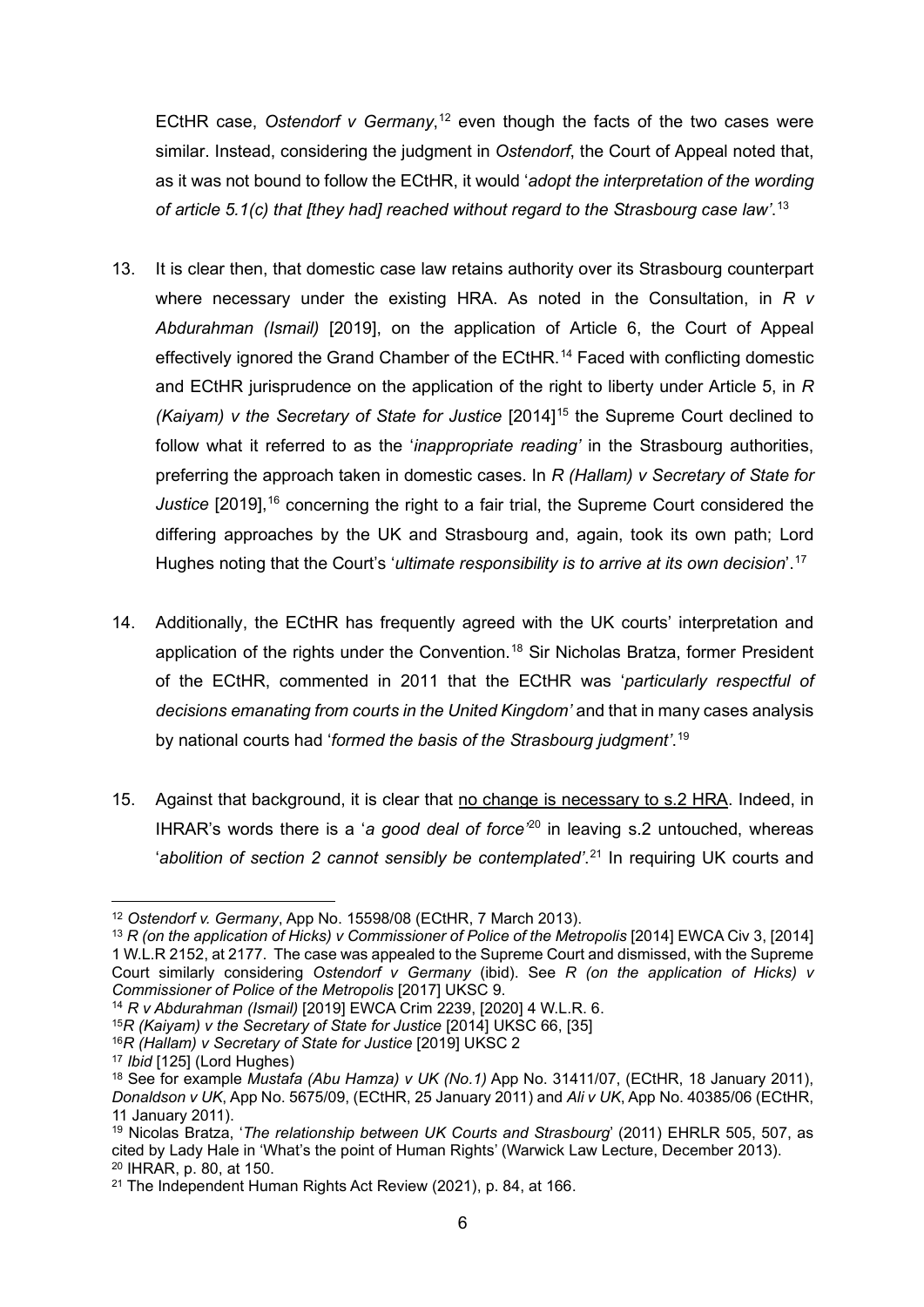tribunals to '*take into account'* ECtHR case law, the HRA allows the UK courts to interpret and apply the UK's obligations under the Convention in accordance with UK law and UK society, whilst also allowing the UK to benefit from ECtHR jurisprudence where it improves accountability and strengthens the rule of law. Lord Bingham noted when the HRA was being debated that it is '*highly desirable that we in the United Kingdom should help mould the law by which we are governed in this area'*, as signatories to the Convention,[22](#page-7-1) and that is what s.2 has allowed us to do. Lady Hale, former President of the Supreme Court, has rightly described the existing HRA (in part through s.2) as an '*ingenious solution'* to combining enforceable Convention rights with parliamentary sovereignty.<sup>[23](#page-7-2)</sup> In IHRAR's words:

*'[under s.2] Common law rights protection can still be developed, and can be developed further than that provided by the Convention, subject (as always) to judicial restraint and Parliamentary Sovereignty.'* [24](#page-7-3)

### <span id="page-7-0"></span>**Question 1: We believe that the domestic courts should be able to draw on a wide range of law when reaching decisions on human rights issues. We would welcome your thoughts on the illustrative draft clauses found after paragraph 4 of Appendix 2, as a means of achieving this.**

- 16. By comparison with the existing s.2 HRA, the proposed replacement clauses in Appendix 2 of the Consultation are unsatisfactory, highly concerning, and would not work.
- 17. Options 1 and 2, which seek to make clear that the courts are not required to follow or apply any judgment of the ECtHR but should follow domestic precedent, are redundant, since s.2 HRA does nothing to undermine the position of domestic courts or the principle of *stare decisis*. As IHRAR made clear in their review, under the current regime '*[t]here is an order of priority of assessing rights protection: domestic statute; the common law; and then, finally, Convention rights'*. [25](#page-7-4)
- 18. By contrast, the proposed clauses in Options 1 and 2 would stand in clear breach of the UK's obligations under the Convention, the Belfast (Good Friday) Agreement and its commitments in the EU Withdrawal Agreement.

<span id="page-7-1"></span><sup>22</sup> HL Vol. 582. Col. 1245 3 November 1997.

<span id="page-7-2"></span><sup>&</sup>lt;sup>23</sup> 'What's the point of Human Rights', Warwick Law Lecture, by Lady Hale (2013).

<span id="page-7-3"></span><sup>24</sup> The Independent Human Rights Act Review (2021), p. 64, at 105.

<span id="page-7-4"></span><sup>25</sup> *Ibid*.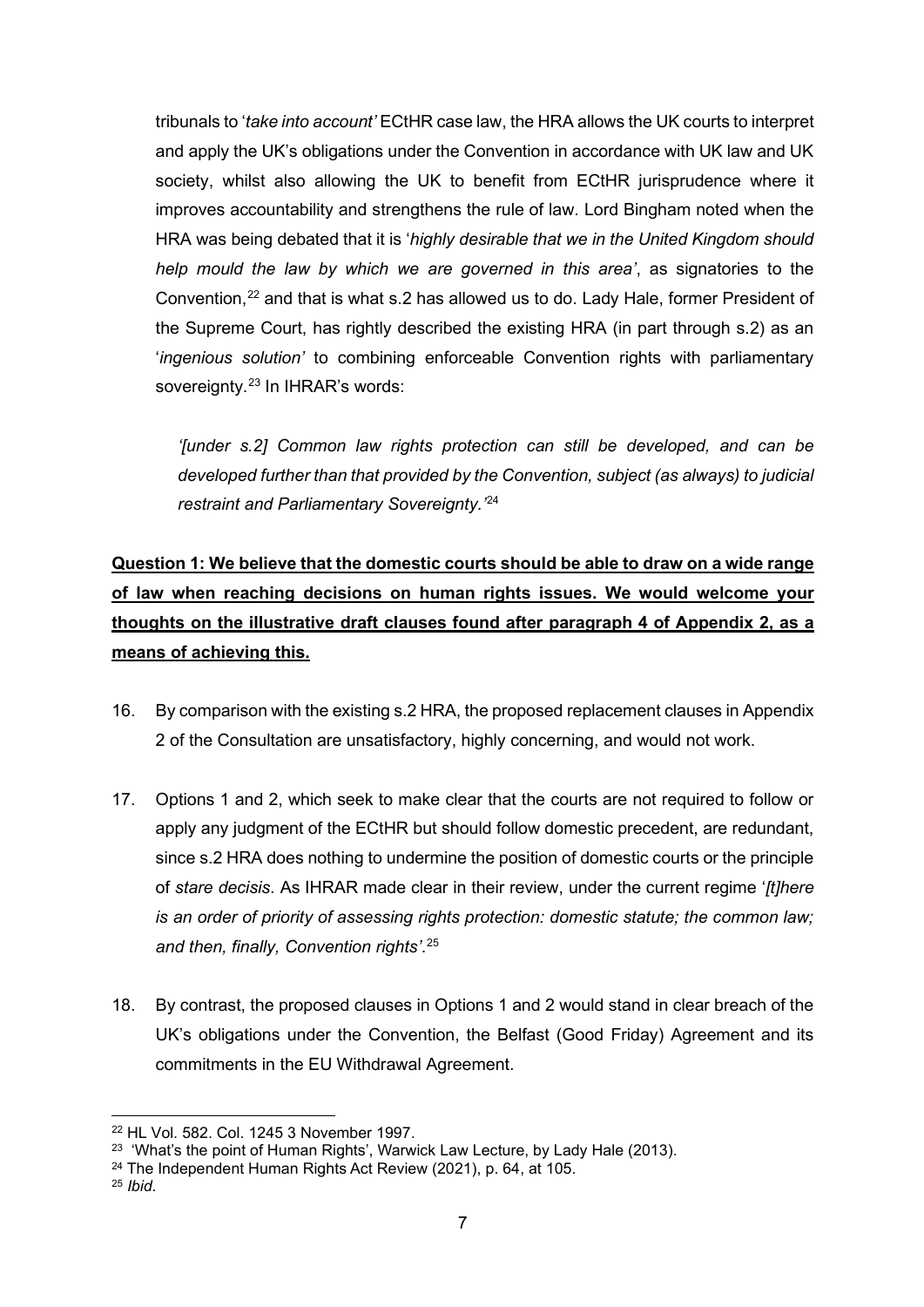- 19. It is particularly unclear how the attempts to entirely divorce domestic human rights enforcement from the ECHR, and to wipe out decades of ECtHR and domestic case law, as proposed by ss.1 and 2 of the proposed 'Option 1', would possibly comply with the UK's obligations to secure Convention rights in the UK (Article 1 ECHR), or to ensure an effective remedy for breaches of Convention rights (Article 13 ECHR), and by extension its obligations under the Good Friday and EU Withdrawal Agreements.
- 20. Furthermore, the proposed clauses, s.4 of which would require UK courts and tribunals to follow previous judgments of '*any other United Kingdom court or tribunal'*, regardless of its position, would, at a stroke, reverse the doctrine of precedent that has made the common law system a model for the world. It could lead to the absurd situation of the UK Supreme Court being obliged to follow a decision of a local county court. The proposal demonstrates the inherent pitfalls of hasty replacement of well-drafted and long-embedded law.
- 21. The proposed Option 2 is similarly concerning and reveals the disingenuity of criticisms of s.2 HRA. In a legislative distinction without a difference, under s.5(c) of the proposed clause domestic courts may not '*take into account',* but may '*have regard'* to ECtHR decisions – a term used by Lord Irvine (the Lord Chancellor responsible for shepherding the HRA through Parliament) in 2012 to paraphrase the requirement to '*take into*  account' under s.2.<sup>[26](#page-8-0)</sup> Section 6 of the proposed clause would similarly set down that courts were '*not required'* to follow or apply ECtHR decisions, despite the present s.2 HRA involving no such requirement. The only practical consequence of these clauses would be to require the courts – and government departments, police forces, and other public bodies – to spend public money to unravel what, if anything, had been changed, before reaching the inevitable conclusion that the answer was 'nothing'.
- 22. The proposal in Option 2 s.3 for the courts to give particular regard to the literal '*text of the right or freedom'* as formed in the 1950s when interpreting rights and to reject the reality that the Convention is a 'living instrument' which must reflect contemporary society is patently unworkable. As IHRAR emphasised when rejecting just such a proposal:

<span id="page-8-0"></span><sup>26</sup> Speaking in 2011, Lord Irvine paraphrased the requirement as an obligation to '*have regard to'*, '*consider'*, '*treat as relevant'* or '*bear in mind'*, emphasising that UK judges are not required to follow Strasbourg and, indeed, must '*decide…[cases] for themselves'*. Lord Irvine of Lairg 'A British Interpretation of Convention Rights', (UCL's Judicial Institute, December 2011).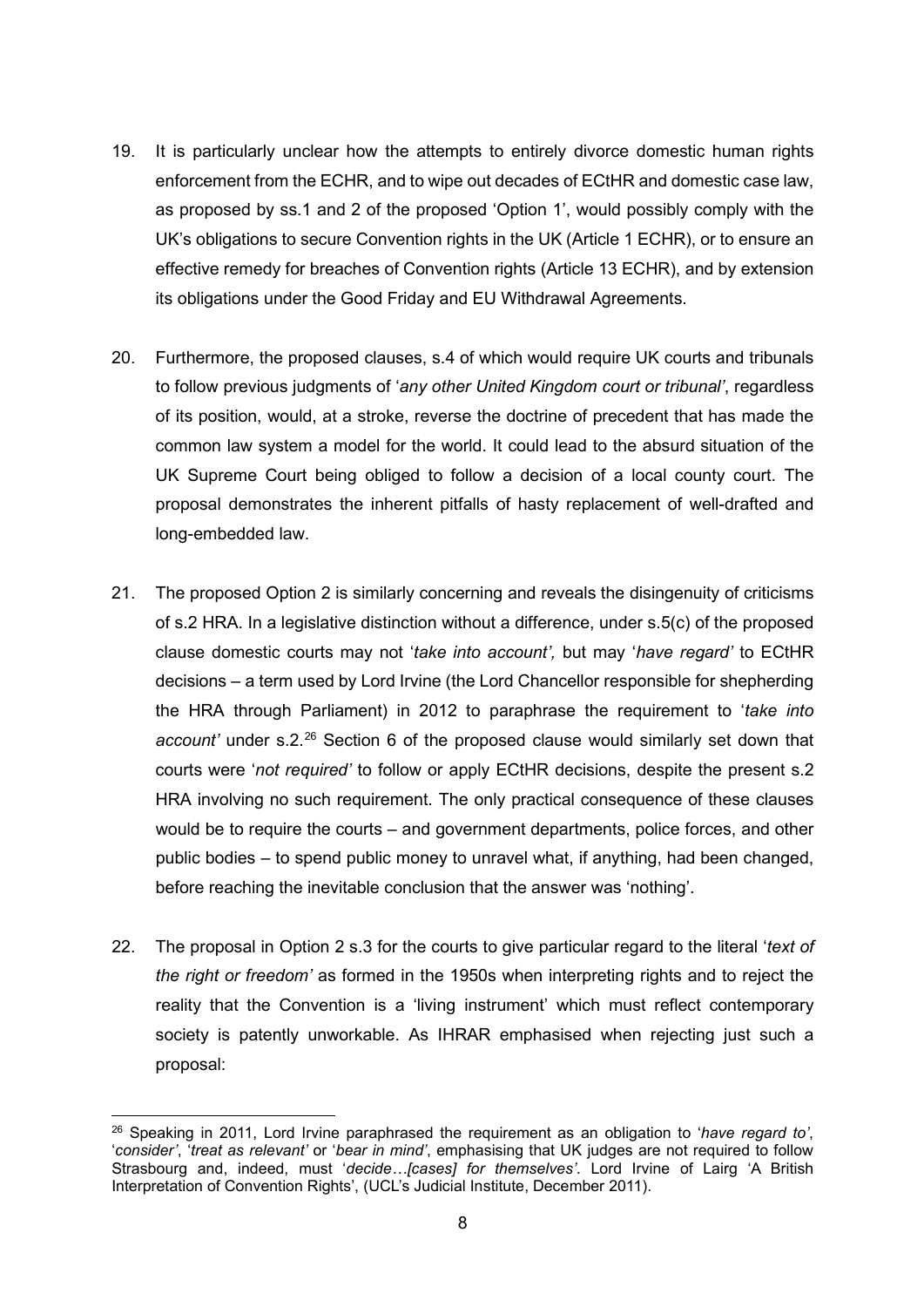*'…it is fanciful to suppose that, even if desirable to do so, the living tree element of the Convention could be stripped out, leaving the Convention to be interpreted in its 'original' form (whatever that would now be taken to mean)*.' [27](#page-9-1)

- 23. To give but one example, it is the 'living instrument' approach which has led to the decriminalisation of homosexuality in the United Kingdom (and other ECHR jurisdictions such as Ireland) and paved the way for equality on grounds of sexual orientation.<sup>[28](#page-9-2)</sup> To suggest that courts should revert to 1950s understandings of the Convention is to reject the reality of modern British life.
- 24. We agree that the domestic courts should be able to draw from a wide range of law in interpreting human rights, including other international human rights law. However, this is something which is already possible, where Parliament has incorporated standards into national law. Moreover, the UK Supreme Court made clear in *R (SC and others) v Secretary of State for Work and Pensions* [2021], [29](#page-9-3) and in other recent cases, that it would be cautious in its approach: '*it is a fundamental principle of our constitutional law that an unincorporated treaty does not form part of the law of the United Kingdom*'. [30](#page-9-4) It would be more useful for Parliament to incorporate specific treaty obligations (such as those in the UN Convention on the Rights of the Child) than to include a vague *carte blanche* provision such as the one envisaged by Option 2.

### <span id="page-9-0"></span>**Question 2: The Bill of Rights will make clear that the UK Supreme Court is the ultimate judicial arbiter of our laws in the implementation of human rights. How can the Bill of Rights best achieve this with greater certainty and authority than the current position?**

25. As is clear from the above, the UK Supreme Court is already the ultimate judicial arbiter of UK law, including in the implementation of human rights. No amendments to, let alone replacement of, Section 2 HRA are necessary or desirable. As IHRAR made clear, under the current regime '*there is an order of priority of assessing rights protection: domestic statute; the common law; and then finally, Convention rights'*. [31](#page-9-5)

<span id="page-9-1"></span><sup>27</sup> The Independent Human Rights Act Review (2021), p. 81, para 154.

<span id="page-9-2"></span><sup>28</sup> *Dudgeon v UK,* App *no. 7525/76* (ECtHR, 10 October 1980) and *B.B. v UK,* App no. 53760/00 (ECtHR, 10 February 2004).

<span id="page-9-3"></span><sup>&</sup>lt;sup>29</sup> *R* (SC and others) v Secretary of State for Work and Pensions [2021] UKSC 26.

<span id="page-9-4"></span><sup>30</sup> *R (SC and others) v Secretary of State for Work and Pensions* [2021] UKSC 26, at 77.

<span id="page-9-5"></span><sup>&</sup>lt;sup>31</sup> The Independent Human Rights Act Review (2021), p. 64, para 105.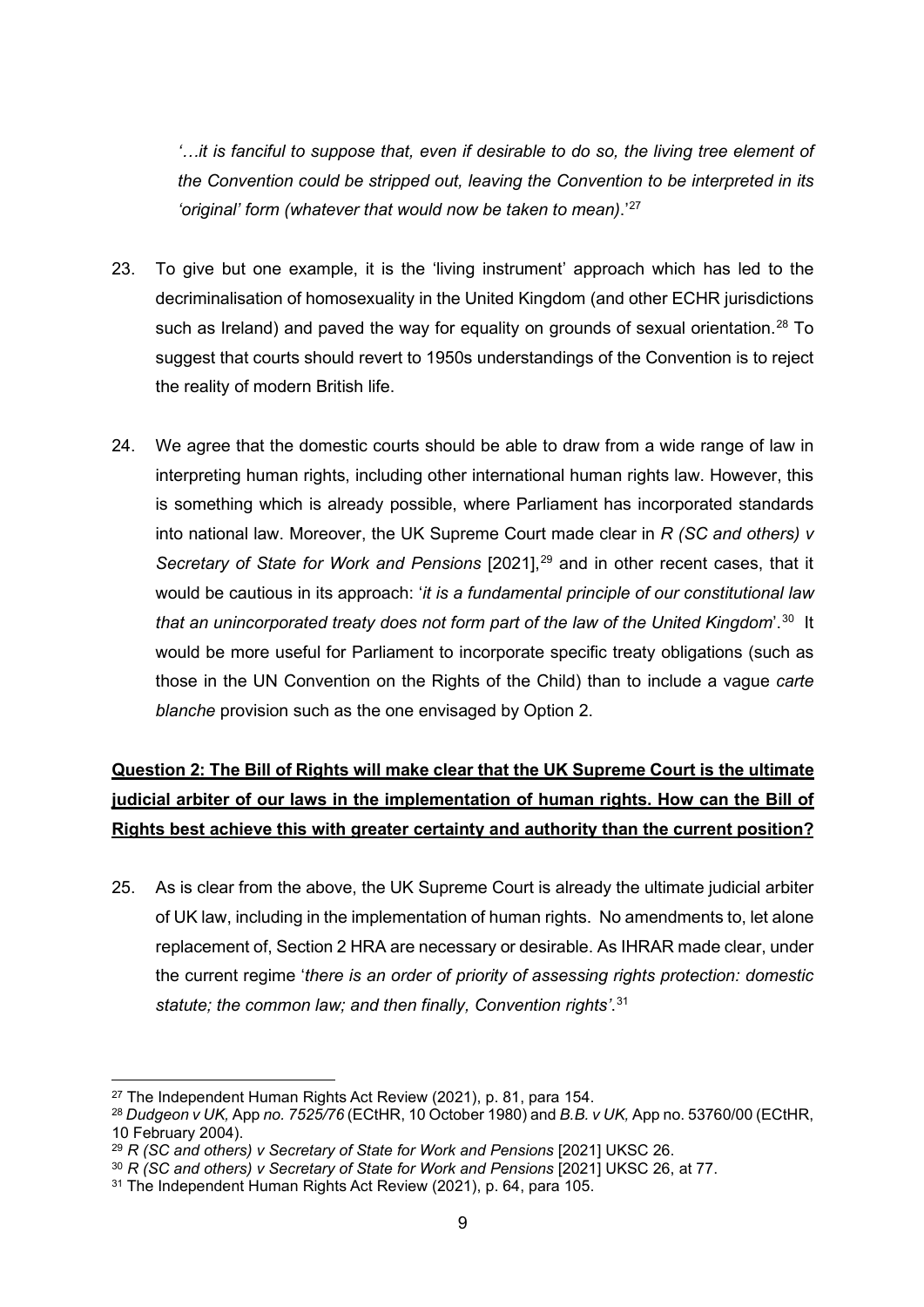### **The Margin of Appreciation**

- 26. As noted in the Consultation, a further limit to the extent to which the ECtHR influences the interpretation and application of Convention rights in the UK is the doctrine of the 'margin of appreciation', which recognises that Convention states are in the main best placed to decide how human rights should be applied.<sup>[32](#page-10-0)</sup> ECtHR decisions recognise that policies, customs and practices vary considerably between states and the ECtHR will not attempt to impose uniformity or specific requirements on domestic authorities, which are best positioned to reach a decision as to what is required on a particular subject.<sup>[33](#page-10-1)</sup>
- 27. UK cases where the ECtHR has allowed a wide margin of appreciation include cases concerning cruelty to animals in the pursuit of sport,  $34$  the protection of public morals,  $35$ and fertility law.[36](#page-10-4) The Court has also allowed states considerable discretion in cases of public emergency<sup>[37](#page-10-5)</sup> or where the 'economic interests' of the state are at stake.<sup>[38](#page-10-6)</sup>

### **Judicial Dialogue**

28. The increasingly common and in IHRAR's view, '*strong'* [39](#page-10-7) and '*effective*' [40](#page-10-8) *'*judicial dialogue' between UK courts and the ECtHR is a further means through which the UK courts, via the HRA, play an integral role in the interpretation and application of Convention rights not just in the UK but elsewhere.<sup>[41](#page-10-9)</sup> Lord Lester of Herne Hill QC highlighted this in a House of Lords debate in 2015:

*Our Supreme Court has been robust in recent years in subjecting Strasbourg reasoning to critical scrutiny, and explaining where it begs to differ. A valuable dialogue now takes place, and the judgments of our courts are influential in Strasbourg*. [42](#page-10-10)

- <span id="page-10-6"></span><sup>38</sup> *Hatton and others v UK*, App No. 36022/1997 [GC], (ECtHR, 8 July 2003).
- <span id="page-10-7"></span><sup>39</sup> The Independent Human Rights Act Review (2021), p. 134, para 4.
- <span id="page-10-8"></span><sup>40</sup> *Ibid*, p. 160, para 46.

<span id="page-10-0"></span><sup>32</sup> *Handyside v UK*, App No. 5493/72, (ECtHR 7 December 1976), [48].

<span id="page-10-1"></span><sup>33</sup> Equality and Human Rights Commission Research Report 83, 'The UK and the European Court of Human Rights', by Alice Donald, Grace Gordon and Philip Leach, (2012) [https://www.equalityhumanrights.com/en/publication-download/research-report-83-uk-and-european](https://www.equalityhumanrights.com/en/publication-download/research-report-83-uk-and-european-court-human-rights)[court-human-rights,](https://www.equalityhumanrights.com/en/publication-download/research-report-83-uk-and-european-court-human-rights) accessed 7 March 2022.

<span id="page-10-2"></span><sup>34</sup> *Friend and Countryside Alliance and others v UK*, App Nos. 16072/06 and 27809/08, (ECtHR 24 November 2009.

<span id="page-10-3"></span><sup>35</sup> *Handyside v UK*, App No. 5493/72, (ECtHR 7 December 1976), [48].

<span id="page-10-4"></span><sup>36</sup> *Evans v UK*, App No. 6339/05 [GC], (ECtHR, 10 April 2007).

<span id="page-10-5"></span><sup>37</sup> *Brannigan and McBride v UK*, App Nos. 14553/89 and 14554/89, (ECtHR, 26 March 1993).

<span id="page-10-9"></span><sup>41</sup>See *Manchester City Council v Pinnock* [2010] UKSC 45, [48] (Lord Neuberger).

<span id="page-10-10"></span><sup>42</sup> L Debs, Vol.762, Col.2186, 2 July 2015 (Lord Lester of Herne Hill QC).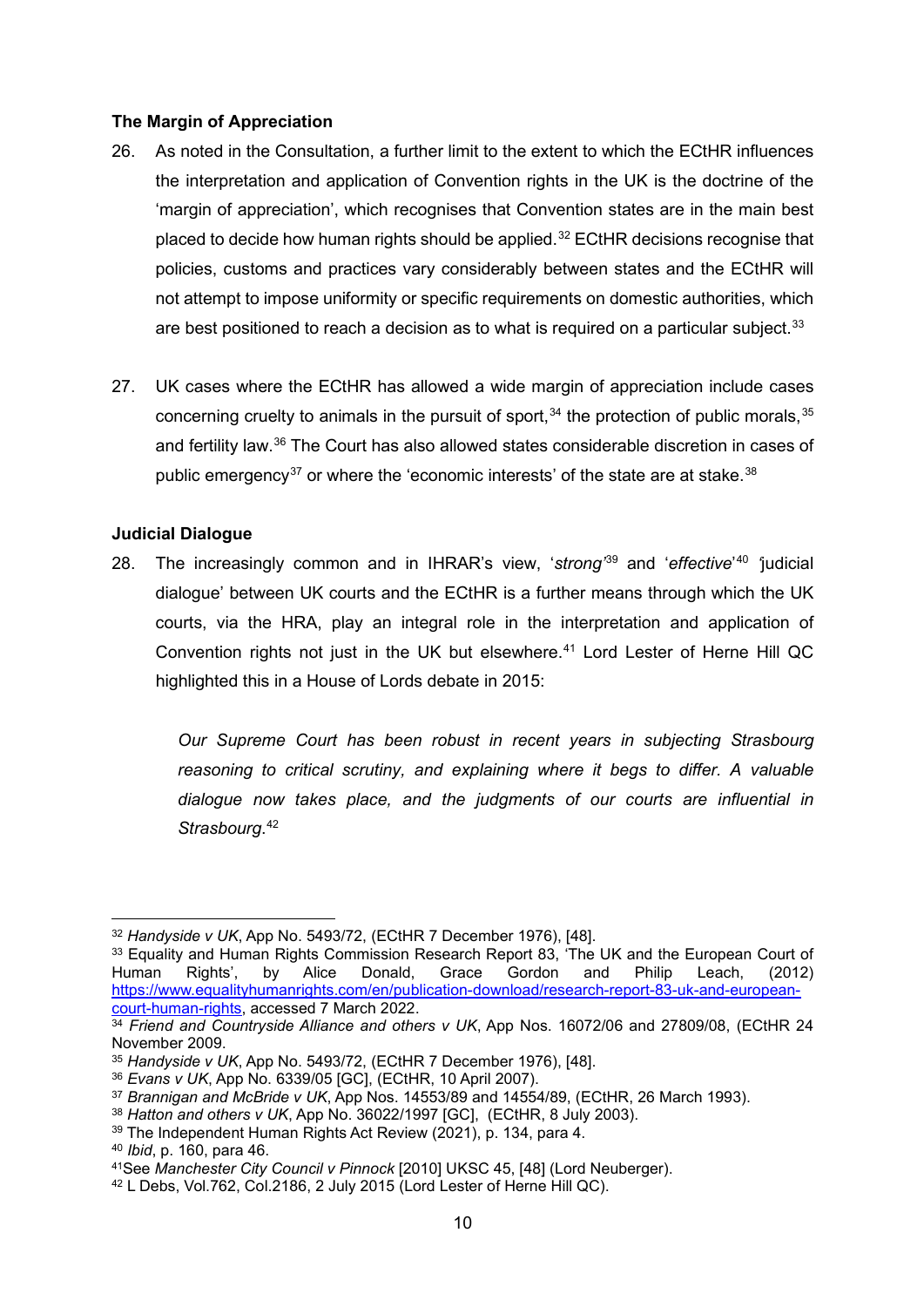29. The case of *Hicks*, noted above,<sup>[43](#page-11-1)</sup> provides a clear example of such judicial dialogue. Before the Supreme Court, the appellants argued that there had been a breach of Article 5(1)(c) ECHR, the right to liberty. When the UK Supreme Court dismissed the appeal and declined to follow the recent and similar ECtHR decision of *Ostendorf* [2013], [44](#page-11-2) the appellants filed applications with the ECtHR. Before the applications in *Hicks* were heard, the Grand Chamber of the ECtHR dealt with the same issue in *S, V and A v. Denmark* [2018][45](#page-11-3) and largely followed the UK Supreme Court's reasoning in *Hicks*. Consequently, the appellants' applications were declared inadmissible.[46](#page-11-4) See also the *Horncastle* saga, where the Supreme Court declined to follow ECtHR case law and the ECtHR subsequently agreed with the Supreme Court's decision.<sup>[47](#page-11-5)</sup>

### **Change to section 2 HRA is not needed**

30. In *Ambrose v Harris* [2011], Lord Kerr said that '*it is to be expected, indeed it is to be hoped, that not all debates about the extent of Convention rights will be resolved by*  Strasbourg<sup>'.[48](#page-11-6)</sup> Section 2 HRA ensures just that. Amendment to s.2 as proposed in Options 1 and 2, to reduce the weight to be attached to ECtHR jurisprudence, could only have a negative impact both in the UK and other Convention states. It would inevitably reduce the currently powerful voice the UK has, diminish recourse to the Convention in the UK, and increase the frequency of referrals to the ECtHR and judgments against the UK. IHRAR acknowledged this in their Review, noting:

*One reason why the number of applications to, and adverse findings by, the ECtHR has decreased over the last twenty years would appear to be the UK Courts' approach to section 2* [HRA]. [49](#page-11-7)

### <span id="page-11-0"></span>**Question 3: Should the qualified right to jury trial be recognised in the Bill of Rights? Please provide reasons.**

31. The right to trial by jury, as the Consultation recognises, exists to a different extent in different criminal jurisdictions in the UK: England and Wales, Scotland, and Northern Ireland. PALG is not aware of any threat to this right which requires its protection in new

<span id="page-11-1"></span><sup>&</sup>lt;sup>43</sup> *R* (on the application of Hicks) *v* Commissioner of Police of the Metropolis [2017] UKSC 9.

<span id="page-11-2"></span><sup>44</sup> *Ostendorf v. Germany* (no. 15598/08, 07.03.2013), see *Ostendorf v Germany* (2013) 34 BHRC 738.

<span id="page-11-3"></span><sup>45</sup> *S, V and A v. Denmark* App no. 3553/12 (ECtHR, 22 October 2018).

<span id="page-11-4"></span><sup>46</sup> *Eiseman-Renyard v. the United Kingdom* App no. 57884/17 (ECtHR, 28 March 2019).

<span id="page-11-5"></span><sup>47</sup> *Horncastle and Others v UK* App no. 4184/10 (ECtHR 16 December 2014).

<span id="page-11-6"></span><sup>48</sup> *Ambrose v Harris (Procurator Fiscal, Oban)*, *Her Majesty's Advocate v G (Scotland); Her Majesty's Advocate v M (Scotland*) [2011] UKSC 43, [129].

<span id="page-11-7"></span><sup>49</sup> The Independent Human Rights Act Review (2021), p. 45, para 52.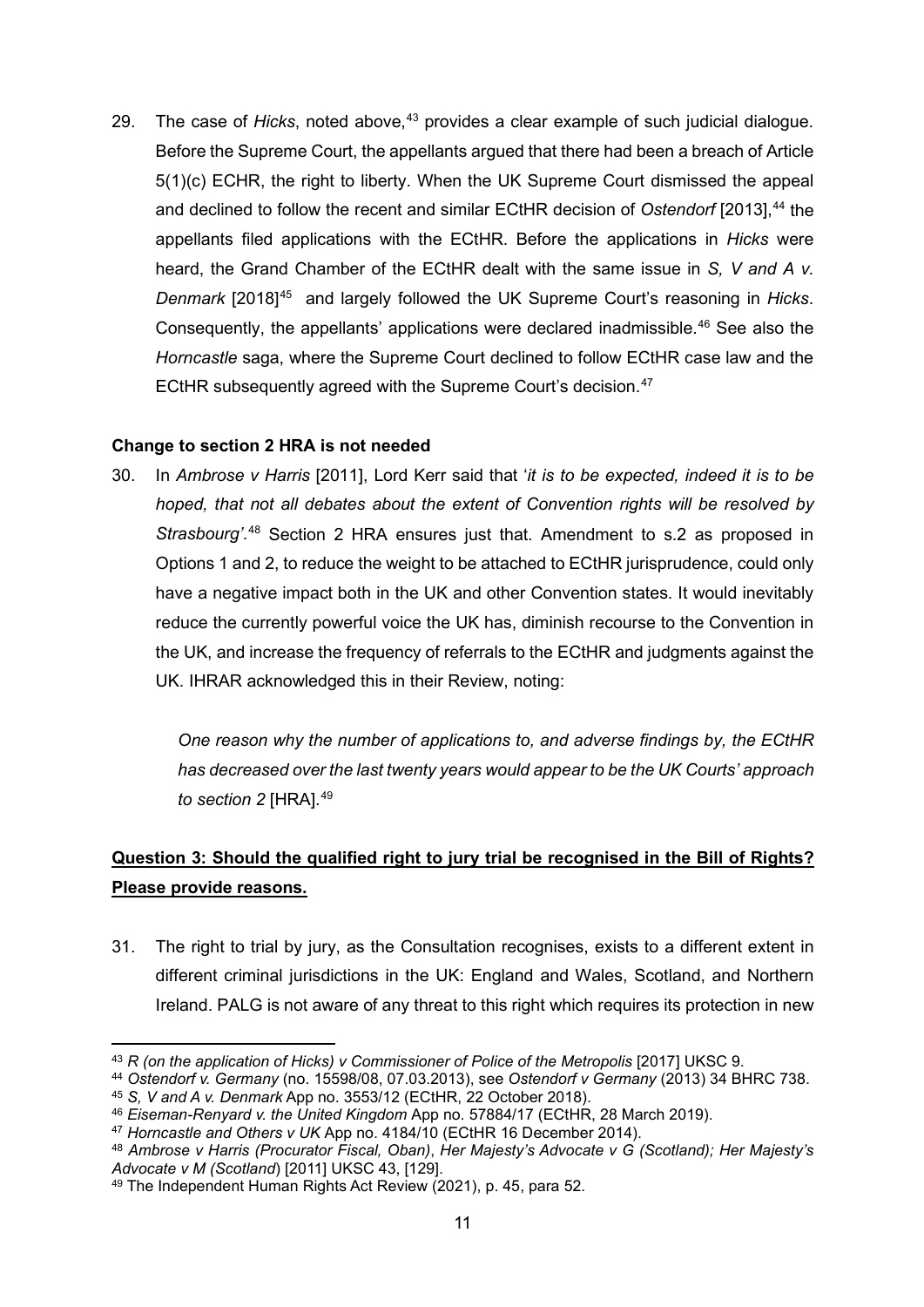legislation and the Consultation does not describe any such threat. Moreover, given the myriad and established ways in which the right to trial by jury is provided for in UK criminal justice systems (or not in certain types of case), a further legislative recitation of that right would be doubly redundant.

- 32. The Consultation does state that the ECHR '*recognises the right to a jury trial, but only to the extent that the Strasbourg Court found that jury trials are consistent with the right to a fair trial which is protected by Article 6*'.
- 33. On 2 February 2022 Lord Wolfson of Tredegar QC gave evidence to the Joint Committee on Human Rights on the matter. He said that there had been challenges to jury trials in the ECtHR – although they were unsuccessful.
- 34. In *Taxquet v Belgium*[50](#page-12-1) the ECtHR held that jury trials were not contrary to the Convention. Although there was a finding of a violation of Article 6 ECHR, it related to the particular arrangements in that State and the judgment does not call into question the operation of juries in this jurisdiction. Moreover, in *Chomir Ali* the Court of Appeal took note of *Taxquet* as follows:

*The court in that case reviewed the different forms of jury trial prevailing in different countries in Europe -- and they vary enormously -- and they held that the institution of the lay jury is not contrary to the Convention, a conclusion which, given the origins of the Convention, is wholly unsurprising*. [51](#page-12-2)

35. Ultimately, it is extremely unlikely that the ECtHR would take issue with the system. Consequently, a national law which sought to protect the right to jury trial is unnecessary.

### <span id="page-12-0"></span>**Question 4: How could the current position under section 12 of the Human Rights Act be amended to limit interference with the press and other publishers through injunctions or other relief?**

36. Article 10(1) ECHR holds that:

<span id="page-12-1"></span><sup>50</sup> *Taxquet v Belgium* App no. 926/05 (ECtHR, 16 November 2010).

<span id="page-12-2"></span><sup>51</sup> *R v Ali (Chomir)* [2011] EWCA Crim 1011, [50].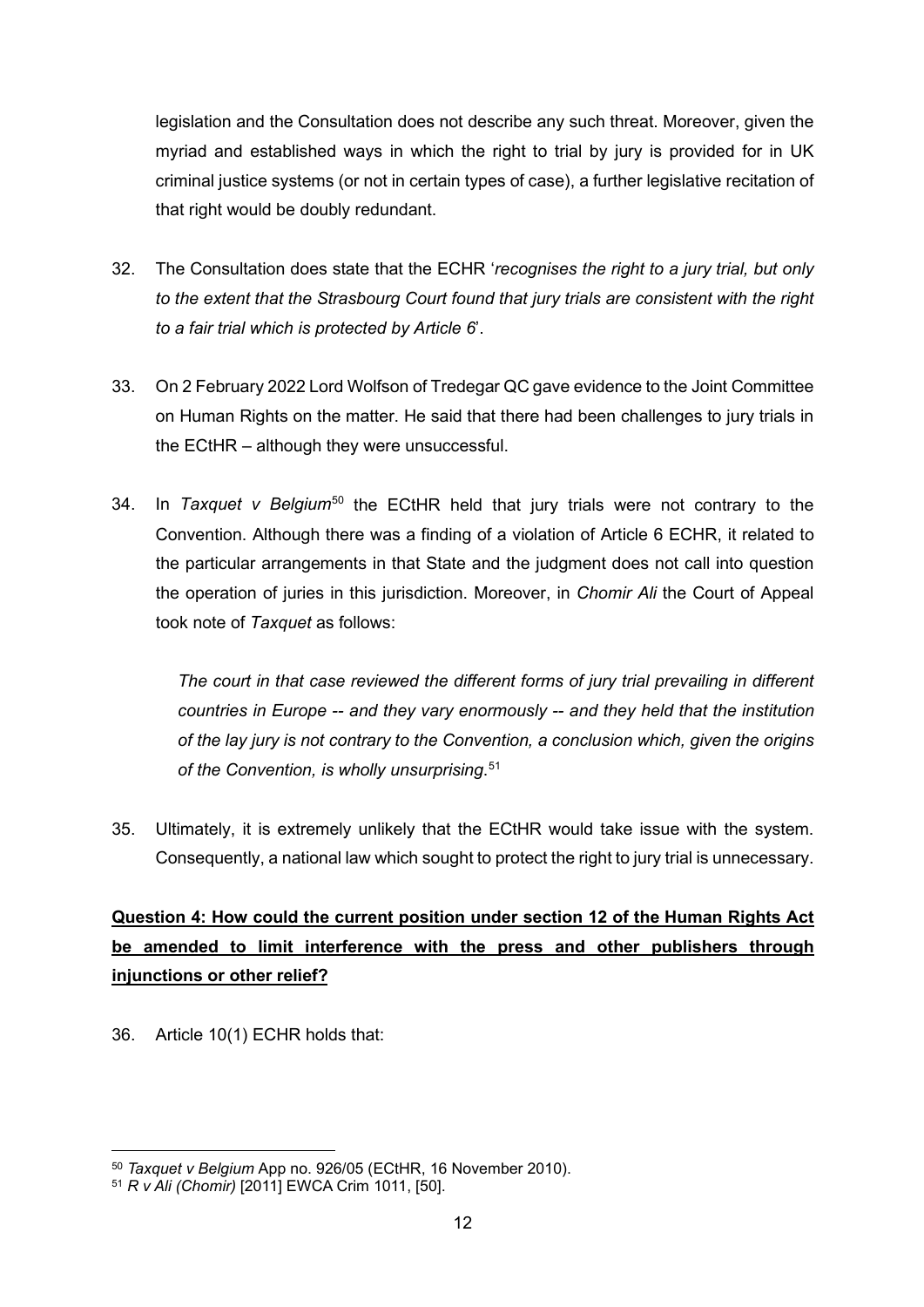*'Everyone has the right to freedom of expression. This right shall include freedom to hold opinions and to receive and impart information and ideas without interference by public authority and regardless of frontiers.'*

37. Article 10(2) states:

*'The exercise of these freedoms, since it carries with it duties and responsibilities, may be subject to such formalities, conditions, restrictions or penalties as are prescribed by law and are necessary in a democratic society.'*

- 38. Section 12 HRA provides that the right of freedom of expression must be held in special regard in any case where it is in issue, and the public interest in disclosure of material which has journalistic, literary, or artistic merit is to be considered. In this way, s.12 bolsters the Article 10 right to free speech by directing UK courts to assign weight in favour of freedom of expression when 'balancing' Article 10 with other rights.
- 39. Despite this legislative provision bolstering Article 10, at para 213 of the Consultation, the Government suggests that:

*'Section 12(4) has not had any real effect on the way such issues have been determined by the courts. The government proposes that the Bill of Rights legislation should contain a stronger and more effective provision, making it clear that the right to freedom of expression is of the utmost importance, and that courts should only grant relief impinging on it where there are exceptional reasons.'*

- 40. In light of the above, the Consultation reiterates that the Government '*believes there should be a presumption in favour of upholding the right to freedom of expression, subject to exceptional countervailing grounds, clearly spelt out by Parliament'*.
- 41. This is an odd position, for a multitude of reasons. First and foremost, the HRA is an Act of Parliament of the UK. Section 12 clearly spells out that courts should have '*particular regard to the importance of the Convention right to freedom of expression*', unless the court is satisfied that the specific steps under  $s.12(2)(b)$  have been taken. The '*presumption in favour of upholding the right to freedom of expression*' has already been '*clearly spelt out by Parliament*' in the HRA.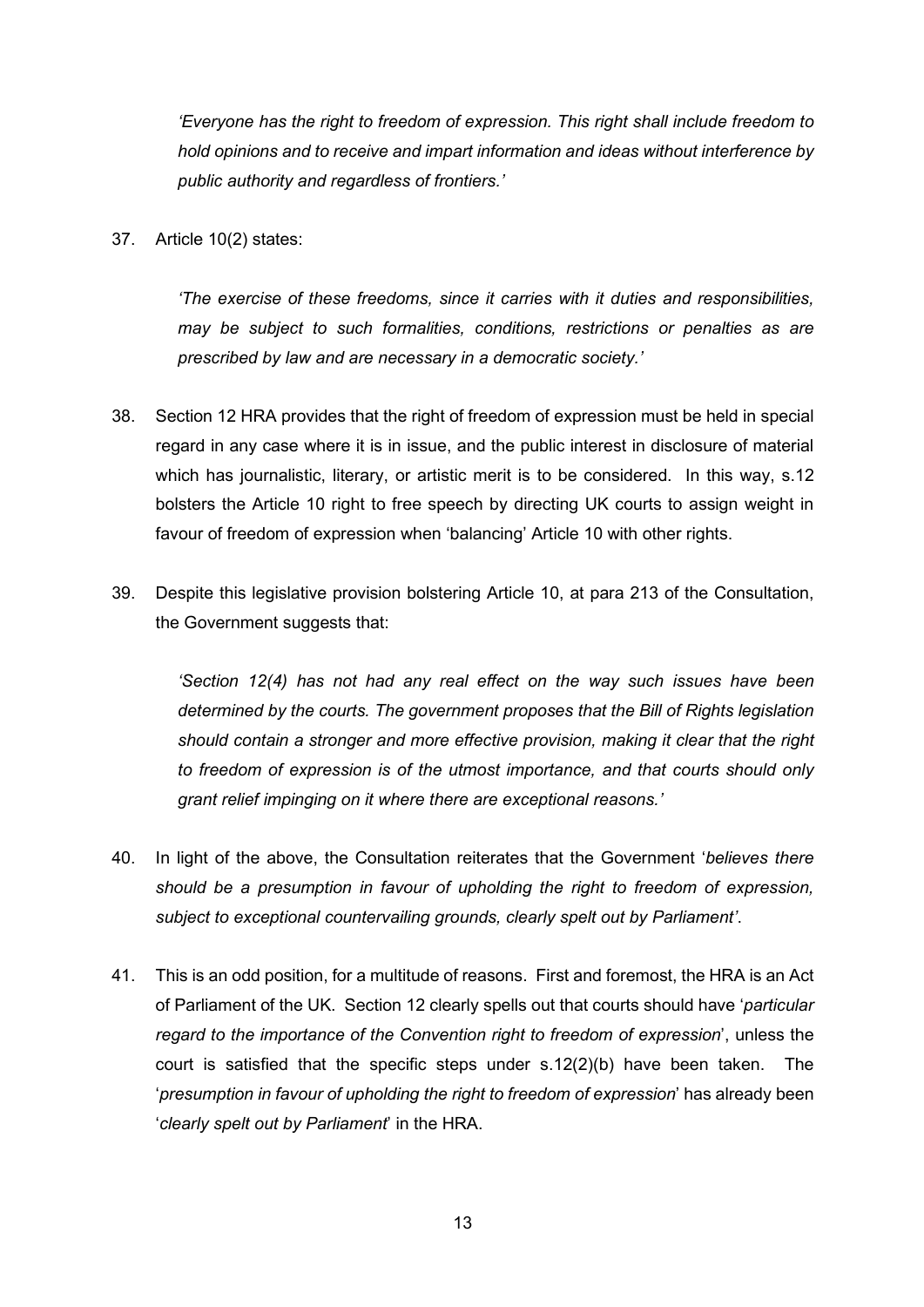- 42. Moreover, the Government fails to substantiate its assertion that s.12 is ineffective. In fact, the test under s.12(3) applies to, for example, every hearing for an interim injunction to restrain publication.
- 43. In other initiatives, this government has sought legislation that would impede the Article 10 ECHR right, and conflict with s.12 HRA. It is therefore somewhat peculiar for it to seek to strengthen a right that, elsewhere, it has undermined.

### **Case Study: Proposed Legislation on Official Secrets**

- 44. In 2021, the Home Office consulted on proposed legislation to counter state threats by amending the Official Secrets Act 1989 ('OSA Consultation').<sup>[52](#page-14-0)</sup> In the OSA Consultation, the Home Office equates investigative journalism with spying, stating that it does '*not consider that there is necessarily a distinction in severity between espionage and the most serious unauthorised disclosures*'. [53](#page-14-1) The proposal would increase the maximum sentence for these '*unauthorised disclosure[s]*' from two to 14 years.<sup>[54](#page-14-2)</sup>
- 45. The Law Commission had, in 2020, raised concerns about the compatibility of the Home Office's plans with journalists' Article 10 rights. Accordingly, they proposed that a statutory public interest defence should be available '*that would enable a defendant to establish that his or her disclosure was in the public interest despite any damage caused: we therefore consider that this affords better protection to the public interest*'. [55](#page-14-3)
- 46. The Home Office rebutted this proposal in the OSA Consultation, stating:

*'As part of these considerations, we will also reflect on the Commission's comments regarding the compatibility of the Act with Article 10 of the European Convention on Human Rights – the right to freedom of expression. From our initial considerations, the Government believes that existing offences are compatible with Article 10 and that these proposals could in fact undermine our efforts to prevent damaging unauthorised disclosures, which would not be in the public interest.'* [56](#page-14-4)

<span id="page-14-0"></span><sup>52</sup> UK Home Office: Consultation on Legislation to counter state threats, 13 May 2021, [<https://www.gov.uk/government/consultations/legislation-to-counter-state-threats>](https://www.gov.uk/government/consultations/legislation-to-counter-state-threats) accessed 7 March 2022.

<span id="page-14-1"></span><sup>53</sup> *Ibid,* p.19.

<span id="page-14-2"></span><sup>54</sup> *Ibid,* p.59.

<span id="page-14-3"></span><sup>55</sup> Law Commission, Protection of Official Data Report (Law Com No 395, 2020) p.18.

<span id="page-14-4"></span><sup>56</sup> UK Home Office: Consultation on Legislation to counter state threats, 13 May 2021 (above), p. 64.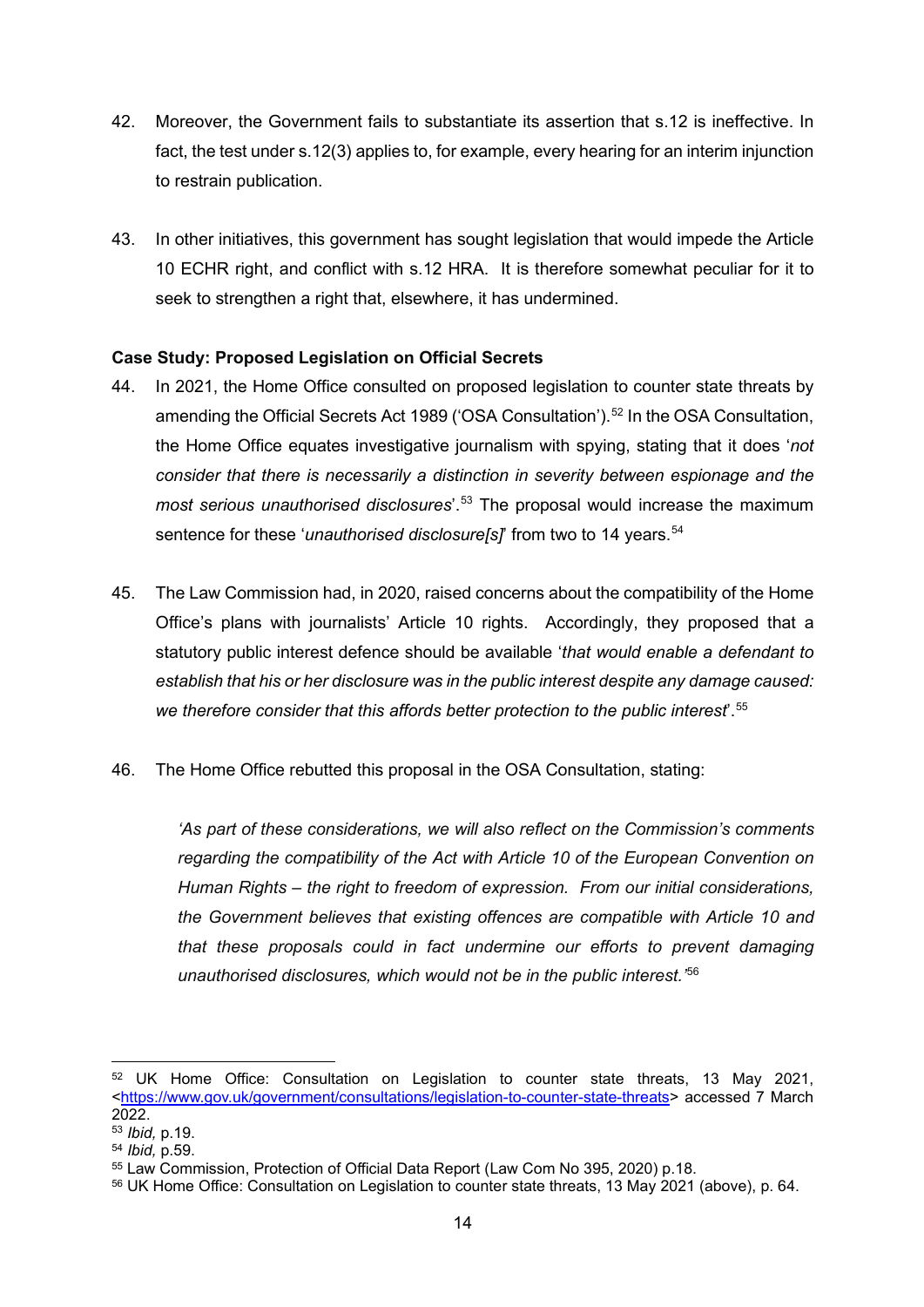- 47. The Home Office took no steps to explain how the Government will ensure compatibility with Article 10 ECHR. Moreover, the refusal to include a 'public interest' defence is at odds with s.12(4)(a)(ii) HRA, which holds that a court should have consideration to the '*public interest for the material to be published*'.
- 48. Much of the most impactful and brave journalism that has held this state, and other states, to account has come from '*unauthorised disclosures*'. Whistle-blower Edward Snowden's leaks in 2013 of top-secret documents revealed the extent of the global surveillance programmes run by US and UK spy agencies. Snowden stated that he had made these unauthorised disclosures in the public interest, '*to inform the public as to that which is done in their name and that which is done against them*'. [57](#page-15-0)
- 49. As a result of the public being informed, the UK Government's breaches of its citizens' privacy and freedom of expression rights were exposed. Accordingly, 10 NGOs filed an application to the ECtHR challenging two aspects of the UK's surveillance regime revealed by the Snowden disclosures: (1) UK bulk interception of internet traffic transiting undersea fibre optic cables landing in the UK; and (2) UK access to the information gathered by the USA through its various bulk surveillance programs. On 25 May 2021, the Grand Chamber of the ECtHR confirmed that the UK mass surveillance laws breached the rights to privacy and freedom of expression under the ECHR.<sup>[58](#page-15-1)</sup>
- 50. Against this background the suggestion that s.12 HRA '*has not had any real effect on the way such issues have been determined by the courts*' is disingenuous in the extreme. Any failure of s.12 to effectively protect the rights of journalists is due to the government's conflicting legislation that impedes disclosure in the public interest. 'Unauthorised disclosure' often exposes breaches of citizens' rights, failures in public office, and other issues which will inevitably embarrass those in power (for example the 2009 MPs' parliamentary expenses scandal). Indeed, Maurice Frankel, director of the Freedom of Information Campaign, suggests the amendments are '*presumably intended to ensure that officials and journalists are too terrified of the consequences to risk making or*

<span id="page-15-0"></span><sup>57</sup> Greenwald, Glenn; MacAskill, Ewen; Poitras, Laura 'Edward Snowden: the whistleblower behind the NSA surveillance revelations'. *The Guardia* (London, 9 June 2013) [<https://www.theguardian.com/world/2013/jun/09/edward-snowden-nsa-whistleblower-surveillance>](https://www.theguardian.com/world/2013/jun/09/edward-snowden-nsa-whistleblower-surveillance) accessed 26 February 2022.

<span id="page-15-1"></span><sup>58</sup> *Big Brother Watch & ors v UK,* App Nos. 58170/13, 62322/14, 24960/15, (ECtHR, Grand Chamber, 25 May 2021).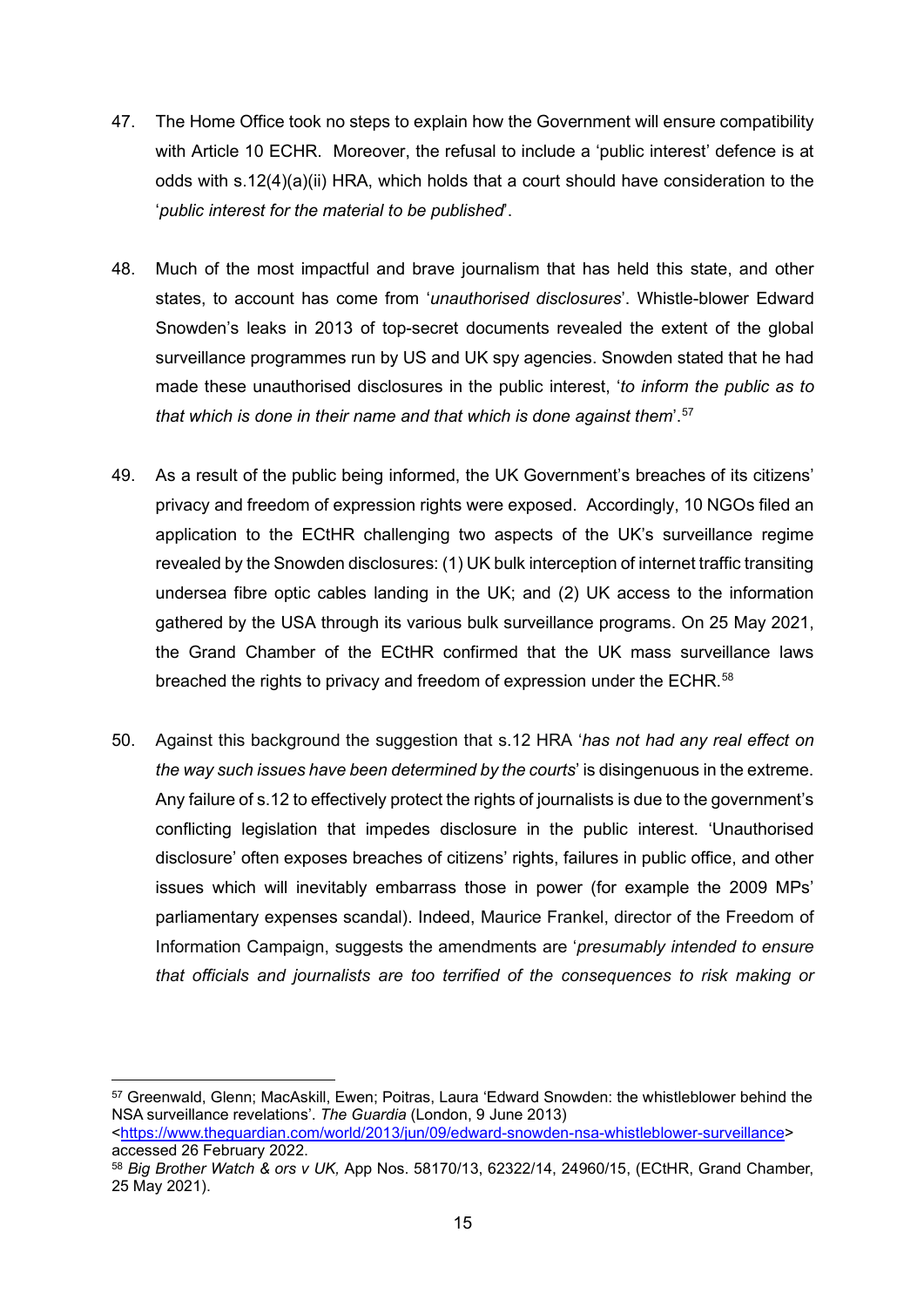*publishing unauthorised disclosures about intelligence, defence, international relations or law enforcement*'. [59](#page-16-1)

### **No Change Needed to Section 12 HRA**

51. Section 12 HRA is a clear and helpful provision that is intended to take the right to freedom of expression under Article 10 further and protect journalists' activities in the public interest. The suggestion in the Consultation '*a Bill of Rights legislation should contain a stronger and more effective provision*' is wholly disingenuous in circumstances where the Government continues to propose legislation that will impede journalists' ability to criticise those in power.

<span id="page-16-0"></span>**Question 5: The government is considering how it might confine the scope for interference with Article 10 to limited and exceptional circumstances, taking into account the considerations above. To this end, how could clearer guidance be given to the courts about the utmost importance attached to Article 10? What guidance could we derive from other international models for protecting freedom of speech?**

- 52. Article 10(2) ECHR gives Convention states a wide berth to confine the scope for interference with Article 10; interference firstly must be 'prescribed by law'. It is first and foremost up to the national authorities, and notably the courts, to interpret domestic law. Unless the interpretation is arbitrary or manifestly unreasonable, the courts are confined to ascertaining whether the effects of that interpretation are Convention compatible. $^{\rm 60}$  $^{\rm 60}$  $^{\rm 60}$
- 53. As discussed in response to question 4, it is this Government that has sought to expand (rather than confine) interference with Article 10 in its domestic legislation. If the government seeks to promote freedom of expression, they should refrain from legislating to impede Article 10 rights.
- 54. Rather than seeking to repeal or reform the HRA, the Government should enact the Law Commission's recommendation and insert a 'public interest' exception into the Official Secrets Act 1989. The failure to distinguish journalism from spying is an inevitable limit to freedom of expression and freedom of the press. PALG considers that failure to

<span id="page-16-1"></span><sup>59</sup> Maurice Frankel, as interviewed by Richard Norton-Taylor, 'Priti Patel's New Threat to British Journalists', (*Declassified UK,* 16 June 2021). [<https://declassifieduk.org/priti-patels-new-threat-to](https://declassifieduk.org/priti-patels-new-threat-to-british-journalists/)[british-journalists/>](https://declassifieduk.org/priti-patels-new-threat-to-british-journalists/) accessed 27 February 2022.

<span id="page-16-2"></span><sup>60</sup> *Cangi v. Turkey* App No. 24973/15 (ECtHR, 29 January 2019), [42].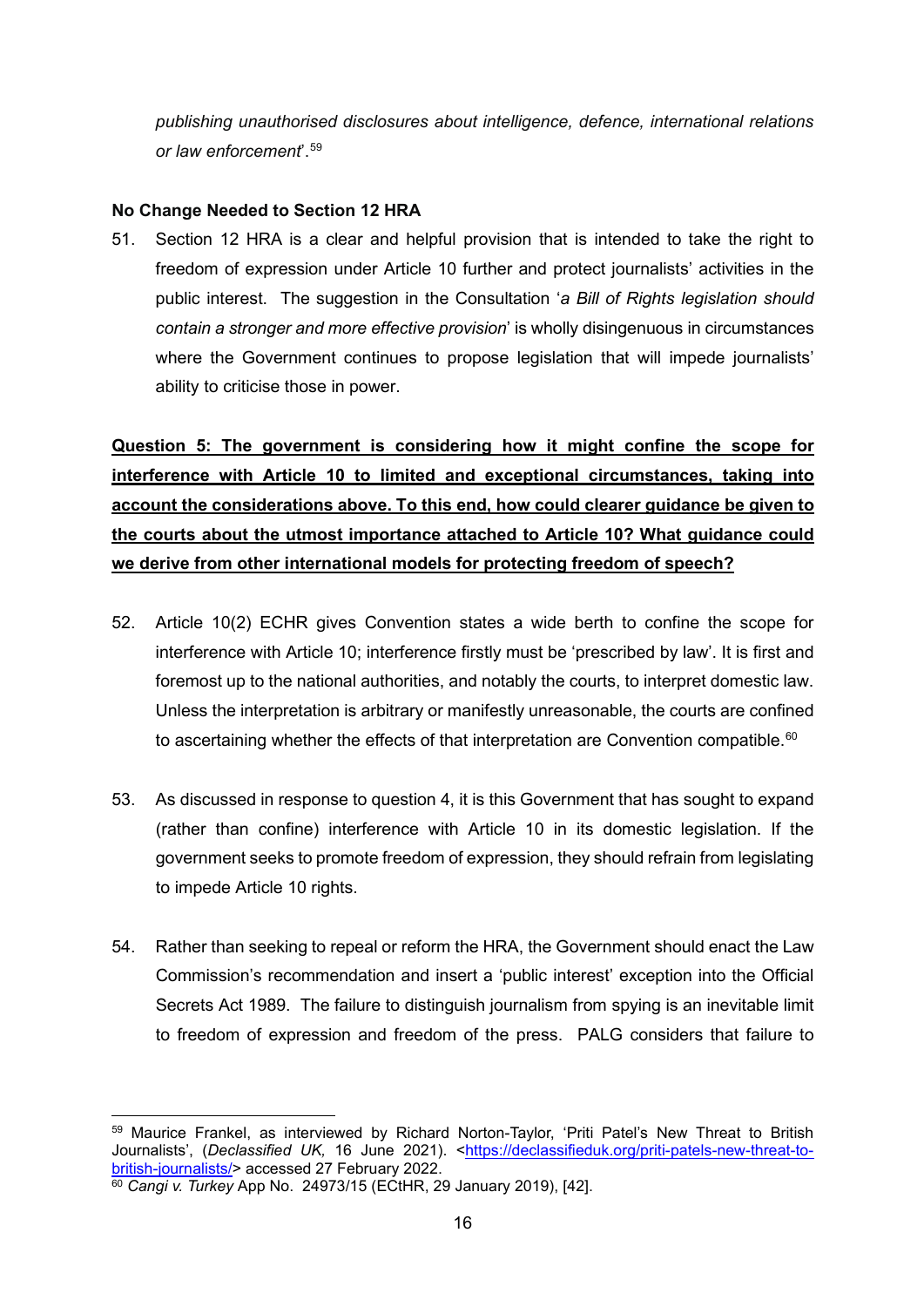provide for 'unauthorised disclosure' made by journalists in the 'public interest' comprises an illegitimate interference with journalists' Article 10 rights.

### **Case Study: Police, Crime, Sentencing and Courts Bill**

- 55. The greatest attempt by this government to interfere with Article 10 rights is found in the Police, Crime, Sentencing and Courts Bill, described as '*one of the most oppressive pieces of legislation tabled by a UK government since the second world war*'. [61](#page-17-0)
- 56. Whilst several provisions in the Bill were blocked by the House of Lords on 21 January 2022, their inclusion in the House of Commons Bill reflects the Government's intention to '*broaden the range of circumstances in which the police can impose conditions on protests, including a single person protest, to include where noise may cause a significant impact on those in the vicinity or serious disruption to the running of an organisation*.'. [62](#page-17-1)
- 57. The Government acknowledge in the opening paragraph of their Policy Paper that they intend to expand interference with the rights to expression and assembly:

*'Protests are an important part of our vibrant and tolerant democracy. Under human rights law, we all have the right to gather and express our views. But these rights are not absolute rights. That fact raises important questions for the police and wider society to consider about how much disruption is tolerable, and how to deal with protesters who break the law. A fair balance should be struck between individual rights and the general interests of the community*.' [63](#page-17-2)

58. This undermines the assertion in the Consultation question that the government believes in assigning '*utmost importance'* to Article 10. Article 10 protects '*not only the substance of the ideas and information expressed, but also the form in which they are conveyed*'. [64](#page-17-3)  Moreover, the ECtHR has held that the right to free expression extends to information or

<span id="page-17-0"></span><sup>61</sup> Jack Bullet, 'Why you should be worried about the new Policing Bill', (*Greenpeace*, 17 December 2021) [<https://www.greenpeace.org.uk/news/why-you-should-be-worried-about-the-new-policing-bill/>](https://www.greenpeace.org.uk/news/why-you-should-be-worried-about-the-new-policing-bill/) accessed 27 February 2022.

<span id="page-17-1"></span><sup>62</sup> UK Home Office: Police, Crime, Sentencing and Courts Bill 2021: protest powers factsheet [<https://www.gov.uk/government/publications/police-crime-sentencing-and-courts-bill-2021](https://www.gov.uk/government/publications/police-crime-sentencing-and-courts-bill-2021-factsheets/police-crime-sentencing-and-courts-bill-2021-protest-powers-factsheet) [factsheets/police-crime-sentencing-and-courts-bill-2021-protest-powers-factsheet>](https://www.gov.uk/government/publications/police-crime-sentencing-and-courts-bill-2021-factsheets/police-crime-sentencing-and-courts-bill-2021-protest-powers-factsheet) accessed 26 February 2022.

<span id="page-17-2"></span><sup>63</sup> *Ibid.* 

<span id="page-17-3"></span><sup>64</sup> *Palomo Sánchez and others v. Spain* App nos. 28955/06, 28957/06, 28959/06, 28964/06 (ECtHR 12 September 2011), [53].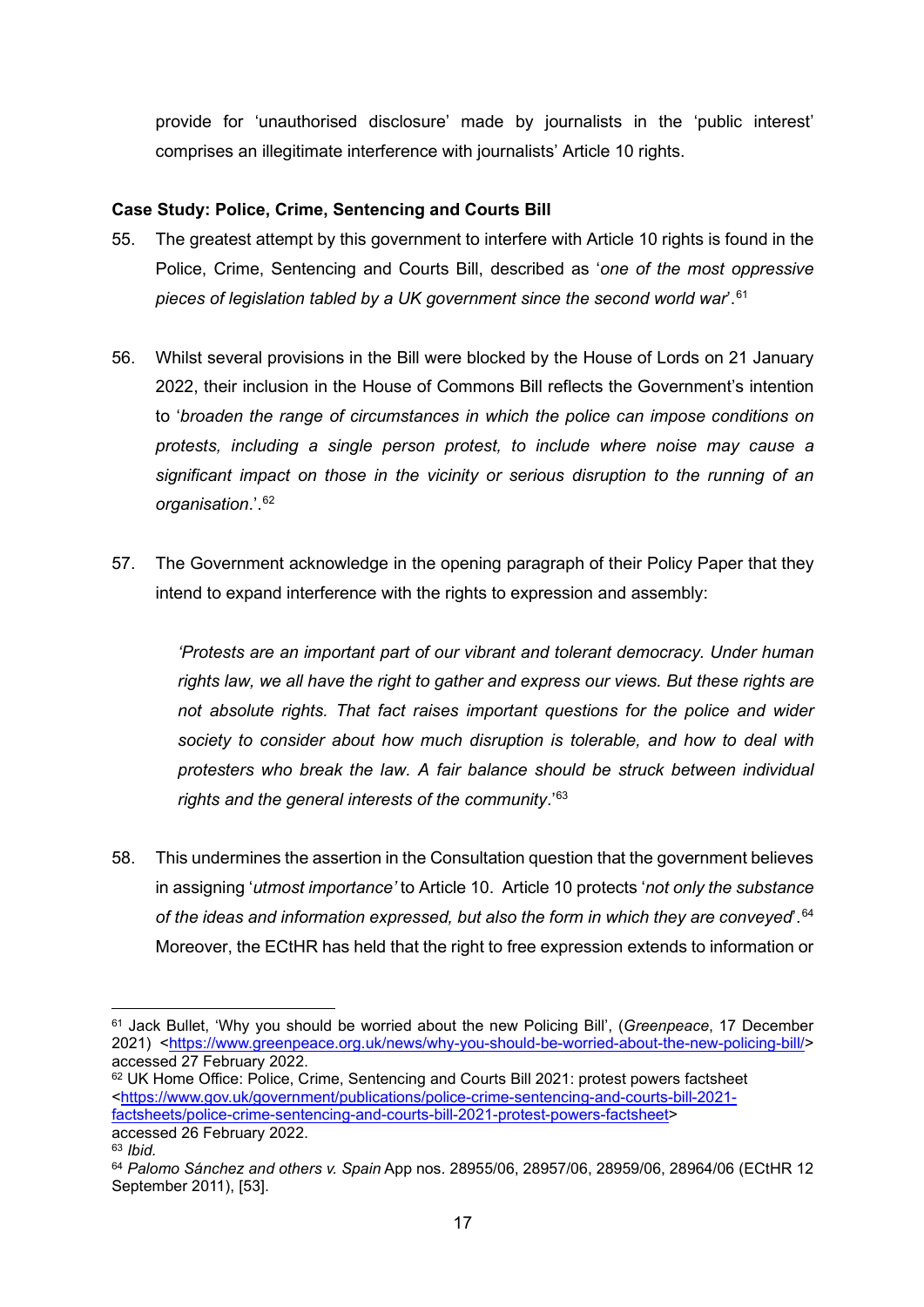ideas that may '*offend, shock or disturb the State or any sector of the population*'. [65](#page-18-0)  Public demonstrations '*may cause some disruption to ordinary life*'. [66](#page-18-1)

- 59. The provisions supported by the Government would have included protest-specific, suspicion-less stop-and-search powers. Increasing stop-and-search powers will almost inevitably have a significant negative impact on Black, minority, and migrant communities, who have the most urgent need to protest and resist overbroad police powers. These groups are also disproportionately targeted by police. Black people in the UK are nine times more likely than white people to be stopped and searched by police.[67](#page-18-2) In lockdown, the figures were even starker: between March and May 2020, Metropolitan Police officers carried out 21,950 searches on young black men, the equivalent of 30% of all young black males in London. No further action was taken in 80% of these searches.<sup>[68](#page-18-3)</sup>
- 60. On 1 March 2021, a vigil was held at Clapham Common for Sarah Everard, who was kidnapped, raped and murdered by Metropolitan Police officer PC Wayne Couzens. At this vigil, large numbers of officers pushed their way into a small, enclosed space in the bandstand and relied on pandemic regulations to violently arrest three young women. The officers' behaviour was found to have had a '*materially adverse effect on public confidence in policing*'.[69](#page-18-4)
- 61. If the Government is concerned about providing '*clearer guidance…to the courts about the utmost importance attached to Article 10*', it should refrain from introducing Bills that threaten to criminalise expressions of free speech, and from supporting police action that curtails lawful public protest. As Martha Spurrier of Liberty Human Rights has

<span id="page-18-0"></span><sup>65</sup> *Handyside v UK*, App No. 5493/72, (ECtHR 7 December 1976), [49].

<span id="page-18-1"></span><sup>66</sup> *KudreviČius and Others v. Lithuania* App no. 37553/05 (ECtHR, 26 November 2013), [50].

<span id="page-18-2"></span><sup>&</sup>lt;sup>67</sup> UK Home Office National Statistics: Police powers and procedures, England and Wales, year ending 31 March 2020 second edition [<https://www.gov.uk/government/statistics/police-powers-and](https://www.gov.uk/government/statistics/police-powers-and-procedures-england-and-wales-year-ending-31-march-2020)[procedures-england-and-wales-year-ending-31-march-2020](https://www.gov.uk/government/statistics/police-powers-and-procedures-england-and-wales-year-ending-31-march-2020) > accessed 7 March 2022.

<span id="page-18-3"></span><sup>68</sup> See evidence of Dame Cressida Dick, Home Affairs Select Committee, *Oral evidence: The work of the Commissioner of the Metropolitan Police Service*, HC 560, 8 July 2020, [<https://committees.parliament.uk/oralevidence/668/html/>](https://committees.parliament.uk/oralevidence/668/html/) accessed 7 March 2022.

<span id="page-18-4"></span><sup>&</sup>lt;sup>69</sup> Her Majesty's Inspectorate of Constabulary and Fire & Rescue Services (HMICFRS): 'The Sarah Everard vigil – An inspection of the Metropolitan Police Service's policing of a vigil held in commemoration of Sarah Everard on Clapham Common on Saturday 13 March 2021', (30 March 2021) [<https://www.justiceinspectorates.gov.uk/hmicfrs/publication-html/inspection-metropolitan-police](https://www.justiceinspectorates.gov.uk/hmicfrs/publication-html/inspection-metropolitan-police-services-policing-of-vigil-commemorating-sarah-everard-clapham-common/)[services-policing-of-vigil-commemorating-sarah-everard-clapham-common/>](https://www.justiceinspectorates.gov.uk/hmicfrs/publication-html/inspection-metropolitan-police-services-policing-of-vigil-commemorating-sarah-everard-clapham-common/) accessed 7 March 2022.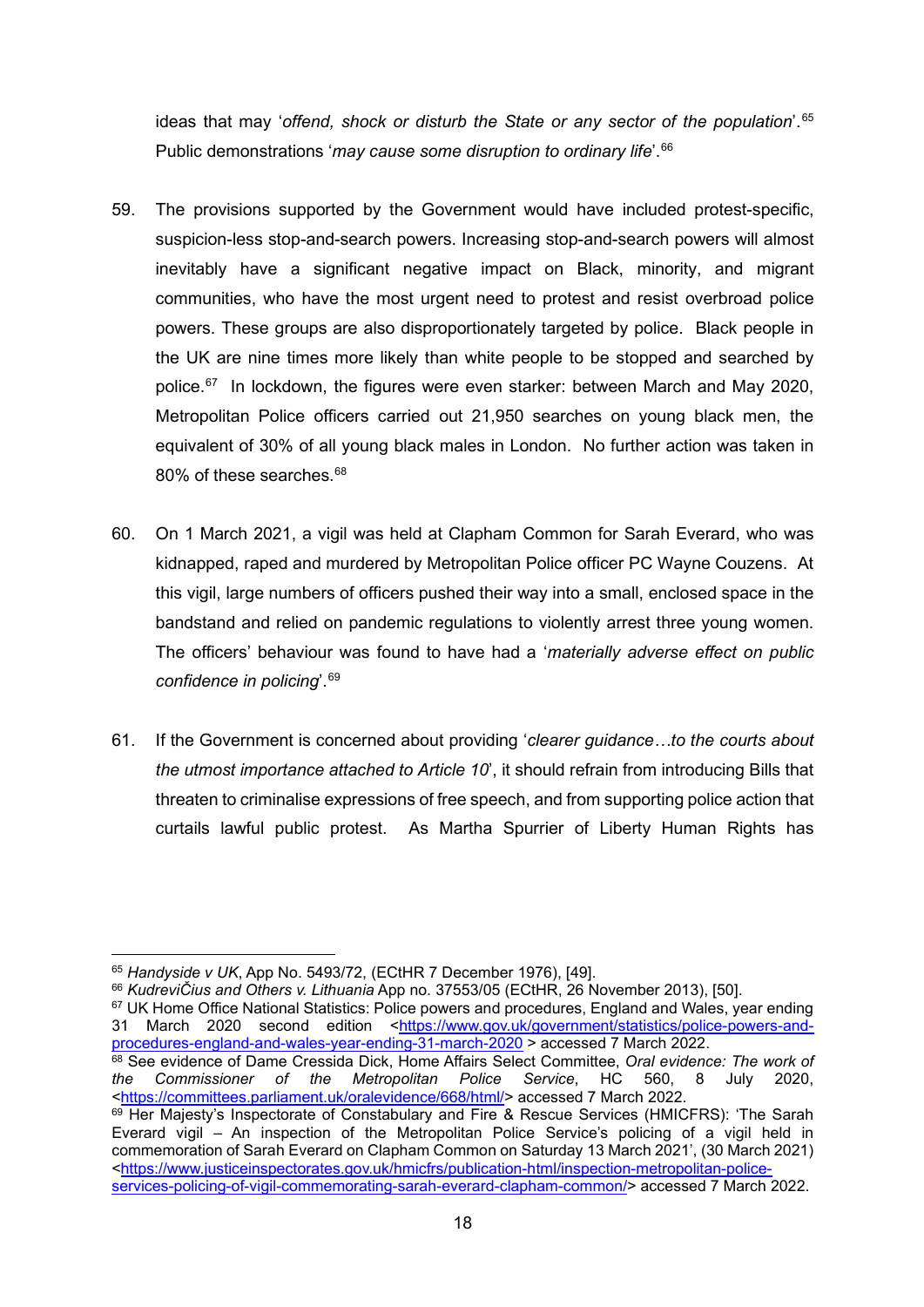expressed, '*this plan to reform the Human Rights Act is a blatant, unashamed power grab from a government that wants to put themselves above the law*'*.* [70](#page-19-1)

### **International Guidance**

- 62. Indeed, if the Government seeks international guidance on protecting freedom of speech, it need look no further than the ECtHR, which has already provided helpful and detailed guidance for signatory countries as to the protection of Article 10. $71$  This sets out the '*utmost importance attached to Article 10*' and clarifies the permissibility of limits on its interference, setting out '*the three 'tests': the lawfulness of the interference, its legitimacy, and its necessity in a democratic society*'. [72](#page-19-3) Indeed, the ECtHR's most famous ruling on an Article 10 case was that of *Handyside v UK*, (above) in which the Court held that '*freedom of expression constitutes one of the essential foundations of [democratic] society, one of the basic conditions for its progress and for the development of every man*'. [73](#page-19-4)
- 63. There are 47 signatories to the ECHR, yielding a huge amount of helpful case law for the UK to consider if seeking guidance derived from international models. By way of example, the UK may find guidance on restrictions on freedom of expression from ECtHR cases from Switzerland, France and Finland.<sup>74</sup> Similar international guidance on the effective mechanisms for the state to protect journalists' freedom of speech can be found in ECtHR cases from Turkey and Azerbaijan.[75](#page-19-6)

### <span id="page-19-0"></span>**Question 6: What further steps could be taken in the Bill of Rights to provide stronger protection for journalists' sources?**

64. The Consultation gives no indication of what legislative 'protection' for journalists' sources the Government proposes to introduce. Nevertheless, plans to protect

<span id="page-19-1"></span> $70$  'Plans to "reform" the Human Rights Act are an unashamed power grab', Liberty Human Rights (14 December 2021) [<https://www.libertyhumanrights.org.uk/issue/plans-to-reform-the-human-rights-act](https://www.libertyhumanrights.org.uk/issue/plans-to-reform-the-human-rights-act-are-an-unashamed-power-grab/)[are-an-unashamed-power-grab/>](https://www.libertyhumanrights.org.uk/issue/plans-to-reform-the-human-rights-act-are-an-unashamed-power-grab/) accessed 7 March 2022.

<span id="page-19-2"></span><sup>71</sup> European Court of Human Rights: 'Guide on Article 10 of the European Convention on Human Rights' (as updated 30.04.2021) <https://www.echr.coe.int/documents/guide art 10 eng.pdf> accessed 7 March 2022.

<span id="page-19-3"></span><sup>72</sup> *Ibid,* p*.* 19.

<span id="page-19-4"></span><sup>73</sup> *Handyside v UK*, App No. 5493/72, (ECtHR 7 December 1976), [49].

<span id="page-19-5"></span><sup>74</sup> *Stoll v. Switzerland* App no. 69698/01 (ECtHR GC, 10 December 2007), [101]; *Morice v. France* App no. 29369/10 (ECtHR GC, 23 April 2015), [124]; and *Pentikäinen v. Finland* App no. 11882/10 (ECtHR GC, 20 October 2015), [187].

<span id="page-19-6"></span><sup>75</sup> *Dink v. Turkey*, App nos. 2668/07, 6102/08, 30079/08 (ECtHR, 14 September 2010), [137]; and *Khadija Ismayilova v. Azerbaijan* App nos. 65286/13 and 57270/14 (ECtHR, 10 January 2019), [158].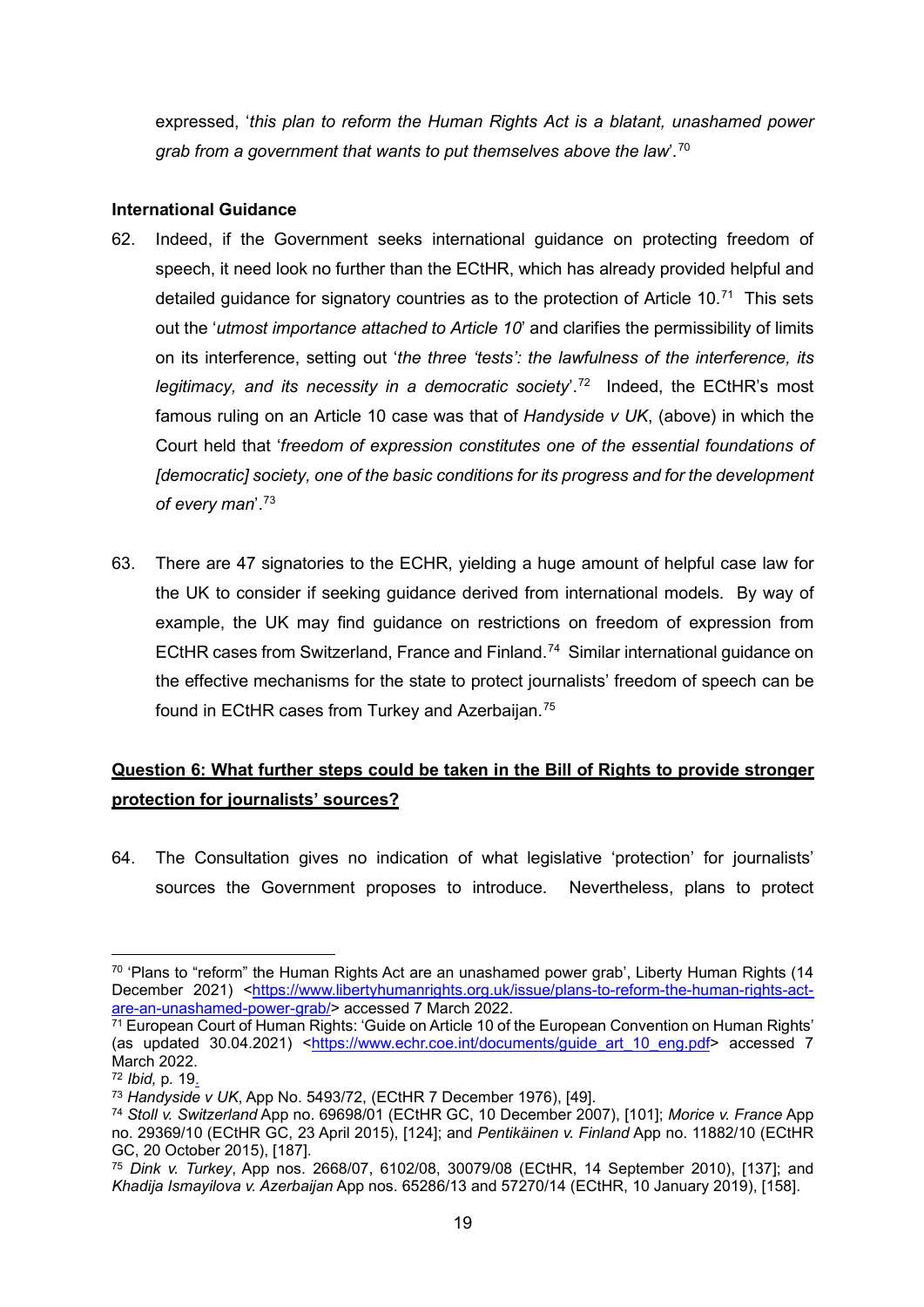journalists' sources run counter to the proposed Bill to amend the Official Secrets Act, as discussed in response to question 4.

65. Section 10 of the Contempt of Court Act 1981 (CCA) protects journalists from being compelled to disclose their sources:

*'No court may require a person to disclose, nor is any person guilty of contempt of court for refusing to disclose, the source of information contained in a publication for which he is responsible, unless it be established to the satisfaction of the court that disclosure is necessary in the interests of justice or national security or for the prevention of disorder or crime.'*

- 66. Indeed, s.10 CCA and Article 10 work together to serve a '*common purpose in seeking to enhance the freedom of the press by protecting journalistic sources*'. [76](#page-20-0)
- 67. Nevertheless, there are occasions where the strength of Article 10 has allowed journalists to protect their sources to a greater extent than domestic legislation. In the case of *Interbrew v. Financial Times* [2002], the Court of Appeal held that a focus on the bad intentions and '*malevolent motive'* of the source was sufficient to justify ordering the identity of the source to be revealed '*in the interests of justice'*, [77](#page-20-1) an exception to the confidentiality of journalistic sources under s.10 CCA. However, '*interests of justice*' is not an exception under Article 10 ECHR. Therefore, the Financial Times applied to the ECtHR, who held that without significant evidence, the UK court could not assume that the source had acted in '*bad faith'*. [78](#page-20-2)
- 68. It is unclear as to the ways in which this government considers protection of journalists' sources could be further strengthened through a Bill of Rights that would not be better served through normal legislation that is compatible with Article 10.
- 69. Moreover, as discussed in detail in response to question 4, it is notable that this question is being posed whilst we are currently awaiting the result of the consultation on reform of the Official Secrets Act, in which the Government has equated investigative journalism

<span id="page-20-0"></span><sup>76</sup> *Ashworth Hospital Authority v MGN Ltd* [2002] UKHL 29, [38]; also *Mersey Care NHS Trust v Ackroyd*  [2007] EWCA Civ 101.

<span id="page-20-1"></span><sup>77</sup> *Interbrew SA v. Financial Times Ltd* [2002] EWCA Civ 274.

<span id="page-20-2"></span><sup>78</sup> *Financial Times Ltd v United Kingdom* App no. 821/03 (ECtHR, 15 December 2009).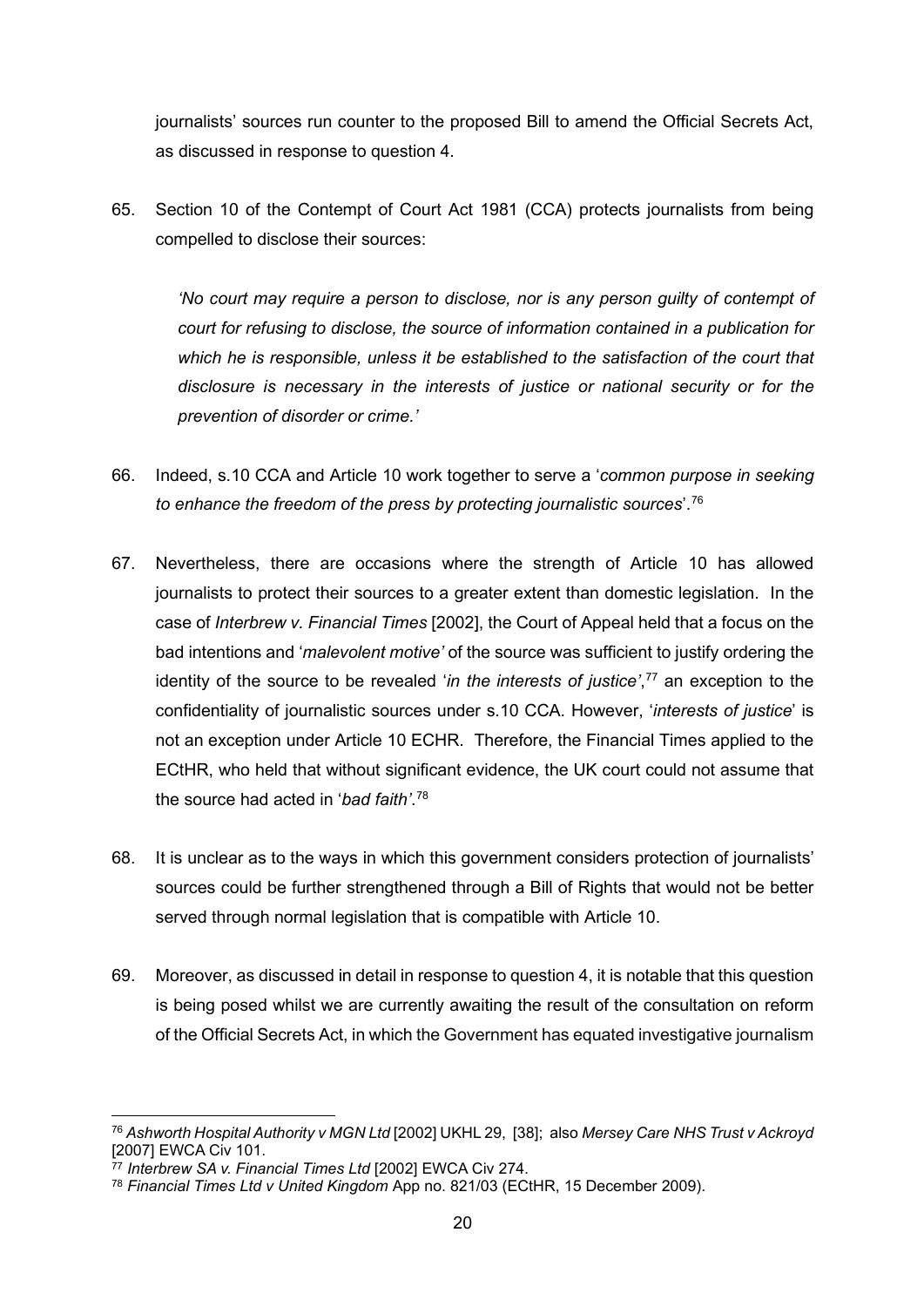with spying<sup>[79](#page-21-1)</sup> and under which proposals journalists and their sources risk up to 14 years in prison for '*unauthorised disclosure'*, without the protection of the Law Commission's proposed public interest defence.

- 70. Indeed, rather than revisit the entire human rights framework in this country, the Government would do better to amend existing legislation which has been used to unlawfully obtain journalistic material and expose journalists' sources. For example, in the case of *Miranda v Secretary of State for the Home Department* [2014], [80](#page-21-2) David Miranda, the partner of journalist Glenn Greenwald, was detained under the Terrorism Act 2000 because the UK Security Service believed he was carrying material leaked by Edward Snowden. $81$  Miranda appealed to the Court of Appeal, who declared that this power under the Terrorism Act 2000 was incompatible with Article 10 in regards to journalistic material, as it did not provide adequate protection for journalists.<sup>82</sup> Nevertheless, the provision has not been repealed (because, as we set out elsewhere, the HRA balances the roles of Parliament and the courts, and it is ultimately for Parliament to repeal or replace incompatible legislation). Repealing this provision would be a straightforward step towards providing stronger protection for journalists' sources.
- 71. In the light of the above, we invite the Government to reconsider its rejection of a public interest defence to '*unauthorised disclosure'* in the consultation on reforming the Official Secrets Acts and to reconsider the incompatible provisions in the Terrorism Act 2000. This would uphold the Article 10 rights of journalists and their sources to a greater extent and protect whistle-blowers and the ability to hold those in power to account.

### <span id="page-21-0"></span>**Question 7: Are there any other steps that the Bill of Rights could take to strengthen the protection for freedom of expression?**

72. As discussed in our responses to questions 4-6, a commitment to strengthen freedom of expression is contrary to current government initiatives. The case studies on the Police, Crime, Sentencing and Courts Bill, and Official Secrets Acts, are relevant here.

### **Case Study: Online Safety Bill**

<span id="page-21-1"></span><sup>79</sup> UK Home Office: Consultation on Legislation to counter state threats, as published 13 May 2021 [<https://www.gov.uk/government/consultations/legislation-to-counter-state-threats>](https://www.gov.uk/government/consultations/legislation-to-counter-state-threats).

<span id="page-21-2"></span><sup>80</sup> *Miranda v Secretary of State for the Home Department* [2014] EWHC 255.

<span id="page-21-3"></span><sup>81</sup> Terrorism Act 2000, Sch 72(b).

<span id="page-21-4"></span><sup>82</sup> *Miranda v Secretary of State for the Home Department and Commissioner of Police for the Metropolis* [2016] EWCA Civ 6.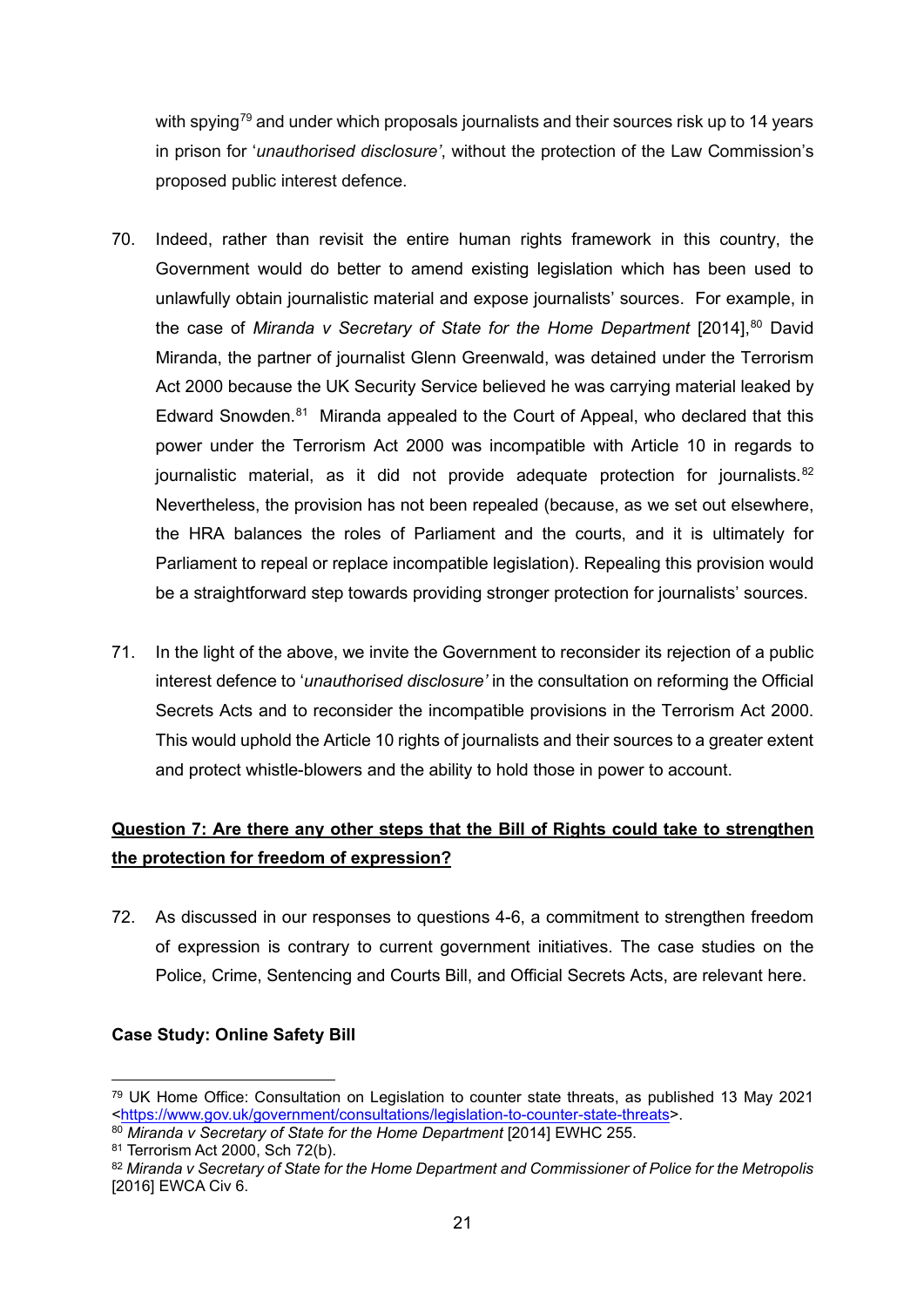- 73. The Government's draft Online Safety Bill defines a vague and loose new category of '*harmful content'* that means freedom of expression online will be subject to unprecedented forms of regulation, exacerbated by the threat to erode end-to-end encryption, which protects privacy and free expression. [83](#page-22-0)
- 74. Once again, the potential for misuse of this legislation to attack civil liberties is apparent. The Bill proposes to grant the Secretary of State for Digital, Culture, Media, and Sport ('DCMS') the power to make unilateral decisions as to what forms of subjectively harmful content are brought into the scope of the Bill's content moderation requirements.<sup>[84](#page-22-1)</sup>
- 75. Moreover, the Bill empowers the Secretary of State to direct Ofcom to enforce modified content moderation rules and policies, based on political objectives: '*to ensure that the code of practice reflects government policy'*. [85](#page-22-2) This means that Government policy, without Parliamentary oversight, might decide what is considered 'harmful'. As summarised by Heather Burns:

*'In short, the boundaries around our freedom of speech will be set by an allegedly independent regulator, led by a political appointee, whose role is to carry out the political bidding of another political appointee*.' [86](#page-22-3)

76. If the government wishes to protect the freedom of speech of private individuals, journalists and whistle-blowers, it must take steps to ensure the Online Safety Bill does not provide for political intervention in expression.

### **Conclusion**

77. As set out above, PALG does not consider a Bill of Rights is necessary to protect freedom of expression in the UK. If the government is concerned that protection of freedom of expression is insufficient, we encourage them to reconsider other proposals, which are wholly incompatible with the UK's obligations to protect freedom of expression under Article 10, and the historically important right to protest.

<span id="page-22-0"></span><sup>83</sup> Draft Online Safety Bill, as published 12 May 2021,

[<sup>&</sup>lt;https://www.gov.uk/government/publications/draft-online-safety-bill>](https://www.gov.uk/government/publications/draft-online-safety-bill) accessed 7 March 2022. <sup>84</sup> *Ibid,* s. 33.

<span id="page-22-2"></span><span id="page-22-1"></span><sup>85</sup> *Ibid,* s. 33(1)(a).

<span id="page-22-3"></span><sup>86</sup> Heather Burns, 'Why the online safety bill threatens our civil liberties', (*Politics.co.uk,* 26 May 2021), [<https://www.politics.co.uk/comment/2021/05/26/why-the-online-safety-bill-threatens-our-civil](https://www.politics.co.uk/comment/2021/05/26/why-the-online-safety-bill-threatens-our-civil-liberties/)[liberties/>](https://www.politics.co.uk/comment/2021/05/26/why-the-online-safety-bill-threatens-our-civil-liberties/) accessed 27 February 2022.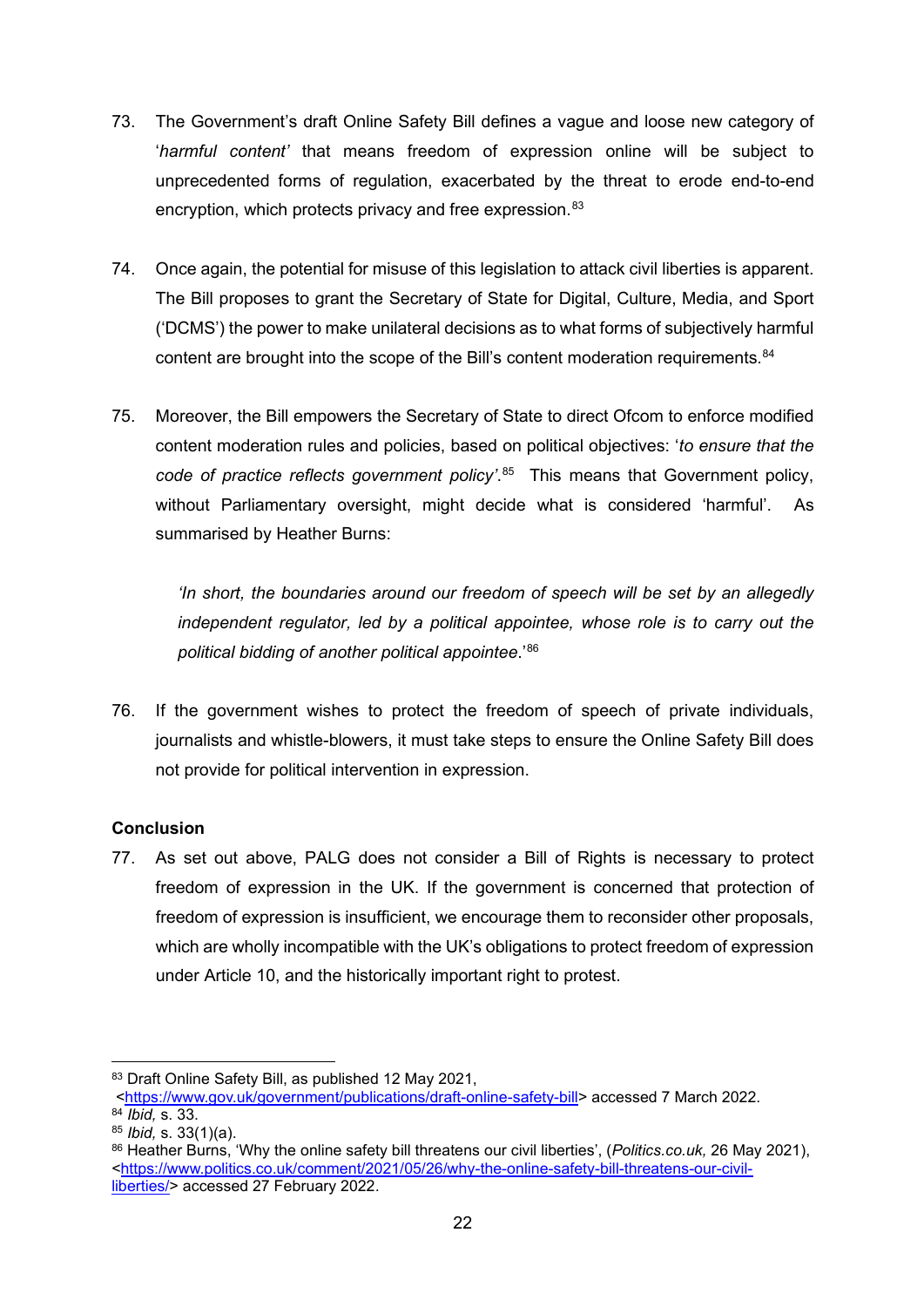# **II. Restoring a sharper focus on protecting fundamental rights**

<span id="page-23-0"></span>**Question 8: Do you consider that a condition that individuals must have suffered a 'significant disadvantage' to bring a claim under the Bill of Rights, as part of a permission stage for such claims, would be an effective way of making sure that courts focus on genuine human rights matters? Please provide reasons.**

78. PALG considers that there are various reasons why a permission stage for HRA claims should not be introduced: it is unnecessary; it is redundant; it will negatively impact access to justice and the right to a remedy; it reduces legal certainty; it will be ineffective to address the Government's concerns; and it risks disproportionately impacting the most vulnerable in society. We shall address these in turn.

### **Unnecessary**

- 79. Firstly, a permission stage is unnecessary. A permission stage is suggested in the Consultation partially as a way to reduce the burden on our courts and allowing them to focus on '*genuine and credible human rights claims'*. [87](#page-23-1) Simply put – this is not necessary. In the statistics published by the Legal Aid Agency, 'non-family' cases (which will include HRA claims appearing in various causes of action including actions against the police, inquests and judicial reviews) make up only 10% of the civil legal aid certificates.<sup>[88](#page-23-2)</sup> This was only 7,992 cases in the financial year to 2021. Of course, the pandemic may have impacted upon this: in the financial year to 2020, those certificates were 13,224, but that still represented 10% of the civil certificates granted. This is around 1 claim per 8,600 people (1 per around 5,200 people pre-pandemic). Even in pre-pandemic levels, this is not a large number of cases warranting such drastic action.
- 80. The Consultation suggests mirroring the ECtHR in introducing a permission stage. $89$ However, unlike the ECtHR, our courts are not blocked up with unmeritorious cases.<sup>[90](#page-23-4)</sup>

<span id="page-23-1"></span><sup>87</sup> Ministry of Justice, Human Rights Act Reform: A Modern Bill of Rights. A consultation to reform the Human Rights Act' (CP 588, December 2021), para 220.

<span id="page-23-2"></span><sup>88</sup> Ministry of Justice, 'legal aid statistics England and Wales bulletin Jul to Sep 2021.' [<https://www.gov.uk/government/statistics/legal-aid-statistics-july-to-september-2021/legal-aid](https://www.gov.uk/government/statistics/legal-aid-statistics-july-to-september-2021/legal-aid-statistics-england-and-wales-bulletin-jul-to-sep-2021)[statistics-england-and-wales-bulletin-jul-to-sep-2021>](https://www.gov.uk/government/statistics/legal-aid-statistics-july-to-september-2021/legal-aid-statistics-england-and-wales-bulletin-jul-to-sep-2021) accessed 7 March 2021.

<span id="page-23-3"></span><sup>89</sup> Human Rights Act Reform: A Modern Bill of Rights, December 2021, para 222.

<span id="page-23-4"></span><sup>90</sup> Nikos Vogiatzis, 'The Admissibility Criterion under Article 35(3)(b) ECHR: A 'significant disadvantage' to human rights protection?', (January 2016) ICLQ vol. 65, 185-211.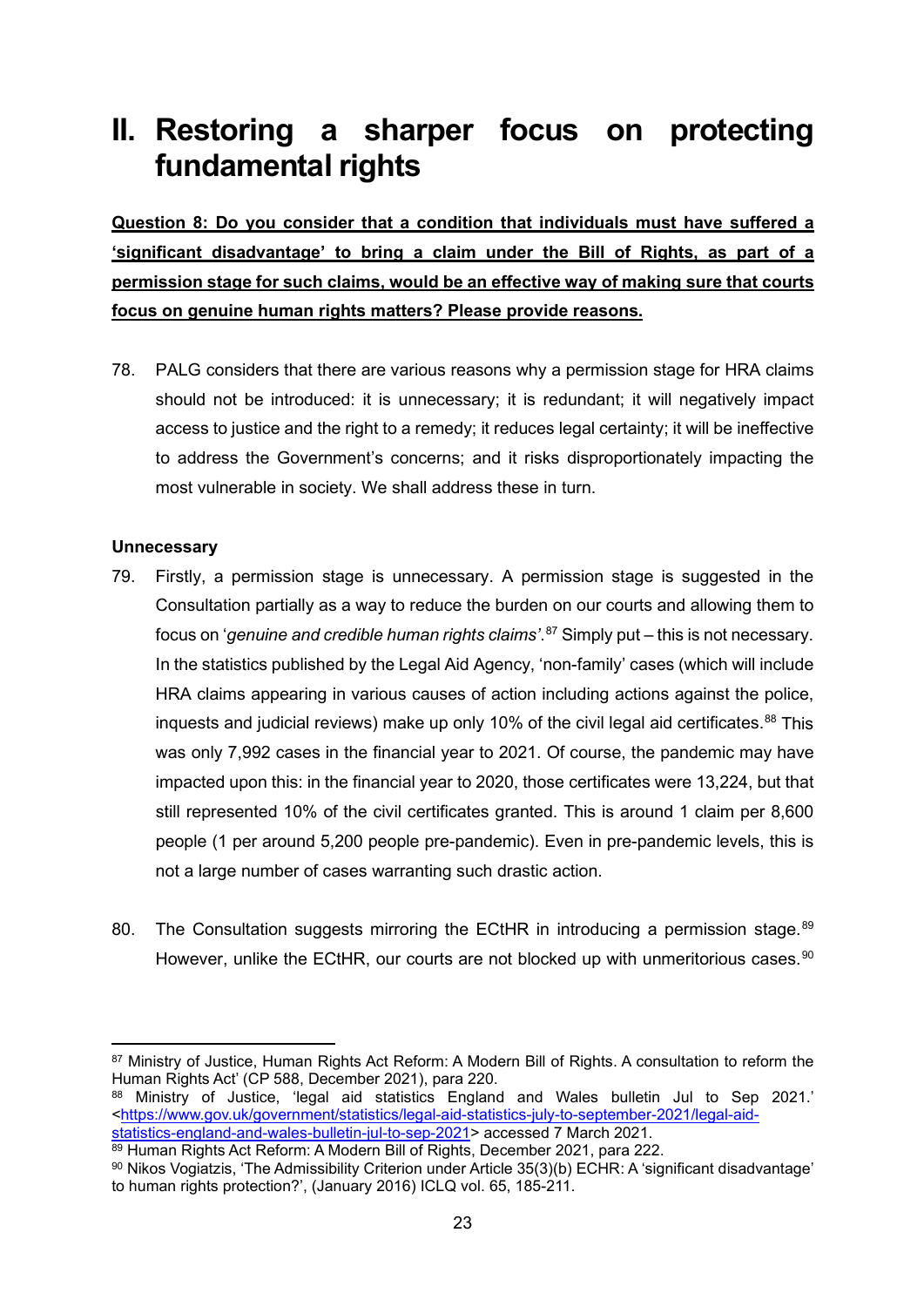Despite the fears that a 'claims culture' is developing in the UK, $91$  exacerbated by certain sections of the media, there is simply no evidence that this is the case.

81. Moreover, claims under the HRA are rarely brought purely or even primarily for compensation. Damages awarded under the HRA are notoriously low: these claims are brought by Claimants who want the breach to their rights acknowledged. This is reflected in ECtHR case law. In the Council of Europe's Practical Guide on Admissibility Criteria for the ECtHR, it reports a list of 19 cases it deemed to be of 'insignificant financial disadvantage', and which were thence refused permission. The UK does not appear on that list.<sup>92</sup> The assertion that UK citizens are bringing low-value, unmeritorious, claims under the HRA is not borne out by the evidence.

### **Redundant**

- 82. Second, a permission stage would be redundant. There are already various mechanisms in place which serve to weed out unmeritorious cases, and a permission stage will create more work for the courts such that the costs of the introduction of a permission stage will outweigh any benefits.
- 83. The vast majority of HRA claims are brought using Legal Aid. Many of the cases referred to in the Government's proposals refer to claims by prisoners, for instance, who often do not have access to sufficient personal funds to bring claims without the assistance of Legal Aid. As such, they must instruct solicitors who can apply for Legal Aid on their behalf. All practitioners know that applying for Legal Aid is by no means an easy process. The application includes a stringent merits test, where the solicitor must persuade the Legal Aid Agency that the case is sufficiently meritorious to warrant funding, including undertaking a cost-benefit analysis.<sup>[93](#page-24-2)</sup> Practitioners do not take on cases which do not have sufficient merit to proceed – Legal Aid work simply does not pay well enough to do so. As such, the huge majority of cases – and perhaps all of those which have public funding – which reach the courts are those which demonstrate an arguable case.

<span id="page-24-0"></span><sup>91</sup> Human Rights Act Reform: A Modern Bill of Rights, December 2021, para 125.

<span id="page-24-1"></span><sup>92</sup> Council of Europe's Practical Guide on Admissibility Criteria, (1 August 2021), para 323 [<https://www.echr.coe.int/documents/admissibility\\_guide\\_eng.pdf>](https://www.echr.coe.int/documents/admissibility_guide_eng.pdf) accessed 7 March 2022.

<span id="page-24-2"></span><sup>93</sup> See: Lord Chancellor's Guidance under Section 4 of Legal Aid, Sentencing and Punishment of Offenders Act 2012, available at:

[<sup>&</sup>lt;https://assets.publishing.service.gov.uk/government/uploads/system/uploads/attachment\\_data/file/33](https://assets.publishing.service.gov.uk/government/uploads/system/uploads/attachment_data/file/330878/legal-aid-LAA-lord-chancellors-guidance.pdf) [0878/legal-aid-LAA-lord-chancellors-guidance.pdf>](https://assets.publishing.service.gov.uk/government/uploads/system/uploads/attachment_data/file/330878/legal-aid-LAA-lord-chancellors-guidance.pdf) accessed 7 March 2022.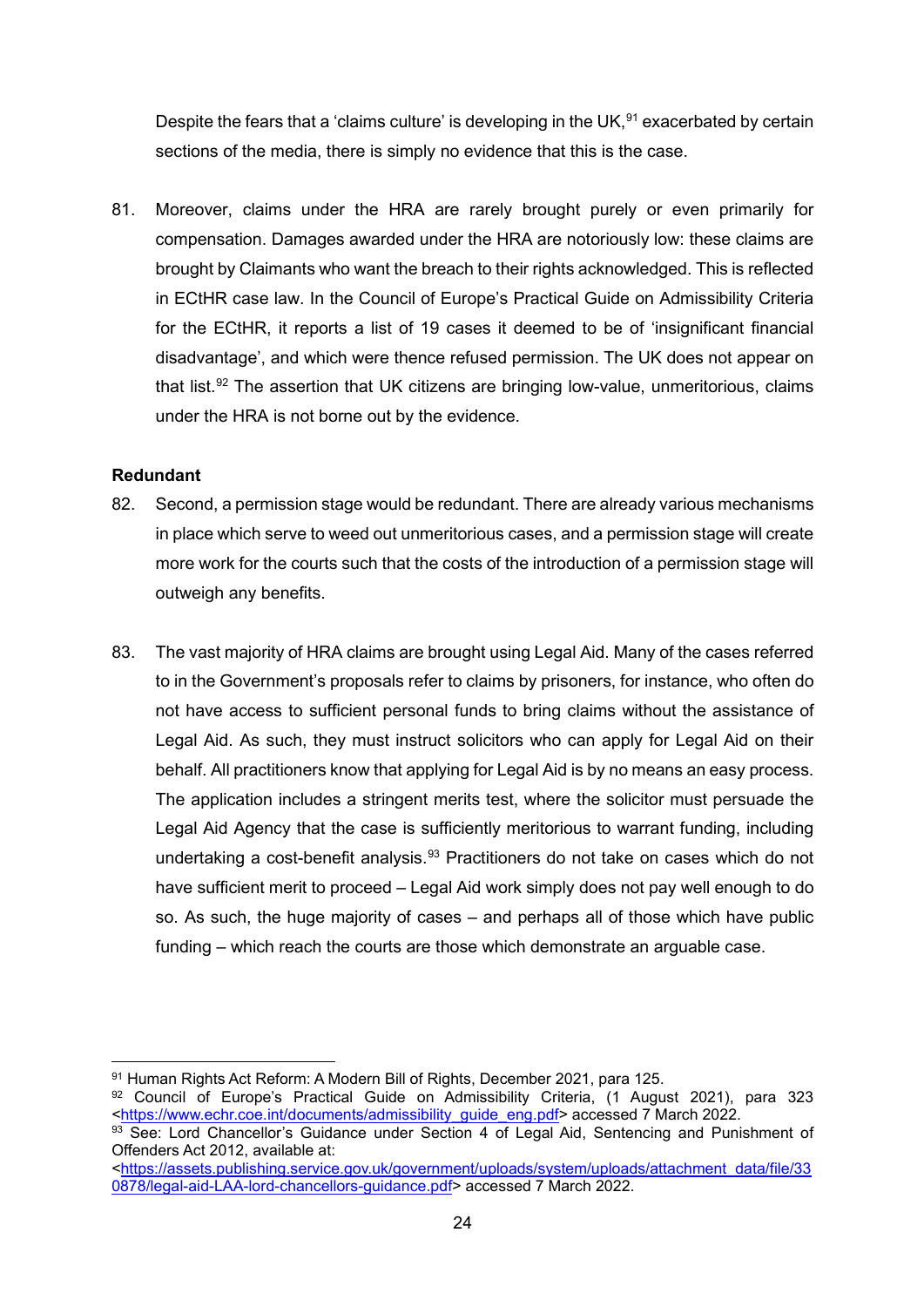- 84. If a case is issued, the courts have the power to strike out unmeritorious cases, either on an application by the Defendant or of their own accord.<sup>[94](#page-25-0)</sup> The Consultation ignores the fact that strike-out applications may well have been made by the defendants in cases it raises as problematic,  $95$  but the courts decided that they had enough merit to warrant being heard.<sup>[96](#page-25-2)</sup>
- 85. One reason for strike out may be that the Claimant does not meet the requirement of being a 'victim' – necessary for a claim under the HRA. This limitation is built into the HRA to help prevent unmeritorious cases.<sup>[97](#page-25-3)</sup> And of course the burden is on the Claimant to prove their case: evidence must be gathered, legal issues identified and the case carefully constructed – not a task one would embark on unless there were strong merits.

### **Access to Justice**

- 86. Third, to introduce a permission stage would impact access to justice. Access to justice is partly about being able to secure vested rights through the use of courts and tribunals.<sup>98</sup> It is also about the outcome of the court procedure being just and equitable,<sup>[99](#page-25-5)</sup> and helping to realise material justice.<sup>[100](#page-25-6)</sup> In the absence of procedural safeguards, it is not certain that access to substantive justice can be quaranteed.<sup>[101](#page-25-7)</sup> Granting rights without *'mechanisms for ... effective vindication'* is worthless.<sup>[102](#page-25-8)</sup>
- 87. By introducing a permission stage with a high bar of 'significant disadvantage', the right of access to justice is threatened. A permission stage requiring 'significant disadvantage' would admit that there are cases in which human rights were violated, but would exclude those cases from protection. An individual would be prevented access to justice to secure remedy for the breach to their rights.

<span id="page-25-0"></span><sup>94</sup> Civil Procedure Rules, r. 3.4.

<span id="page-25-1"></span><sup>95</sup> Human Rights Act Reform: A Modern Bill of Rights, December 2021, para 126.

<span id="page-25-2"></span><sup>96</sup> Nicholas Langen, 'A distorted vision of human rights', (*The Justice Gap,* 19 December 2021) [<https://www.thejusticegap.com/a-distorted-vision-of-human-rights/>](https://www.thejusticegap.com/a-distorted-vision-of-human-rights/) accessed 7 March 2022. <sup>97</sup> Human Rights Act 1998, s. 7.

<span id="page-25-4"></span><span id="page-25-3"></span><sup>98</sup> Jeremy McBride, 'Access to Justice for Migrants and Asylum-seekers in Europe', CDCJ (2009) 2, 6. See also Patricia Hughes, 'Law Commissions and Access to Justice: What Justice Should We be Talking About?' (2009) 46 OHLJ 773, 778.

<span id="page-25-5"></span><sup>99</sup> Jeremy McBride, 'Access to Justice for Migrants and Asylum-seekers in Europe', CDCJ (2009) 2, para 9.

<span id="page-25-6"></span><sup>100</sup> Antônio A C Trindade, 'Some Reflections on Access to Justice in Its Wide Dimension'*,* in Rüdiger Wolfrum, Maja Seršić and Trpimir M Šošić (eds), Contemporary Developments in International Law; Essays in Honour of Budislav Vukas (Brill Nijhoff 2015), 464.

<span id="page-25-7"></span><sup>101</sup> Wojciech Sadurski, Giving Desert Its Due: Social Justice and Legal Theory (Springer 1985), 52; Antônio A C Trindade, The Access of Individuals to International Justice (OUP 2011) 75; Francioni (n 11), 12-13.

<span id="page-25-8"></span><sup>&</sup>lt;sup>102</sup> R Moorhead and P Pleasence, 'Access to Justice after Universalism: An Introduction' 30 Journal of Law and Society (2003) 1.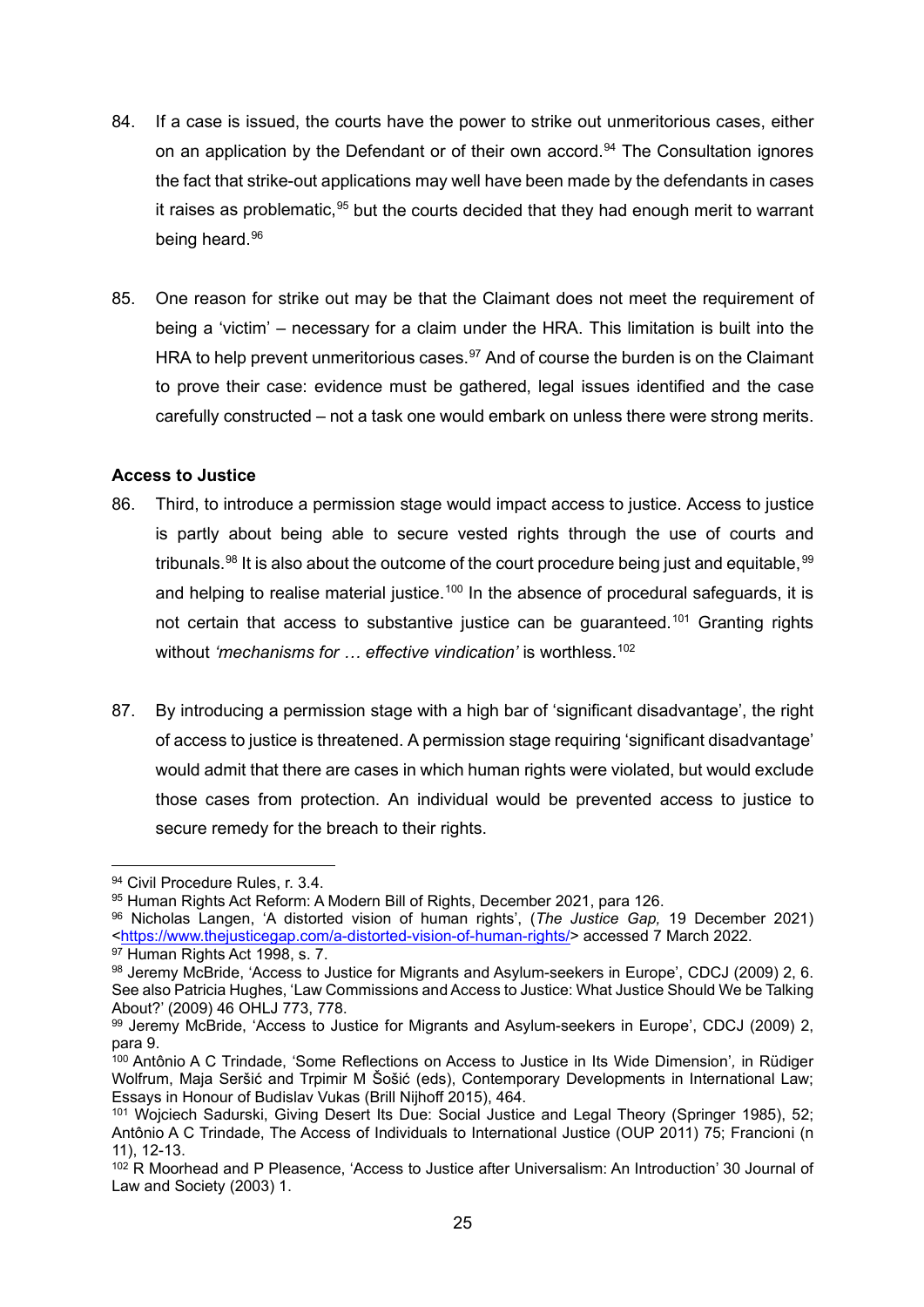- 88. International law requires States to *'exercise due diligence to prevent'* violations of certain rights, but also to offer remedies.<sup>[103](#page-26-0)</sup> A permission stage would arguably contravene the UK's obligation under Article 1 ECHR to *'secure to everyone within their jurisdiction the rights and freedoms'* defined in the Convention.[104](#page-26-1) If certain categories of cases, or certain categories of applicants, are barred from bringing a claim owing to the permission stage, the UK risks failing to meet this obligation.
- 89. The ECtHR has been very critical of States hindering individuals' access to the Convention machinery.[105](#page-26-2) In *Golder v UK* [1975], the ECtHR clarified that the right of access to court constitutes 'an element which is inherent in the right stated by Article 6' ECHR. Article 6 *'secures to everyone the right to have any claim relating to his civil rights and obligations brought before a court or tribunal'*. [106](#page-26-3)
- 90. As above, Article 13 ECHR requires the availability of an effective remedy at the national level to enforce the substance of the Convention rights.<sup>[107](#page-26-4)</sup> The UK has therefore undertaken to provide anyone whose rights have been violated with '*an effective remedy'* for a breach of a Convention right.<sup>[108](#page-26-5)</sup> An *effective* remedy must be accessible.<sup>[109](#page-26-6)</sup>
- 91. The very introduction of the HRA into UK law was to make access to justice easier for UK citizens by allowing the rights enshrined within the ECHR to be enforced by our courts. By chipping away at those rights which can be enforced by the courts, we risk developing a culture of impunity as authorities will know that some actions will not be met with any repercussions.

### **Legal Certainty**

92. Introducing a permission stage based on the hurdle of 'significant disadvantage' will reduce legal certainty. 'Significant disadvantage' is undefined in the consultation. It begs

<span id="page-26-0"></span><sup>103</sup> JA Hessbruegge, 'The Historical Development of the Doctrines of Attribution and Due Diligence in International Law' 36 NYUJIntL&Pol (2004) 265, 275.

<span id="page-26-1"></span><sup>&</sup>lt;sup>104</sup> Convention for the Protection of Human Rights and Fundamental Freedoms (European Convention on Human Rights, as amended) (ECHR), art 1.

<span id="page-26-2"></span><sup>105</sup> Scheinin (n 37) 146–7, with reference to *Kurt v Turkey*, App No 24276/94, (ECtHR, 25 May 1998), 165; *Petra v Romania*, App No 27273/95, (ECtHR, 23 September 1998).

<span id="page-26-3"></span><sup>106</sup> Golder v. the United Kingdom App no. 4451/70 (ECtHR ,21 February 1975), [36]; Markovic and Others v Italy App no. 1398/03 (ECtHR GC, 14 December 2006), [92].

<span id="page-26-4"></span><sup>107</sup> ECHR (n 101), art 13

<span id="page-26-6"></span><span id="page-26-5"></span><sup>&</sup>lt;sup>108</sup> Joint Committee on Human Rights; The Government's Independent Review of the Human Rights Act; Third Report of Session 2021–22, Chapter 5, para 143.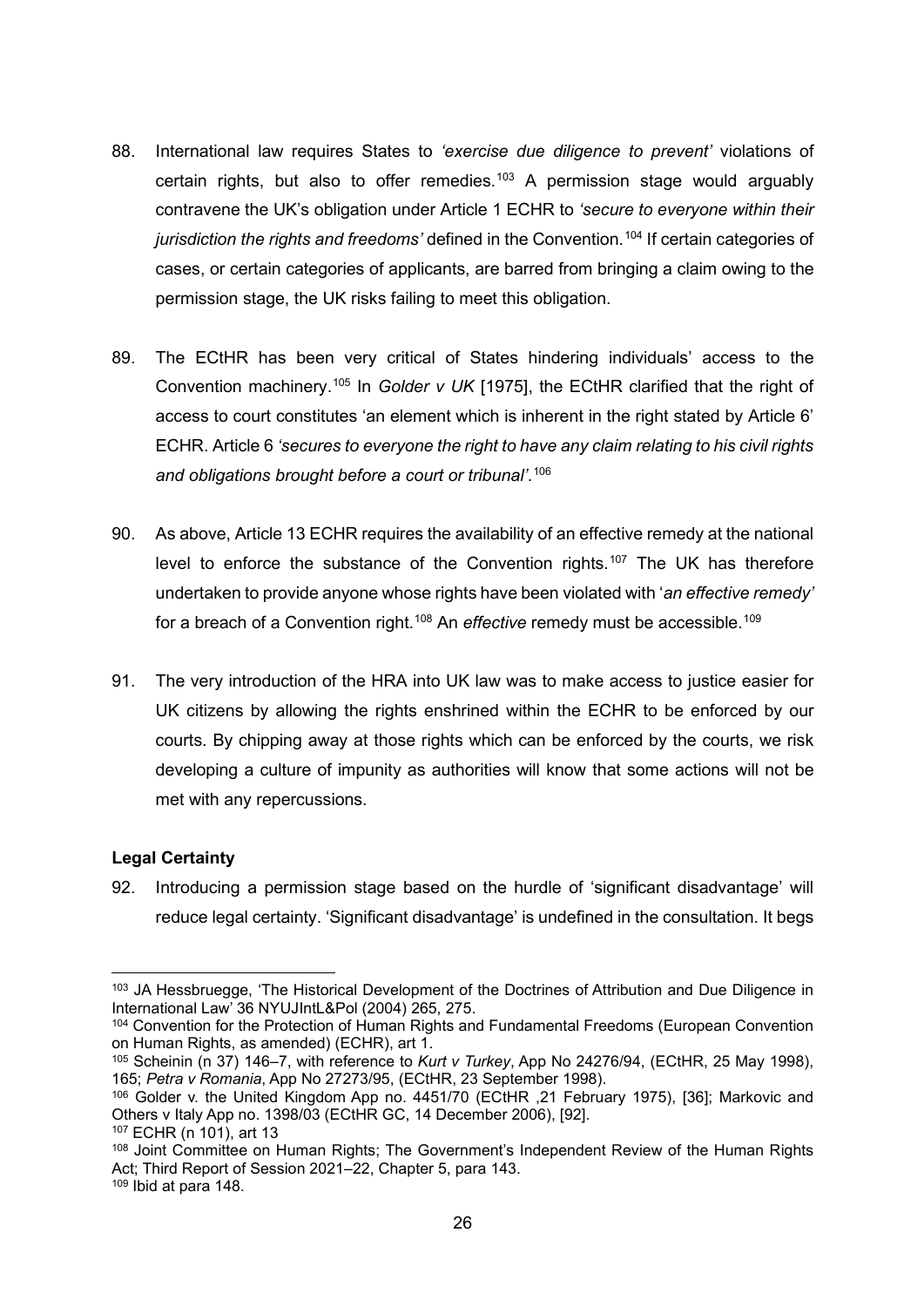a whole raft of questions that the courts will spend time and money trying to answer: What does 'significant disadvantage' mean? Is the test objective or subjective, or an objective consideration of the subjective impact? Is the consideration primarily whether significant financial disadvantage has been suffered? What degree of financial impact is 'significant'? What about other types of disadvantage that cannot be financially quantified, such as distress caused to the individual?

- 93. On the one hand, losing one's home is likely to be assessed by all as a significant disadvantage. On the other hand, some might consider that there is no significant disadvantage to being prevented from wearing a Christian cross at work. However, that very issue led to the seminal ECtHR judgment of *Eweida & Others v UK* [2013]. [110](#page-27-0)
- 94. More recently, over 30 members of the UK branch of the Nation of Islam successfully brought a claim against the Metropolitan Police and Lambeth Council for breach of their Article 10 rights. The Defendants had unlawfully prevented them from hearing a livestreamed speech by their leader, Louis Farrakhan, which had been planned for the Africa International Day of Action held in Kennington Park in 2018. The topic of the speech was the possibility of reparations for slavery. The Claimants may not appear to have suffered a 'significant disadvantage' in this case (as the Claimants could listen to the broadcast at home), however the claim's success is testament to the importance of the right to share ideas, concepts, values and beliefs protected by Article 10.<sup>[111](#page-27-1)</sup> This is one of the many cases which may be prevented from continuing under the proposed Bill of Rights.
- 95. A further category of case could be those where persons are unlawfully detained for longer than their prison sentence. There have been innumerable cases where a prisoner is due for release on a Friday, but owing to slow paperwork or other administrative errors, has not been released until the Monday. This is a clear breach of Article 5, and such claims are almost always successful. However, under the guise of 'significant disadvantage' the Government would require the court to assess whether an extra 2 days onto a – say – 10-year sentence, was a 'significant disadvantage'.
- 96. A significant disadvantage criterion therefore risks inconsistent permission decisions being made. The ECtHR has emphasised with reference to Article 13 that *'sufficient*

<span id="page-27-1"></span><span id="page-27-0"></span><sup>110</sup> *Eweida and Others v UK,* App Nos. 48420/10, 59842/10, 51671/10 and 36516/10 (ECtHR, 15 January 2013).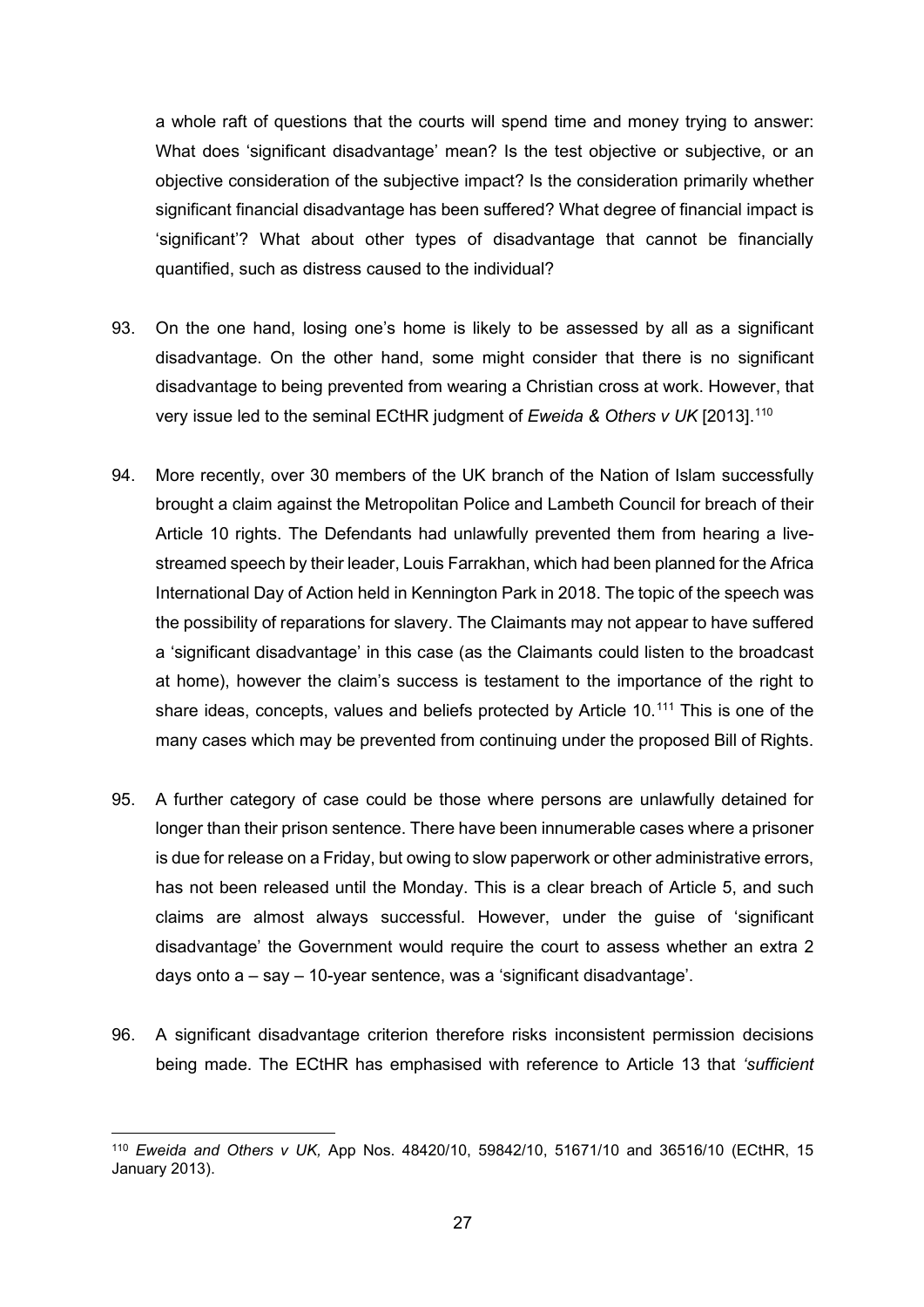*procedural safeguards against arbitrariness'* must be in place.[112](#page-28-0) The Council of Europe's own explanatory report recognises that the *'new criterion may lead to certain cases being declared inadmissible which might have resulted in a judgment without it'*. [113](#page-28-1) Introducing a permission stage risks introducing arbitrariness in which claims proceed.

97. A factor that the permission stage does not take into consideration is the inequality of arms between the parties, particularly in relation to the possession of information pertinent to the claim. Usually, the vast majority of the information which would prove a breach is in the public authority's possession. It is often the case that this information is not disclosed to the victim of a human rights abuse until the formal disclosure stage of a civil claim – some way into the court's involvement in a case. Requiring the victim to demonstrate significant disadvantage may result in meritorious cases being denied permission purely on the basis that the authority holds the evidence that it has not yet been legally obliged to share.<sup>[114](#page-28-2)</sup>

#### **Burden on the Courts**

- 98. In order to make a permission decision which is not arbitrary, the judge will need to consider the case as a whole, including  $-$  presumably  $-$  the nature of the right in question; the seriousness of the violation; the consequences for the subjective position of the applicant; and the outcome of any complaints procedures, amongst other factors. It will take a substantial amount of time for a judge to carry out a sufficiently thorough exercise of whether someone has suffered a significant disadvantage. The introduction of a permission stage increases the burden on the courts: it does not reduce it.
- 99. Another consequence of a permission stage will be that there will be no incentive for authorities to settle claims before they reach the courts. We see this in the permission stage for judicial reviews already – authorities will try their luck, hoping that the case does not get permission to proceed (there is, regrettably, no costs disincentive to them doing so). If permission is granted, authorities are often quick to concede, often following criticisms expressed in the judge's reasons at permission. In 2009, 59% of judicial review claims granted permission to proceed were settled in the Claimant's favour prior to a final hearing. The vast majority of these might have been settled pre-permission, but the

<sup>112</sup> *Maskhadova and Others v Russia*, App no 18071/05 (ECtHR, 6 June 2013), [245].

<span id="page-28-1"></span><span id="page-28-0"></span><sup>113</sup> Explanatory Report to Protocol No 14 to the Convention for the Protection of Human Rights and Fundamental Freedoms, 13th May 2004, para 79. [<https://rm.coe.int/16800d380f>](https://rm.coe.int/16800d380f).

<span id="page-28-2"></span><sup>114</sup> Martha Spurrier quoted by Ella Braidwood, 'Government Plan To Overhaul Human Rights Act Explained' (*Each Other, 21* December 2021), at: [<https://eachother.org.uk/government-plan-to](https://eachother.org.uk/government-plan-to-overhaul-human-rights-act-explained/)[overhaul-human-rights-act-explained/>](https://eachother.org.uk/government-plan-to-overhaul-human-rights-act-explained/) accessed 7 March 2022.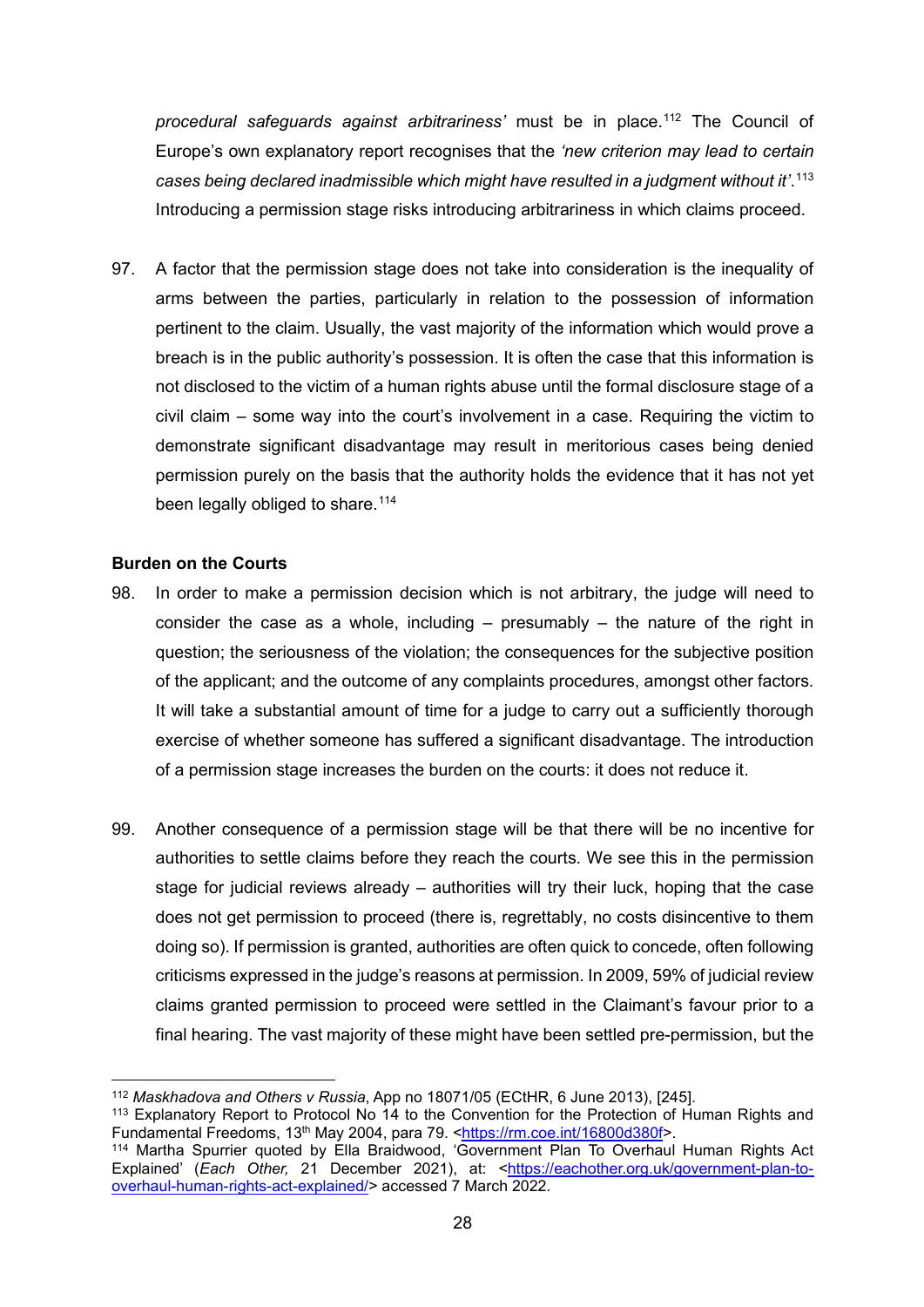authorities only agreed once they had *'seen the writing on the wall'*. [115](#page-29-0) A permission stage for HRA claims could cause the same to occur in those cases and therefore increase the work of the courts – not decrease it.

### **Leapfrogging**

- 100. One of the stated aims of the Bill of Rights is to reduce the involvement of Strasbourg's judgments in the UK.<sup>[116](#page-29-1)</sup> In fact, by introducing a permission stage to the bringing of HRA claims in the UK, the Government risks increasing the number of cases which proceed to the ECtHR from the UK. At present, very few cases reach the ECtHR as our national system is so effective at providing remedies to those whose rights have been breached.
- 101. By making access to an effective remedy harder, more cases could leapfrog the UK court system and go straight to the ECtHR, in a manner similar to the years prior to the HRA. By refusing to hear cases in the UK, Claimants will have the right to apply to the ECtHR on the basis of a violation of Article 13: that the UK is not complying with the right to an effective remedy for a breach of human rights.<sup>[117](#page-29-2)</sup> Contrary to the Government's stated aim, this change would therefore increase UK citizens' reliance on the Strasbourg jurisprudence case law.

### **Vulnerable Groups**

- 102. The fact that certain court decisions, quoted in the Consultation, have been politically unpopular is not compelling.<sup>[118](#page-29-3)</sup> Human rights law will always generate occasional decisions which attract political and media hostility. After all, its entire purpose is to protect individual rights against state authorities. Many ECHR and HRA decisions attract little or no negative commentary, especially when they protect the rights of all citizens.<sup>[119](#page-29-4)</sup>
- 103. We should not develop a culture that would consider a class or category of claims or persons who are undeserving – as would be the result of a 'significant disadvantage'

<span id="page-29-0"></span><sup>115</sup> Tom Hickman and Maurice Sunkin, 'The true statistics behind judicial review's success rates', (UK Human Rights Blog 23 March 2015), [<https://ukhumanrightsblog.com/2015/03/23/the-true-statistics](https://ukhumanrightsblog.com/2015/03/23/the-true-statistics-behind-judicial-reviews-success-rates/)[behind-judicial-reviews-success-rates/>](https://ukhumanrightsblog.com/2015/03/23/the-true-statistics-behind-judicial-reviews-success-rates/) accessed 7 March 2022.

<span id="page-29-1"></span><sup>116</sup> Human Rights Act Reform: A Modern Bill of Rights, December 2021, para 109.

<span id="page-29-2"></span><sup>117</sup> Joint Committee on Human Rights; The Government's Independent Review of the Human Rights Act; Third Report of Session 2021–22, Chapter 5, para 153.

<span id="page-29-3"></span><sup>118</sup> Human Rights Act Reform: A Modern Bill of Rights, December 2021, at e.g. para 100 – 108; 126 – 130.

<span id="page-29-4"></span><sup>119</sup> Colm O'Cinneide, 'Human Rights and the UK Constitution', (The British Academy, 2012), p.26. [<https://www.thebritishacademy.ac.uk/documents/262/Human-rights-and-the-UK-constitution.pdf>](https://www.thebritishacademy.ac.uk/documents/262/Human-rights-and-the-UK-constitution.pdf) accessed 7 March 2022.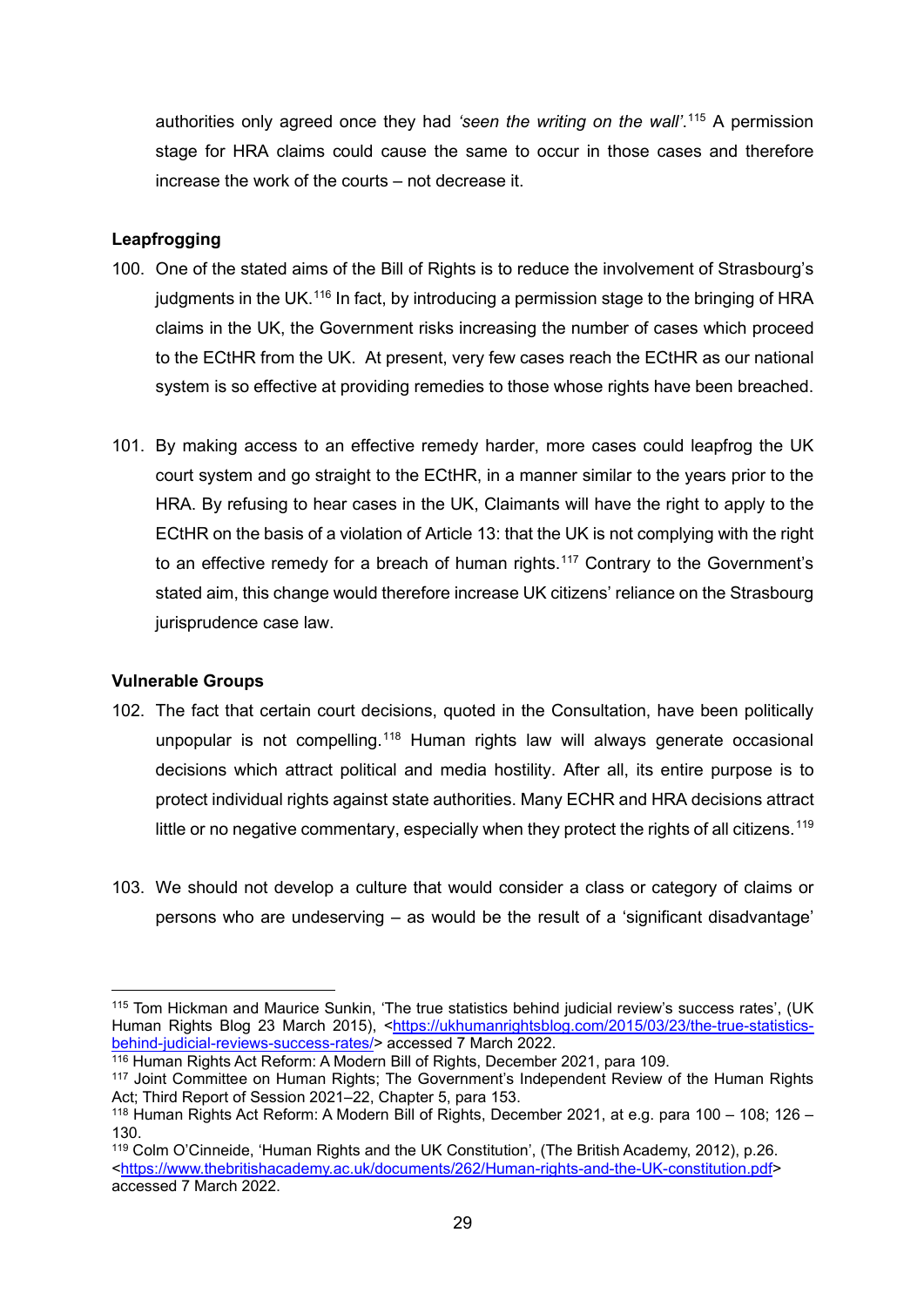permission stage. Such a development would give credence to the idea that human rights are only for those who are considered 'deserving', rather than all human beings.<sup>[120](#page-30-1)</sup>

### <span id="page-30-0"></span>**Question 9: Should the permission stage include an 'overriding public importance' second limb for exceptional cases that fail to meet the 'significant disadvantage' threshold, but where there is a highly compelling reason for the case to be heard nonetheless? Please provide reasons.**

- 104. We do not consider that there should be a permission stage for the reasons outlined in response to Question 8. *If* a permission stage is introduced based on 'significant disadvantage', then there must be safeguards. A 'second limb' as suggested is one way of introducing safeguards.
- 105. The ECtHR introduced its permission stage in 2010 in response to its backlog of cases. [121](#page-30-2) It contains the following safeguard in Article 35(3)(b) ECHR: *'…unless respect for human rights as defined in the Convention and the Protocols thereto requires an examination of the application on the merits'*. Essentially, permission will be granted by the ECtHR if there is *some other compelling reason* to hear the case.
- 106. The ECtHR's safeguard has been applied in cases where: cases deserve special attention;<sup>[122](#page-30-3)</sup> if the case deals with important matters of principle;<sup>[123](#page-30-4)</sup> if it contains new human rights issues that are also at stake in other cases;<sup>[124](#page-30-5)</sup> if it concerns core aspects of human rights;<sup>[125](#page-30-6)</sup> or if it is desirable to assess the case from the broader perspective of Convention law.[126](#page-30-7)
- 107. If a permission stage is introduced, it should be flexible. In considering permission, the court should take the '*realities of each case...into account in order to avoid the mechanical application of domestic law to a particular situation*'. [127](#page-30-8) Permission decisions

<span id="page-30-1"></span><sup>120</sup> Schona Jolly QC giving evidence to the Joint Committee on Human Rights, (*Each Other,* February 2022. [<https://eachother.org.uk/security-services-and-civil-liberties-groups-both-criticise-human-rights](https://eachother.org.uk/security-services-and-civil-liberties-groups-both-criticise-human-rights-act-overhaul/)act-overhaul/ > accessed 7 March 2022.

<span id="page-30-2"></span> $121$  Council of Europe's Practical Guide on Admissibility Criteria, 1<sup>st</sup> August 2021, paragraph 311. [<https://www.echr.coe.int/documents/admissibility\\_guide\\_eng.pdf>](https://www.echr.coe.int/documents/admissibility_guide_eng.pdf) accessed 7 March 2022.

<span id="page-30-3"></span><sup>122</sup> *Turturica and Casian v Moldova and Russia* App nos 28648/06 and 18832/07 (ECtHR, 30 August 2016), [43].

<span id="page-30-4"></span><sup>123</sup> *Berladir and Others v Russia* App no 34202/06 (ECtHR, 10 July 2012), [34]; *Karelin v Russia,* App. No. 926/08 (ECtHR 20 September 2016), [41].

<span id="page-30-5"></span><sup>124</sup> *Mikhaylova v Russia*, App. No. 46998/08 (ECtHR, 19 November 2015), [49].

<span id="page-30-6"></span><sup>125</sup> *Rosiianu v Romania*, App. No. 27329/06 (ECtHR, 24 June 2014), [56].

<span id="page-30-7"></span><sup>126</sup> Explanatory Report to Protocol 14 (CETS no 194, 13 May 2004), para 77.

<span id="page-30-8"></span><sup>127</sup> Nada v Switzerland App no 10593/08 (ECtHR, 12 September 2012), [182].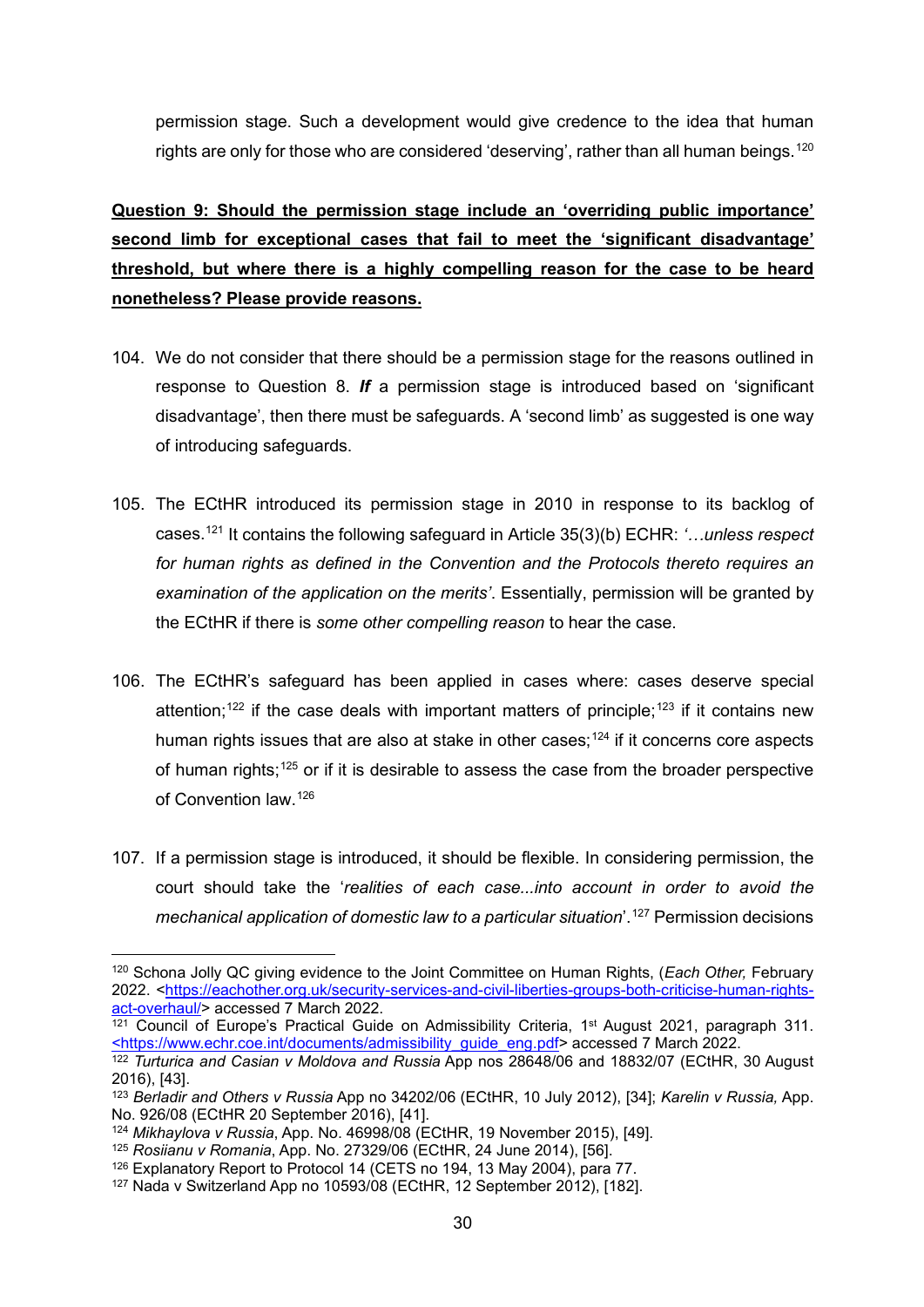must be made on a case-by-case basis, with their entire circumstances considered. A case should never be excluded owing purely to its category. The courts must '*look behind appearances and investigate the realities of the situation complained of*'. [128](#page-31-1)

108. '*Some other compelling reason'*, it is suggested, would act as a safeguard, as it provides guidance to the judges considering permission whilst retaining flexibility.

### <span id="page-31-0"></span>**Question 10: How else could the government best ensure that the courts can focus on genuine human rights abuses?**

- 109. Inherent in the concept of 'genuine' human rights abuses is the idea that there are also 'bogus' human rights abuses. The Consultation cites prisoners and foreign nationals making '*flimsy*' human rights claims despite '*themselves show[ing] a flagrant disregard*  for the rights of others'.<sup>[129](#page-31-2)</sup> However, although the outcomes of particular cases might be unpopular, this does not invalidate their right to be heard.
- 110. The issue with the concept of 'genuine' (and by implication, 'bogus') human rights abuses, is that '*rights are meant to be universal goods which are effectively nonmeritorious and are designed to protect all individuals equally*'. [130](#page-31-3) Article 1 ECHR states that the Convention rights of an individual must be protected if they are in the jurisdiction of a Member State. The HRA has universal application therefore, meaning that the protections conferred extend to *all* humans. This does not mean, however, that the protections are absolute, and this is reflected in the qualified status of some rights, such as Articles 8, 9, 10 and 11. The expression of qualified rights, in its very nature, can be limited if there is a legitimate aim and the limitation is proportionate, meaning that they cannot simply be used as a 'trump card' by prisoners and foreign offenders, as the Consultation suggests (or by anyone else for that matter). Courts engage in balancing exercises and can and do regularly limit individuals' human rights on grounds such as national security, public safety and prevention of crime.
- 111. The consultation cites *Hirst v United Kingdom (No 2)* [2005], a case regarding prisoners' rights to vote, in which the ECtHR ruled that a blanket ban on all prisoners voting was unlawful. The UK subsequently refused to enforce the judgment, and this was used as

<span id="page-31-1"></span><sup>128</sup> *Broniowski v Poland,* App. No. 31443/96 (ECtHR 28 September 2005), [151].

<span id="page-31-2"></span><sup>129</sup> Human Rights Act Reform: A Modern Bill of Rights, December 2021, paras 26 and 27.

<span id="page-31-3"></span><sup>&</sup>lt;sup>130</sup> Frederick Cowell 'Undeserving rights holders and the problem of who should have rights under a bill of rights.' (Conference Speech Draft) 2018, p.18.

[<sup>&</sup>lt;http://hartworkshop2018.com/Frederick%20Cowell.pdf>](http://hartworkshop2018.com/Frederick%20Cowell.pdf) Accessed 2 March 2022.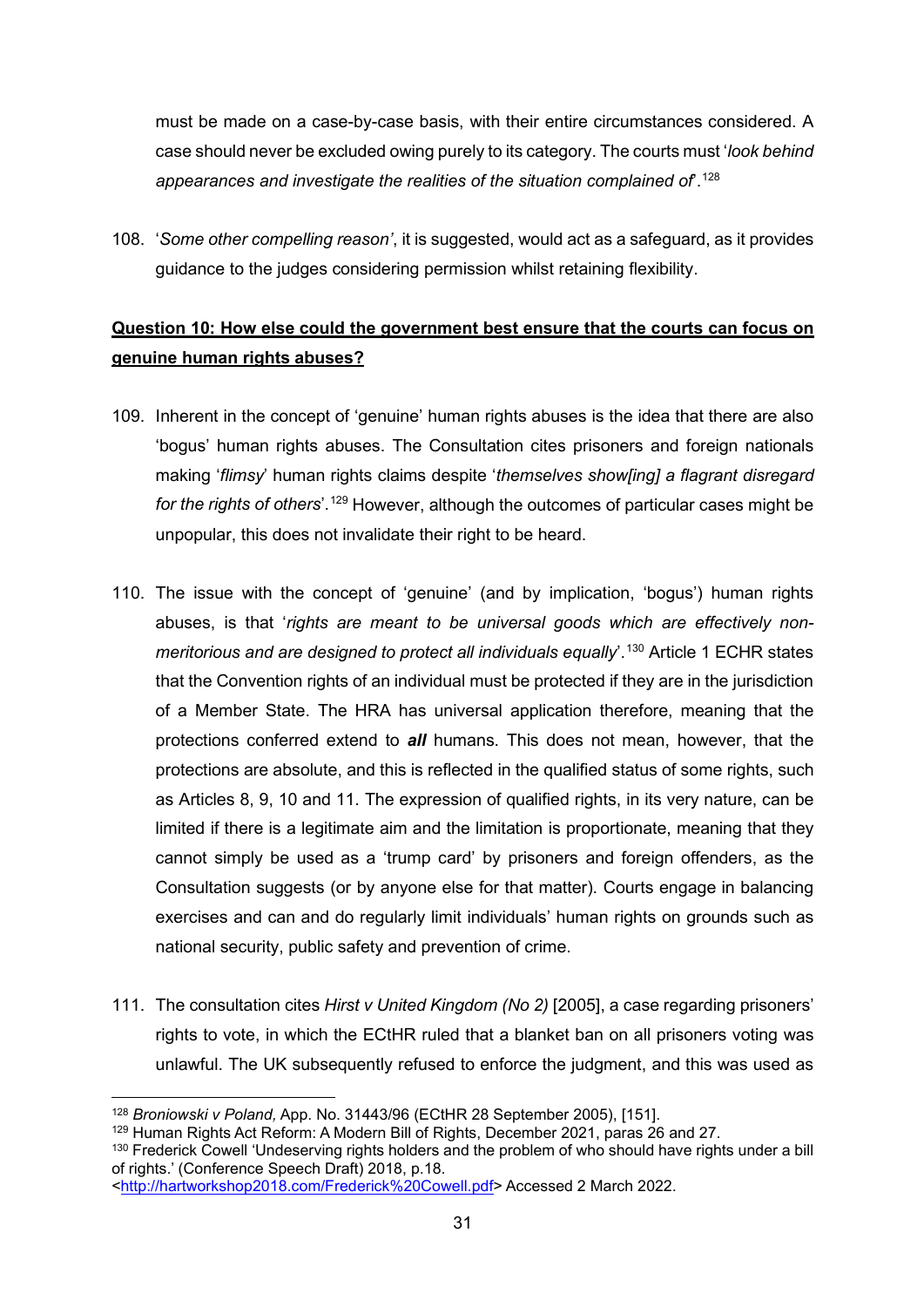a precedent by other Convention States who also did not want to enforce critical judgments.[131](#page-32-1) In 2017, a compromise was reached in which a very small category of prisoners – those on temporary release and at home under curfew – would be given to the right to vote. This amounted to approximately 100 people. [132](#page-32-2)

- 112. The issue was blown into a media storm however, with then-Prime Minister David Cameron declaring the idea of giving any prisoners the right to vote made him physically ill.<sup>[133](#page-32-3)</sup> His rhetoric is an example of how negative public perceptions of the HRA have been used by politicians to shore up support for repealing or amending the Act. Research reflects this, with 42% of people surveyed reporting that the '*only people to benefit from human rights in the UK are criminals and terrorists'*. [134](#page-32-4) Notably, however, 84% also supported having human rights law in the UK; suggesting that public opinion is based on portrayals of controversial cases, rather than a belief that the HRA has gone 'too far'. [135](#page-32-5)
- 113. The dangers of legislating in thrall to popular opinion are well documented. The 'hostile environment' (now known as the 'compliant environment') was predicated on the principle that some people are not deserving of rights to basic necessities such as shelter, healthcare or access to welfare benefits. This paradigm of genuine and undeserving rights holders (humans) can (and did) lead to the creation of a class of rights-less individuals,<sup>[136](#page-32-6)</sup> many of whose lives were ruined by a government policy created to satisfy a popular narrative on immigration. Many of them are still waiting for acknowledgement and financial recompense from the Windrush Compensation Scheme.

### <span id="page-32-0"></span>**Question 11: How can the Bill of Rights address the imposition and expansion of positive obligations to prevent public service priorities from being impacted by costly human rights litigation?**

<span id="page-32-1"></span><sup>131</sup> Owen Bowcott, 'Council of Europe accepts UK compromise on prisoner voting *rights' The Guardian* (London, 7 December 2017), [https://www.theguardian.com/politics/2017/dec/07/council-of-europe](https://www.theguardian.com/politics/2017/dec/07/council-of-europe-accepts-uk-compromise-on-prisoner-voting-rights)[accepts-uk-compromise-on-prisoner-voting-rights](https://www.theguardian.com/politics/2017/dec/07/council-of-europe-accepts-uk-compromise-on-prisoner-voting-rights) accessed on 2 March 2022. <sup>132</sup> *Ibid*.

<span id="page-32-3"></span><span id="page-32-2"></span><sup>&</sup>lt;sup>133</sup> Patrick Harris, 'Should voting prisoners make you sick: Developing the legal through the theoretical to find the cure for Europe's ailing right to vote.' (2014), Global Campus Europe EMA, 2.

<span id="page-32-4"></span><sup>134</sup> Equality and Human Rights Commission *'Human Rights inquiry executive summary'* (June 2009). <sup>135</sup> Human Rights Act Reform: A Modern Bill of Rights, December 2021, at 115.

<span id="page-32-6"></span><span id="page-32-5"></span><sup>&</sup>lt;sup>136</sup> Frederick Cowell 'Undeserving rights holders and the problem of who should have rights under a bill of rights.' (Conference Speech Draft) 2018, p.10.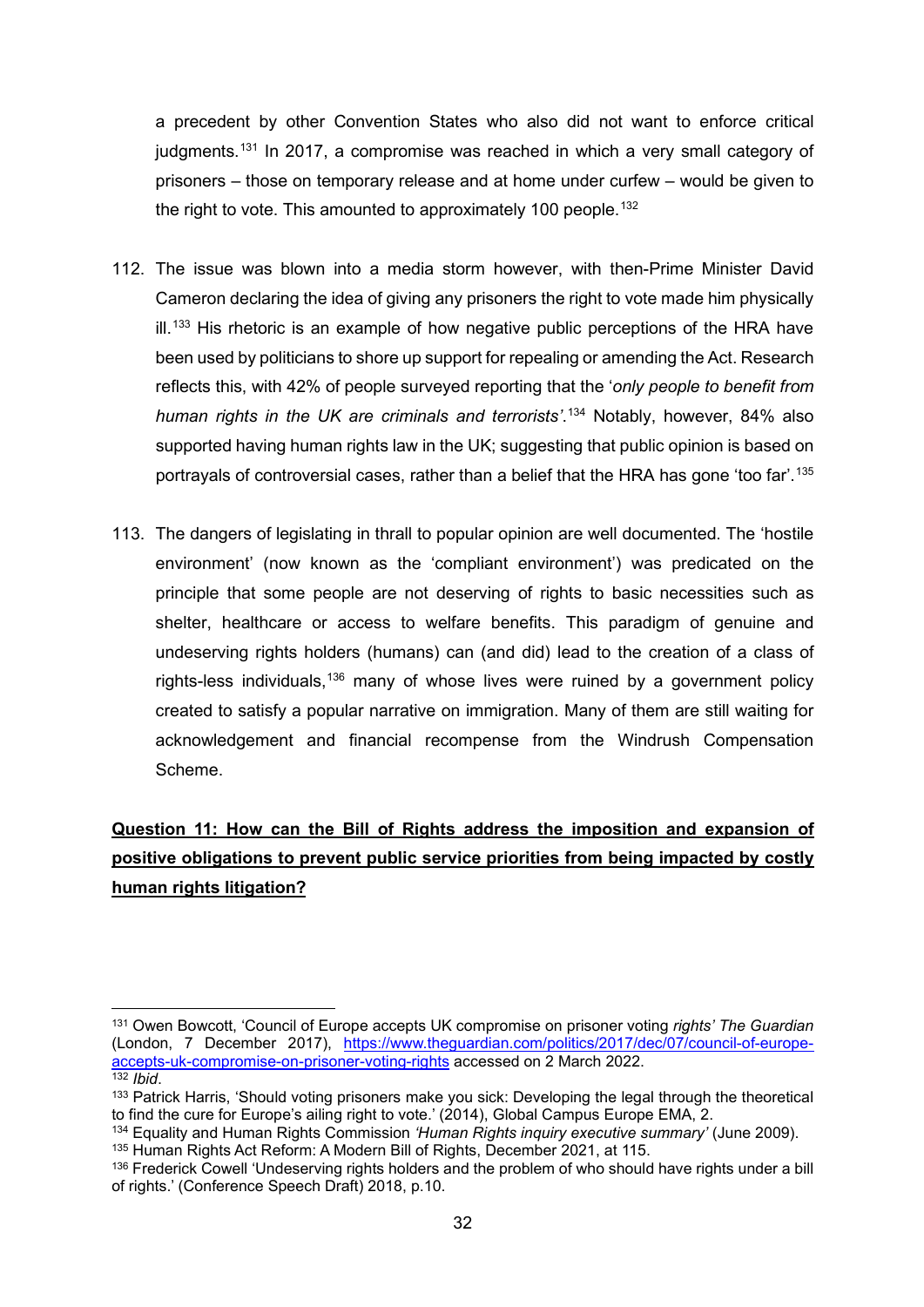- 114. As police action lawyers, we see how crucial positive obligations are for clients whose lives have been gravely impacted by their contact with the police. We think particularly of the families of those who have lost their lives to police violence and those who the police have failed to protect despite knowing of risk to their lives.
- 115. Article 2 ECHR requires the State both to refrain from intentionally and unlawfully taking life, and to take appropriate steps to safeguard the lives of those in its jurisdiction. This encompasses a broader general or systemic duty to have in place systems which protect life, and a more specific operational duty to safeguard life in situations where authorities know (or ought to know) of a real and immediate risk to an individual's life.
- 116. Article 3 ECHR requires the State not only to refrain from ill treatment, but also to take positive steps to protect those in its jurisdiction from grave harm or suffering. Contained within both Articles is a procedural obligation to effectively investigate arguable violations of positive obligations, to give practical effect to the Articles' protections.
- 117. It is these aspects which the Consultation identifies as (disproportionately) imposing and expanding duties on our public service providers, including the police. We do not think it controversial to assert that, considering the gravity of the harm necessarily involved in a breach of these Articles, positive State protection from these consequences should unequivocally be expected (and welcomed) in any democracy, and any failure of that protection legitimately challenged in the public interest.

### **Case Study:** *DSD* **and** *Osman*

118. We turn first to an alternative analysis of some key case law which underpins the positive obligations falling on the police.

### *DSD & Anor v The Commissioner of Police for the Metropolis* [2018]

119. DSD and NBV were victims at (roughly) the beginning and the end of John Worboys' offending. DSD was attacked in early 2003, whereas NBV was one of Worboys' last victims and was attacked in 2007. [137](#page-33-0) The legal case concerned the failures by police in their investigation. At first instance, Mr Justice Green concluded:

*'…that there is, according to well established case law, a duty imposed upon the police to conduct investigations into particularly severe violent acts perpetrated by* 

<span id="page-33-0"></span><sup>137</sup> *Commissioner of Police of the Metropolis v DSD & Anor (Rev 1)* [2018] UKSC 11.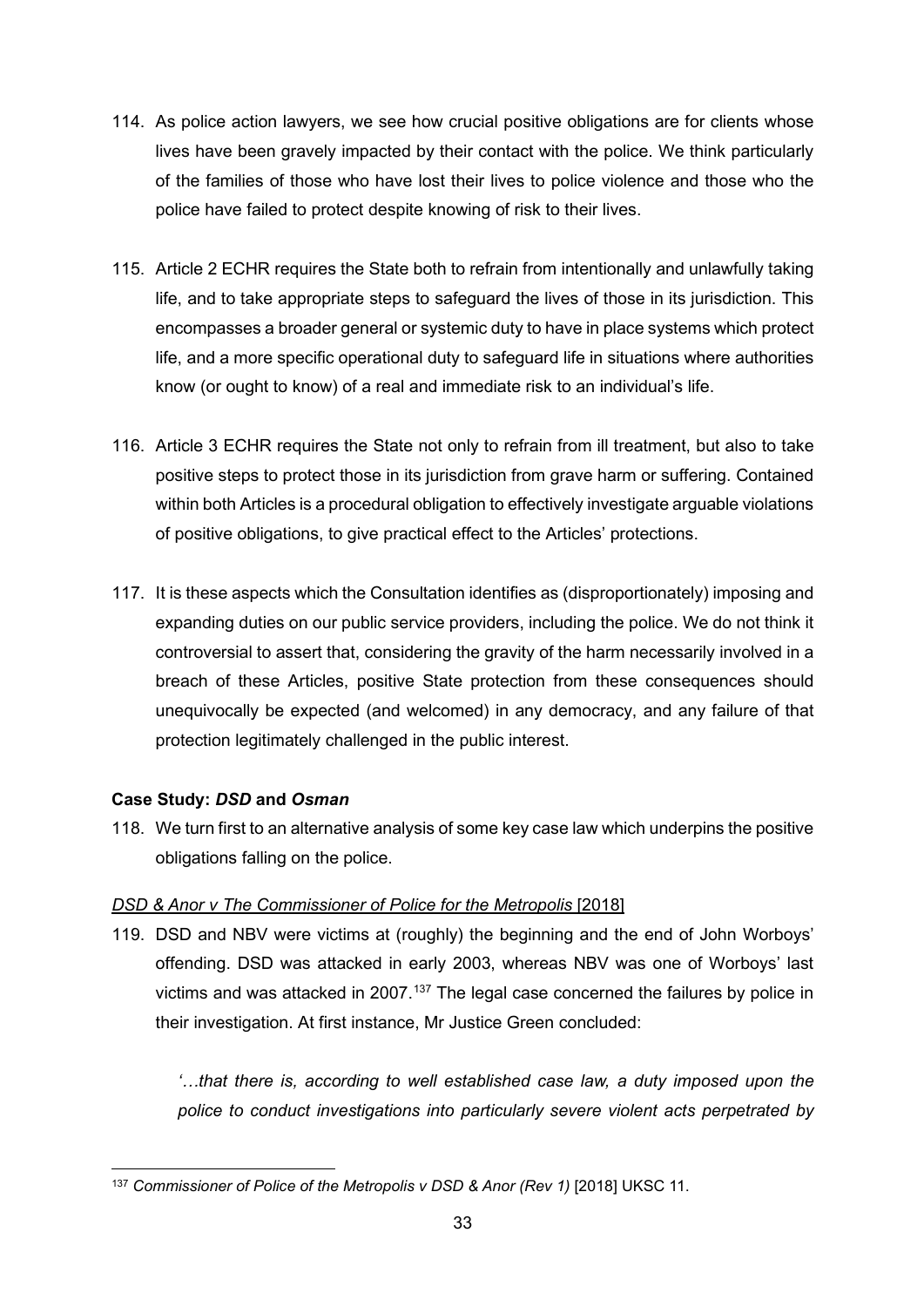*private parties in a timely and efficient manner. I should emphasise, however, that the conditions laid down in law pursuant to which the police may be liable are relatively stringent. It is not the case that every act or omission by the police which may be categorised as a failing will give rise to damages nor is it the case that every failure to adhere to the police's own operating standards and procedures triggers liability. A series of exacting hurdles must be overcome before liability may be imposed.'*

- 120. Mr Justice Green found that the Metropolitan Police Service had breached both the systemic and operational limbs of the positive duty under Article 3 due to a litany of failings. Systemic breaches included a failure to properly provide training, to supervise and manage, to use available intelligence sources, to have in place proper systems to ensure victim confidence, and to allocate adequate resources.<sup>[138](#page-34-0)</sup> The failure to train officers appropriately in how to identify and investigate Drug Facilitated Sexual Assault was such a serious and systemic omission that Mr Justice Green found a causative link between this and the assault perpetrated on NBV, saying the failures in training '*explain[ed] why NBV was assaulted at all'*. [139](#page-34-1)
- 121. Crimes of sexual violence remain woefully under-investigated and under-prosecuted. They represent a significant group of cases in which the police fail to investigate serious allegations sufficiently, or in fact investigate them at all. Recent figures confirm that prosecution and conviction rates for rape have dropped sharply, with only 1.3% of cases now being prosecuted.<sup>[140](#page-34-2)</sup> The argument for enforceable rights which guarantee a minimum standard of efficient investigation are therefore far from academic; they are a vital lifeline. It is a cause for national concern then, that sexual assault survivors are still routinely faced with the same indifference and ineptitude that the MPS showed to DSD. This is not a disproportionate '*highlight[ing of] compelling cases'* [141](#page-34-3) in order to provide a skewed picture of the uses of positive obligations, as the Consultation suggests. In light of recent CPS data, it affects hundreds, if not thousands of victims of serious crime.
- 122. It is realistic to acknowledge that additional obligations will by definition demand more from those on whom they are placed. The reality which the Consultation fails to truly consider, or perhaps deliberately does not consider, is that the protections provided to

<span id="page-34-0"></span><sup>138</sup> *DSD & NBV v The Commissioner of Police for the Metropolis* [2014] EWHC 436 (QB), [245]. <sup>139</sup> *Ibid*, [247].

<span id="page-34-2"></span><span id="page-34-1"></span><sup>140</sup> The Guardian, '*1000 days between rape offence and case completion in UK, data shows*'. <https://www.theguardian.com/society/2022/jan/31/1000-days-between-offence-and-case-completionin-uk-data-shows> accessed 26 February 2022.

<span id="page-34-3"></span><sup>141</sup> Human Rights Act Reform: A Modern Bill of Rights, December 2021, at para 142.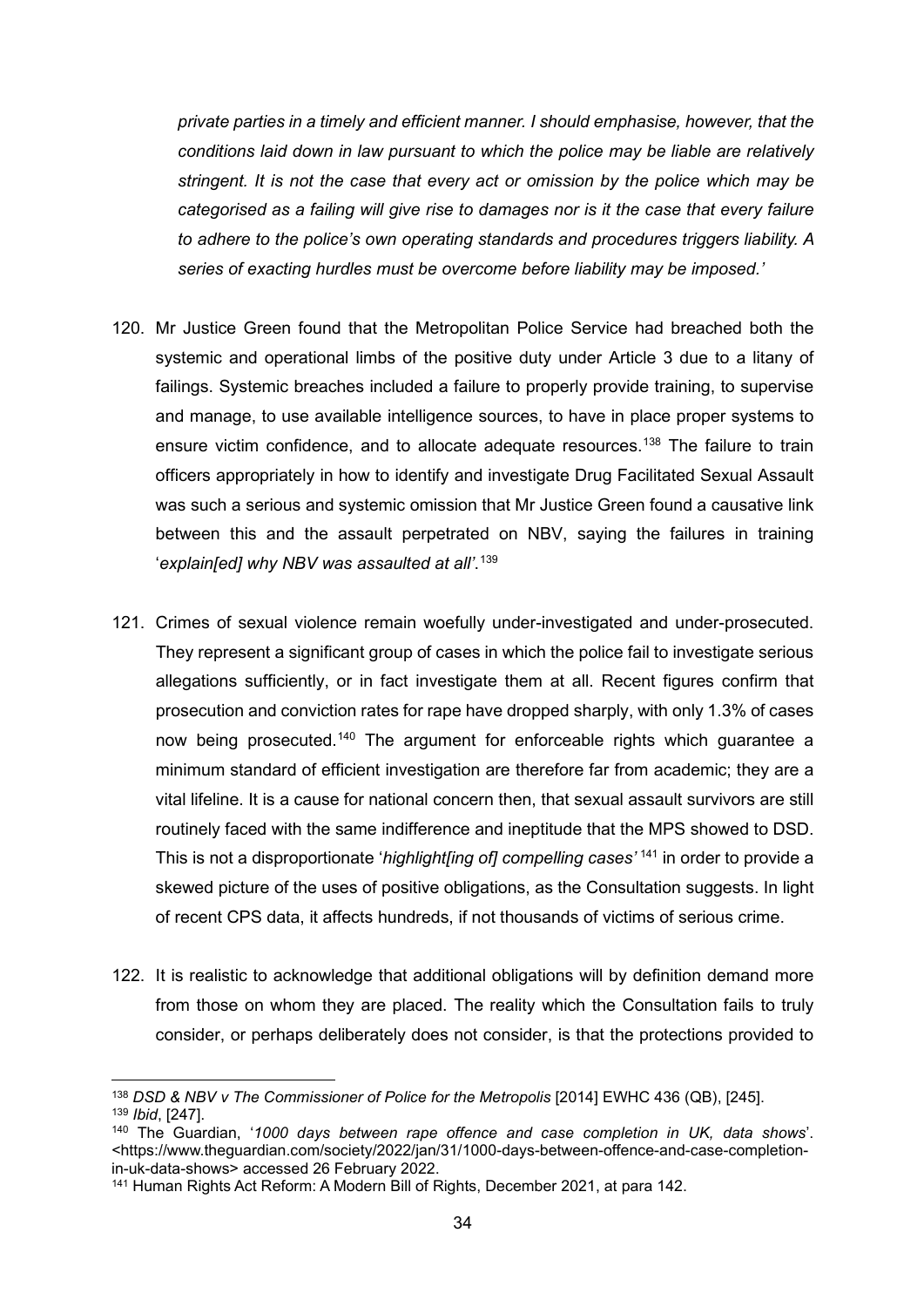vulnerable victims of crime through these additional obligations significantly outweigh the burdens, and are in fact often the only recourse open to victims to seek justice.

- 123. The Supreme Court's judgment in *DSD* and *NBV* paves the way for this essential safeguard, but also sets a high threshold for establishing liability and reaffirms the public policy interest in preventing the burden on police becoming too onerous.
- 124. It is also notable that the standards the police are expected to meet in conducting investigations into a claim of treatment contrary to Article 3 ECHR are *not* high. For there to be a breach of the Article 3 investigative duty, failures must be '*egregious and significant*' or '*conspicuous or substantial'*. [142](#page-35-0)
- 125. Indeed, it is our professional experience that the courts are sympathetic to the police in this regard; if they have taken basic steps to open an investigation and make some form of inquiry (which is the minimum that victims of serious crime can expect) then it is likely they will be found to have discharged their positive obligations, even if no-one is apprehended or convicted. Isolated errors or omissions do not give rise to an Article 3 violation: the investigation must be seriously defective.<sup>[143](#page-35-1)</sup> Notably, the adequacy of the investigation is '*one of means, not result'*, [144](#page-35-2) which means a police investigation will not be deemed inadequate simply because the victim does not agree with the outcome.
- 126. The need for police accountability could not be more pressing given the current crisis of confidence in the culture of policing, and the growing body of evidence that the police do not fulfil their basic responsibilities to victims of crime. In translating law into operational police actions, officers '*rely upon high levels of discretion and, as a result, law is enforced in selective, uneven, discriminatory and sometimes corrupt ways'*. [145](#page-35-3) This is because the day-to-day enforcement of the law is significantly determined by the '*police cultures'* in which it operates and the 'working personalities' of the police officers.<sup>[146](#page-35-4)</sup>
- 127. This is starkly echoed by the recent revelations about officers in the case of murdered sisters Nicola Smallman and Bibaa Henry, who shared selfies taken with the women's

<sup>142</sup> *DSD & NBV v The Commissioner of Police for the Metropolis* [2014] EWHC 436 (QB), [29].

<span id="page-35-1"></span><span id="page-35-0"></span><sup>143</sup> *Skelton, R (On the Application Of) v Senior Coroner For West Sussex* [2020] EWHC 2813 (Admin) (23 October 2020), [56].

<span id="page-35-2"></span><sup>144</sup> *DSD & NBV v The Commissioner of Police for the Metropolis* [2014] EWHC 436 (QB), [33].

<span id="page-35-4"></span><span id="page-35-3"></span><sup>145</sup> Karen Bullock and Paul Johnson. 'The Impact of the Human Rights Act 1998 on Policing in England and Wales.' (*The British Journal of Criminology*, vol. 52, no. 3, Oxford University Press, 2012), 632. <sup>146</sup> *Ibid*, at 632.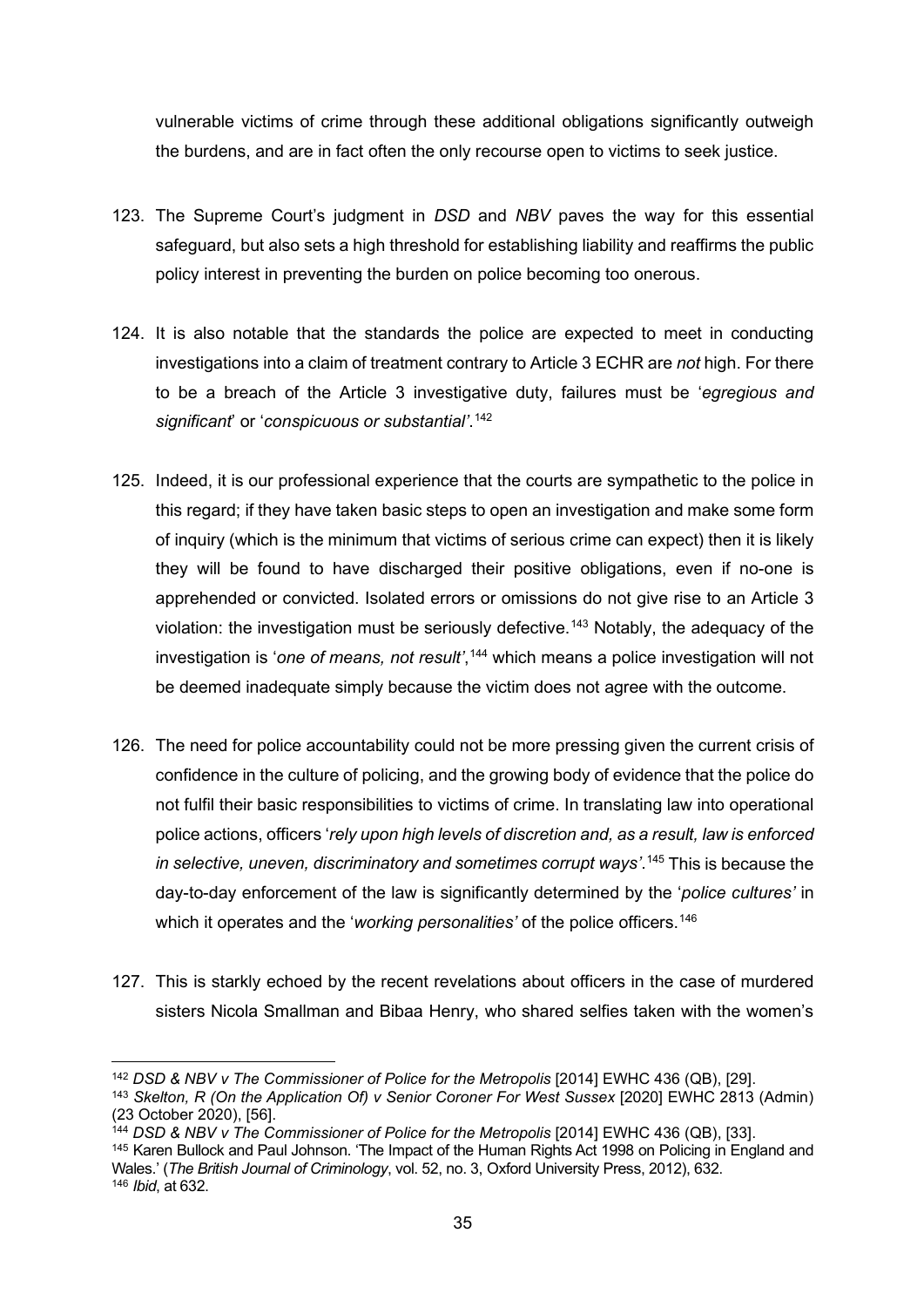bodies with the caption '*dead birds with stab wounds'*, [147](#page-36-0) and the discovery of WhatsApp groups where serving officers had shared jokes amongst themselves about hitting and raping women and killing Black children.<sup>[148](#page-36-1)</sup> Arguments that these officers are anomalies rather than symptomatic of a systemic problem are simply not borne out in the evidence. Three years before he raped and murdered Sarah Everard, Wayne Couzens was nicknamed 'the rapist' by his police colleagues.[149](#page-36-2)

- 128. In the shadow of these appalling revelations, the Consultation's assertion that the safeguards of Articles 2 and 3 have become burdensome to public authorities, and that we should instead rely on the '*common sense* and *professional judgment'* [150](#page-36-3) of our police officers is not only seriously misjudged, but offensive to the memory of Sarah, Nicola, Bibaa and the many women who have reported sexual violence to the police yet never see their attackers brought to justice.
- 129. Home Secretary Priti Patel clearly stated that the eradication of violence against women and girls was one of the Government's top priorities in her policy paper of 18 November 2021.[151](#page-36-4) It is clear that the police can and must be held accountable for their failures to investigate these particularly abhorrent crimes through the use of positive obligations. If anything, this framework should be strengthened, not diluted.

### *Osman v UK* [1998]

130. The Consultation provides a brief summary of the facts in *Osman* which we will not repeat. As stated, the case failed on the facts, but the positive operational duty under Article 2 was set out. The Consultation contends that the judgment has effectively '[*turned*] *common sense guidance into a human right that must be universally applied*'.[152](#page-36-5) This is a stark misrepresentation. The *Osman* duty is not simply a blanket duty which must be applied at any cost with no consideration of other factors.

<span id="page-36-0"></span><sup>147</sup> BBC News, 'Bibaa Henry and Nicole Smallman: Met PCs sacked over 'dead birds' messages' (London, 24 November 2021) [<https://www.bbc.co.uk/news/uk-england-london-59389906>](https://www.bbc.co.uk/news/uk-england-london-59389906) accessed 7 March 2022.<br><sup>148</sup> Operation Hotton, Learning Report, Independent Office for Police Conduct (IOPC), January 2022.

<span id="page-36-2"></span><span id="page-36-1"></span><sup>149</sup> Leading Britain's Conversations, 'Met chief faces calls to quit over how cop nicknamed 'The Rapist' slipped through the net.' (30 September 2021) < [https://www.lbc.co.uk/news/sarah-everard-cressida](https://www.lbc.co.uk/news/sarah-everard-cressida-dick-wayne-couzens-rapist/)[dick-wayne-couzens-rapist/>](https://www.lbc.co.uk/news/sarah-everard-cressida-dick-wayne-couzens-rapist/) accessed 27 February 2022.

<span id="page-36-3"></span><sup>150</sup> Human Rights Act Reform: A Modern Bill of Rights, December 2021, para 142.

<span id="page-36-4"></span><sup>151</sup> The Home Office, 'Tackling violence against women and girls *strategy'* (18 November 2021) [<https://www.gov.uk/government/publications/tackling-violence-against-women-and-girls-](https://www.gov.uk/government/publications/tackling-violence-against-women-and-girls-strategy/tackling-violence-against-women-and-girls-strategy)

<span id="page-36-5"></span>[strategy/tackling-violence-against-women-and-girls-strategy>](https://www.gov.uk/government/publications/tackling-violence-against-women-and-girls-strategy/tackling-violence-against-women-and-girls-strategy) accessed 7 March 2022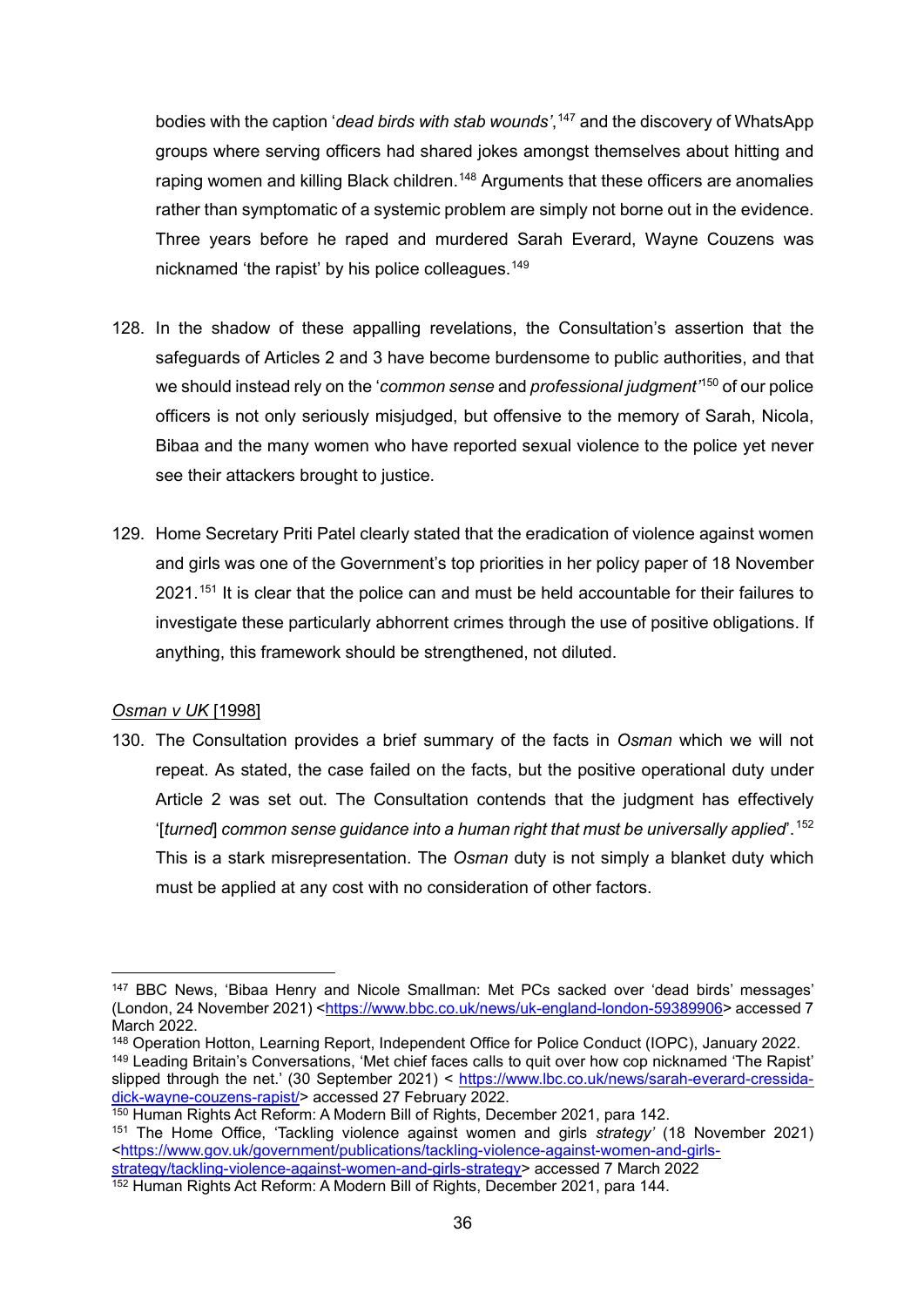- 131. Firstly, the duty is narrowed by a condition of proximity, namely that police intervention is only required when there is '*a real and immediate risk to life*', which the police knew or ought to have known about. Moreover, the steps the police must take are those which are reasonably available. There is no unconditional or absolute duty to mitigate risk.
- 132. Secondly, the judgment imposes a further qualification by mandating that '*such an obligation must be interpreted in a way which does not impose an impossible or disproportionate burden on the authorities'*. [153](#page-37-0) ECtHR case law does not deny the practical difficulties facing national authorities such as availability of resources, budgetary constraints or operational choices.<sup>[154](#page-37-1)</sup>
- 133. For police lawyers, assessing which investigatory steps should have been taken and how extensive they should be is a difficult task. Contending that police action was so inadequate as to have breached Article 2 is a risky and uncertain step. There are many examples in practice where, simply by having taken *some* steps, the police are found to have complied with their positive duties. This is coupled with the fact that, despite recognising the principle of positive obligations, the courts have generally been cautious in finding breaches, and have taken care to respect the margin of appreciation.<sup>[155](#page-37-2)</sup> It is clear on reading *Osman* and other judgments that at the very heart of the case law is a rigorous and specific examination of the relevant facts of each case, and a careful balancing act of competing priorities. They do not reveal an '*overly prescriptive'* doctrine imposing a '*straitjacket approach'*, as claimed in the Consultation.[156](#page-37-3)
- 134. Thirdly, the Consultation's assertion that a key part of challenges which turn on positive obligations is that courts '*retrospectively second-guess [the police's] professional judgement exercised under considerable pressure'* is simply incorrect. One of the State's arguments in *Osman* was that the family sought to encourage the court to judge '*police action from the standpoint of hindsight*' in order to impute knowledge that the police could not reasonably have had at the time. The ECtHR rejected this approach. After *Osman*, the Court of Appeal has confirmed that potential breaches of Article 2 should not be

<sup>153</sup> *Osman v. United Kingdom*, App. No. 23452/94 (ECtHR, 28 October 1998), [116]

<span id="page-37-3"></span><span id="page-37-2"></span><span id="page-37-1"></span><span id="page-37-0"></span><sup>154</sup> Stoyanova, V. 'Fault, knowledge and risk within the framework of positive obligations under the European Convention on Human Rights' [2020] *Leiden Journal of International Law, 33*(3), 601-620. <sup>155</sup> Bernhard Hofstötter, European Court of Human Rights: Positive obligations in *E. and others v. United Kingdom*, *International Journal of Constitutional Law*, Volume 2, Issue 3, July 2004, 525–560. <sup>156</sup> Human Rights Act Reform: A Modern Bill of Rights, December 2021, at para 149.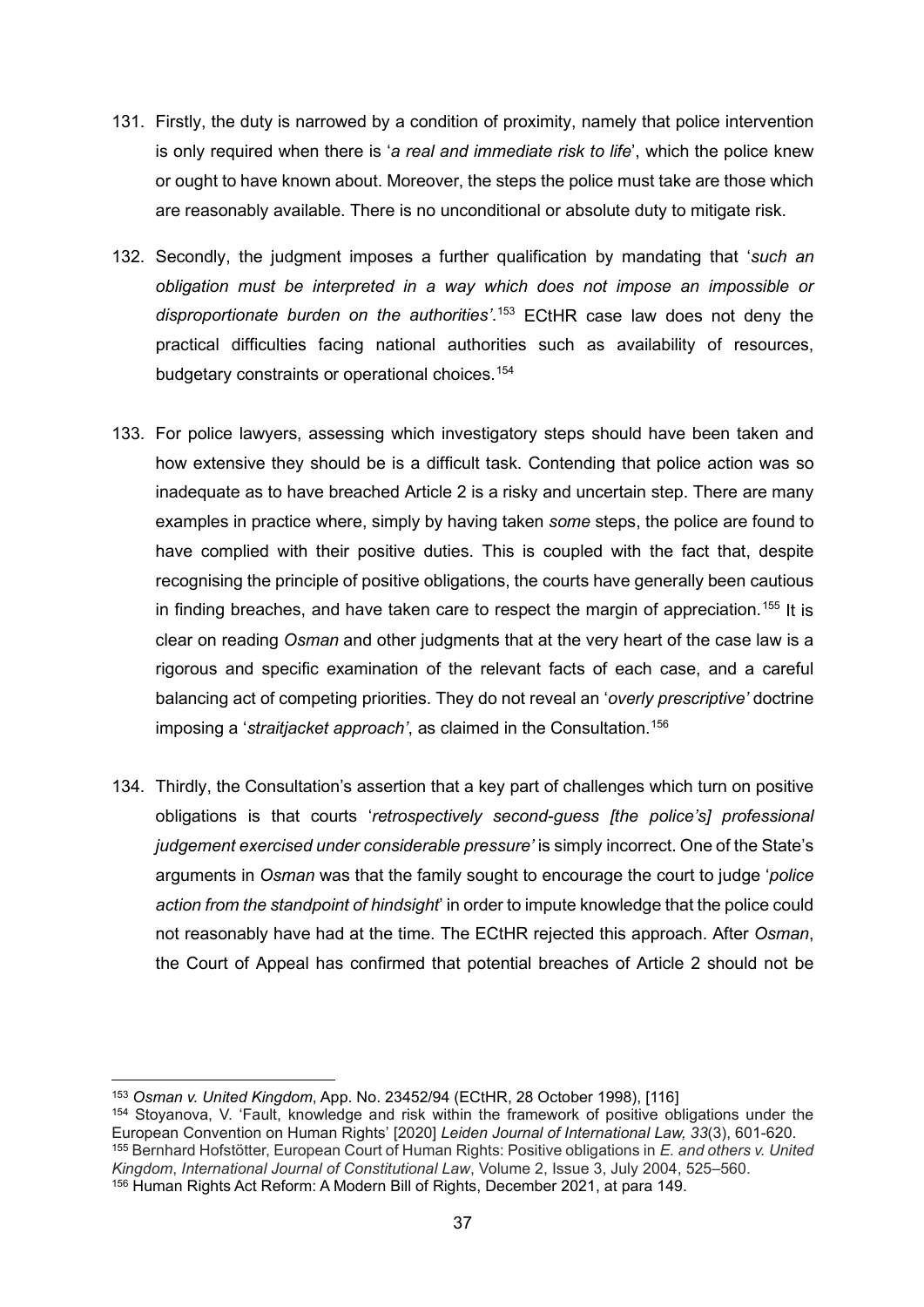determined with the benefit of hindsight, but only from '*the point of view of what was known to the authorities at the relevant time*'. [157](#page-38-0)

- 135. The Consultation's focus on *Osman* warnings disproportionately being used to protect those involved in gang violence, and any burden this imposes on public resources, misses the point. Fundamental human rights are not privileges which can be invalidated by the state if the individual is not a model citizen. This is particularly the case with the right to life and the right to be free of torture.
- 136. As police action lawyers, our clients have contact with the authorities and are often detained by the State. Those who have repeated contact with the criminal justice system, those with enduring mental health problems, children who have been in the care of the State and those who have suffered abuse, are often those in most need of protection.

### **Case Studies from Practice**

137. We have above offered an evidence-based analysis of some relevant case law in this area, however, this is of greater use if understood in the day-to-day reality of our work as police lawyers. We reiterate that these are not extreme cases as the Consultation posits, but rather the essential work that makes up our everyday practice.

### *B and G*

- 138. B, a woman in her late 60s, died in 2020, apparently by suicide. B had been married to G for nearly 20 years. G began to subject B to domestic abuse and coercive control from very early on in their relationship. Over the course of their relationship, G gained control over every aspect of B's life, dictating where she went, who she spoke to, her contact with family and friends and her finances. He prevented her from working, and from attending her church. G was also physically abusive, assaulting B numerous times leaving her with various injuries. He routinely threatened to kill her. B disclosed the abuse to her GP and her therapist over the course of many years and the negative impact it had on her mental health.
- 139. A few years prior to her death B had attempted suicide by way of overdose, but G obstructed paramedics from treating her. The ambulance crew made a safeguarding referral and she was seen in A&E. The assessing nurse reported that B was a victim of

<span id="page-38-0"></span><sup>157</sup> European Court of Human Rights: Guide on Article 2 of the European Convention on Human Rights, (December 2021), at 10.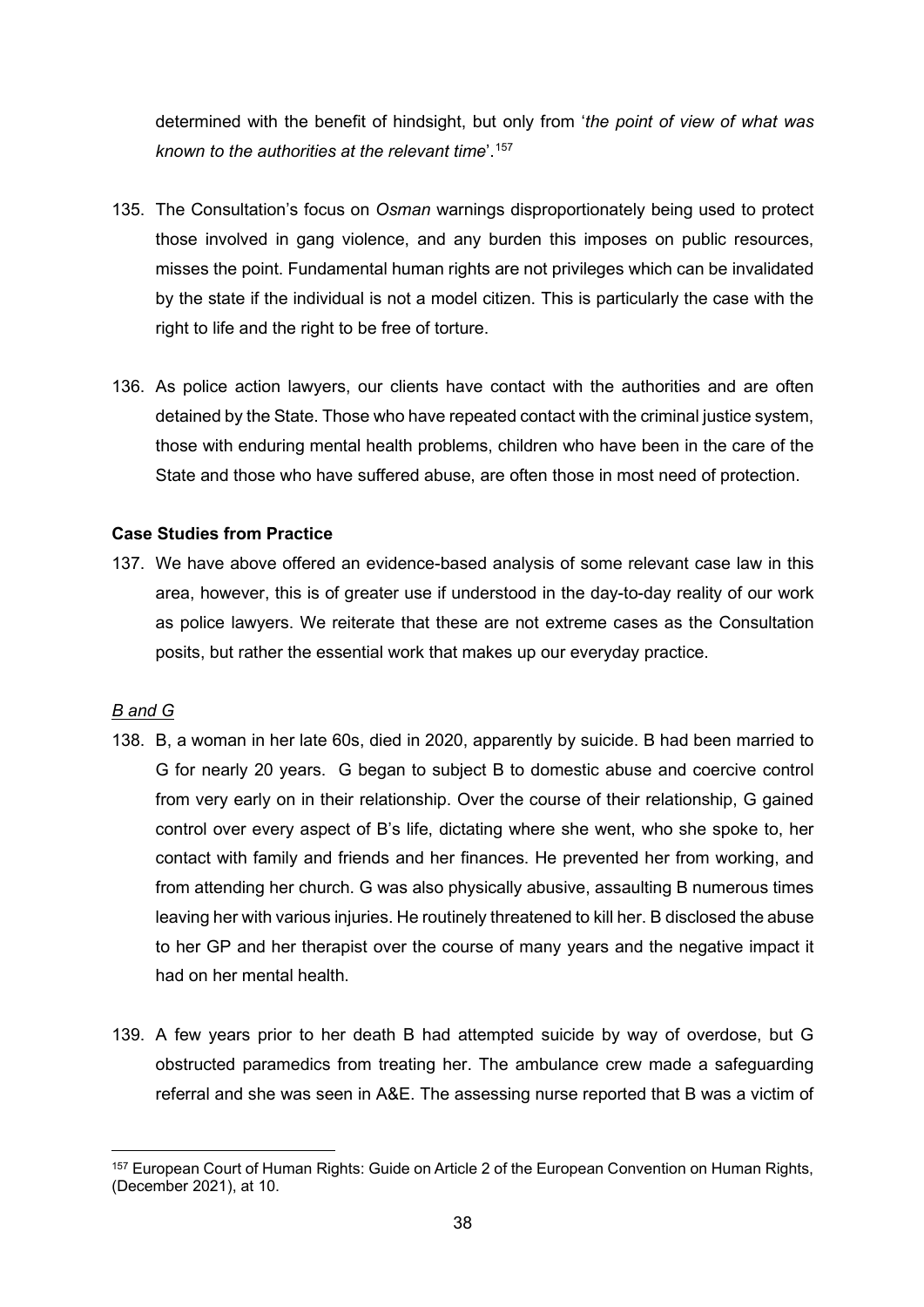domestic abuse and that the abuse had a very negative impact on her mental health. B's mental health deteriorated further and she became an inpatient at a crisis house, and referrals were made to adult social care and domestic abuse services. She disclosed in a therapy appointment that G had encouraged her to kill herself, and said that he would buy medication for her to do this. Due to difficulties accessing alternative housing B returned to the marital home. On the night she died, B called her friend in distress to report that G had been verbally abusive to her. She was found by G the next day. On arrival of paramedics, B was pronounced dead.

- 140. Despite the extensive evidence of the serious domestic abuse of B by G, and the possibility that his abuse may have played a role in her death, the local police force repeatedly refused to open a criminal investigation into G's behaviour. B's family and friends provided witness evidence and asked the police to collect medical and other documentary evidence of the abuse, to no avail. The only method by which the family could compel the police to properly and effectively investigate B's death was to use the positive investigative and systemic obligations contained in Articles 2 and 3 of the ECHR. Specifically, they referenced the failure on the part of the police to treat the case as suspicious from the outset or to secure the scene, despite them being on notice of previous significant domestic abuse in the family home. They also raised their concern that these apparent failures could belie a similar systemic failure by the police to properly investigate domestic abuse that takes place prior to sudden deaths or suicide, meaning that perpetrators are rarely effectively investigated or prosecuted.
- 141. In 2021, the local police force notified the family that following a review of the representations from the family they had reopened the criminal investigation, and would be fully investigating the circumstances of B's death. The use of the positive obligations in the HRA in this family's attempts to seek justice for B was neither an imposition on the police, nor an attempt to expand their duties beyond their remit.

#### *Bijan Ebrahimi*

142. Bijan Ebrahimi came to the UK from Iran as a refugee in 2000. In 2005-2007, Bijan was the victim of racist hate crime in his flat complex in Bristol, which culminated in his flat being set on fire in August 2007. He was relocated a short distance away, and from 2007 to 2013 he reported numerous racially motivated hate crimes by his neighbours. Bijan reported at least 73 crimes, but his local police force disbelieved his allegations and labelled him a troublemaker and a liar, even going so far as to apply for an anti-social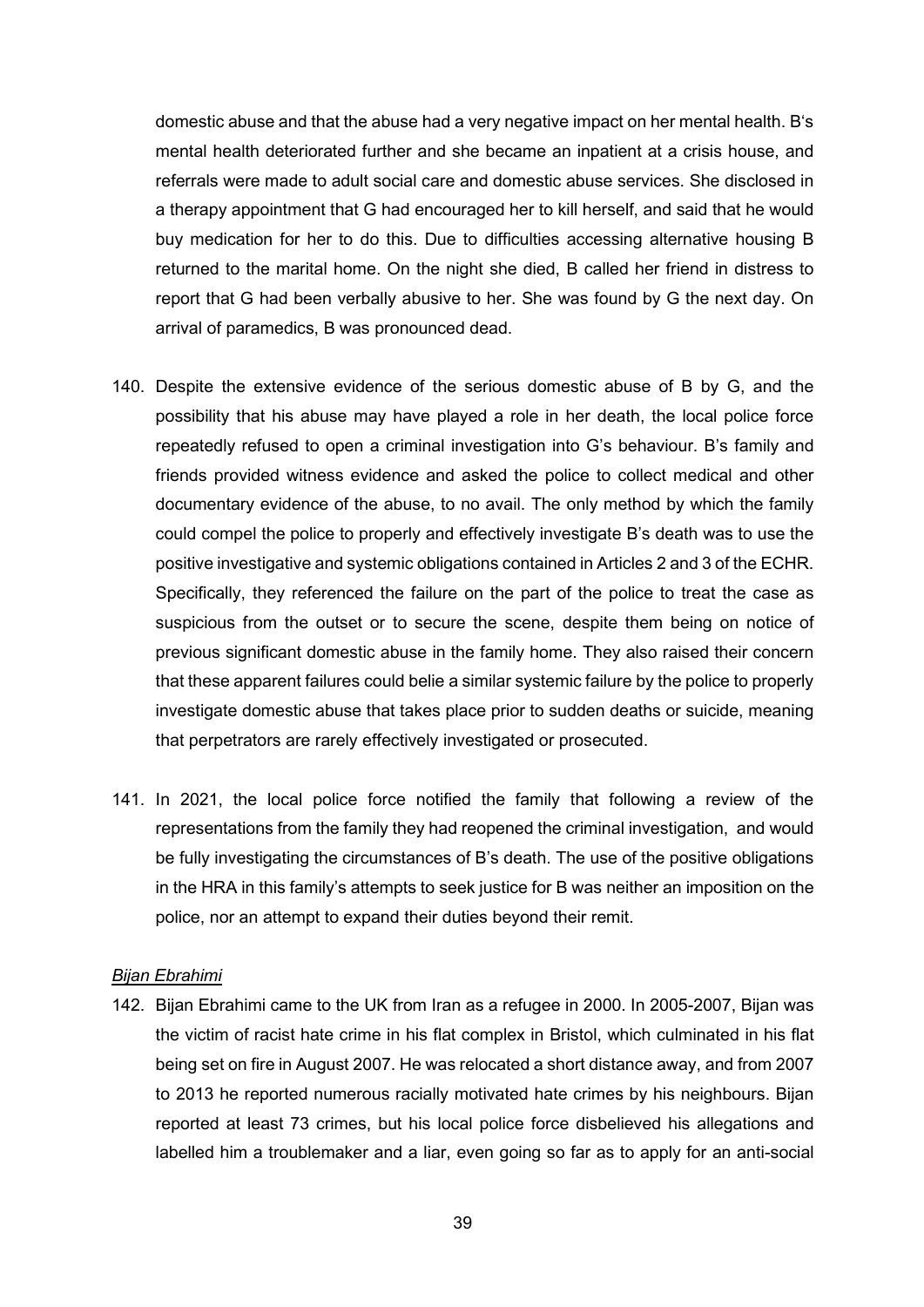behaviour order against him. A report by the Independent Police Complaints Commission (IPCC, now the IOPC) found this view of Bijan was due to racial prejudice.

- 143. On 11 July 2013, Bijan reported to the police he had been the victim of a racially motivated assault by Lee James. A Community Support Officer spoke to James, who described Bijan as 'foreign' and 'looking at his kids'. A neighbourhood policing officer advised officers who had been dispatched to Bijan's address that Bijan was 'known for lying and making things up and using the race card'. Officers confirmed that Bijan was not filming James' children, but rather James' anti-social behaviour. However, in the face of mounting aggression from James, they arrested Bijan, purportedly for his own safety and to prevent a breach of the peace. Bijan was handcuffed to the cheers of a mob of his neighbours. Despite being advised not to go back to his address, Bijan was released and driven back to his flat.
- 144. Over the next two days, Bijan called the police a further 18 times, to report that his life was in danger and that there was a mob outside his flat, shouting and calling him a paedophile. Officers declined to speak to him, calling him a 'perpetual liar' and a 'pest'. Shortly after his last call at 12.12am on 14 July 2013, Bijan was murdered by Lee James, who punched and kicked him to death. James and another man dragged Bijan's body to a nearby avenue and set his body alight using white spirit.<sup>[158](#page-40-0)</sup>
- 145. The family entered into mediation with Avon and Somerset Constabulary on behalf of both Bijan's estate and themselves, on the basis that both parties had strong claims under the HRA specifically for the police's egregious breaches of their positive duties towards Bijan by failing to protect him from torture and death, the risk of which they were on notice. In 2015, the police formally admitted that they failed to protect Bijan's life, and in doing so had violated both his and his family's Article 2 rights.
- 146. The police's deliberate refusal to take seriously Bijan's multiple calls for help breached their positive operational duty to take reasonable steps in response to a real and immediate risk: (i) to Bijan's life; (ii) of cruel inhuman and degrading treatment; and (iii) of treatment infringing Bijan's right to physical and mental integrity, pursuant to Articles 2, 3 and 8 ECHR. It was clear that a real risk of serious harm to Bijan, crossing the Article 3 threshold, existed and was known to police officers three days before Bijan's death. Specifically, the police knew of the baseless belief circulating Bijan's local

<span id="page-40-0"></span><sup>158</sup> The facts of Bijan Ebrahimi's death have been transposed from various sources.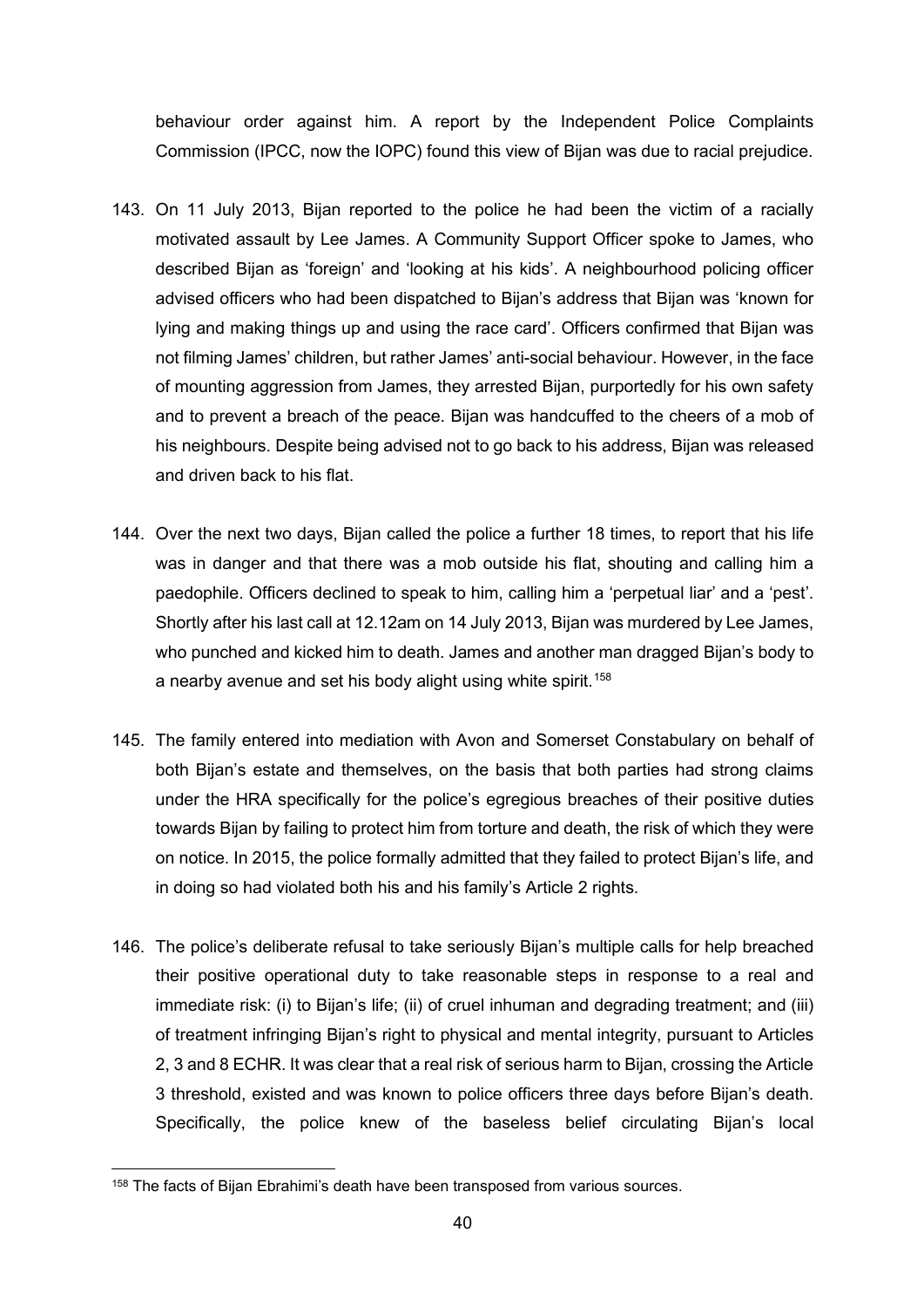neighbourhood that he was a paedophile, and that he had experienced not just generalised hostility from other residents, but explicit threats to kill from James.

- 147. Notably, the police's failure to act on their positive obligations (later found by the IPCC to be motivated by racial discrimination) and their apathy towards his pleas for their help resulted in James feeling a sense of impunity and feeling encouraged in his actions.<sup>[159](#page-41-0)</sup>
- 148. The Consultation's concerns that public protection is being put at risk by positive obligations could not be further from the truth. In Bijan's case and countless others, the positive duties imposed by the HRA are the only mechanism through which some of the most vulnerable members of our society can access the basic protections owed to them. Far from the contention that the HRA is contributing to confusion and risk aversion on the frontline, in practice it is often the only way for our clients to compel the police to act to protect them, or to hold them to account for their failures to do so. In Bijan's case, two officers were ultimately convicted of gross misconduct and jailed, and two others were dismissed from the force. [160](#page-41-1)
- 149. An IPCC report produced in 2017 found that the force as a whole had systemically treated Bijan with contempt, labelled him as a nuisance and troublemaker, and shown 'racial bias' in its interactions with him.<sup>[161](#page-41-2)</sup> The most devastating failures to act by the police – refusing to answer Bijan's calls for assistance or take steps to protect him – were perpetrated when they were under a HRA positive obligation to act. This highlights how a rights-based approach does not cripple the police, as the Consultation contends, but merely requires them to protect and serve the public as, is their responsibility. The broader failure of the positive 'systems duty' to protect Bijan from harm provided the framework through which Bijan's family could demand accountability.

### **Case Study: Article 2 in Inquests**

150. Although the Consultation does not address the role of Article 2 in inquest proceedings, it is important to highlight the significant effect of the procedural duty on inquests, and the inevitable losses that would follow a curtailing of positive obligations. The procedural

<span id="page-41-1"></span><span id="page-41-0"></span><sup>159</sup> Independent Police Complaints Commission: 'Investigation into police contact and response to calls for assistance by Mr Bijan Ebrahimi between Thursday 11 July 2013 and Sunday 14 July 2013', 107 <sup>160</sup> The Guardian, 'Police officers jailed over Bijan Ebrahimi murder case' (London, 9 February 2016) < [https://www.theguardian.com/uk-news/2016/feb/09/bijan-ebrahimi-murder-bristol-police-sentenced>](https://www.theguardian.com/uk-news/2016/feb/09/bijan-ebrahimi-murder-bristol-police-sentenced) accessed 26 February 2022.

<span id="page-41-2"></span><sup>161</sup> Independent Police Complaints Commission: 'Investigation into police contact and response to calls for assistance by Mr Bijan Ebrahimi between Thursday 11 July 2013 and Sunday 14 July 2013.' p107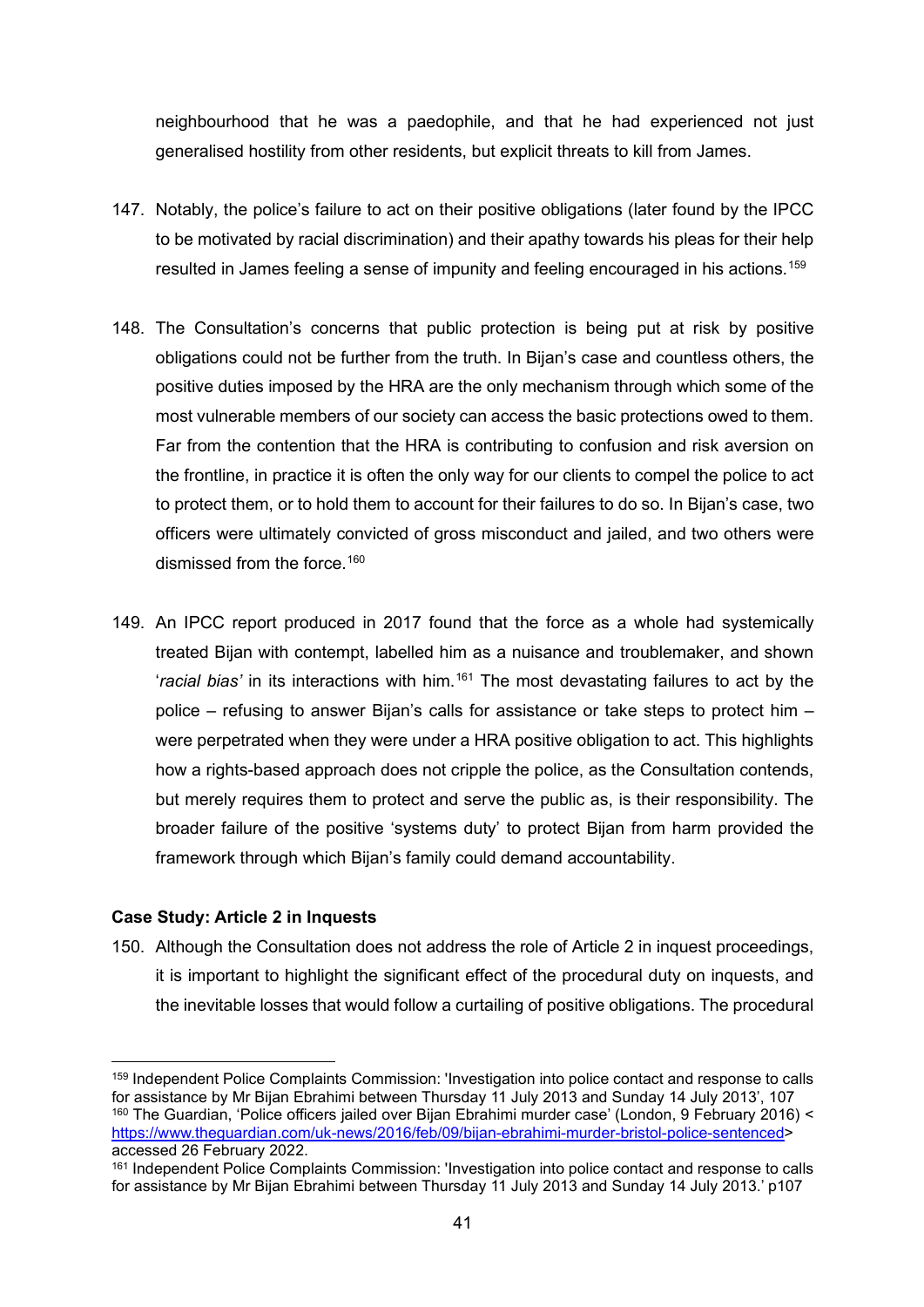duty to investigate arises in circumstances including when it is arguable that there has been a breach of one of the substantive duties, or where an individual has been killed as a result of force by state agents or died a self-inflicted death in state detention.

- 151. We frequently represent the families of those who have died after significant contact with the police, sometimes involving the use of force and restraint tactics. What matters most to those families is that there is accountability for the death of their loved one, and the institutional learning so that another family does not have to suffer.
- 152. Before the HRA, the system was stacked against the families of those who had died. The circumstances of the death were usually known only by state authorities. Thus, without the right to full disclosure, the families would have to hope that sufficient evidence was provided at the discretion of the Coroner and the police. Furthermore, the scope of inquests was narrow, with Coroners required to decide 'by what means' i.e. physical means the deceased came by their death. [162](#page-42-0)
- 153. With the introduction of the HRA and the subsequent case law, things improved significantly. Article 2-compliant inquests are more thorough and rigorous; families must have effective participation, and the Coroner can order the parties to disclose documents and direct that key witnesses must be made available.[163](#page-42-1) In *Middleton* [2004], the House of Lords found that, in order to comply with Article 2, the inquest must explore both by what means *and* in what circumstances the deceased came by their death. [164](#page-42-2) This can lead to a broader inquiry into individual actions, as well as the planning and management of an operation, and supervision and training of officers. In complex cases a Coroner, or jury, can set out a narrative conclusion that captures their findings.
- 154. A Coroner's investigation of policy or procedure is limited to those elements relating directly to the individual's death, so inquests do not become forums for public policy debates. Coroners may, however, make reports on the prevention of future deaths, if something of concern arises. A recent example of this was the inquest touching the death of teenage refugee Osman Ahmed-Nur, in which the Coroner directed the London

<span id="page-42-0"></span><sup>162</sup> Adam Straw QC and Professor Leslie Thomas QC, 'Human Rights Act 1998: levelling the playing field in inquests' (May 2021) < [https://www.lag.org.uk/article/210826/human-rights-act-1998--levelling](https://www.lag.org.uk/article/210826/human-rights-act-1998--levelling-the-playing-field-in-inquests)[the-playing-field-in-inquests>](https://www.lag.org.uk/article/210826/human-rights-act-1998--levelling-the-playing-field-in-inquests) accessed 27 February 2022.

<span id="page-42-1"></span><sup>163</sup> David Baker, 'Deaths after Police Contact in England and Wales: the Effects of Article 2 of the European Convention on Human Rights on Coronial Practice' (2016), 12 International Journal of Law in Context 162.

<span id="page-42-2"></span><sup>164</sup> *Middleton, R (on the application of) v Coroner for the Western District of Somerset* [2004] UKHL 10 (11 March 2004), [35].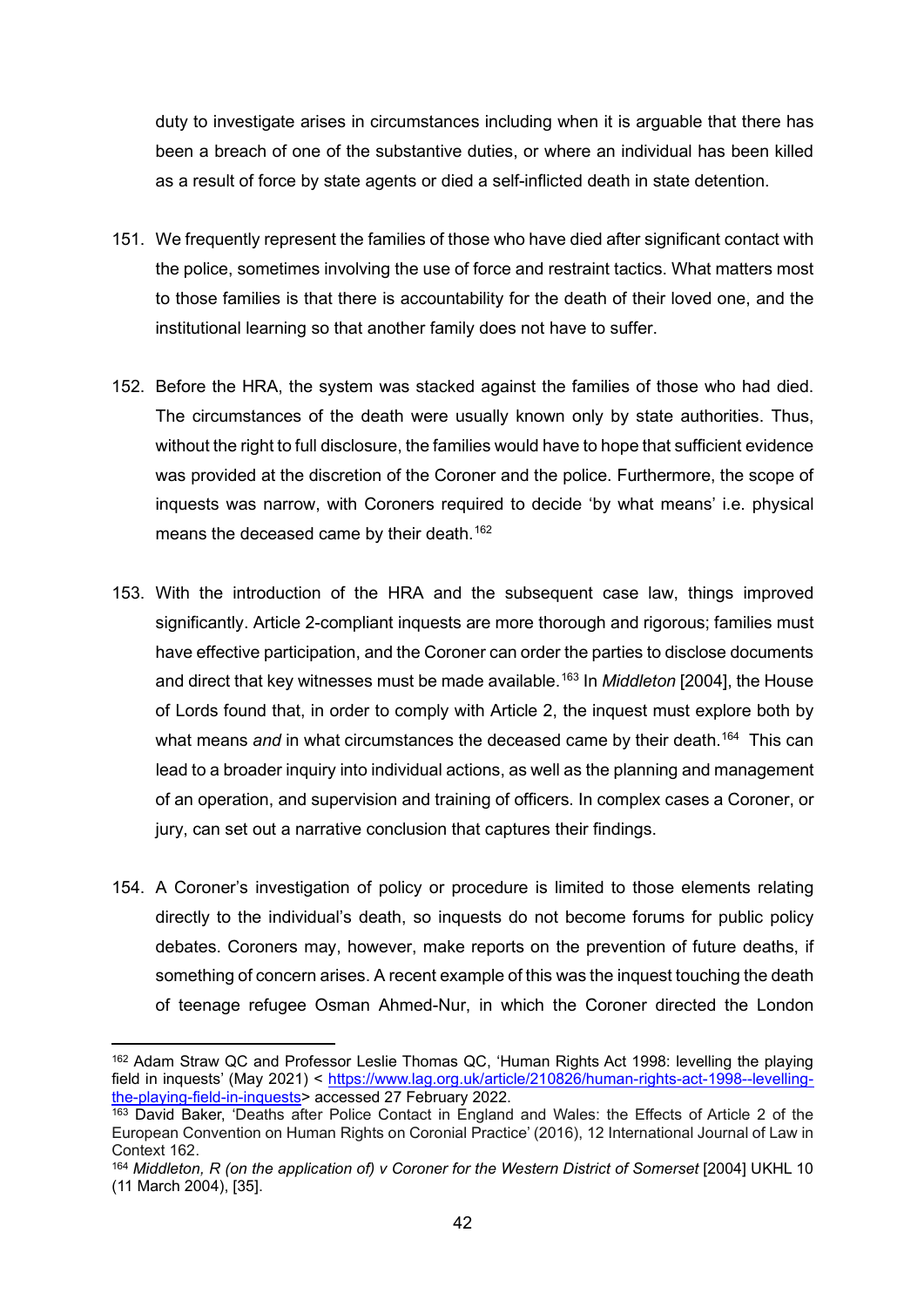Borough of Camden – where he took his own life – to urgently write to every local authority in the country alerting them to the increased risk of suicide affecting young unaccompanied Eritrean asylum seekers.[165](#page-43-0)

- 155. Article 2 has transformed inquest proceedings, and created the genuine possibility that individual deaths may provide the catalyst for systemic change to save lives in future. The case of Olaseni Lewis, who died after being restrained by police officers during a mental health crisis, highlights the role of Article 2 inquests. The IPCC conducted two investigations over 5 years, but failed to present sufficient evidence to the CPS for any of the officers to be charged. An inquest in 2017 returned damning findings that were highly critical of the police, causing the Coroner to write to the MPS demanding action regarding inadequate restraint training.<sup>[166](#page-43-1)</sup> The evidence uncovered at the inquest became the basis for the Seni's Law campaign, which advocated against the use of excessive force against mental health patients and became law in November 2018.<sup>[167](#page-43-2)</sup>
- 156. The protections guaranteed by the positive obligations under Articles 2 and 3 stand as an essential cornerstone of justice, safeguarding the right to life and freedom from inhumane and degrading treatment and torture in a way the common law does not. Limiting or removing their reach in any new Bill of Rights would be a regressive step, leaving individuals and families with no recourse to justice.

<span id="page-43-0"></span><sup>165</sup> INQUEST: 'Inquest concludes failure of NHS Trust contributed to death of Eritrean refugee Osman Ahmednur', (14 November 2019) <https://www.inquest.org.uk/osman-ahmednur-ingest> accessed 7 March 2022.

<span id="page-43-1"></span><sup>166</sup> Inquest touching the death of Olaseni Lewis: Report to Prevent Future Deaths, 28 June 2017, <https://www.judiciary.uk/wp-content/uploads/2017/07/Olaseni-Lewis-2017-0205.pdf> accessed 7 March 2022.

<span id="page-43-2"></span>Justice for Seni: The Olaseni Lewis Campaign for Justice and Change. [<https://www.justiceforseni.com/senis-law/>](https://www.justiceforseni.com/senis-law/) accessed 27 February 2022.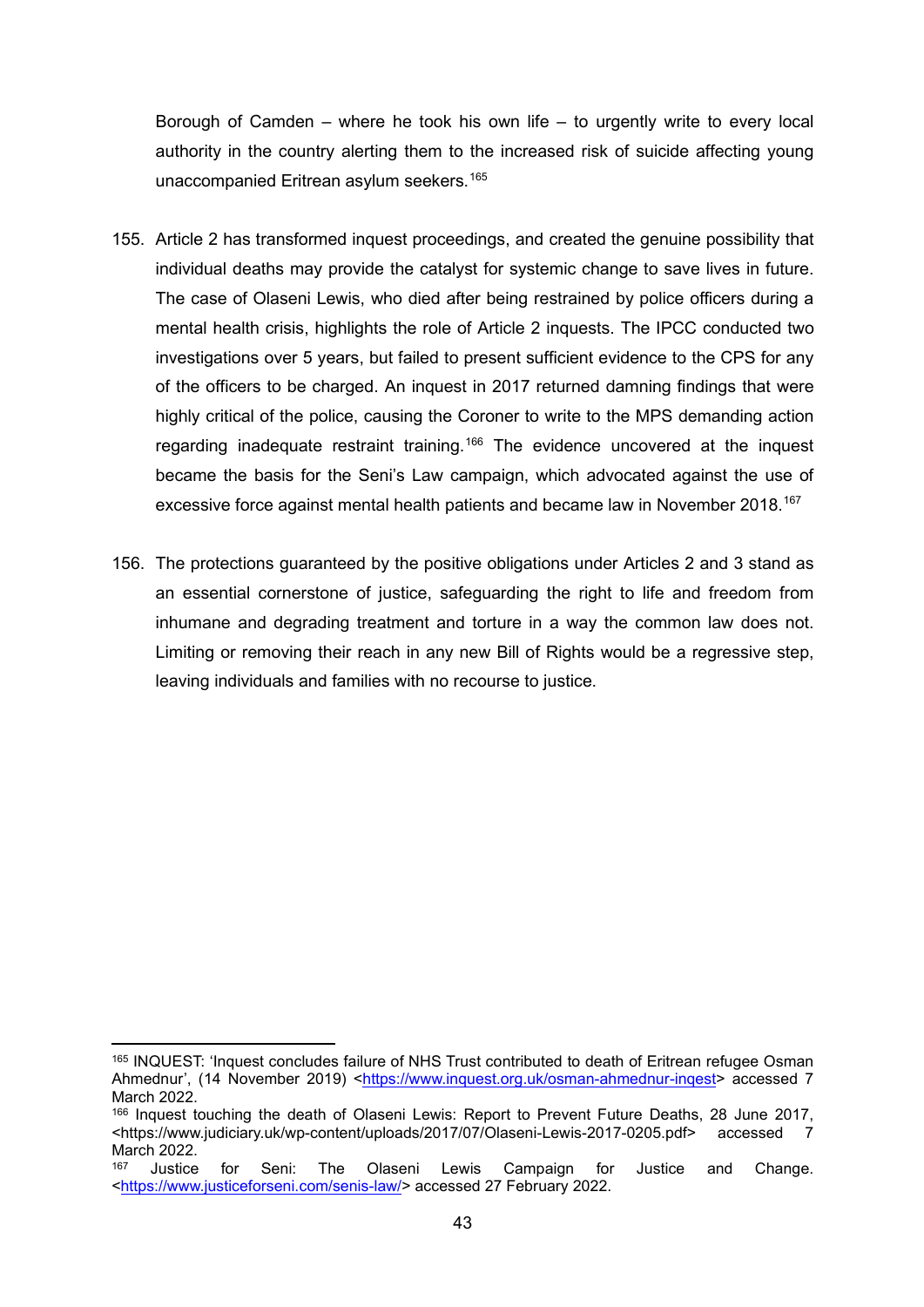# **III. Preventing the incremental expansion of rights without proper democratic oversight**

**Question 12: We would welcome your views on the options for section 3 HRA**

- **Option 1: Repeal section 3 and do not replace it.**
- **Option 2: Repeal section 3 and replace it with a provision that where there is ambiguity, legislation should be construed compatibly with the rights in the Bill of Rights, but only where such interpretation can be done in a manner that is consistent with the wording and overriding purpose of the legislation.**
- 157. Paragraph 116 of the Consultation provides:

*'…the Human Rights Act requires the courts to alter the meaning of primary legislation in order to make it compatible with the Convention rights, whenever it is possible to do so (section 3). It is one thing for the UK courts to declare legislation incompatible with human rights, but quite another for them to be required to revise that legislation, in material respects, in order to ensure compatibility without there being any direct or meaningful Parliamentary oversight*'. (emphasis added)

158. We strongly disagree with the assertions in paragraph 116 as to the purpose and effect of s.3 HRA and therefore with the premise underlying the proposed options for its repeal or amendment. It would seem that the IHRAR agreed:

> '*The absence of parliamentary action in response to section 3 interpretations and its acceptance of the need to take remedial action where a declaration of incompatibility is made might suggest that there is no real problem, and that suggestions that the HRA has upset the constitutional balance are ill-founded*.' [168](#page-44-0)

159. Section 3 does not require the courts to alter the meaning of primary legislation, nor does it require them to revise legislation to ensure compatibility. Indeed, the wording of s.3 expressly provides that the courts are only obliged to read legislation compatibly with Convention rights, so far as it is possible to do so. The section also confirms that it does not affect the validity of legislation. Far from empowering or requiring courts to revise

<span id="page-44-0"></span><sup>168</sup> The Independent Human Rights Act Review (2021), p. 225, at 115.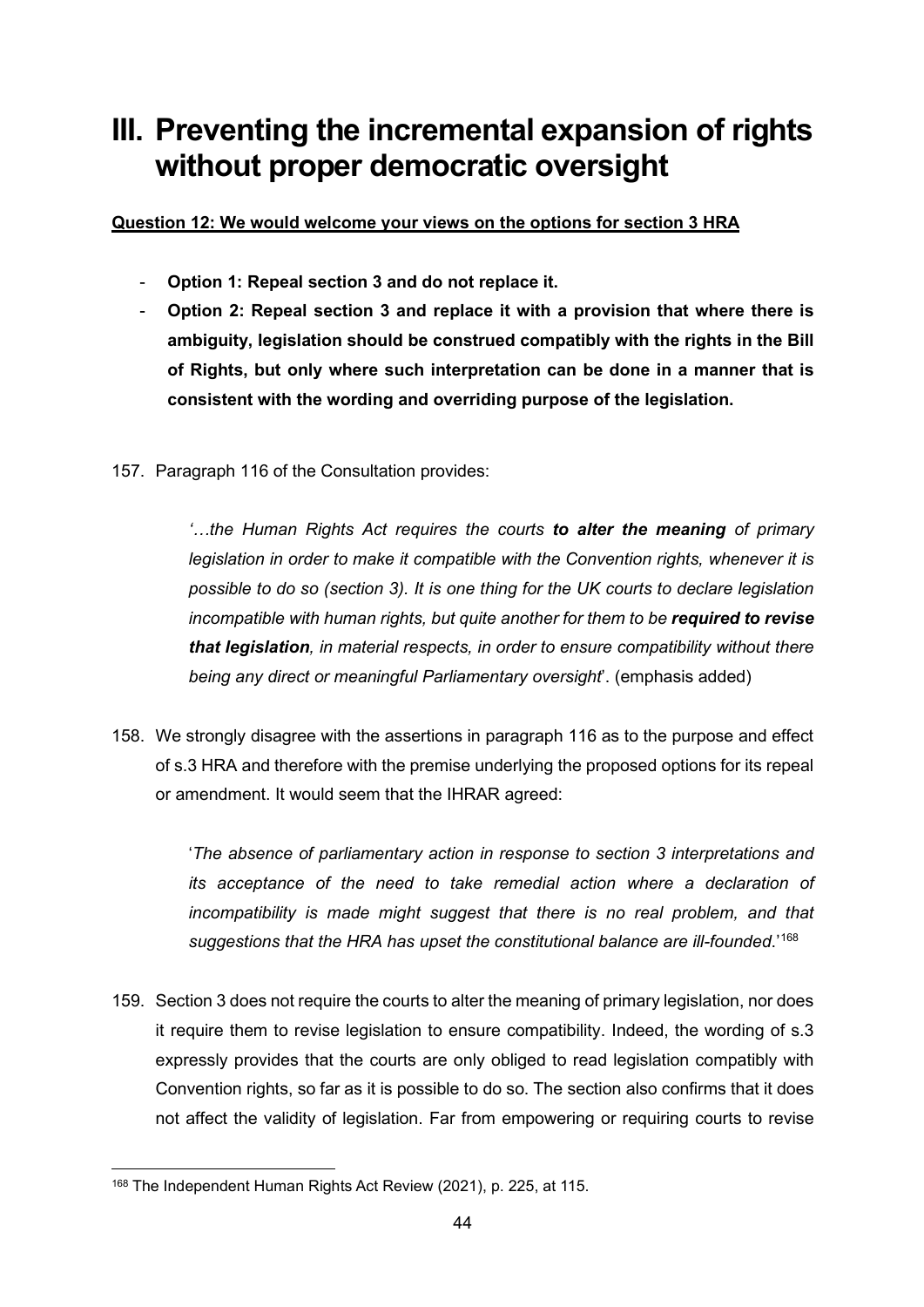legislation, therefore, s.3 only applies where a consistent interpretation will not alter the meaning of legislation. Should the interpretation risk altering the meaning of the legislation the courts are required to make a declaration under s.4, and the incompatibility is then for Parliament to resolve as it sees fit.

160. Nor does the evidence suggest that the courts have in fact interpreted primary legislation in the way claimed in the Consultation. IHRAR set out in some detail the absence of evidence of misuse of s.3 as described by the Consultation: [169](#page-45-0)

> '*as the evidence submitted by the Law Society of Northern Ireland bears out and the recent Court of Appeal in England and Wales' decision in WB v W DC (2018)[170](#page-45-1) illustrates, there is little to no evidence to support the position that UK Courts are misusing section 3'.* [171](#page-45-2)

161. The Consultation cites *R v A (Complainant's Sexual History)*[172](#page-45-3) as a case in which s.3 has '*given rise to a significant constitutional shift in the balance between Parliament, the executive and the judiciary – diverting the courts from their normal function in the interpretation of legislation into straightforward judicial amendment'*. [173](#page-45-4) However, IHRAR explained that the courts' '*early and arguably over-zealous approach*' seen in *R v A* has since been subject to recalibration. The case '*was handed down in 2001, the year after the HRA came into force. That is twenty years ago now. If the UK Courts had routinely, or even sporadically, been misusing section 3, R v A would not now be viewed as the high-water mark of misuse. That it is still viewed that way is very strongly suggestive that section 3 has not been used improperly.' [174](#page-45-5)* IHRAR set out how the approach in *R v A* was revised in three subsequent House of Lords decisions: *Re S & Re W (Care Orders)*[175,](#page-45-6) *R (Anderson) v Secretary of State for the Home Department*[176](#page-45-7) and *Bellinger v Bellinger*. [177](#page-45-8) Each of these cases set limitations on the use of the s.3 interpretative duty and confirmed that:

<span id="page-45-0"></span><sup>169</sup> The Independent Human Rights Act Review (2021), Chapter 5, paras 34 to 80.

<span id="page-45-1"></span><sup>170</sup> WB v W *District Council* [2018] EWCA Civ 928 | [2019] QB 625. As noted by the Equality and Human Rights Commission, Submission to the Independent Review of the Human Rights Act Call for Evidence at [54], as evidence of the post *Ghaidan* cautious approach to the use of section 3.

<span id="page-45-2"></span><sup>&</sup>lt;sup>171</sup> The Independent Human Rights Act Review (2021), p. 212, para 79.

<span id="page-45-3"></span><sup>172</sup> *R v A (Complainant's Sexual History)* [2001] UKHL 25; [2002] 1 AC 45.

<span id="page-45-4"></span><sup>173</sup> Human Rights Act Reform: A Modern Bill of Rights, December 2021, para 117.

<span id="page-45-5"></span><sup>&</sup>lt;sup>174</sup> The Independent Human Rights Act Review (2021), p. 198, para 47.

<span id="page-45-6"></span><sup>175</sup> *Re S & Re W (Care Orders)* [2002] UKHL 10; [2002] 2 AC 291.

<span id="page-45-7"></span><sup>176</sup> *R (Anderson) v Secretary of State for the Home Department* [2002] UKHL 46; [2003] 1 AC 837.

<span id="page-45-8"></span><sup>177</sup> *Bellinger v Bellinger* [2003] UKHL 21; [2003] 2 AC 467.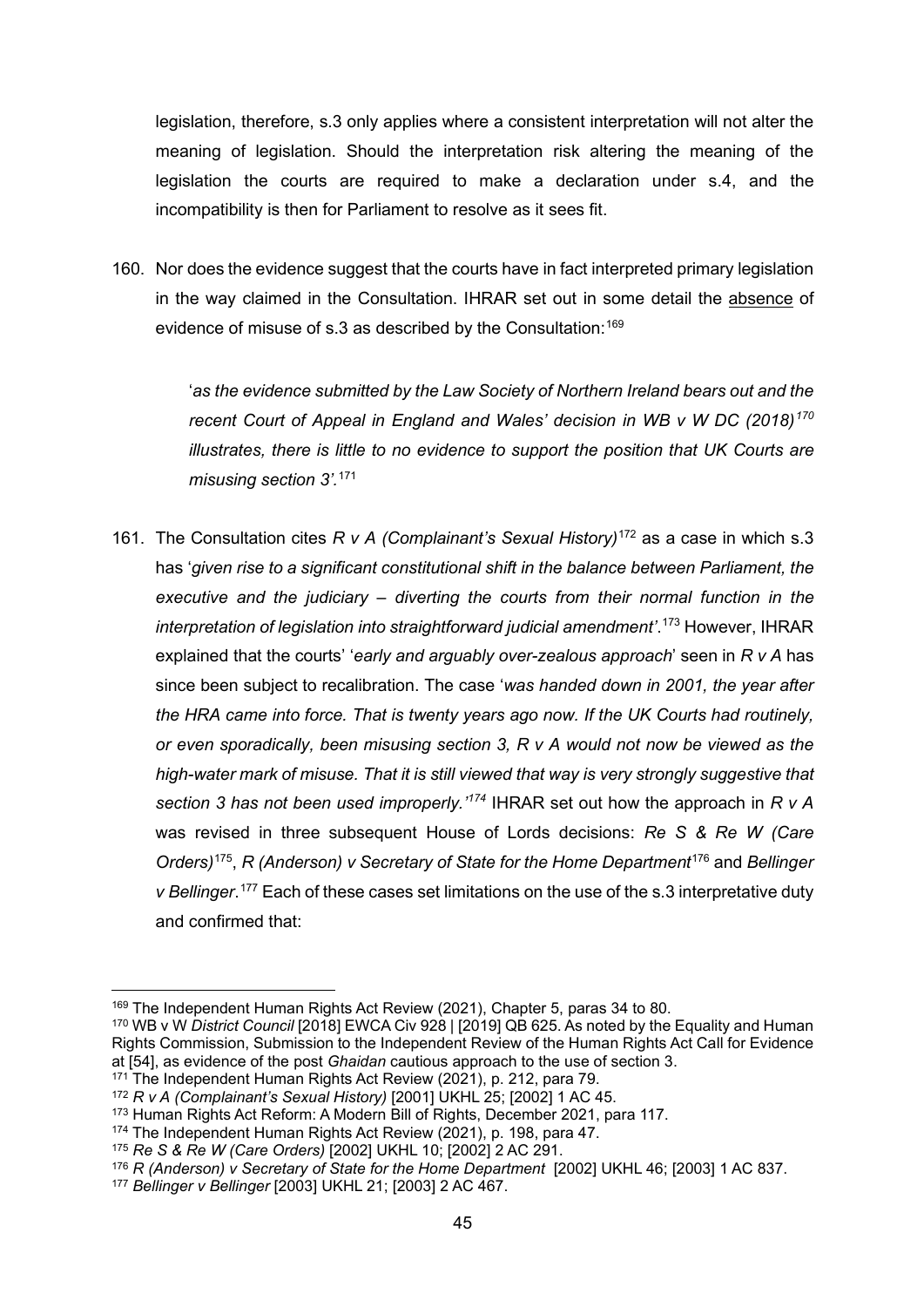'*Interpretations under section 3 were not possible where they involved the Courts engaging in matters properly within the institutional competence and responsibility of Parliament'.* [178](#page-46-0)

- 162. These developments on the appropriate use of s.3 culminated in the leading decision of *Ghaidan v Godin-Mendoza,* [179](#page-46-1) in which (as is common) the Government urged the court to interpret the legislation compatibly with the Convention under s.3, rather than to make a declaration under s.4 HRA.<sup>[180](#page-46-2)</sup> The Consultation refers to *Ghaidan* as a case in which s.3 was used even though there was no ambiguity in the legislation,<sup>[181](#page-46-3)</sup> as further illustration of the alleged constitutional shift caused by s.3. *Ghaidan* concerned the interpretation of the Rent Act 1977 and the right of a same-sex partner to succeed to a statutory tenancy as a 'spouse' following the death of their partner. The House of Lords had previously ruled, prior to the HRA coming into force, that a person living with a tenant in a stable and monogamous same-sex relationship was not a 'surviving spouse' entitled to succeed to a statutory tenancy.[182](#page-46-4) However, in *Ghaidan* it was held that, through s.3, Parliament had intended to impose a duty on the courts to do everything possible to achieve compatibility through interpretation. Therefore, the court could use s.3 to read and give effect to the 1977 Act in a manner which would remove the discrimination against same-sex couples and ensure compatibility with Article 14 ECHR.
- 163. In coming to this decision, the Court imposed two limits on the use of s.3. First, compatible interpretation will not be possible where it would be inconsistent with a fundamental feature of the legislation in question. Second, compatible interpretation will not be possible where it would have wide ramifications that raise policy issues that are not suitable for determination by the courts.<sup>[183](#page-46-5)</sup> In other words, courts cannot use s.3 to impose an ECHR-compatible interpretation where to do so would be inconsistent with the clear intention of Parliament or would draw the courts unduly into questions of policy.
- 164. The limits on s.3 confirmed in *Ghaidan* follow the reasoning of the House of Lords in *R (Simms) v Secretary of State for the Home Department*, [184](#page-46-6) which was decided before the HRA came into force: Parliament may enact legislation that is incompatible with

<sup>178</sup> The Independent Human Rights Act Review (2021), p. 202, para 55.

<span id="page-46-1"></span><span id="page-46-0"></span><sup>179</sup> *Ghaidan v Godin-Mendoza* [2004] 2 AC 557.

<span id="page-46-2"></span><sup>180</sup> The Independent Human Rights Act Review (2021), p. 204, para 60.

<span id="page-46-3"></span><sup>181</sup> Human Rights Act Reform: A Modern Bill of Rights, December 2021, para 121.

<span id="page-46-4"></span><sup>182</sup> *Fitzpatrick v Sterling Housing Association LTD* [2001] 1 AC 27.

<span id="page-46-5"></span><sup>183</sup> *Ghaidan v Godin-Mendoza* [2004] 2 AC 557, [572].

<span id="page-46-6"></span><sup>184</sup> *R (Simms) v Secretary of State for the Home Department* [1999] UKHL 33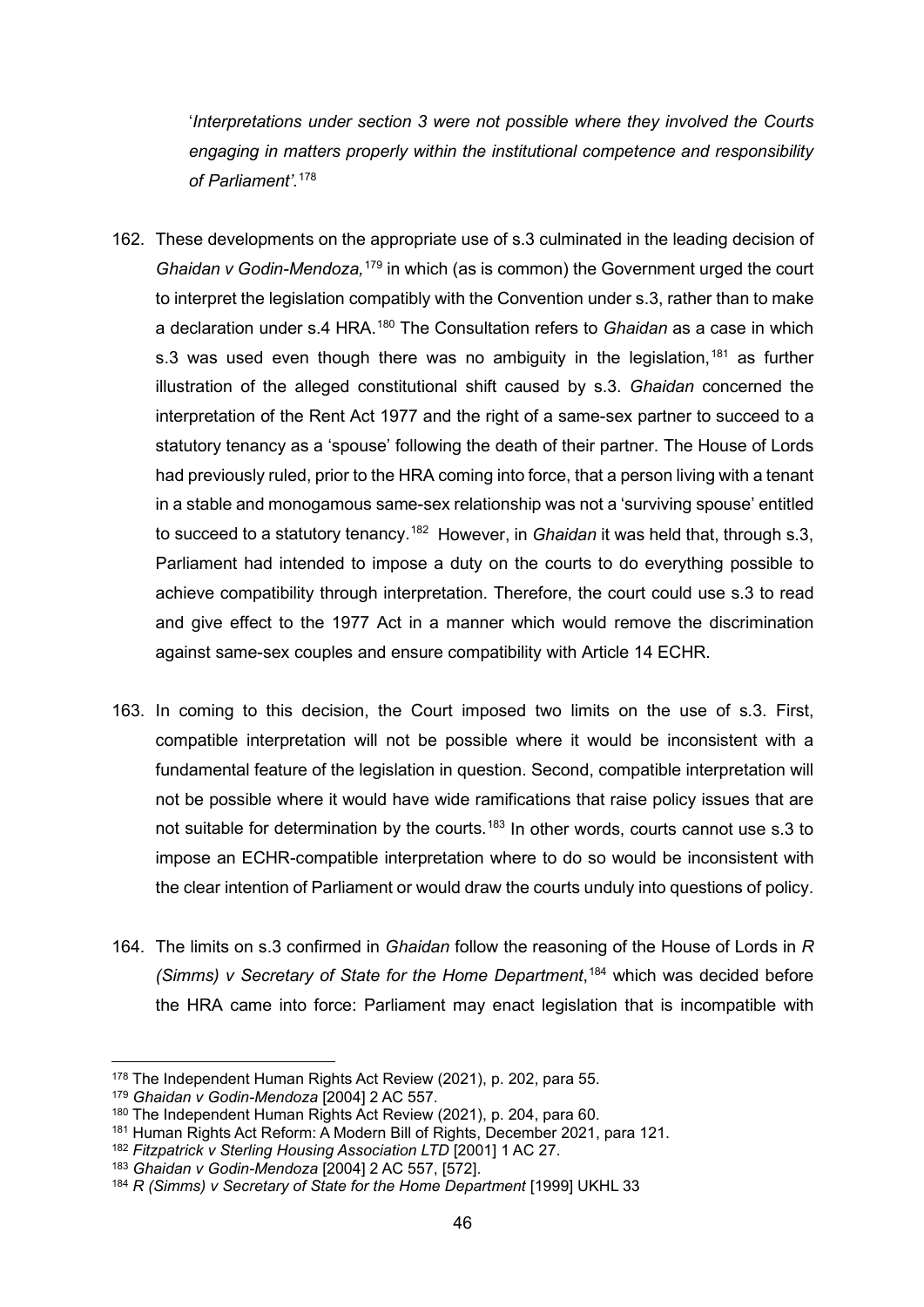fundamental rights, however if it is to do so, it must do so explicitly. Where Parliament's intention is not explicit, the courts must presume that the law was intended to be compliant with human rights. However, where Parliament has made its intentions explicit, the courts cannot interfere, even if those intentions are not rights-compatible.

- 165. *WB v W District Council*[185](#page-47-0) is an example of the Court of Appeal refusing to interpret legislation compatibly with ECHR rights where to do so would be in conflict with the clear intentions of Parliament. The case concerned the right of a woman lacking capacity due to mental illness to apply for priority housing under the Housing Act 1996 ('the 1996 Act'). The Claimant argued that the 1996 Act should be read and given effect to in a manner compatible with ECHR rights, namely Article 14 and Article 8.
- 166. The Court of Appeal held that although there is an obligation to interpret legislation compatibly with ECHR rights, it had no power to interpret statutes against the *'grain*  of...legislation<sup>', [186](#page-47-1)</sup> The *Barras*<sup>[187](#page-47-2)</sup> principle of legislative interpretation presumes that where a term has been interpreted by the courts and Parliament has made further legislation using the same term, Parliament had intended for the same meaning to apply. Following the *Barras* principle, the court in *WB* held that s.3 could not be used where a *'Convention-compliant interpretation has been rejected by Parliament by express words or other inconsistent legislative action'.* [188](#page-47-3) Parliament had retained and built on the concept of '*priority need*' in later legislation such as the Homelessness Act 2002 and the Homelessness Reduction Act 2017 and had not opted to make amendments to include provision for individuals who lacked mental capacity.
- 167. Although the HRA specifies that s.3 should be used so far as possible, the court in *WB*  held that '*it is not the function of section 3 to require the courts to apply a Conventioncompliant interpretation if other principles of interpretation prevent it from doing so'*. [189](#page-47-4) It follows that, where the intention of Parliament is clear from its express words or action, courts are under no obligation to read and give effect to legislation in a manner compatible with ECHR rights if to do so would be inconsistent with Parliament's clear intention. The court acknowledged that this approach is in accordance with the '*general scheme of the HRA, namely that it should not diminish Parliamentary sovereignty*'. [190](#page-47-5)

<span id="page-47-0"></span><sup>185</sup> *WB v W District Council* [2018] EWCA Civ 928 | [2019] QB 625.

<span id="page-47-1"></span><sup>186</sup> *Ibid,* [640], quoting *Gaidan*.

<span id="page-47-2"></span><sup>187</sup> *Barras v Aberdeen Steam Trawling & Fishing Co Ltd* [1933] UKHL 3.

<span id="page-47-3"></span><sup>188</sup> *WB v W District Council* [2018] EWCA Civ 928 | [2019] QB 625, [643].

<span id="page-47-4"></span><sup>189</sup> *Ibid,* [644].

<span id="page-47-5"></span><sup>190</sup> *Ibid.*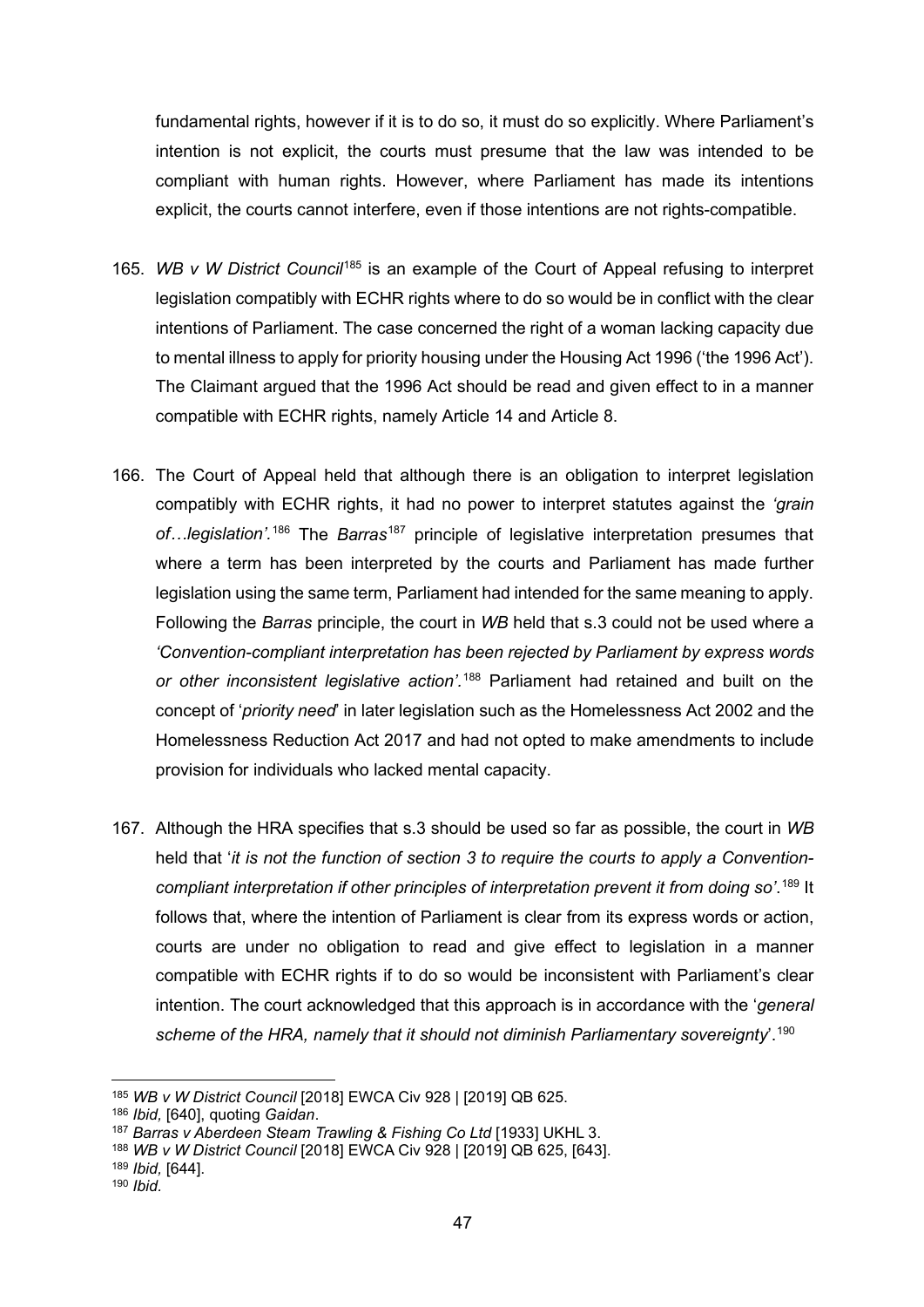- 168. It is evident from these examples that the courts have remained consistently cautious of the risks inherent in the use of s.3 interpretation and have established safeguards setting out when it is, and is not, appropriate to impose an ECHR compatible interpretation on legislation. We consider that the courts have struck a balance which has successfully prevented them from becoming unduly drawn into questions of policy. Consequently, we do not consider there to be any reason to amend or repeal s.3 of the HRA.
- 169. This is consistent with IHRAR's finding that:

'*That early approach [seen in R v A] was, however, replaced by the more considered guidance on the use of section 3 set out in Ghaidan. Since that case was decided in 2004, and certainly since Sheldrake, decided in the same year, there has been no real evidence to suggest the UK Courts have adopted an approach that arguably misuses section 3 and the intention underpinning it. On the contrary, judicial restraint could properly be said have been exercised …*'. [191](#page-48-0)

- 170. The Panel concluded that: '…*notwithstanding the degree of feeling sometimes injected into the debate, there is no substantive case that UK Courts have misused section 3 or 4, certainly once there had been an opportunity for the application of the HRA to settle down in practice. There is a telling gulf between the extent of the mischief suggested by some and the reality of the application of sections 3 and 4'.* [192](#page-48-1)
- 171. Despite the Government's claim that this consultation is informed by the work of the IHRAR, the proposals in respect of s.3 and the premises underlying them are wholly inconsistent with the evidence and IHRAR's findings and recommendations.
- 172. As to the assertion that s.3 operates without Parliamentary oversight, the Consultation refers to the IHRAR Panel's recommendation to create a judgments database to increase transparency in the application of section  $3.193$  $3.193$  Such a database would cure the lack of oversight identified in the Consultation simply and effectively. There is therefore no need to repeal or amend section 3 on the grounds that there is a lack of Parliamentary oversight.

<span id="page-48-0"></span><sup>191</sup> The Independent Human Rights Act Review (2021), p. 213, para 81.

<span id="page-48-1"></span><sup>192</sup> *Ibid*, p. 249, para 182.

<span id="page-48-2"></span><sup>193</sup> Human Rights Act Reform: A Modern Bill of Rights, December 2021, at para 244.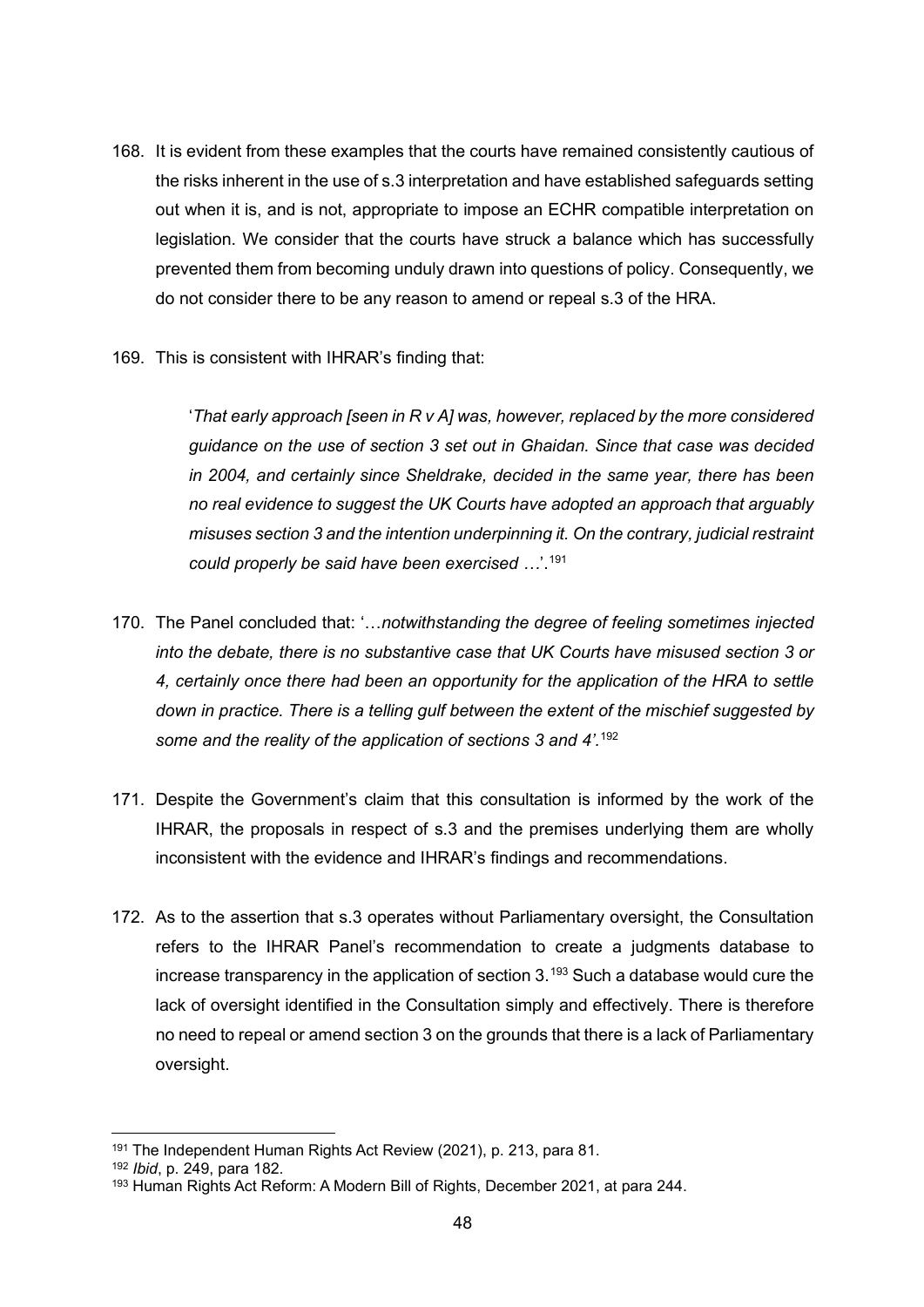### **Option 1: Repeal section 3 and do not replace it.**

173. The Consultation recognises that the IHRAR Panel did not support a repeal of s.3.<sup>[194](#page-49-0)</sup> However, it maintains that:

*'If section 3 were repealed, the common law presumption that Parliament does not intend to act in breach of international law, including treaty obligations, would apply. Where legislation was ambiguous, and a meaning that could reasonably be attributed to it was compatible with the Convention and other meanings were not, the compatible meaning would be preferred. This is a settled principle of existing law and would emphasise the need to rely on familiar principles of statutory interpretation in this field.' [195](#page-49-1)*

- 174. However, the Consultation does not engage with IHRAR's reasons for rejecting this proposition. In particular, IHRAR explained:
	- a. The proposal '*is premised on a misconception, that the HRA has in some way removed from Parliament its primary role in rights protection. The HRA has patently not done so. It is careful to retain Parliamentary Sovereignty. Parliament continues to have the power, and the responsibility, to make or unmake any law it chooses.'*;
	- b. s.3 does not provide the courts with a power to amend primary legislation through secondary legislation, as asserted by one submission: '*UK Courts are not effecting amendment under section 3. They are giving effect to Parliament's will and doing so by determining, as they do in all cases, the legal meaning of legislation'*;
	- c. The evidence before IHRAR supported the view that the courts have not, contrary to one submission (and the Consultation's assertion), misused section 3 to misconceive Parliament's intention in enacting legislation;
	- d. Repeal would significantly weaken the overall scheme of the HRA by removing one of the key means by which Convention rights are given their full effect in UK domestic law. It would achieve the opposite of Parliament's stated aim when it enacted the HRA, to 'bring rights home'; [196](#page-49-2) and
	- e. Such a repeal would raise real concern as to adversely affecting devolution and the Northern Ireland Peace Agreement.[197](#page-49-3)

<span id="page-49-0"></span><sup>194</sup> Human Rights Act Reform: A Modern Bill of Rights, December 2021, para 239.

<span id="page-49-1"></span><sup>&</sup>lt;sup>195</sup> Mirroring the Police Exchange submission to the IHRAR Call for Evidence.

<span id="page-49-2"></span><sup>196</sup> See: Rights Brought Home: The Human Rights Bill (1997) (cm 3782), para 2.7.

<span id="page-49-3"></span><sup>197</sup> The Independent Human Rights Act Review (2021), p. 234-5, paras 123 to 129.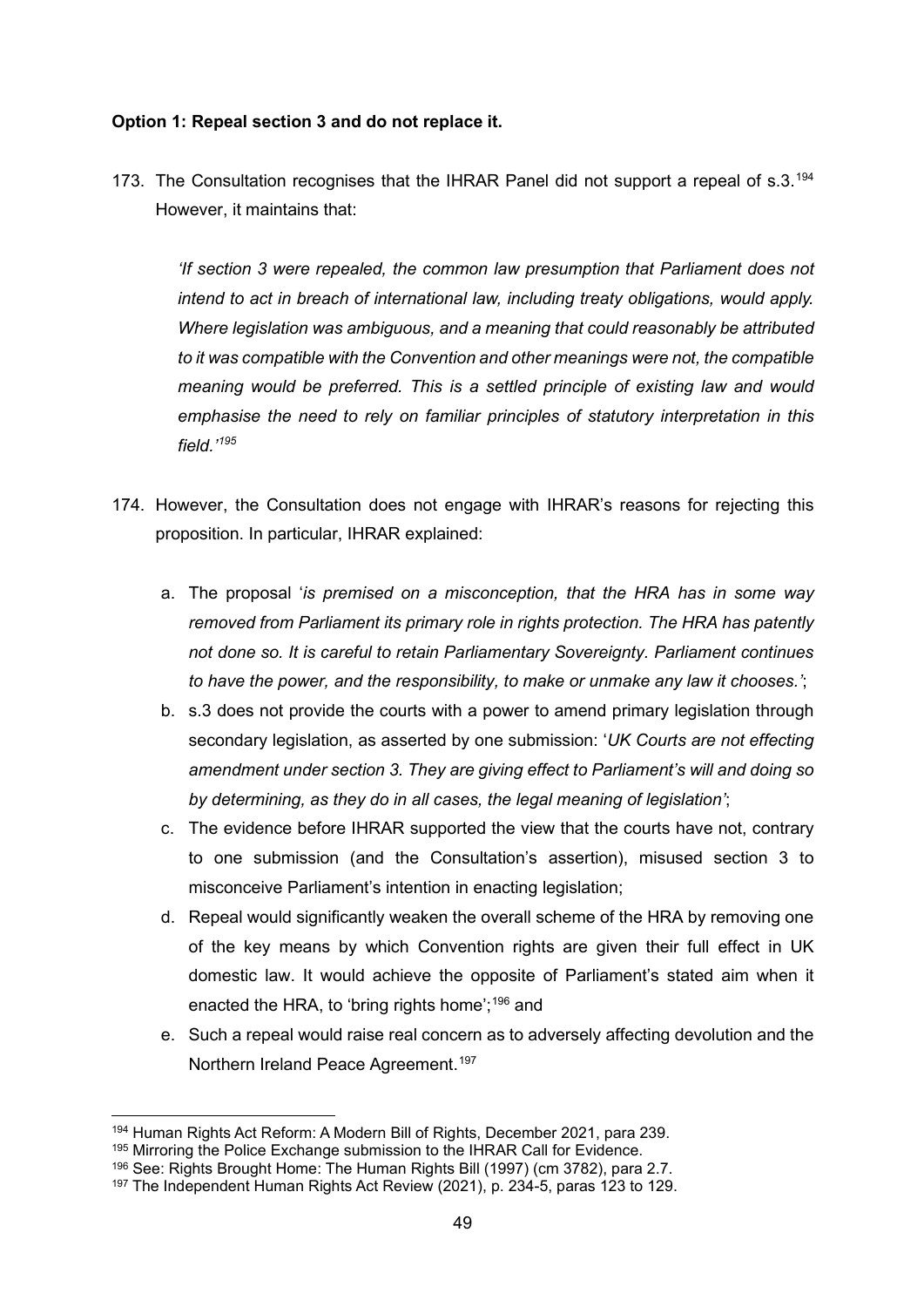175. It is plain that s.3 should not be repealed for the reasons set out by the IHRAR Panel. It is surprising that this is included as an option in the Consultation.

**Option 2: Repeal section 3 and replace it with a provision that where there is ambiguity, legislation should be construed compatibly with the rights in the Bill of Rights, but only where such interpretation can be done in a manner that is consistent with the wording and overriding purpose of the legislation.**

- 176. Both Options 2A and 2B would amend the s.3 requirement so that it would only take effect where the interpretation is consistent with the ordinary meaning of the words in the legislation. This would remove the means by which s.3 makes Convention rights effective. It would necessitate costly and time-consuming applications to Strasbourg to enforce Convention rights and/or increased use of s.4 declarations, imposing an additional burden on Parliament.
- 177. The IHRAR described the '*broad and strongly argued view from the evidence that there*  was no basis on which to amend section 3 ... of the HRA'.<sup>[198](#page-50-0)</sup> In particular, the majority rejected the proposed option to amend s.3 so that it only applied where legislation is ambiguous.[199](#page-50-1)
- 178. IHRAR did recommend amending s.3 to clarify the order of priority of interpretation. [200](#page-50-2) The Consultation does not propose those recommendations; we would nevertheless support them. IHRAR explained:

'*These options reflect the conclusions of the majority of the Panel that: notwithstanding the unusual rule of interpretation contained in section 3, there is no substantive case for its repeal or amendment other than by way of clarification or for altering either the balance between sections 3 and 4 achieved by the HRA or the standing (locus standi) requirements for either section 3 or section 4; that any damaging perceptions as to the operation of section 3 are best dispelled by increased data as to its usage; and that, as a matter both of perception and reality, Parliament could and should take a more robust role in rights protection, a role which could sensibly be reinforced via an enhanced role for the JCHR. Further options reflect the* 

<span id="page-50-0"></span><sup>198</sup> *Ibid*, p. 227, para 118.

<span id="page-50-1"></span><sup>199</sup> *Ibid*, p. 238-9, paras 141-143.

<span id="page-50-2"></span><sup>200</sup> *Ibid*, p. 180, para 6.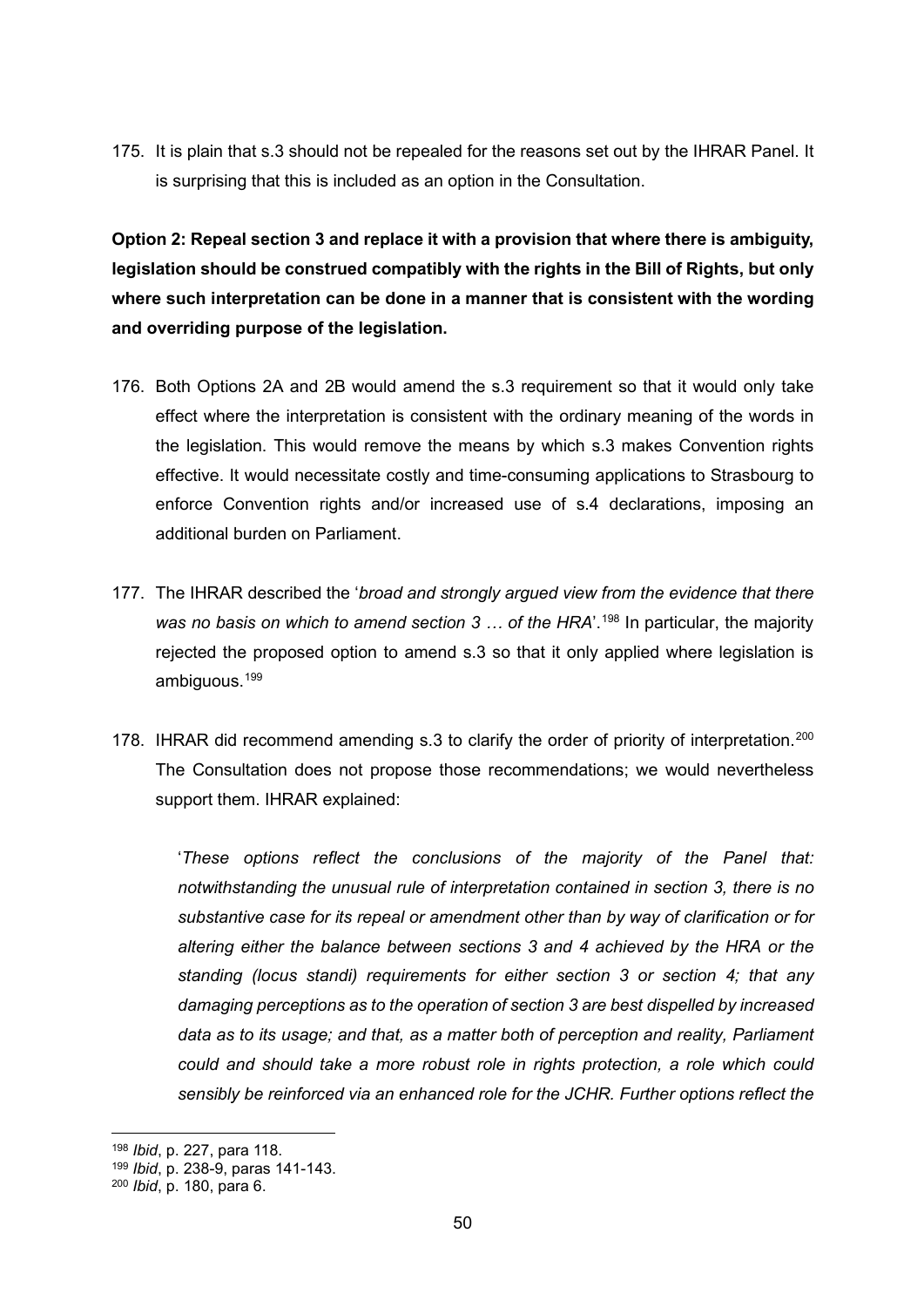*conclusions of the entire Panel: first, that there is a need to clarify, by way of*  amendment to section 3 the order of priority in which UK Courts apply the normal *principles of interpretation and then the particular interpretative principle set out in section 3; secondly, the desirability of introducing a discretion to make ex gratia payments where a declaration of incompatibility is made*.' [201](#page-51-0)

- 179. Were *Ghaidan* to be decided with Option 2A or 2B in force, the case would have resulted in a s.4 declaration, as the Court would be bound to interpret 'spouse' according to its ordinary meaning at the time; that is, by reference to heterosexual couples only, giving rise to an obvious incompatibility with Article 14 ECHR. This would also likely result in an application to Strasbourg. As with repealing s.3 altogether, the effect would be directly counter to Parliament's aim of bringing rights home.
- 180. As noted above, the Government strongly supported the application of s.3 in *Ghaidan*. IHRAR point out that reliance on s.3 by the Government is not unusual<sup>[202](#page-51-1)</sup> and quote Lady Hale's evidence to the Joint Committee on Human Rights:

*'Could I say something else about [*Ghaidan*], and indeed about most of the other interpretive cases? That was a case in which the Government intervened to argue very strongly that that was what we should do. We have three choices. Usually the Government argues first for compatibility, but if we decide that it is incompatible, there is then a choice between the interpretive obligation, if we can, to try to cure it or simply to make a declaration of incompatibility. I cannot remember a case that I was involved in where we did not do whichever of those two the Government asked us to do. The Government's first line was always, 'It's compatible' but if they lost on that they would then argue either for using the interpretive obligation or for a declaration, and we would usually do what the Government asked for in that respect.'* [203](#page-51-2)

181. It is not possible to reconcile the proposals in the Consultation to amend s.3 with the Government's position in *Ghaidan* and *'most of the other interpretive cases'.* The Government actively proposes and encourages the application of s.3 in court, while asserting in the Consultation that the section has compelled the courts to displace the role of Parliament in determining difficult questions of public policy.

<span id="page-51-0"></span><sup>201</sup> The Independent Human Rights Act Review (2021), p. 181, para 7.

<span id="page-51-1"></span><sup>202</sup> The Independent Human Rights Act Review (2021), p. 204, para 61.

<span id="page-51-2"></span><sup>203</sup> Joint Committee on Human Rights 'Oral evidence: The Government's Independent Human Rights Act Review, HC 1161' Baroness Hale of Richmond, (3 February 2021), Q27.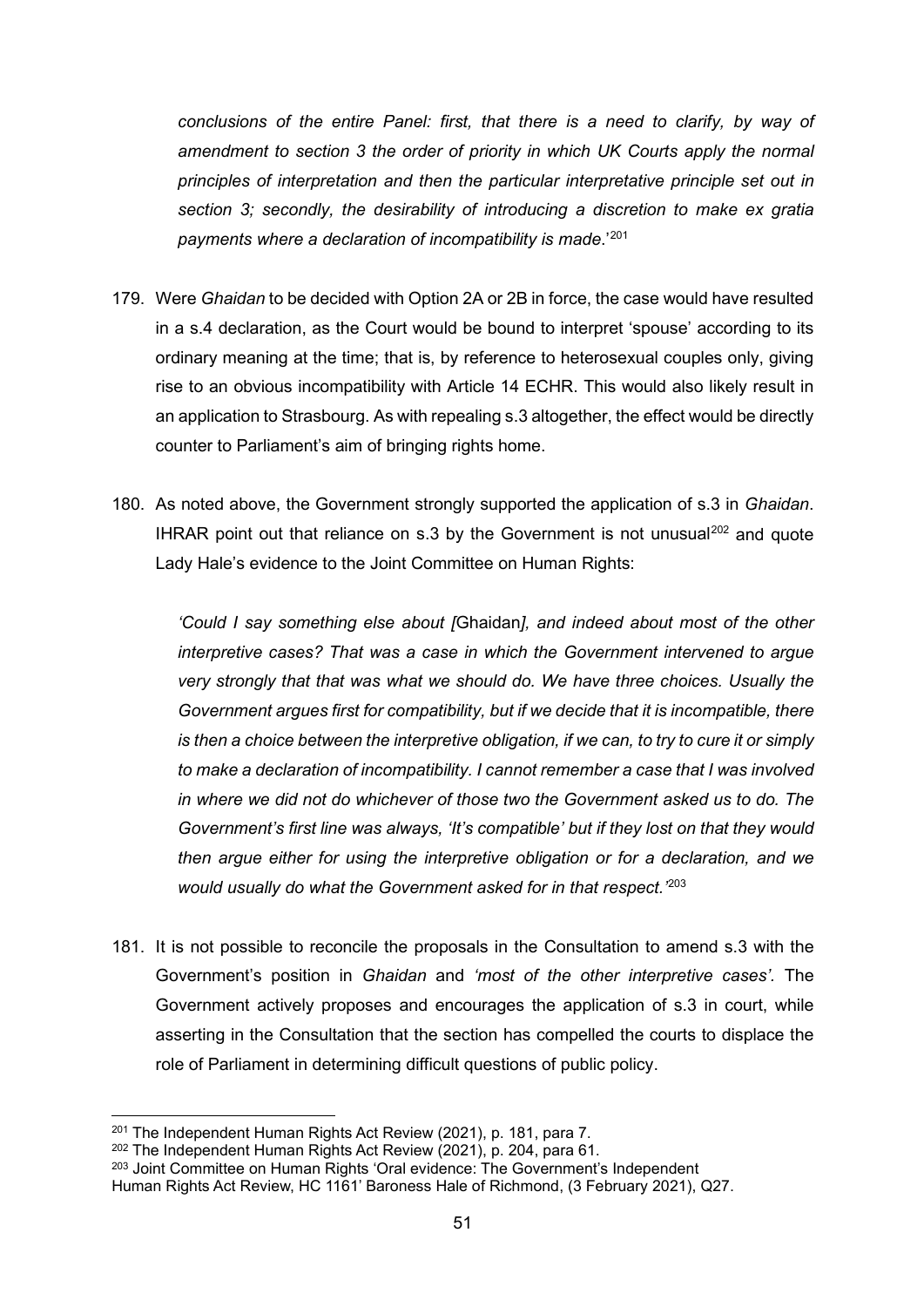182. It is difficult to escape the conclusion that the Consultation is disingenuous: it does not build on IHRAR's work because it ignores and misrepresents IHRAR's findings and recommendations. It does not seek to reform HRA flaws because the reforms it proposes have been rejected by IHRAR and, in any event, IHRAR has established that there is no substantive case for reform. What is required is efforts to be made to dispel the negative public perception of the HRA. The Consultation's proposed amendments would destabilise the workings of the HRA, which have been developed carefully over 20 years. They are irresponsible and dangerous.

### **Question 13: How could Parliament's role in engaging with, and scrutinising, section 3 judgments be enhanced?**

- 183. PALG does not consider there to be any need for Parliament's role in engaging with, and scrutinising, section 3 judgements to be enhanced as the current remedial framework established by the HRA works effectively and strikes the right constitutional balance.
- 184. What is clear from considering the Consultation is that there is a disparity between the Government's perception of the HRA and reality. This was acknowledged by IHRAR*.* [204](#page-52-0) In this regard, we note that IHRAR strongly recommended increased public or civil education concerning the HRA and rights more generally, both in terms of their content and the role they play in society, including mandatory human rights training for public officials.[205](#page-52-1) We agree.
- 185. PALG also agree that IHRAR's recommendation to establish a database monitoring the use of s.3 is sensible.<sup>[206](#page-52-2)</sup> Such a database would enable Parliament to monitor the use of s.3 and take any remedial action it considers necessary. Any disparity between perceptions of the use of s.3 and the reality may also be reduced.
- 186. Moreover, the suggestion that *'consideration is given by Parliament as to how the JCHR's terms of reference may be expanded to enhance its scrutiny role of section 3 judgements'* [207](#page-52-3) would assist in correcting the mistaken perception that s.3 undermines Parliamentary Sovereignty. As such we endorse this suggestion.

<span id="page-52-0"></span><sup>204</sup> The Independent Human Rights Act Review (2021), p. 254, para 195.

<span id="page-52-1"></span><sup>205</sup> *Ibid*, pp.18-20, paras 52-56.

<span id="page-52-2"></span><sup>206</sup> *Ibid*, pp.251-4, paras 187-193.

<span id="page-52-3"></span><sup>207</sup> The Independent Human Rights Act Review (2021), p. 255, para 200.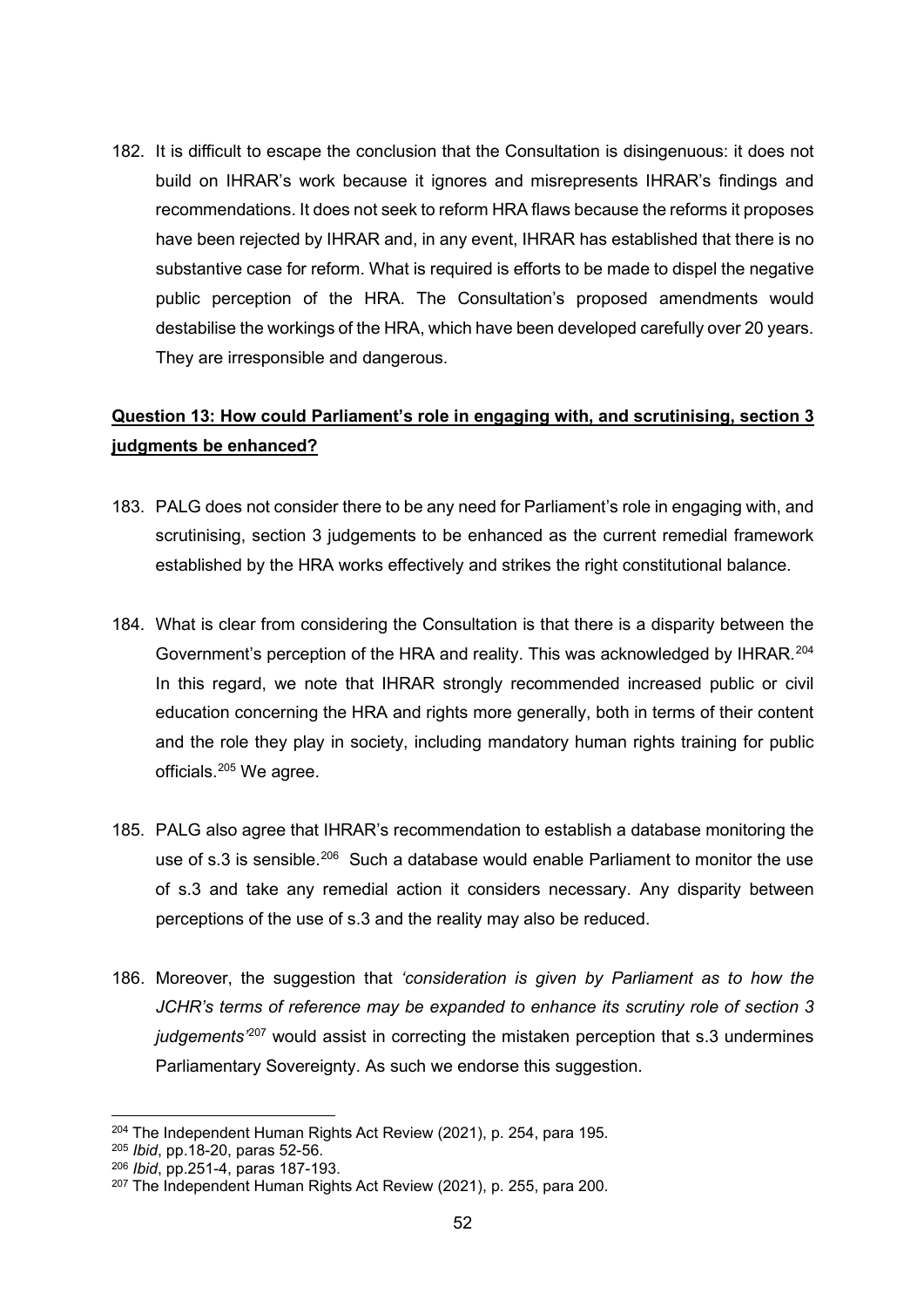187. Likewise, PALG support the recommendation that the Government *'take a more robust approach to the scrutiny of section 3 judgement, perhaps through the introduction of an arrangement analogous to that which currently operates in respect of the remedial ordermaking process'*. [208](#page-53-0)

### **Question 14: Should a new database be created to record all judgments that rely on section 3 in interpreting legislation?**

- 188. As we have stated in our response to Question 13, PALG endorse IHRAR's recommendation to create a database regarding section 3 judgments.
- 189. Rather than enact amendments to ss. 3 and 4, the creation of a database would *'put Parliament in the best possible position to scrutinise judgments that involve section 3 interpretations and section 4 declarations of incompatibility and determine whether, and if so how, it may need to legislate in light of those decisions'.* [209](#page-53-1) This would further enable the legal framework to give expression to parliamentary sovereignty, while addressing any concerns regarding the operation of that framework.
- 190. It would not be right for any amendment or repeal of section 3 be pursued until evidence has been gathered by this means. There is currently no evidence to support such action.

### **Question 15: Should the courts be able to make a declaration of incompatibility for all secondary legislation, as they can currently do so for Acts of Parliament?**

- 191. The Consultation seeks to explore whether there is a case for providing that declarations of incompatibility are the only remedy available to courts in relation to certain secondary legislation.
- 192. The proposals to promote the increased use of declarations of incompatibility are in direct conflict with IHRAR's findings. As regards subordinate legislation, IHRAR summarised that courts '*have rarely quashed subordinate legislation on the basis that it is not compatible with Convention rights. They will not quash such legislation unless it is incompatible with nearly all cases where it applies*<sup>'</sup>.<sup>[210](#page-53-2)</sup> IHRAR specifically considered the

<span id="page-53-0"></span><sup>208</sup> *Ibid*, para 201.

<span id="page-53-1"></span><sup>209</sup> *Ibid*, p. 226, para 117.

<span id="page-53-2"></span><sup>210</sup> The Independent Human Rights Act Review (2021), p. 313, para 41.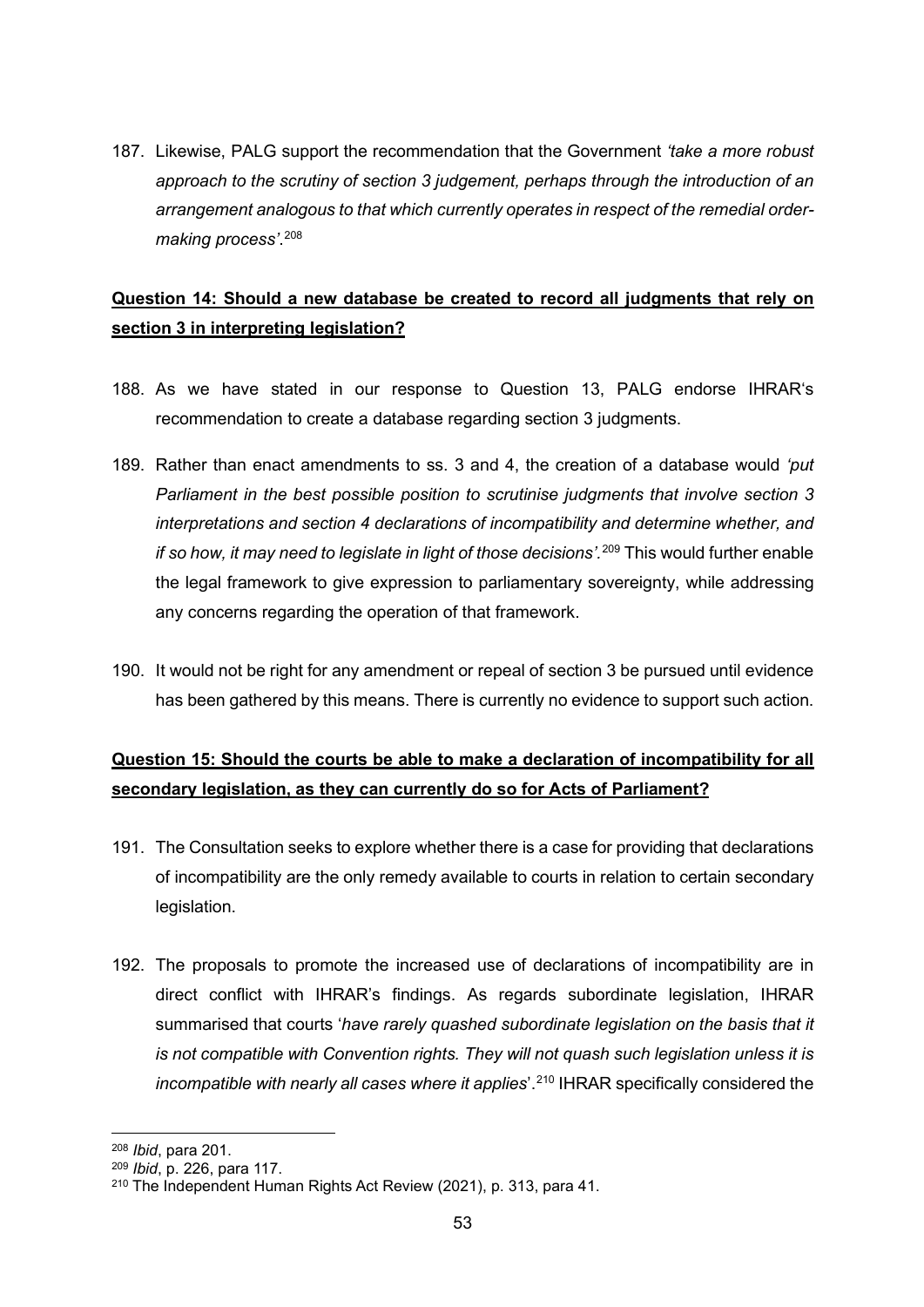proposal put forward in this question. The amendments that would be required were emphatically rejected. IHRAR also considered in detail the principles on which the amendments are based and strongly rejected each of them.<sup>[211](#page-54-0)</sup> The presence of this proposal in the Consultation is surprising and there is no basis to support it.

- 193. The ability to rely on Convention rights in domestic courts is of central importance to the work PALG undertakes on behalf of our clients. To ensure Convention rights are effective, courts must continue to read and give effect to legislation in way that is compatible with Convention rights, so far as it is possible to do so, and only make a declaration of incompatibility where it is not possible to do so. A declaration of incompatibility does not resolve the matter before the court and does not afford the individual concerned a remedy for any breach of their Convention rights. Therefore, to ensure the effectiveness of Convention rights, courts should only make a declaration of incompatibility in rare circumstances, as was emphasised by the court in *Ghaidan*. [212](#page-54-1)
- 194. The rare use of declarations of incompatibility respects the constitutional roles of Parliament, the Executive and the Courts. As noted by Lord Bingham:

*'The function of independent judges charged to interpret and apply the law is universally recognised as a cardinal feature of the modern democratic state, a cornerstone of the rule of law itself…. The more purely political (in a broad or narrow sense) a question is, the more appropriate it will be for political resolution and the less likely it is to be an appropriate matter for judicial decision. The smaller, therefore, will be the potential role of the court. It is the function of political and not judicial bodies to resolve political questions. Conversely, the greater the legal content of any issue, the greater the potential role of the court, because under our constitution and subject to the sovereign power of Parliament it is the function of the courts and not of political bodies to resolve legal questions.'* [213](#page-54-2)

195. Paragraph 157 of the Consultation refers to the case of *Daly/Carmichael* [2016].[214](#page-54-3) That case related to the discriminatory effect of the housing benefit cap introduced by the Secretary of State under Regulation B13 of the Housing Benefit Regulations 2006,<sup>[215](#page-54-4)</sup> also known as the 'bedroom tax'. The Supreme Court confirmed that the normal test in

<span id="page-54-0"></span><sup>211</sup> *Ibid*, pp.322-4, paras 55-64.

<span id="page-54-1"></span><sup>212</sup> *Ghaidan v Godin-Mendoza* [2004] 2 AC 557, [577].

<span id="page-54-3"></span><span id="page-54-2"></span><sup>&</sup>lt;sup>214</sup> R (Carmichael and others) v Secretary of State for Work and Pensions [2016] UKSC 58.

<span id="page-54-4"></span><sup>215</sup> (SI 2006/2013).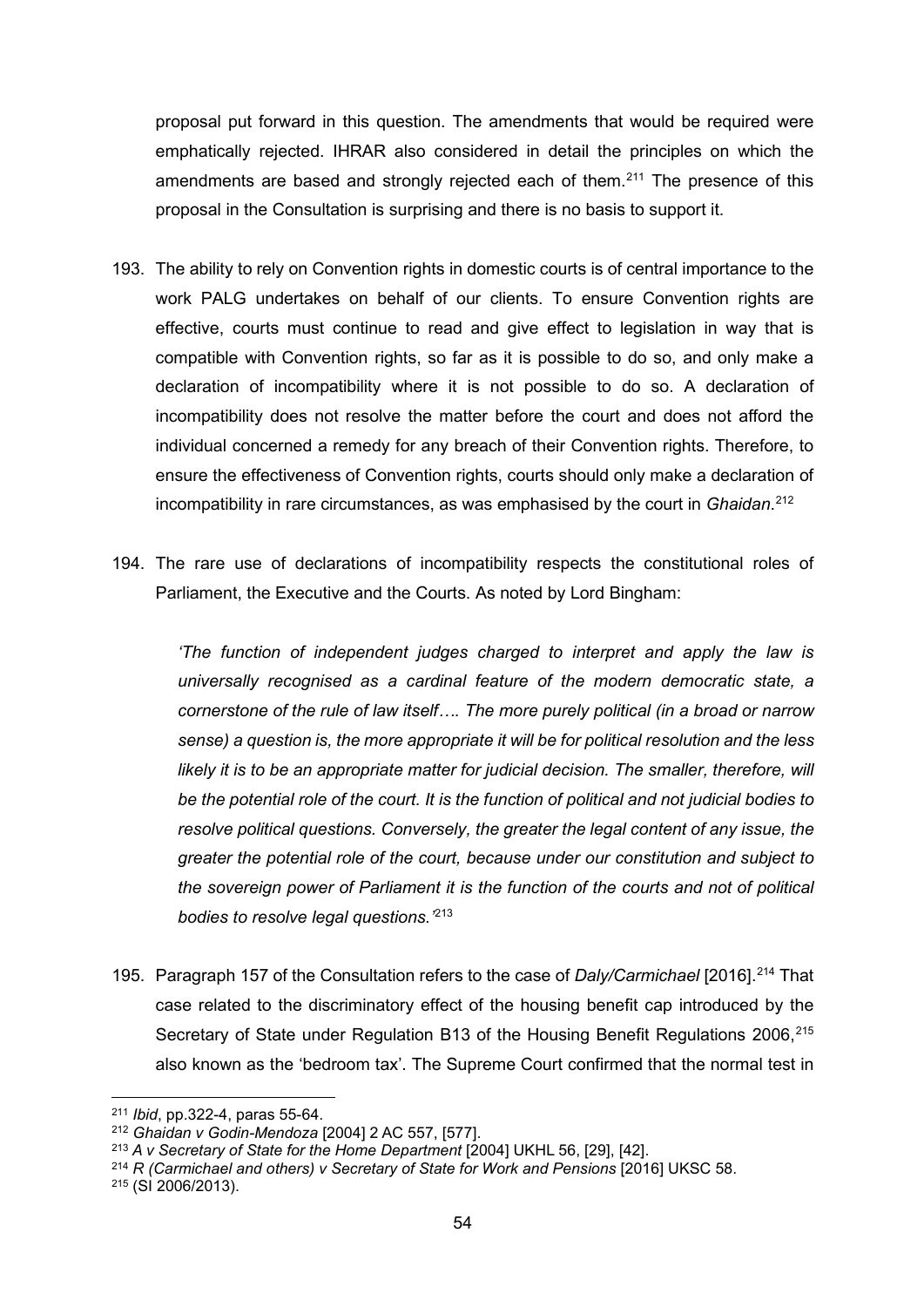cases involving questions of economic and social policy is whether the discrimination is *'manifestly without reasonable foundation'*. That is a high threshold which respects the principle that finely balances cases involving economic and social policy should generally be left to elected lawmakers. The reason the Supreme Court considered it necessary to rule against the legislation challenged in that case was that decisions made under that legislation were found to be manifestly without reason.<sup>[216](#page-55-0)</sup>

196. In the 2019 'bedroom tax' case of *RR v Secretary of State for Work and Pensions*, [217](#page-55-1) the Supreme Court developed further the constitutional question of incompatible subordinate provisions, reconsidering *Daly*/*Carmichael*. The Supreme Court held that a public authority, as well as a court or tribunal, can disapply a provision of subordinate legislation if to follow it would result in the body acting incompatibly. Lady Hale, giving the judgment of the Court, found that there is:

*'…nothing unconstitutional about a public authority, court or tribunal disapplying a provision of subordinate legislation which would otherwise result in their acting incompatibly with a Convention right, where this is necessary in order to comply with the HRA.' [218](#page-55-2)*

- 197. This emphasises the extent to which the courts work to ensure that the will of Parliament in enacting primary legislation such as the HRA is not subverted by incompatible subordinate legislation. Moreover, in this case, the wider remedial action to rewrite the legislation in a compatible way was left to the Secretary of State and Parliament. This indicates that courts will intervene only to the limited extent of disapplying or quashing incompatible subordinate legislation. They do not enter into law-making.
- 198. The current approach rightly safeguards against inadvertent breaches of Convention rights through secondary legislation, which has not had the benefit of full parliamentary scrutiny. The supervisory jurisdiction of the High Court is an established safeguard in the secondary legislation process. By quashing secondary legislation that has been found to be *ultra vires*, courts are upholding Parliament's sovereignty by giving effect to the will of Parliament as expressed in the Act under which the secondary legislation was made. If the courts were to simply make a declaration of incompatibility in those circumstances, they would not be giving effect to the will of Parliament.

<span id="page-55-0"></span><sup>&</sup>lt;sup>216</sup> R (Carmichael and others) v Secretary of State for Work and Pensions [2016] UKSC 58, [46 – 49]. <sup>217</sup> *RR v Secretary of State for Work and Pensions* [2019] UKSC 52.

<span id="page-55-2"></span><span id="page-55-1"></span><sup>218</sup> *Ibid*, [27].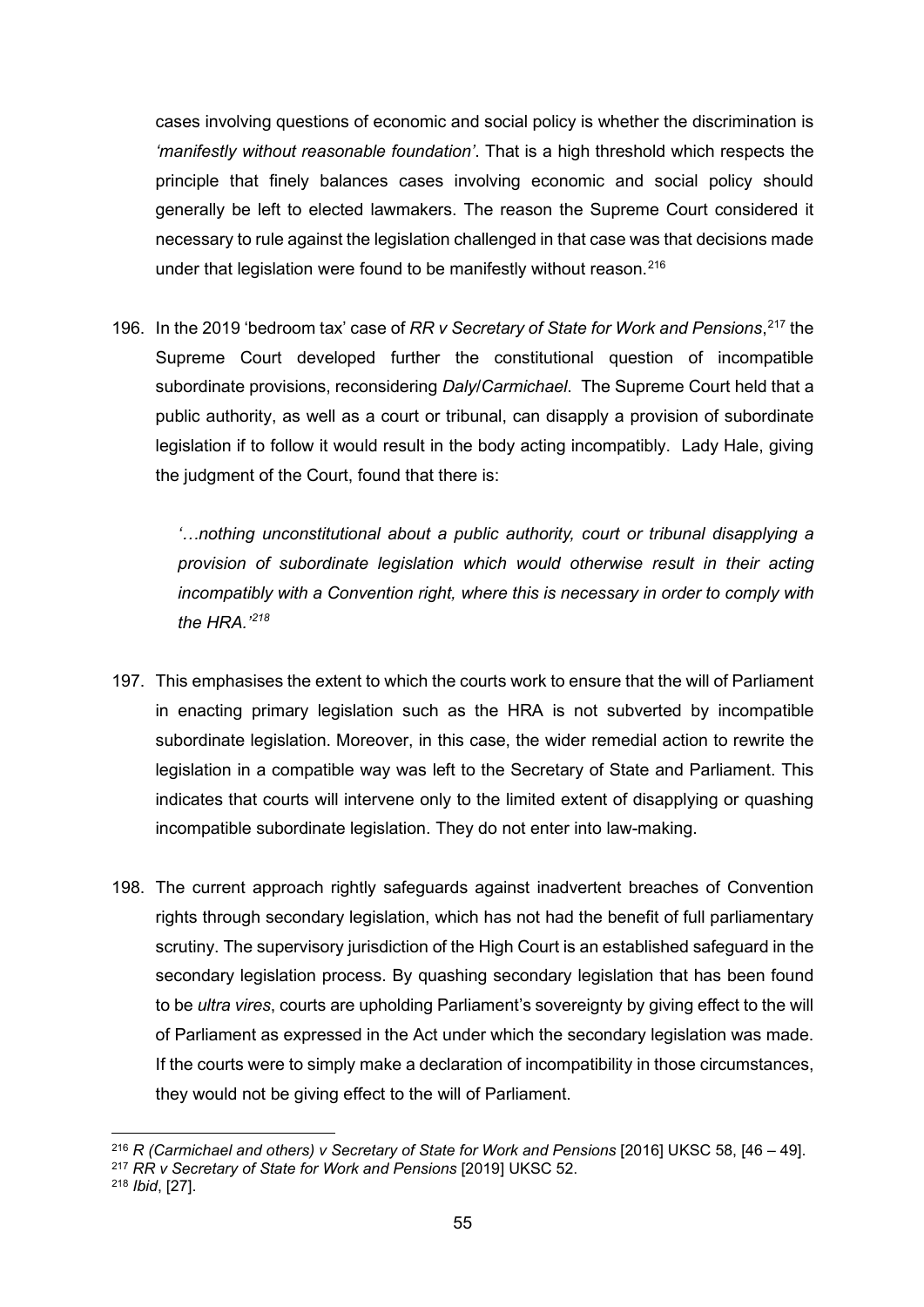- 199. Moreover, declarations of incompatibility do not impose any obligation on Parliament for the incompatibility to be remedied, and therefore provide no indication as to when incompatible legislation will be remedied. We consider that increased use of declarations of incompatibility would act as a deterrent to those who seek to vindicate their human rights. PALG clients are already faced with sometimes insurmountable hurdles before they can access civil proceedings in order to enforce their Convention rights. Actions against the police and other public authorities often involve people who are severely traumatised and usually require complex applications for funding and difficulties obtaining key evidence. Weakening the remedy available would deter vulnerable people and further restrict access to justice for those who need it most.
- 200. Moreover, there are often significant delays before rights can be enforced by the court. Civil proceedings often take years before reaching a trial, with clients having to re-live traumatic experiences, and being unable to move on and heal. It is therefore crucial that courts are able to provide an effective remedy once a trial is eventually reached. Further delays should be avoided wherever possible and, therefore, the use of declarations of incompatibility should not be expanded.

#### **Case Study: Child Prisoners in the Pandemic**

- 201. During the Covid-19 pandemic, the Government enforced 'lockdowns' on the UK public by enacting the Health Protection (Coronavirus, Restrictions) (England) Regulations 2020, using powers delegated by the Public Health (Control of Disease) Act 1984. The JCHR review of the government's response to Covid-19 and human rights acknowledged that the Regulations may interfere with several Convention rights.<sup>[219](#page-56-0)</sup>
- 202. On 28 September 2020, the Prosecution of Offences (Custody Time Limits) (Coronavirus) (Amendment) Regulations 2020, introduced using powers under the Prosecution of Offences Act 1985, came into force, extending the standard custody time limit in the Crown Court by 56 days (8 weeks) to 238 days. This extension to the period without automatic judicial oversight made no distinction between children and adult prisoners awaiting trial.

<span id="page-56-0"></span><sup>&</sup>lt;sup>219</sup>Joint Committee on Human Rights, ' The Government's response to COVID-19: human rights<br>
implications' (21 September 2020). See: implications' (21 September 2020), See: <u><https://publications.parliament.uk/pa/jt5801/jtselect/jtrights/265/26506.htm</u>> accessed 7 March 2022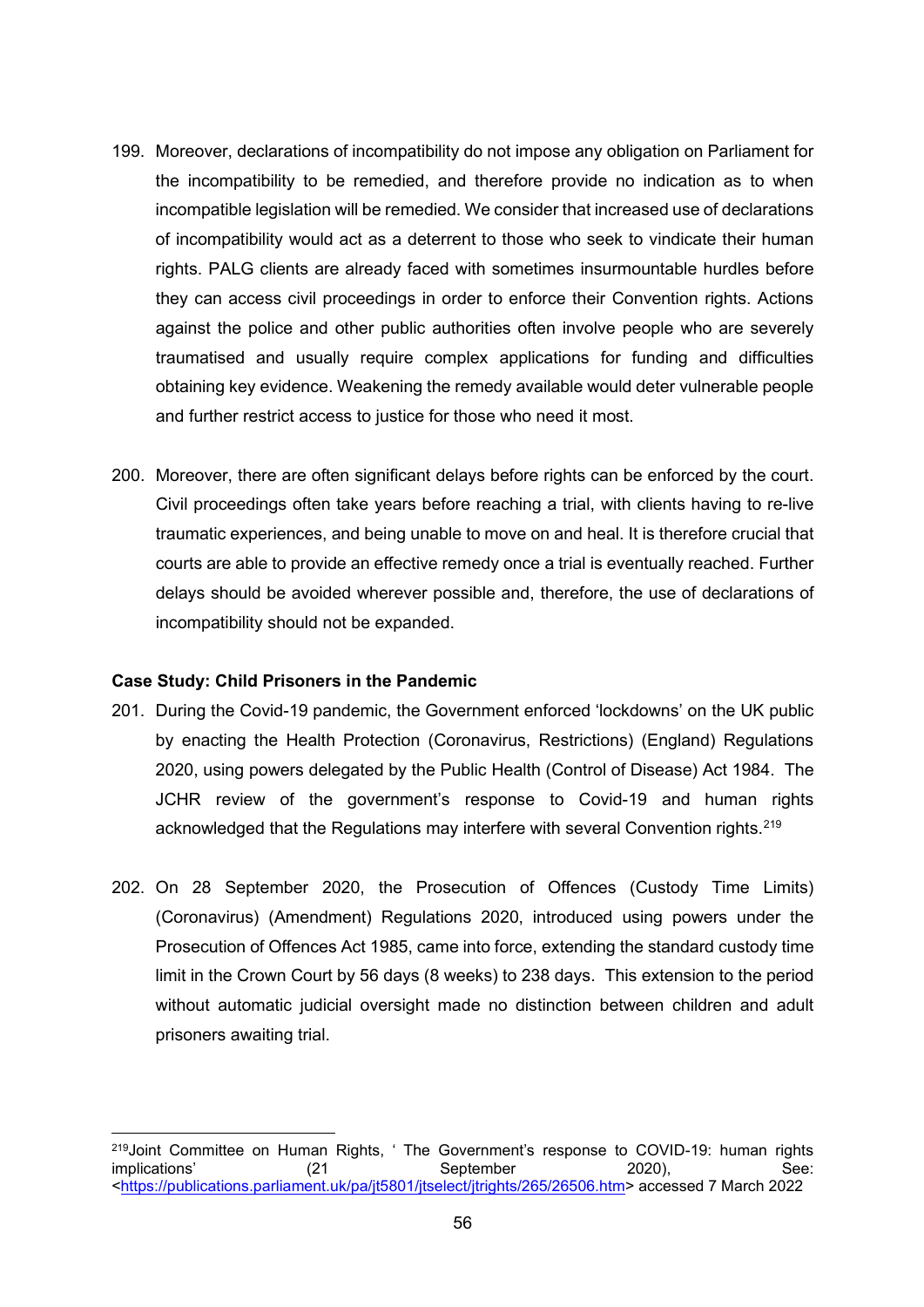203. Following a legal challenge from Just for Kids Law,<sup>[220](#page-57-0)</sup> based on incompatibility with Article 5 and Article 14 ECHR, the Government capitulated and announced that children would be exempt from the extension. The case did not reach court as the claim was stayed when the Ministry of Justice agreed to consult with the Children's Commissioner. On 14 January 2021, the government introduced a new statutory instrument to exclude children from the extended custody time limit. Whilst this came about without litigation, the concession was no doubt a recognition of the incompatible aspect of this subordinate legislation which could have been struck down. Had the courts not had the power to strike down this incompatibility, it is likely that costly litigation would have taken place and unnecessary rights violations continued. It is clear from this example that the ability of courts to strike down incompatible secondary legislation reduces delays in the enforcement of rights and improves administrative decisions.

# **Question 16: Should the proposals for suspended and prospective quashing orders put forward in the Judicial Review and Courts Bill be extended to all proceedings under the Bill of Rights where secondary legislation is found to be incompatible with the Convention rights? Please provide reasons.**

- 204. The introduction of suspended and prospective-only quashing orders would be detrimental. Such orders would risk denying individuals a remedy following an unlawful act by the State, even when this has been confirmed to be unlawful by a court. Therefore, we do not consider that the proposals for suspended and prospective quashing orders put forward in the Judicial Review and Courts Bill should be extended. The HRA is operating effectively to ensure Convention rights can be realised in our courts and there is no basis to argue it should be amended or replaced.
- 205. As was established by IHRAR, based on extensive evidence, and as referred to in our answer to Question 15, the courts rarely quash subordinate legislation on the basis that it is not compatible with Convention rights. The effect of making a suspended or prospective quashing order regarding secondary legislation which results in breaches of Convention rights would be that the courts would have sanctioned those breaches and denied individuals an effective remedy. That would be incompatible with the purpose of the HRA and would significantly weaken rights protection in the UK.

<span id="page-57-0"></span> $220<sup>6</sup>$  Just for Kids Law welcomes Government U-turn to exempt children from extended custody time limits' (14 January 2021). [<https://justforkidslaw.org/news/just-kids-law-welcomes-government-u-turn](https://justforkidslaw.org/news/just-kids-law-welcomes-government-u-turn-exempt-children-extended-custody-time-limits)[exempt-children-extended-custody-time-limits>](https://justforkidslaw.org/news/just-kids-law-welcomes-government-u-turn-exempt-children-extended-custody-time-limits) accessed 7 March 2022.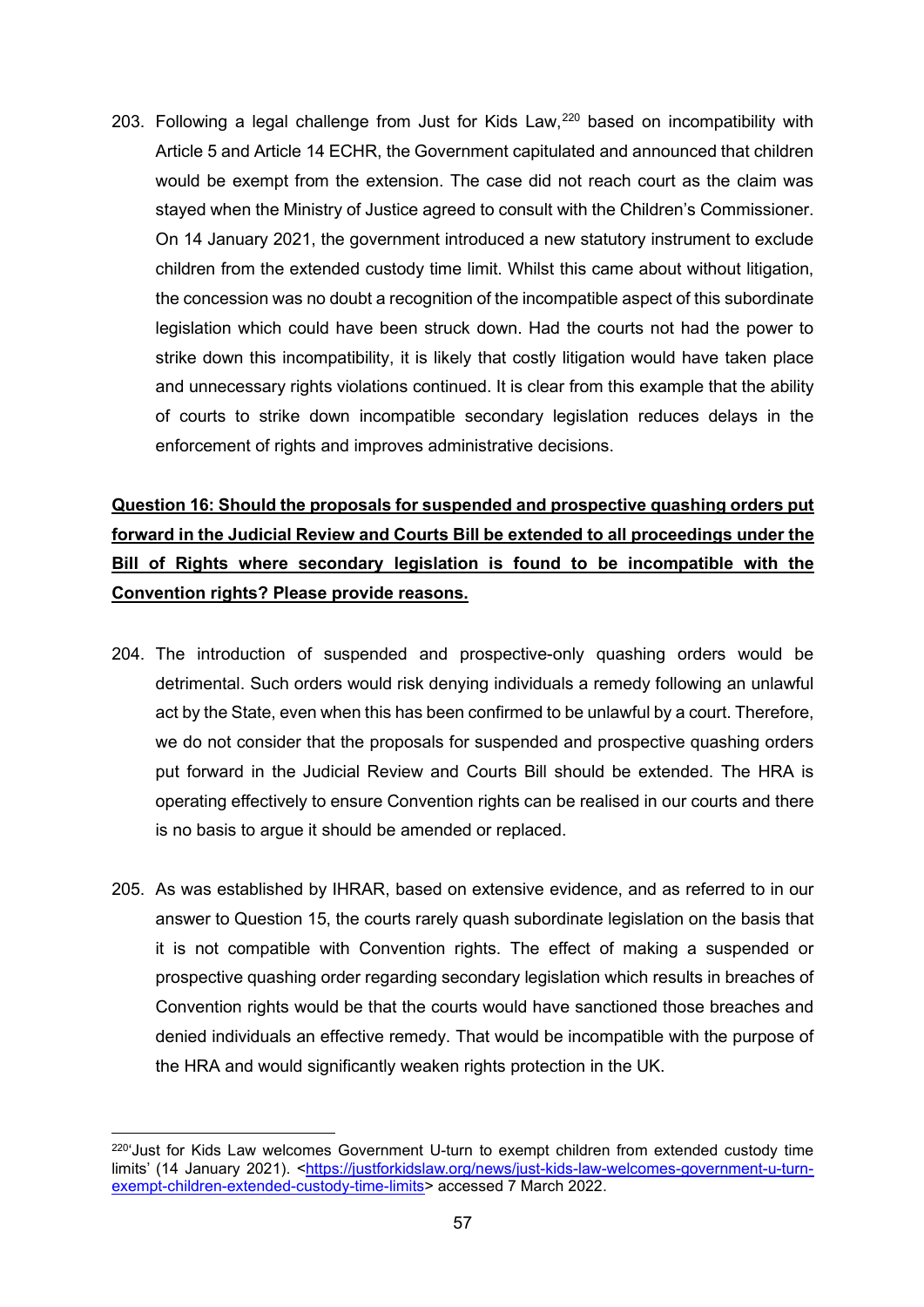- 206. In our role as police action lawyers, we regularly engage with individuals and communities who have lost confidence in public authorities. Legislating to allow courts to sanction breaches of Convention rights by other public authorities would further damage public confidence. In our experience, it is often over-policed communities that disproportionately experience the negative impact of rights-incompatible secondary legislation. Therefore, the introduction of suspended and/or prospective-only quashing orders is also likely to disproportionately impact those communities. PALG strongly opposes any change that has this effect and consider that the Government's focus should be on improving rights protection for over-policed communities.
- 207. The proposals put forward by the Judicial Review and Courts Bill followed the report of the Independent Review of Administrative Law ('IRAL') panel. However, although the IRAL panel recommended the introduction of suspended quashing orders in judicial review proceedings, it made no such recommendation in relation to prospective-only quashing orders. Furthermore, the HRA was outside the scope of the IRAL.
- 208. Although IHRAR recommended both suspended and prospective-only quashing orders, the report does not contain any analysis of the impact of providing a statutory basis for such powers. IHRAR does not include any analysis of the reasons why prospective-only quashing orders were not recommended by the IRAL panel. Notably, IHRAR also does not engage with the fact that the proposals in the Judicial Review and Courts Bill seek to limit the court's discretion, and potentially *require* the use of suspended or prospective quashing orders in certain circumstances. These proposals should not be automatically applicable to HRA challenges merely because consistency with judicial review proceedings is desirable, which appears to be the only factor considered by IHRAR.
- 209. We note that the Supreme Court has already considered its ability to make suspended quashing orders in *Ahmed (No2)* [2010],<sup>[221](#page-58-0)</sup> taking the view that this action was not properly open to it as unlawful administrative acts and secondary legislation have no effect in law.<sup>[222](#page-58-1)</sup> The majority of the court indicated that such an approach would serve to *'obfuscate the effect of its judgement'*. [223](#page-58-2) The introduction of suspended quashing orders would complicate matters. Not only would this increase the length and costs of litigation concerning incompatible secondary legislation, but it would also likely lead to increased post-judgement litigation regarding the appropriate use of such orders.

<span id="page-58-0"></span><sup>221</sup> *Ahmed (No2)* [2010] UKSC 5.

<span id="page-58-1"></span><sup>222</sup> *Ibid,* [4].

<span id="page-58-2"></span><sup>223</sup> *Ibid,* [8].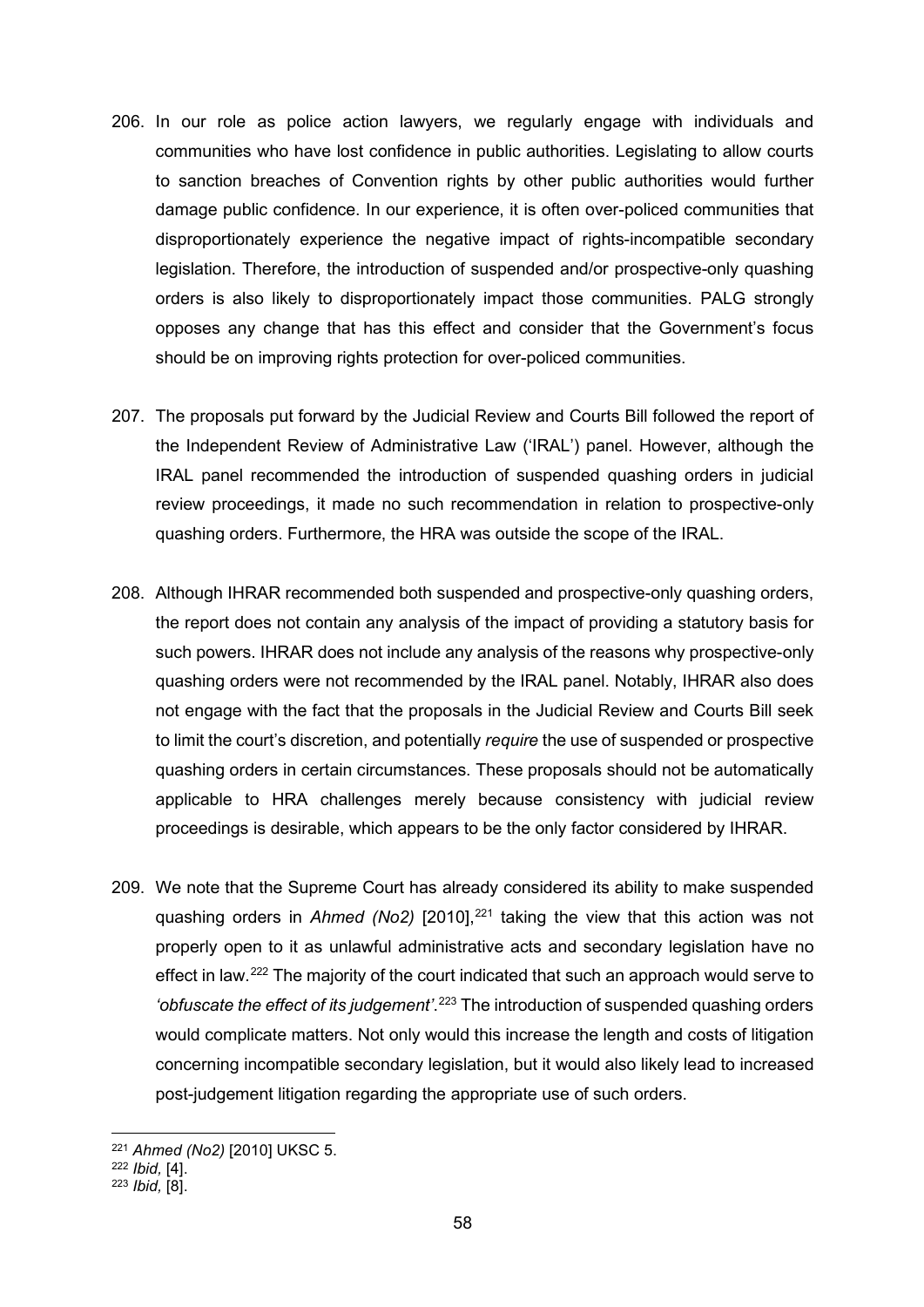210. The IRAL Panel's recommendation for suspended quashing orders relies heavily on the use of such orders in Scotland. We note that Liberty provided a response to the Ministry of Justice on this point as follows:

*'…section 102 of the Scotland Act operates within a very specific context and should not be replicated indiscriminately across the whole spectrum of judicial review, Not only is the section concerned exclusively with issues of competence, it is also a necessary consequence of the carefully balanced and constantly evolving relationship between Scotland and Westminster. For example, the provision that the minister or Parliament should be given time to allow the defect to be corrected reflects the ongoing dialogue in respect of the limits of Scotland's law-making capabilities as a devolved power.[224](#page-59-0)It is not based on considerations of efficacy and, more importantly, the idea of applying this approach to every unlawful decision of a public authority is clearly incompatible with the rule of law as well as being administratively unworkable. Furthermore, the impact of devolved matters is relatively limited when compared to a reserved matter such as immigration, which will always involve*  fundamental rights. Any delay to remedies in this context would be unfortunate and *therefore reform in this area must be very careful not to mistakenly extrapolate seemingly similar concepts into disparate areas of review.'* [225](#page-59-1)

- 211. We agree with Liberty's submissions that care must be taken not to mistakenly extrapolate seemingly similar concepts into disparate areas of review. This argument has even more weight when the disparate area is that of Convention rights. It is evident from IHRAR's report that no meaningful analysis has been undertaken into the impact of introducing suspended and/or prospective quashing orders in this specific field. To introduce these powers without that analysis would be extremely reckless.
- 212. Even more concerning is the proposed use of prospective-only quashing orders when subordinate legislation is incompatible with Convention rights. While suspended quashing orders would delay any effective remedy being provided to victims of violations, prospective-only quashing orders would deny them that remedy entirely. On the face of it this would be a clear breach of Article 13 ECHR and would lead to increased

<span id="page-59-0"></span><sup>224</sup> McCorkindale, McHarg and Scott, 'The courts, devolution and constitutional review', 36 U. Queensland L.J. 289 (2017),10.

<span id="page-59-1"></span><sup>&</sup>lt;sup>225</sup> Liberty, Liberty's written evidence to the Ministry of Justice (Judicial Review Reform), (April 2021), para 13. [<https://www.libertyhumanrights.org.uk/wp-content/uploads/2019/12/Libertys-written](https://www.libertyhumanrights.org.uk/wp-content/uploads/2019/12/Libertys-written-evidence-to-the-Ministry-of-Justice-Judicial-Review-Reform-April-2021.pdf)[evidence-to-the-Ministry-of-Justice-Judicial-Review-Reform-April-2021.pdf>](https://www.libertyhumanrights.org.uk/wp-content/uploads/2019/12/Libertys-written-evidence-to-the-Ministry-of-Justice-Judicial-Review-Reform-April-2021.pdf) accessed 7 March 2022.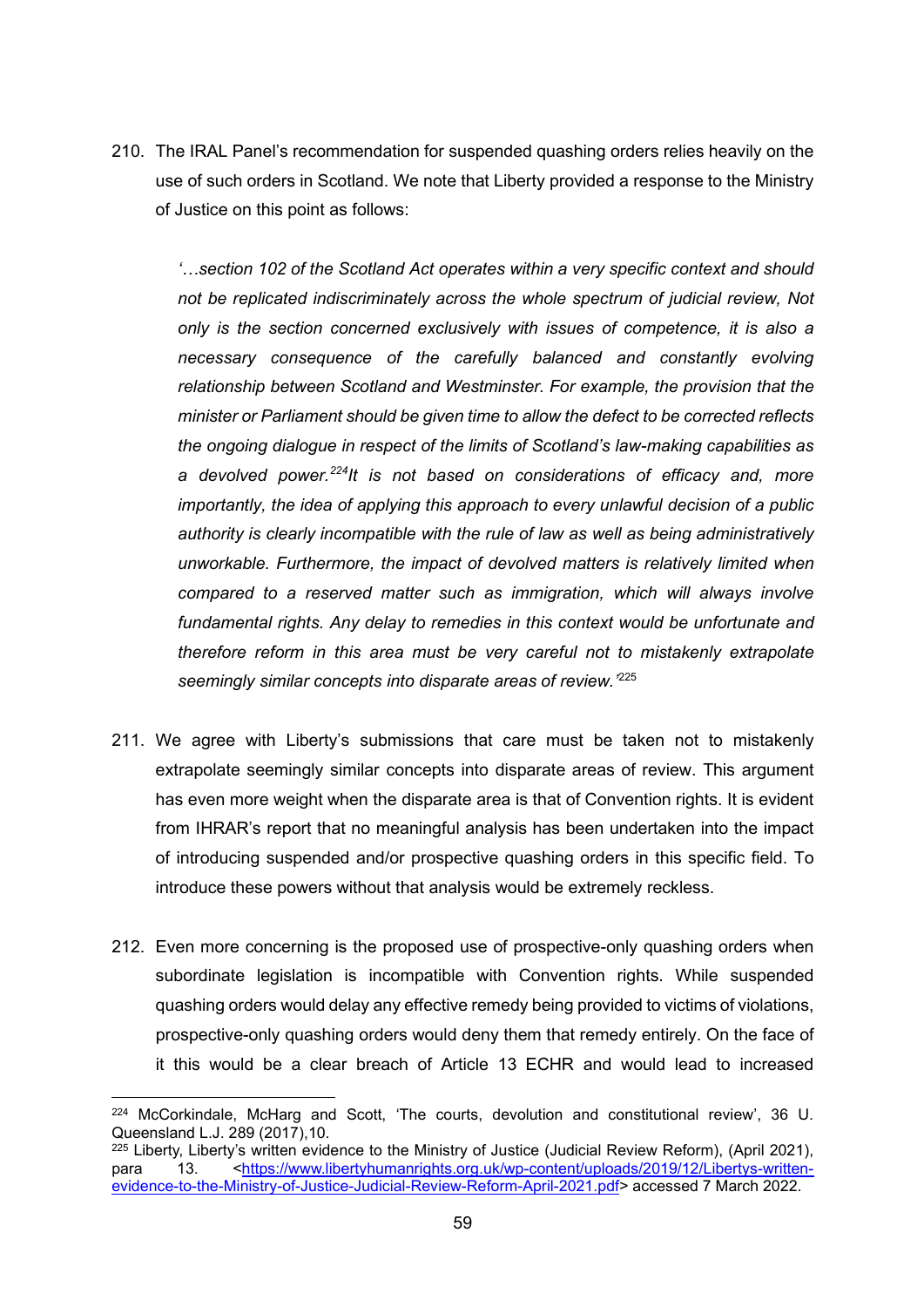applications to Strasbourg, causing significant delay to remedies and unnecessarily increasing costs for both victims and the Government.

- 213. Prospective-only quashing orders also raise important constitutional questions. Not only would these orders bring into question the principle of a government under law, but they would also require courts to effectively make law rather than apply it. The Government would face reduced consequences following the introduction of unlawful secondary legislation and may therefore take greater risks in law-making. The denial of justice would also be inherently arbitrary, as an individual's ability to enforce their rights would be entirely dependent on which case reached court first.
- 214. Notwithstanding our objection in principle to the use of suspended and/or prospectiveonly quashing orders in this field, we consider that the proposals put forward by the Judicial Review and Courts Bill are especially problematic due to the restrictions on the court's discretion and the suggestion that courts may be required to make such orders in certain circumstances. PALG would strongly oppose the introduction of any such limits on the court's discretion, or any requirements to make suspended and/or prospective quashing orders, should these proposals be introduced for litigation concerning subordinate legislation that is found to be incompatible with Convention rights.
- 215. It is extremely concerning that the Government is considering introducing powers that would allow it to effectively act in breach of the law with no repercussions, especially in the context of breaches of Convention rights. In the current political climate, with the Government being heavily criticised for failing to act in accordance with the law, the proposals are wholly inappropriate.

# **Question 17: Should the Bill of Rights contain a remedial order power?**

**In particular, should it be:**

- **a) Similar to that contained in section 10 of the Human Rights Act;**
- **b) Similar to that in the Human Rights Act, but not able to be used to amend the Bill of Rights itself;**
- **c) Limited only to remedial orders made under the 'urgent' procedure; or**
- **d) Abolished altogether?**
- 216. Between 2 October 2000 and 31 July 2020, only 8 remedial orders were issued to deal with declarations of incompatibility made by the courts. There is a fine balance between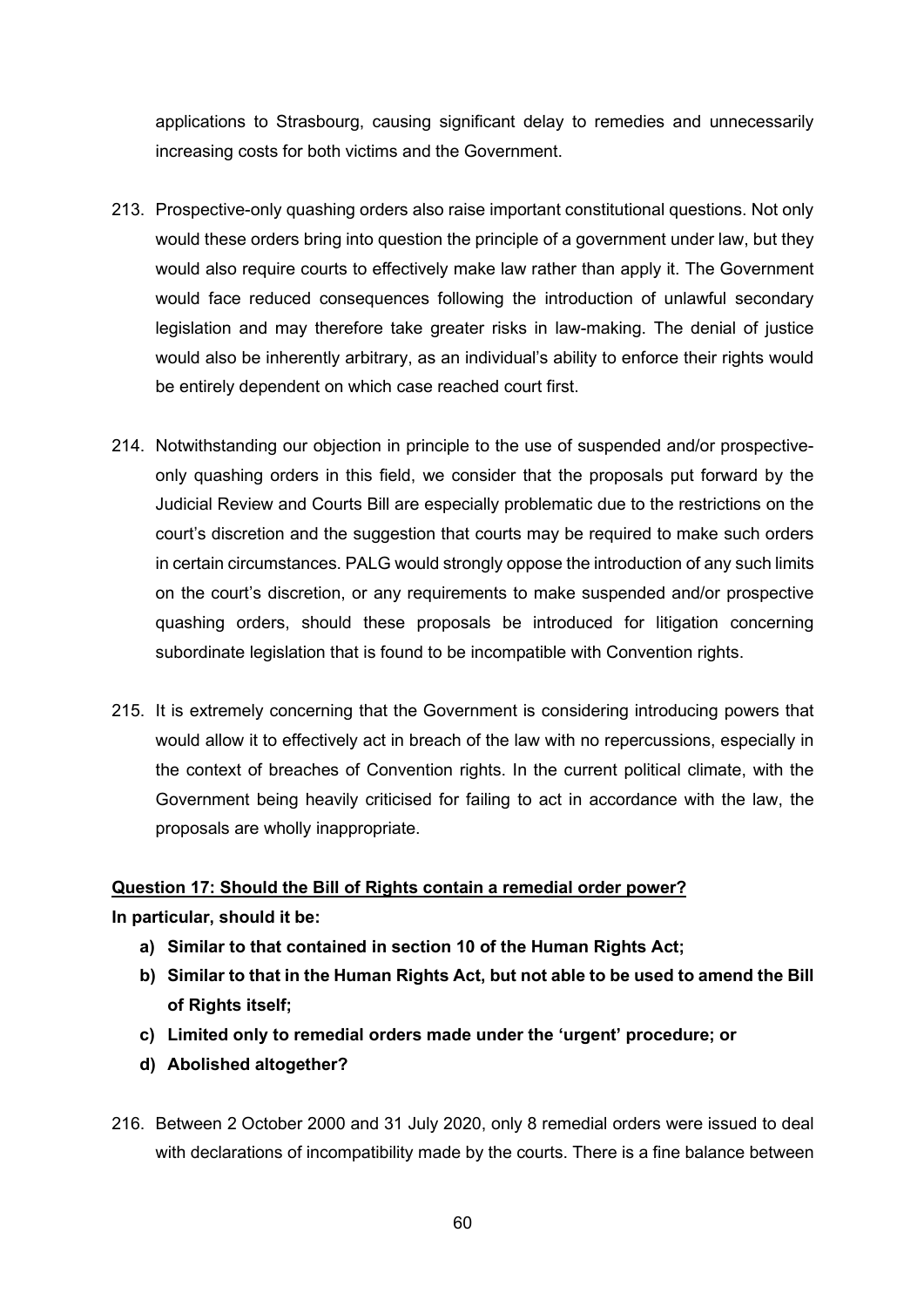the role of Parliament, the Executive and the Courts and we do not consider that it requires alteration. There is no evidence to suggest that the current system is flawed.

- 217. However, we support the JCHR recommendation that all statutory instruments which have a significant human rights implication, including draft remedial orders, should be drawn to its attention for scrutiny to ensure that Parliament receives its advice.
- 218. Ensuring that there are adequate powers to bring rights violations to an end (or to prevent them) as quickly as possible is crucial to effective rights. As we have set out in our answer to Question 15 above, a declaration of incompatibility does not provide individuals with any remedy. Therefore, it is of the utmost importance that any legislative incompatibilities identified by the courts can be dealt with as soon as possible to ensure that the breach does not continue, and no further breaches occur.
- 219. Section 10 HRA provides Ministers with an avenue to amend incompatible legislation without the usual legislative process, thereby avoiding considerable delays. Although this means such orders will be subject to less Parliamentary scrutiny, s.10 includes safeguards such as approval by both Houses of Parliament.
- 220. We note the concern that the remedial order process is of limited practical benefit as the procedure for making non-urgent remedial orders still takes around one to two years. We share the Government's concern regarding significant delays in remedying legislation that has been found by the courts to be incompatible with Convention rights. However, we do not consider that abolishing the non-urgent process would be an appropriate response. Any amendment to the remedial order process should focus on reducing the time it takes for incompatibilities to be remedied through the non-urgent process, rather than limiting the ways in which those incompatibilities can be remedied.
- 221. Furthermore, we do not consider there to be any basis for arguing that any restriction on using s.10 to amend the HRA itself, or any similar restriction incorporated into a Bill or Rights, should be introduced. The only example of the remedial order process being used to amend the HRA is The Human Rights Act (Remedial) Order 2020. That order amended s.9 of the HRA following the finding of the ECtHR in *Hammerton v UK*  $[2016]$ .<sup>[226](#page-61-0)</sup> The ECtHR held that the applicant had been denied an effective remedy for breaches of his Convention rights and, therefore, there had been a violation of Article

<span id="page-61-0"></span><sup>226</sup> *Hammerton v UK* [2016] App. No.6287/10, (ECtHR, 17 March 2016).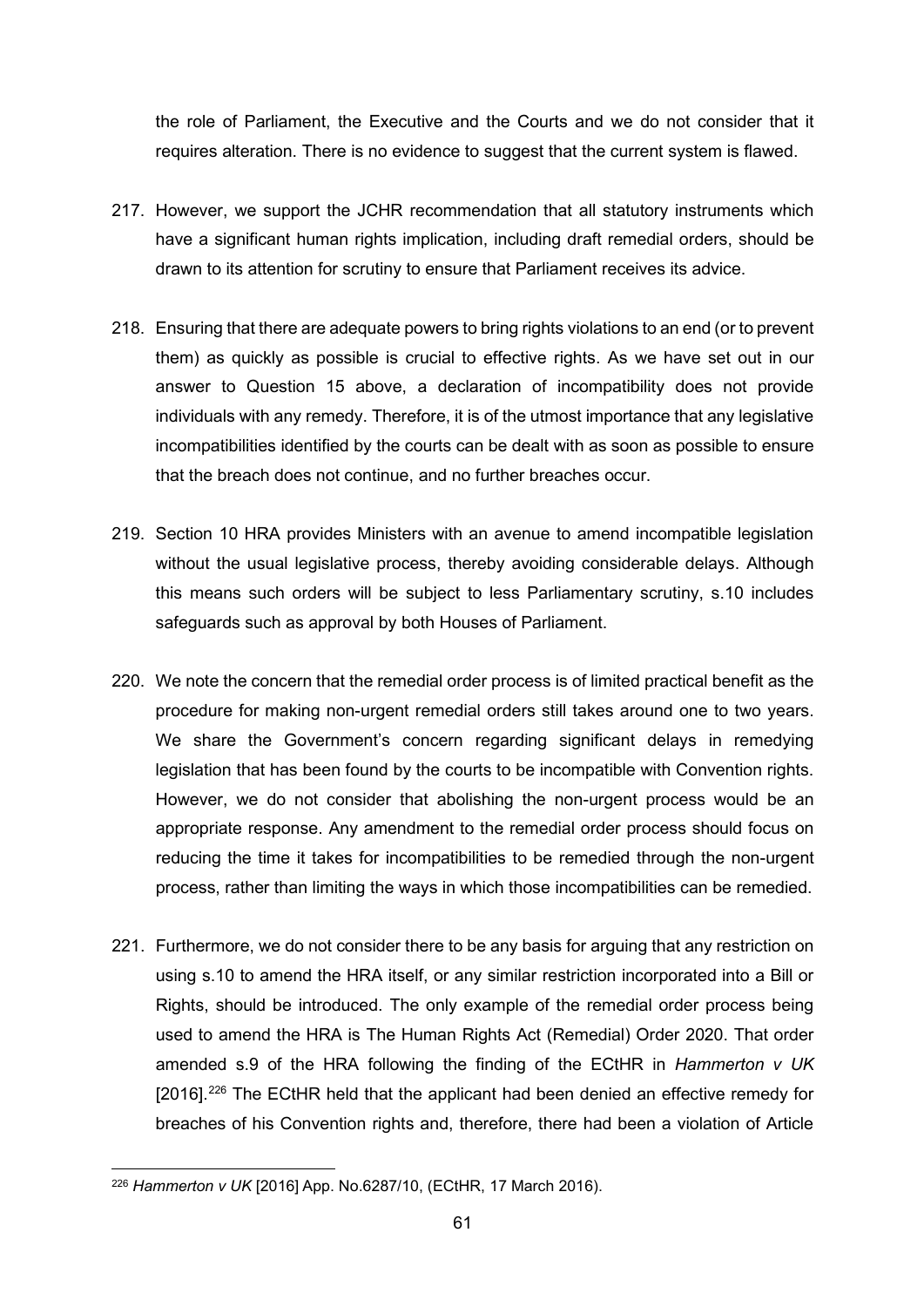13. The facts of *Hammerton* were exceptional in that it was possible for the ECtHR to rely on findings of the High Court in establishing that the claimant would have received a significantly shorter custodial sentence had his Article 6 rights not been breached.

222. The effect of *Hammerton* and the subsequent remedial order was to rectify the longstanding incompatibility of s.9 with ECHR jurisprudence, which has been consistent on this issue.[227](#page-62-0) Therefore, the use of the remedial order process following *Hammerton* led to an improvement in rights protection. If Parliament was opposed in principle to the use of the remedial order process to amend the HRA, it would have been able to withhold its approval. In light of this, we do not consider there to be any basis for arguing that a restriction on the use of s.10 to amend the HRA should be introduced.

### **Question 18: We would welcome your views on how you consider section 19 is operating in practice, and whether there is a case for change**

- 223. The requirement for a Minister to issue a statement in regard to compatibility with Convention rights is beneficial as it assists parliamentary scrutiny of Bills and requires Ministers to consider compatibility with Convention rights at an early stage.
- 224. In circumstances where a Minister does not consider it possible to make a statement of compatibility, they are required to issue a statement to this effect and that they wish for the Bill to be passed anyway. If a Minister considers that they cannot make a statement of compatibility for any reason, but in principle considers the Bill to be compatible and that any challenge to that view would be unsuccessful, they can set this out in the Explanatory Memorandum. This information will then assist Parliament in scrutinising the Bill and ensure that any questions of incompatibility with Convention rights are afforded greater scrutiny. As such, s.19 does not restrict the policies that Ministers can propose but only requires them to make clear their position in regard to the compatibility of those policies with Convention rights. Therefore, it is not clear how s.19 can be considered to restrict Ministers from proposing innovative policies.
- 225. IHRAR concluded that there would be no additional benefit to amending s.19 to include a requirement for a statement of compatibility when statutory instruments are introduced

<span id="page-62-0"></span><sup>227</sup> See *inter alia*; *Benham v United Kingdom* App no. 19380/92 (ECtHR, 8 Feb 1995); *Ezeh and Connors v The United Kingdom* App nos. 29665/98 & 40086/98 (ECtHR GC 15 July 2002); *Perks and Ors v The United Kingdom* App nos. 25277/94 and others (ECtHR, 12 October 1999); and, *Whitfield and Others v The United Kingdom* App nos. 46387/99, 48906/99, 57410/00 and 57419/00, (ECtHR 12 April 2005).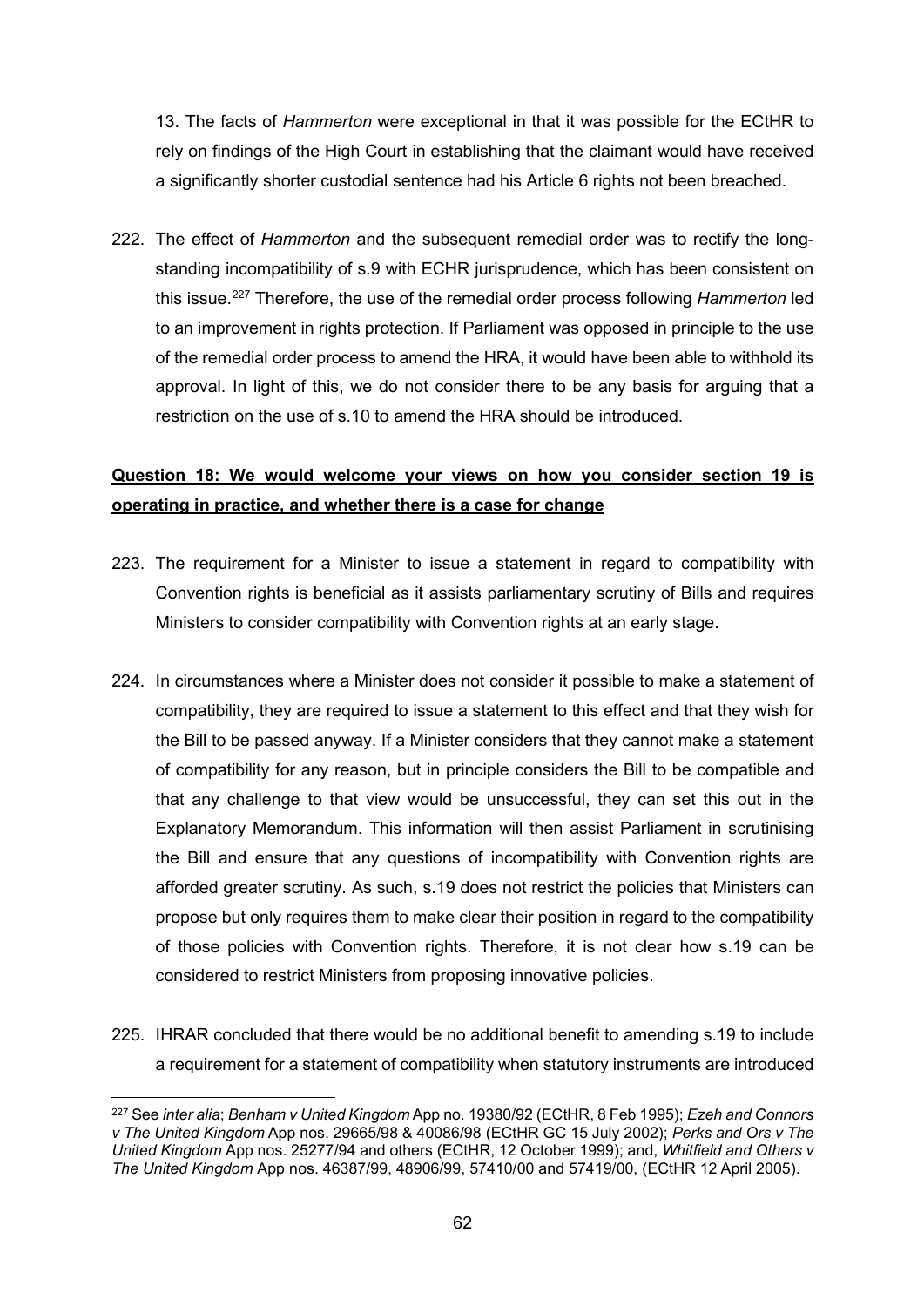by Ministers because the current *Government Legal Profession SI Drafting Guidance* already provides for such a statement to be made.<sup>[228](#page-63-0)</sup> IHRAR also concluded that there was no need for amendment to the binary nature of the test required by s.19, given that additional information can be set out by the Minister within the Explanatory Note.<sup>[229](#page-63-1)</sup>

226. PALG see no basis for arguing that there is any case for changing or replacing s.19 as it is operating effectively and strikes the right constitutional balance between the Executive and Parliament.

# **Question 19: How can the Bill of Rights best reflect the different interests, histories and legal traditions of all parts of the UK, while retaining the key principles that underlie a Bill of rights for the whole UK?**

- 227. The majority of PALG's members operate in the legal system of England and Wales. We note, though, that the broader constitutional landscape is a complex one in light of asymmetrical devolution arrangements for Scotland and Northern Ireland in particular. For example:
	- a. In Scotland it is *ultra vires* for the devolved institutions to act contrary to the ECHR. This is in contrast to the UK Parliament (whether legislating for the UK only, or for England and Wales, or for England alone) which could do so by clear and explicit language. If there were to be a UK-wide Bill of Rights then consideration would have to be given to the legal force that the rights would have in Scotland and whether that would be equivalent to that given to the ECHR.
	- b. In Northern Ireland, the Good Friday (Belfast) Agreement anticipates a Bill of Rights for Northern Ireland which would include the ECHR and '*additional rights to the principles of mutual respect for the identity and ethos of both communities and parity of esteem*'. [230](#page-63-2) There are considerations of human rights in that jurisdiction which do not arise, or at least do not arise in the same way, in Britain – including the position of the Irish language, parades, and flags. It is not clear whether these questions have been considered in the context of a British Bill of Rights.
- 228. If a Bill of Rights was to genuinely serve as a foundational text for the UK it would need to address both structural questions (the legal force to be given to the Bill in different

<span id="page-63-0"></span><sup>228</sup> The Independent Human Rights Act Review (2021), p. 325-6, para 69.

<span id="page-63-1"></span><sup>229</sup> *Ibid*, p. 243, paras 157-158.

<span id="page-63-2"></span><sup>230</sup> The Good Friday (Belfast) Agreement, p. 17 para 4.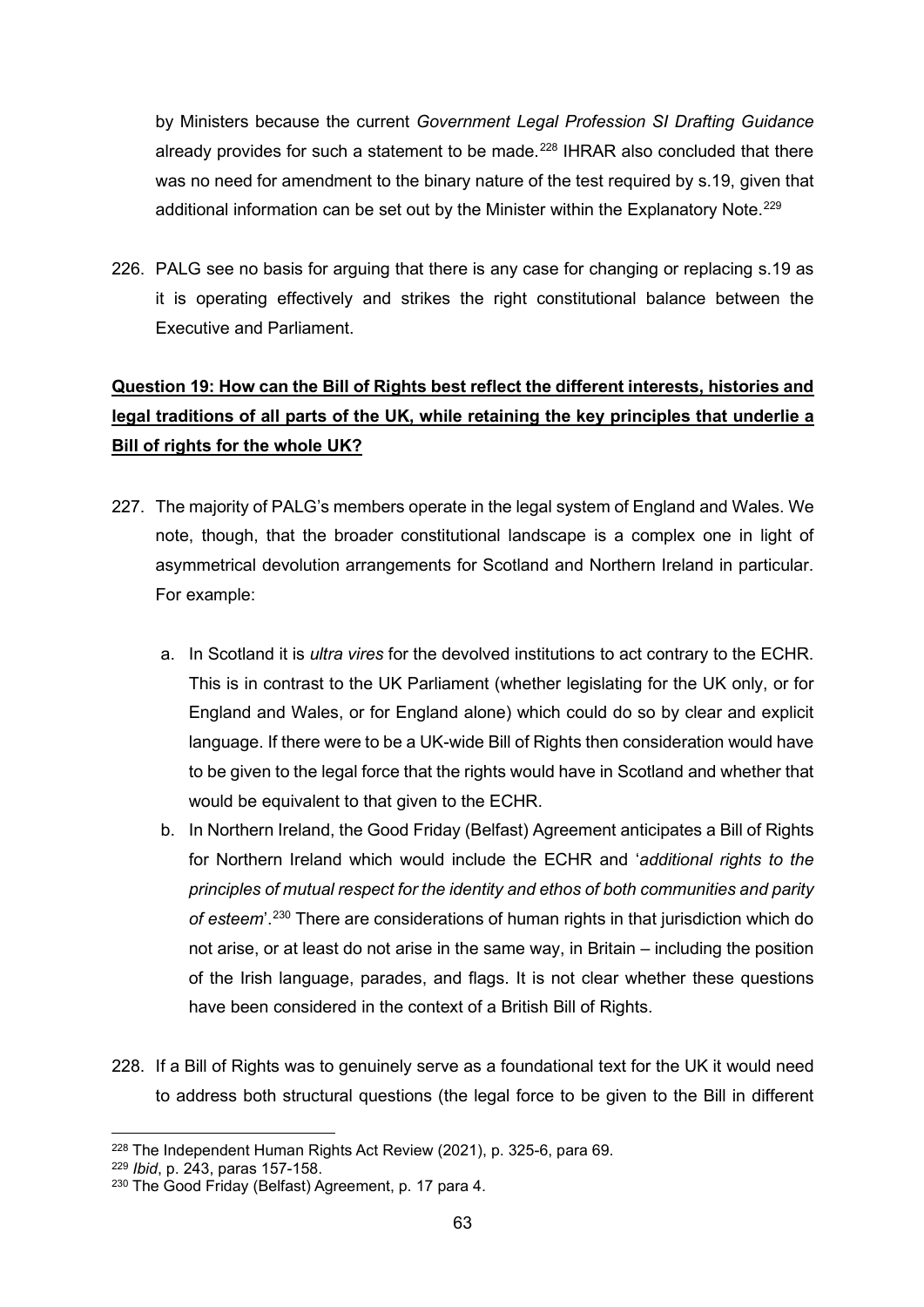legal systems) and questions of cultures and traditions. The Consultation doesn't offer any proposals in this respect and there is significant work to do if the proposals were to be taken forward.

# **Question 20: Should the existing definition of public authorities be maintained, or can more certainty be provided as to which bodies or functions are covered? Please provide reasons.**

- 229. PALG agrees that the '*range of bodies and functions to which the obligations under the*  HRA currently apply is broadly right'.<sup>[231](#page-64-0)</sup> There is no need for amendment here and, for that matter, any attempt at amendment may be counterproductive.
- 230. Section 6(3)(b) HRA states that a public authority includes '*any person certain of whose functions are functions of a public nature*', except that, according to section 6(3)(d), '*[i]n relation to a particular act, a person is not a public authority by virtue only of subsection (3)(b) if the nature of the act is private'*.
- 231. As a result, if a private entity exercises public functions it must also comply with the Convention. For example, G4S, a private service provider, has been held to be a public authority:
	- a. *G4S v Luke* [2019]:[232](#page-64-1) G4S was the operator of a prison. It was '*not in dispute for these purposes G4S is a public authority which, in appropriate circumstances, owes those in its custody this positive operational duty* [*under the HRA*]'. [233](#page-64-2)
	- b. *Watling v Chief Constable of Suffolk* [2019]:[234](#page-64-3) G4S was the provider of healthcare services to the Chief Constable. It was held to be a hybrid public authority, its acts in question were not of a private nature, and it was therefore subject to duties under Articles 3 and 8 ECHR.<sup>[235](#page-64-4)</sup>
- 232. In circumstances where a wide range of public functions are carried out by private entities under contract with local authorities and government departments the current approach is essential to ensure that there is not an accountability gap.

<span id="page-64-0"></span><sup>231</sup> Human Rights Act Reform: A Modern Bill of Rights, December 2021, para 266.

<span id="page-64-1"></span><sup>232</sup> *G4S v Luke* [2019] EWHC 1648 (QB).

<span id="page-64-2"></span><sup>233</sup> *Ibid*, [7].

<span id="page-64-3"></span><sup>234</sup> *Watling v Chief Constable of Suffolk* [2019] EWHC 2342 (QB).

<span id="page-64-4"></span><sup>235</sup> *Ibid*, [62-70].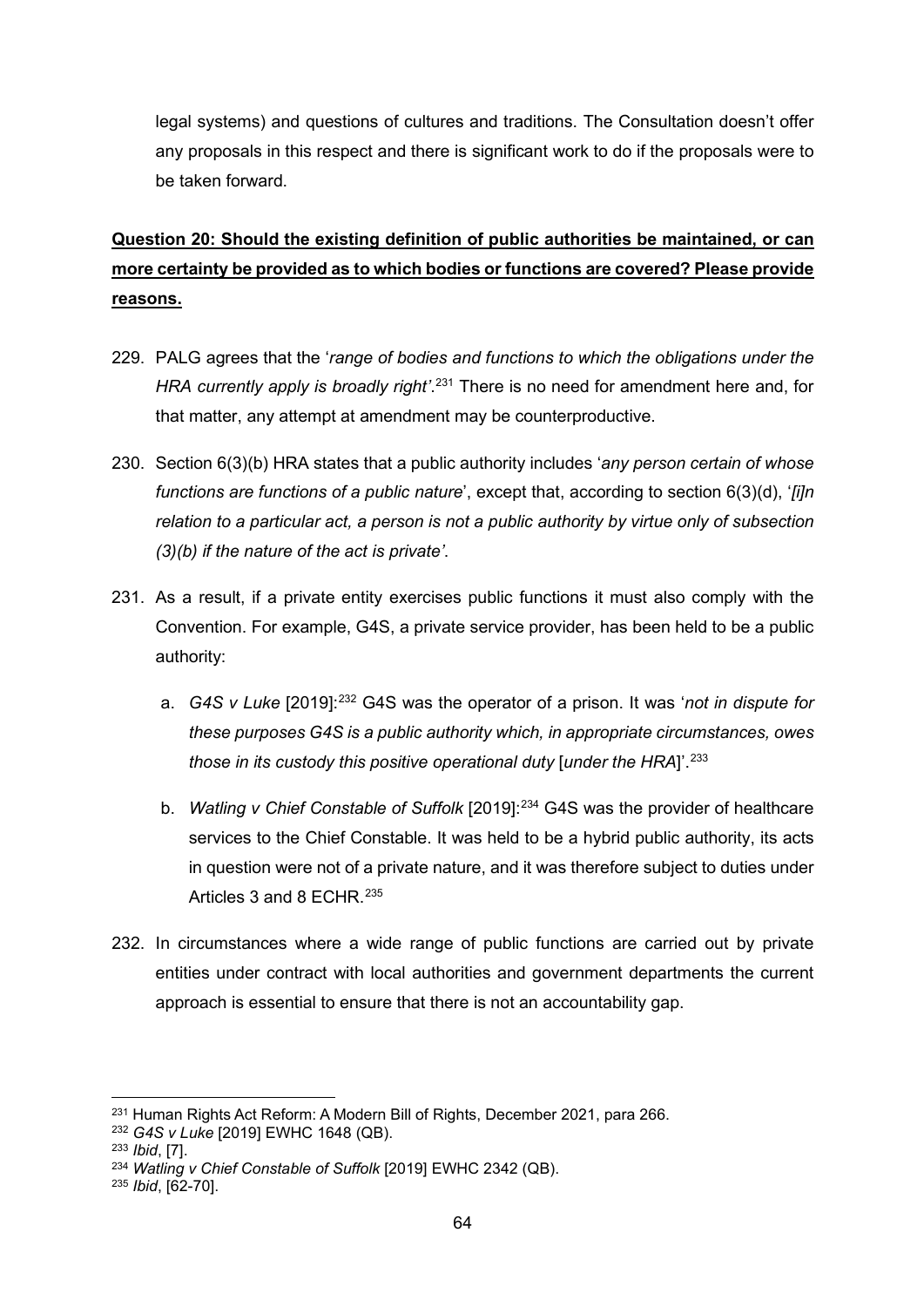- 233. In the case of *LW v Sodexo and Secretary of State for Justice* [2019], to which the Consultation refers, the court held that the Secretary of State had failed to ensure adequate and effective oversight of Sodexo, which was carrying out unlawful strip-searches of women in prison.<sup>[236](#page-65-0)</sup> The case is not an example of uncertainty, but rather one which demonstrates the need to ensure that human rights are upheld both in the operation of institutions such as prisons, and in the regulation and oversight of such institutions.
- 234. PALG does not therefore consider there is any need to alter the existing definition of public authorities or the functions which are covered by the HRA.

# **Question 21: The government would like to give public authorities greater confidence to perform their functions within the bounds of human rights law. Which of the following replacement options for section 6(2) would you prefer? Please explain your reasons.**

- **Option 1: provide that wherever public authorities are clearly giving effect to primary legislation, then they cannot be deemed to be acting unlawfully.**
- **Option 2: Retain the current exception, but in a way which mirrors the changes to how legislation can be interpreted discussed above for section 3.**
- 235. PALG welcomes the Consultation's statement that any Bill of Rights will continue to hold it unlawful for a public authority to act in a manner which is incompatible with rights. Question 21 is said to relate to a concern as to the confidence which public authorities have in carrying out their functions in accordance with the '*clear and specific mandate*' given to them by Parliament and the devolved legislatures. Of course, when a public authority carries out its functions in accordance with the HRA it is doing exactly that, giving effect to the clear and specific mandate which Parliament gave in the HRA. Thus, so long as the courts are operating within the scope of the HRA, they cannot '*compel the public authority to act in a way that is contrary to the clear will of Parliament'*. Rather, the courts' function, when there is lack of clarity about the law, is to determine what legal rules apply in the situations that come before them.
- 236. Moreover, the courts have already made clear that, under the law as it operates at present, '*broad public policy decisions are a matter for Parliament'*. See, for example, the comments of Lord Reed, President of the UK Supreme Court, in the recent decision

<span id="page-65-0"></span><sup>&</sup>lt;sup>236</sup> LW and others v Sodexo and Secretary of State for Justice [2019] EWHC 367 (Admin).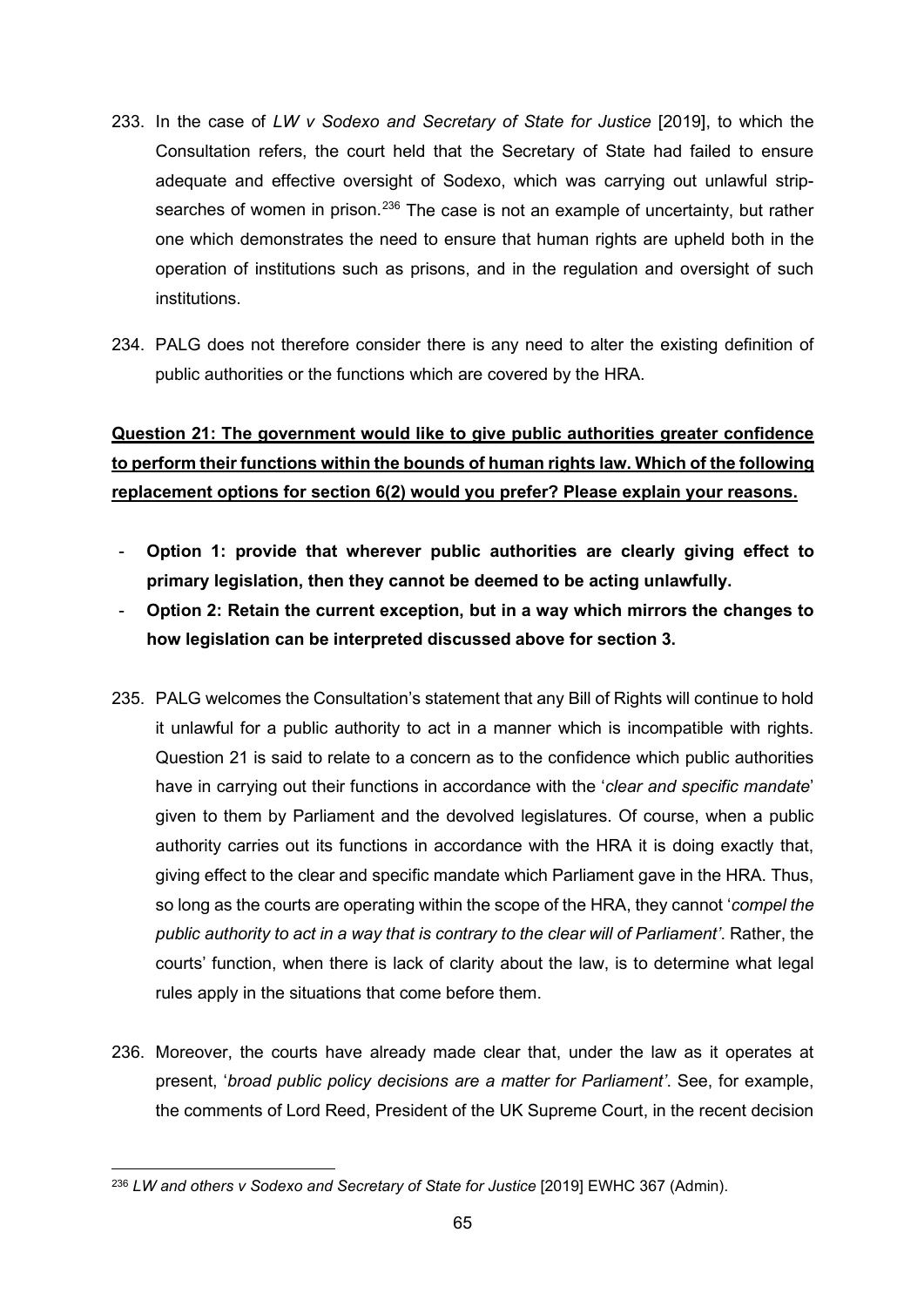of *SC* [2021]. [237](#page-66-0) There is therefore no problem with the current legal framework for the two options set out under this question to solve. In addition, the options would have a detrimental impact on that legal framework and the rights it protects.

**Option 1: provide that wherever public authorities are clearly giving effect to primary legislation, then they cannot be deemed to be acting unlawfully.**

- 237. This option would be a regressive step which would vitiate much of the protection that the HRA provides to the public. Many functions carried out by public authorities are '*clearly giving effect to primary legislation*'. Indeed, as set out above, giving effect to the HRA itself is to give effect to primary legislation.
- 238. Whenever a public authority exercises a public function, it is possible that it will do so in a way that is not compatible with ECHR rights. If there is a legal challenge, the court must consider if the authority could have acted in a way that is compatible with the HRA. If there is, then the court can, in accordance with the HRA, interpret the law in a compatible manner, and require the public authority to act in that way. The courts therefore give effect to Parliament's will.
- 239. The Consultation suggests that Option 1 '*would not remove all accountability'*. That the Government even considers it necessary to make this assertion is remarkable. Wider public law principles would still apply but these are largely procedural safeguards. The impact of Option 1 would be to remove, entirely or at the very least almost entirely, the requirement to comply with HRA rights. It would only be where there was not a clear statutory basis for the function that compliance would be necessary. For many public authorities most of their powers have a statutory (rather than a common law) basis and would be all but exempt from HRA requirements. There is no case for such a drastic step, not least as the Government's concern is limited to the '*confidence*' that public authorities have in their own decision-making.

### **Option 2: Retain the current exception, but in a way which mirrors the changes to how legislation can be interpreted discussed above for section 3.**

240. PALG has set out, at length, the ways in which the proposed changes to section 3 are based on a misunderstanding of how that provision works. We do not consider there is

<span id="page-66-0"></span><sup>237</sup> *R (SC) v Secretary of State for Work and Pensions* [2021] UKSC 26.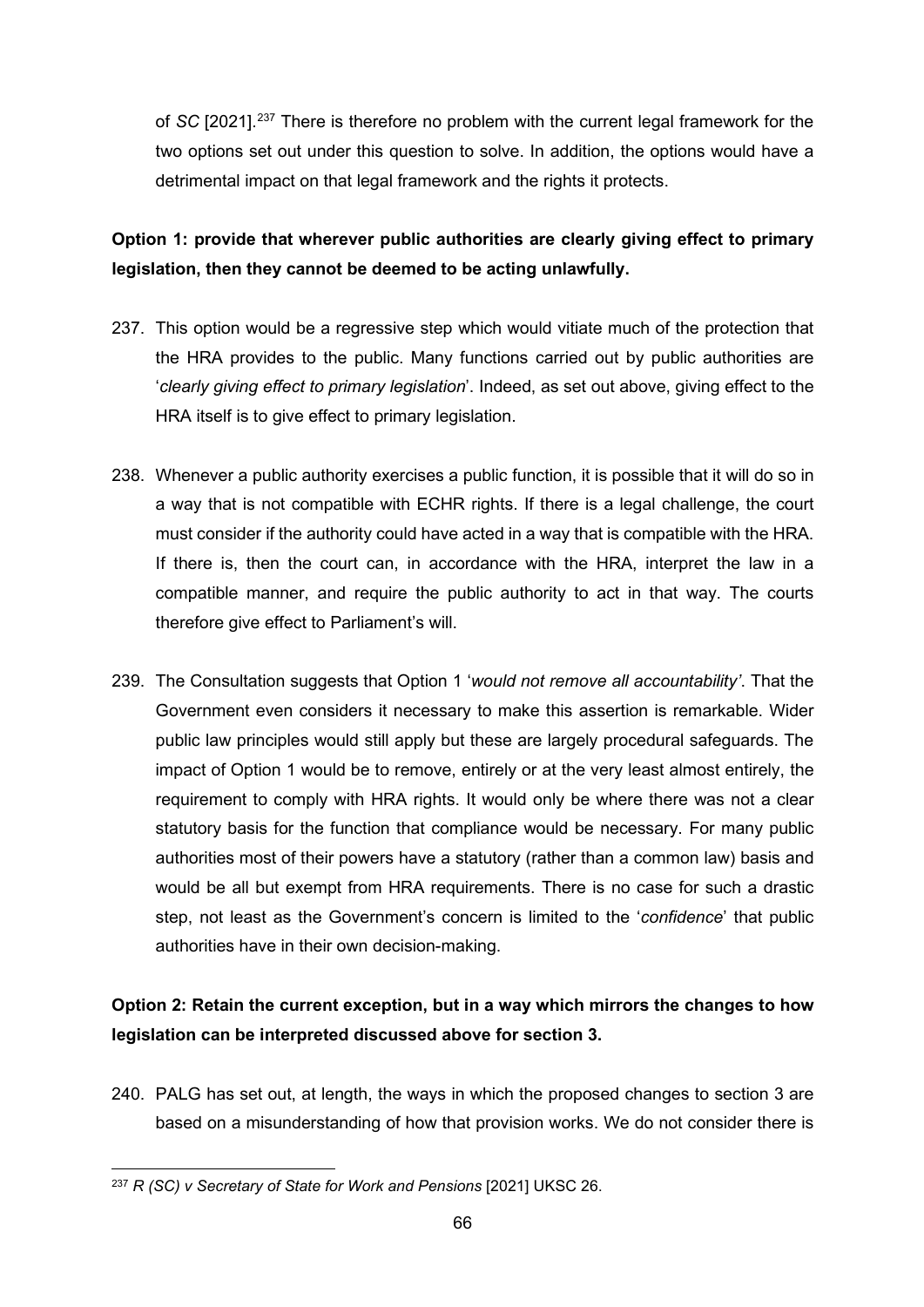any need to change s.3 or that there is any need to pursue Option  $2 -$  for the same reasons as those set out in relation to s.3.

241. If public authorities require greater confidence in their performance of functions in compliance with human rights law there are other ways this could be done. For example, we support the IHRAR recommendation for more education on the HRA and how it operates. As we approach the  $25<sup>th</sup>$  anniversary of the enactment, it is time for a renewal of awareness of the HRA and the obligations it imposes on public authorities.

# **Question 22: Given the above, we would welcome your views on the most appropriate approach for addressing the issue of extraterritorial jurisdiction, including the tension between the law of armed conflict and the Convention in relation to extraterritorial armed conflict.**

- 242. PALG does not agree that there is an issue with the extraterritorial application of the ECHR via the HRA, and agrees with the Consultation, and IHRAR for that matter, that any attempt change the current position via '*unilateral domestic legislative*' action would be ineffective and '*give rise to significant issues*'. [238](#page-67-0) It would inevitably reduce the UK's powerful voice on human rights issues, diminish the operation of the Convention here, and increase applications to the ECtHR and judgments against the UK.
- 243. Though maligned in the Consultation as an unwelcome expansion to the application of human rights under the Convention, it is worth remembering the facts in *Al-Skeini and Others v. the United Kingdom* [2011], which are conspicuously absent from the Consultation. [239](#page-67-1) The case concerned the killing of six Iraqi *civilians* by British soldiers in Iraq, including the violent death of Baha Mousa, a hotel receptionist, who died in British custody in Basra following sustained and serious abuse.
- 244. A public inquiry into Baha Mousa's death revealed that British soldiers had been involved in torture, unlawful killing and the use of prohibited interrogation on detainees within their control. The Inquiry heard that Mousa was hooded for almost 24 hours during his 36 hours of custody and that he suffered at least 93 injuries prior to his death. The Inquiry identified '*corporate failure'* by the British Army to prevent the use of prohibited

<span id="page-67-0"></span><sup>238</sup> Human Rights Act Reform: A Modern Bill of Rights, December 2021, para 280.

<span id="page-67-1"></span><sup>239</sup> *Al-Skeini and Others v. the United Kingdom*, App No. 55721/07 (ECtHR 7 July 2022).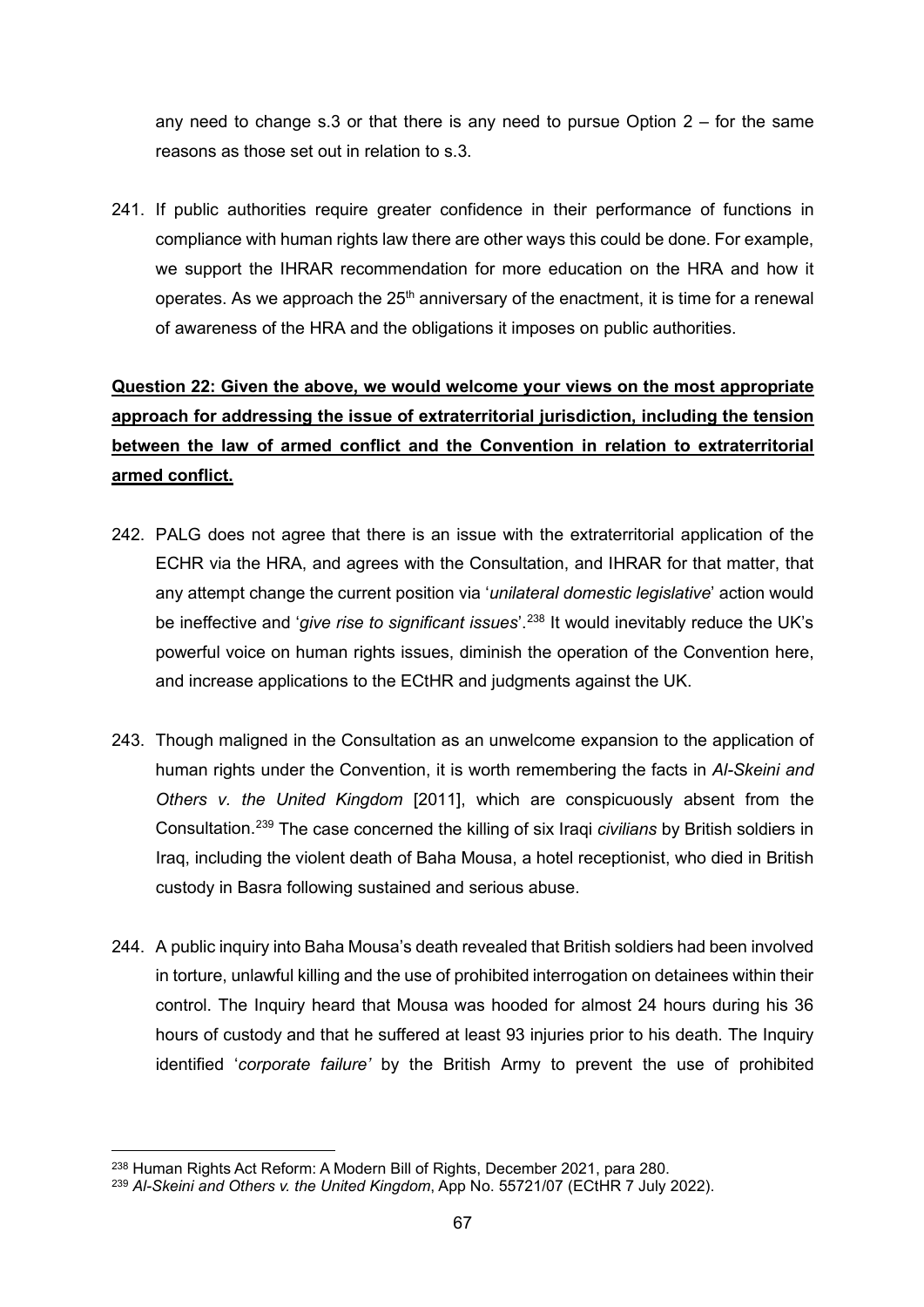interrogation techniques and made several important recommendations, which can only improve army practices and its reputation abroad.<sup>[240](#page-68-0)</sup>

- 245. The ECtHR held, correctly, that as a matter of both legal and practical reality, '*the United Kingdom assumed authority and responsibility for the maintenance of security in South East Iraq*' and therefore had jurisdiction for the purposes of the Convention. The UK was therefore required to carry out an investigation into the deaths of those individuals.
- 246. As established in *Smith and others v Ministry of Defence* [2013], [241](#page-68-1) via the HRA, the same protection applies to British soldiers overseas as well under Article 2 ECHR. Therefore, when our armed forces are engaged in military operations overseas there will be instances where they are both bound by and protected by the ECHR and the HRA.

### **No Change is Necessary, or Desirable**

- 247. Criticisms of the extraterritorial application of the Convention via the HRA, such as that in the Consultation, have often been grounded in the assertion that our troops and the wider armed forces require protection from an 'industry' of 'vexatious' claims, at significant public cost, and that the judiciary have interpreted the HRA to extend its application beyond the remit intended by Parliament.<sup>[242](#page-68-2)</sup> PALG's view, to the contrary, is that litigation arising from the application of the HRA has been, and remains, essential to ensuring that the UK military is not permitted to act with impunity and disregard for the lives of both foreign nationals and UK service personnel.
- 248. At the same time, the judiciary is alive to the important line to be drawn in such cases and construes the position narrowly. Delivering their ruling in *Smith*, the Supreme Court made clear that the utmost regard should be had for the effectiveness of military operations overseas, and the application of human rights standards should not be applied in such a way as to hinder the State's efficacy.<sup>[243](#page-68-3)</sup> Lord Hope set clear parameters of areas the court was and was not able to consider. High level political and military tactical decisions will not be interfered with. The judiciary does not trespass into the realms of politics or policy and decisions taken on the ground by commanders are given the widest possible margin. It is only in middle ground cases, usually involving decisions

<span id="page-68-0"></span><sup>&</sup>lt;sup>240</sup> Baha Mousa Inquiry and the Rt Hon Sir William Gage (Chairman), 'The report of the Baha Mousa Inquiry', vol.1, HC 1452-1.

<span id="page-68-1"></span><sup>241</sup> *Smith and others v Ministry of Defence* [2013] UKSC 41.

<span id="page-68-2"></span><sup>242</sup> The Ministry of Defence, 'Overseas Operations (Service Personnel and Veterans Bill, European convention on Human Rights, Memorandum by the Ministry of Defence'.

<span id="page-68-3"></span><sup>243</sup> *Smith and others v Ministry of Defence* [2013] UKSC 41.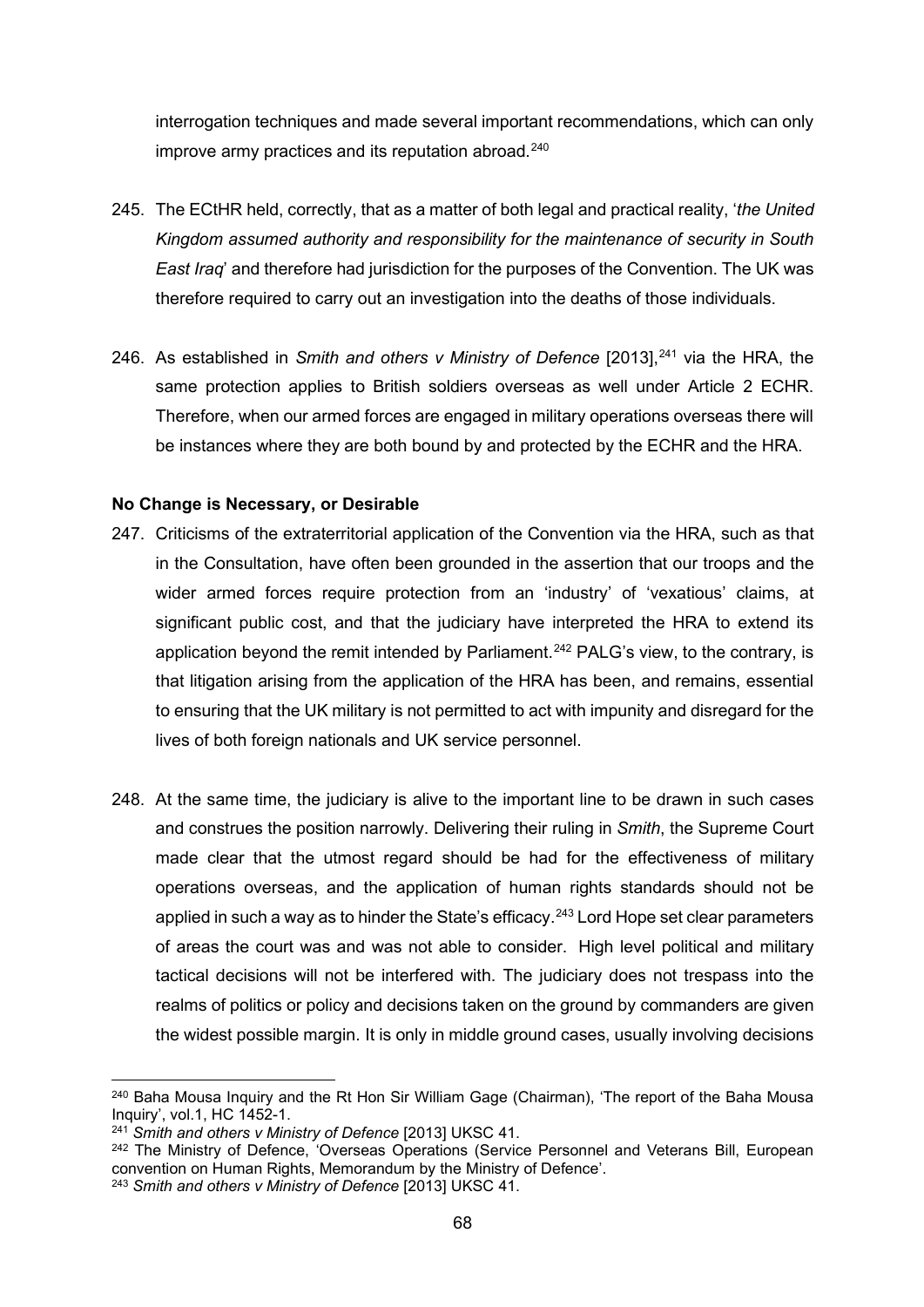prior to deployment such as the suitability of equipment to be used, that the courts will have a proper place in deciding whether reasonable steps were taken to prevent avoidable harm to armed forces personnel.<sup>[244](#page-69-0)</sup>

#### **Damages claims**

249. The HRA allows both civilians and service personnel to obtain justice where there has been a breach of their Convention rights by the State, including for injury, abuse, torture, mistreatment and death. Victims can enforce their rights where tortious claims would not, though damages under the HRA are generally very low. [245](#page-69-1) Compensation will only be awarded to victims, be they civilians, soldiers, or foreign nationals, where they are able to show that the state violated their fundamental human rights. As victims, they deserve to have that violation remedied. Successful cases are a mechanism to ensure accountability and a deterrent against the commission of further wrongs.

### **Article 2/3 investigations**

- 250. The ECtHR makes clear that investigations by the State into allegations concerning illtreatment, torture and wrongful deaths must be effective. Investigations are critical to identify any systemic failures so that lessons can be learned and changes implemented. In Smith,<sup>[246](#page-69-2)</sup> the inquest into the death of a soldier of heat injury on a base in Iraq was concluded within three hours and held not to be Article 2 compliant. It did not examine whether soldiers were being provided with unsafe and inadequate equipment. Had an Article 2 compliant investigation been held, the opportunity to uncover systemic failings of this nature could have been realised much earlier, the family would not have had to litigate, and the findings would have helped to prevent needless loss of life.
- 251. As the Consultation acknowledges, in the Overseas Operations (Service Personnel and Veterans) Act 2021, Parliament has already made it more difficult for certain claims under the HRA to be brought. Further change to the territorial as well as temporal application of the Convention is unnecessary and risks contravening the UK's obligations under the ECHR and other international legal instruments.
- 252. As a matter of moral principle, the value of all lives should be equal, irrespective of profession or locality. The rule of law requires equal treatment of all before the law. We consider the HRA and its current reach legitimate and appropriate to protect the rights

<span id="page-69-0"></span><sup>244</sup> *Smith and others v Ministry of Defence* [2013] UKSC 41, [100].

<span id="page-69-1"></span><sup>245</sup> *Kamil Najim Abdullah Alseran and Others v Ministry of Defence* [2017] EWHC 3289 (QB).

<span id="page-69-2"></span><sup>246</sup> *Smith and others v Ministry of Defence* [2013] UKSC 41, [100].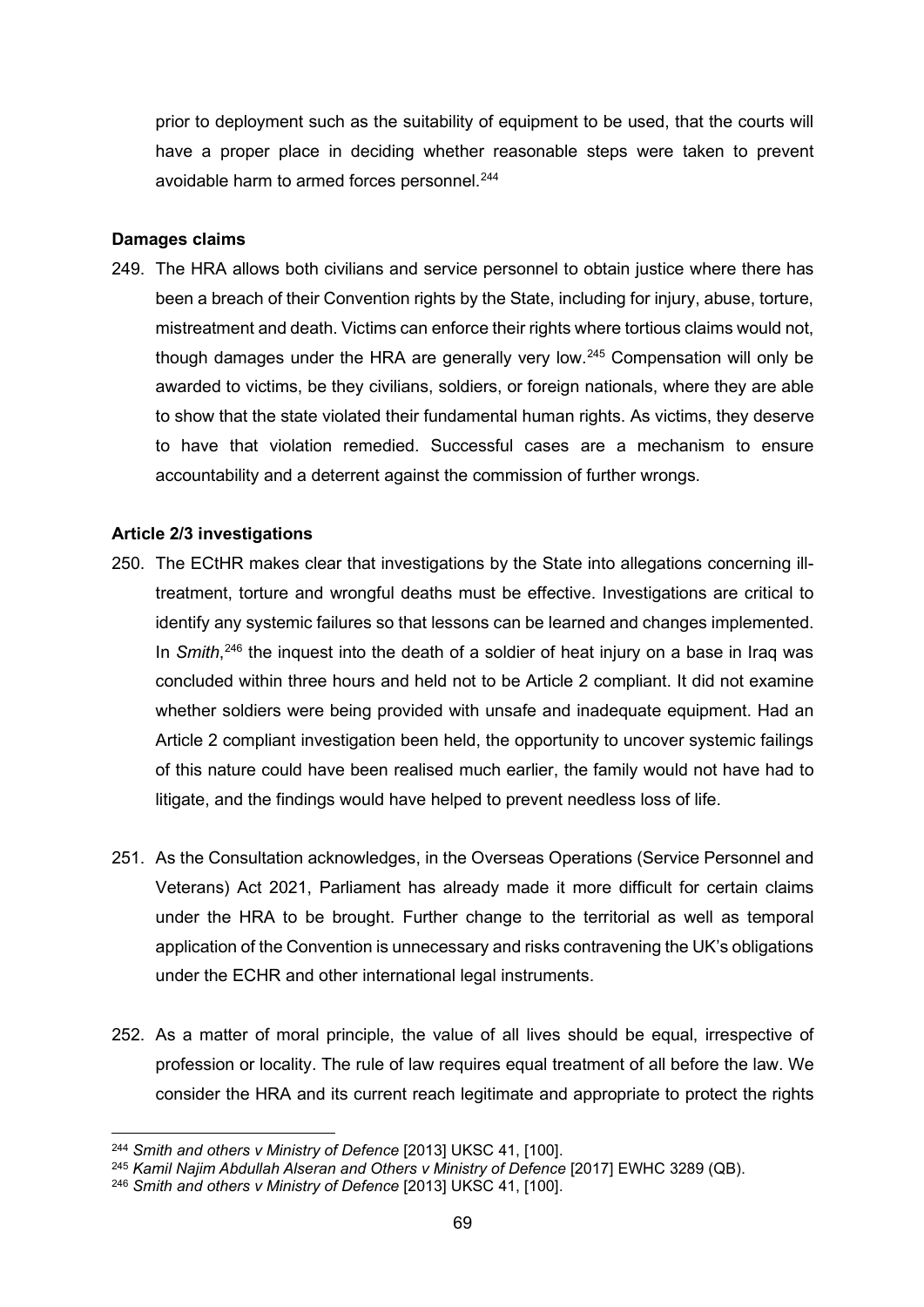of service personnel, and foreign nationals who face injustice. It is imperative that the State should not be able to act with impunity beyond its own borders. There must be appropriate mechanisms for ensuring transparency and accountability of actions and decisions implemented by public authorities overseas.

# **Question 23: To what extent has the application of the principle of 'proportionality' given rise to problems, in practice, under the Human Rights Act?**

**We wish to provide more guidance to the courts on how to balance qualified and limited rights. Which of the below options do you believe is the best way to achieve this? Please provide reasons.** 

- Option 1: Clarify that when the courts are deciding whether an interference with a **qualified right is 'necessary' in a 'democratic society', legislation enacted by Parliament should be given great weight, in determining what is deemed to be 'necessary'.**
- **Option 2: Require the courts to give great weight to the expressed view of Parliament, when assessing the public interest, for the purposes of determining the compatibility of legislation, or actions by public authorities in discharging their statutory or other duties, with any right.**

### **We would welcome your views on the above options, and the draft clauses after paragraph 10 of Appendix 2.**

- 253. PALG do not consider that the principle of proportionality has given rise to problems in practice under the HRA, or that any legislative instruction to the courts on how to balance qualified rights is required. The now comprehensive body of human rights case-law provides sufficient guidance as to how to balance qualified and limited rights.
- 254. Though qualified rights, Articles 8, 9, 10, and 11 ECHR constitute fundamental rights which are central to the functioning of a free and open democracy. These rights did not arrive with the introduction of the HRA. As recognised by Lord Hoffman, *'much of the Convention reflects the common law*'*.* [247](#page-70-0) The rights contained in these provisions protect the public from unfettered surveillance by state bodies, ensure that same sex couples

<span id="page-70-0"></span><sup>247</sup> *R (Simms) v Secretary of State for the Home Department* [1999] UKHL 33.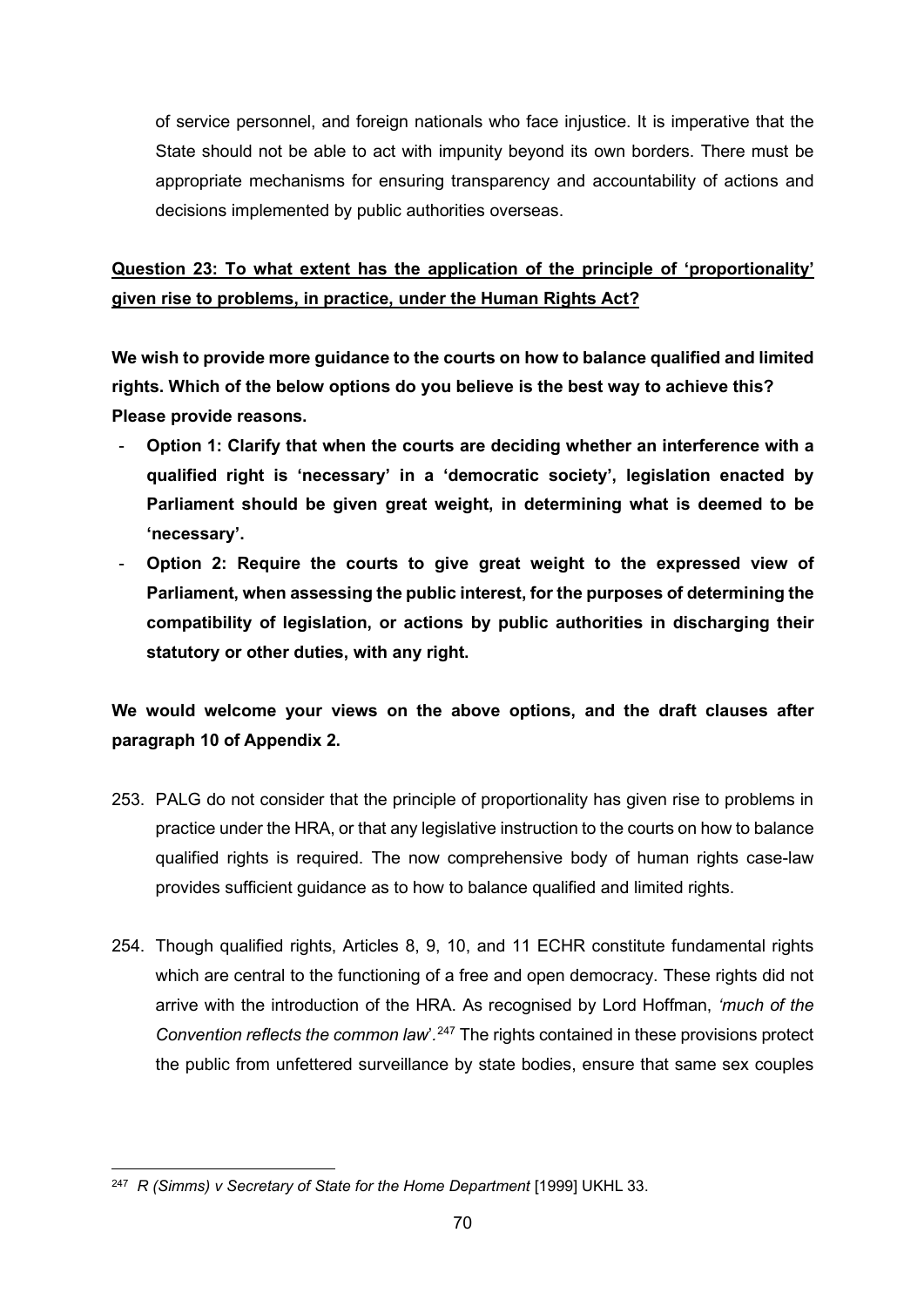can enjoy rights on the same basis as other couples, and uphold the rights of persons with disabilities to physical and psychological integrity.<sup>[248](#page-71-0)</sup>

- 255. When courts consider human rights in the context of actions or omissions by state bodies or those exercising public functions, it is inevitable that they will have to consider the government policy behind those acts or omissions if they are to give effect to an individual's rights.<sup>[249](#page-71-1)</sup> The notion of 'necessary in a democratic society' means that any interference with a qualified right must correspond to a pressing social need and be proportionate to the legitimate aim pursued. This undeniably requires courts to consider the expressed view of Parliament, as courts do when interpreting legislation, and caselaw demonstrates that the courts will give Parliament a 'wide margin of appreciation' when it comes to, for example, decisions of social and economic policy.<sup>[250](#page-71-2)</sup>
- 256. The Supreme Court judgment in *Ziegler* [2021], [251](#page-71-3) decried in the Consultation as an example of proportionality enabling '*a group of protesters to disrupt the rights and freedoms of the majority*', is a salient example of courts conducting just such a balancing exercise. The case concerned a group of protesters charged with obstructing the highway during a protest at an arms fair in December 2017. The protesters, strongly opposed to the arms trade,  $252$  were acquitted at trial on the grounds that the prosecution had failed to prove that any obstruction of the highway was unreasonable. In considering whether their rights to freedom of expression and peaceful assembly constituted such a lawful excuse for obstruction of the highway, the Supreme Court emphasised that whilst there should be a certain degree of tolerance to disruption to ordinary life caused by the exercise of the right to freedom of expression or peaceful assembly, both disruption and whether that disruption is intentional were relevant factors in an evaluation of proportionality of protests.<sup>[253](#page-71-5)</sup> The Supreme Court found that:
	- a. The intention and outcome of the protest were peaceful;
	- b. The actions of the appellants did not give rise to any form of disorder;
	- c. The protest was on an approach road where there was a sizeable police presence without any risk of clashes with counter demonstrators; and

<span id="page-71-0"></span><sup>&</sup>lt;sup>248</sup> *Bernard, R (on the application of) v London Borough of Enfield* [2002] EWHC 2282 (Admin). <sup>249</sup> *Ghaidan v Godin-Mendoza* [2004] 2 AC 557.

<span id="page-71-2"></span><span id="page-71-1"></span><sup>250</sup> *R (Z) v Hackney London Borough Council* [2020] UKSC 40; [2020] 1 WLR 4327, [107]-[109]; *In re Recovery of Medical Costs of Asbestos Diseases (Wales) Bill* [2015] UKSC 3, [54].

<span id="page-71-3"></span><sup>251</sup> *Director of Public Prosecutions v Ziegler and others* [2021] UKSC 23.

<span id="page-71-4"></span><sup>252</sup> *Ibid*, [86].

<span id="page-71-5"></span><sup>253</sup> *Ibid*, [7].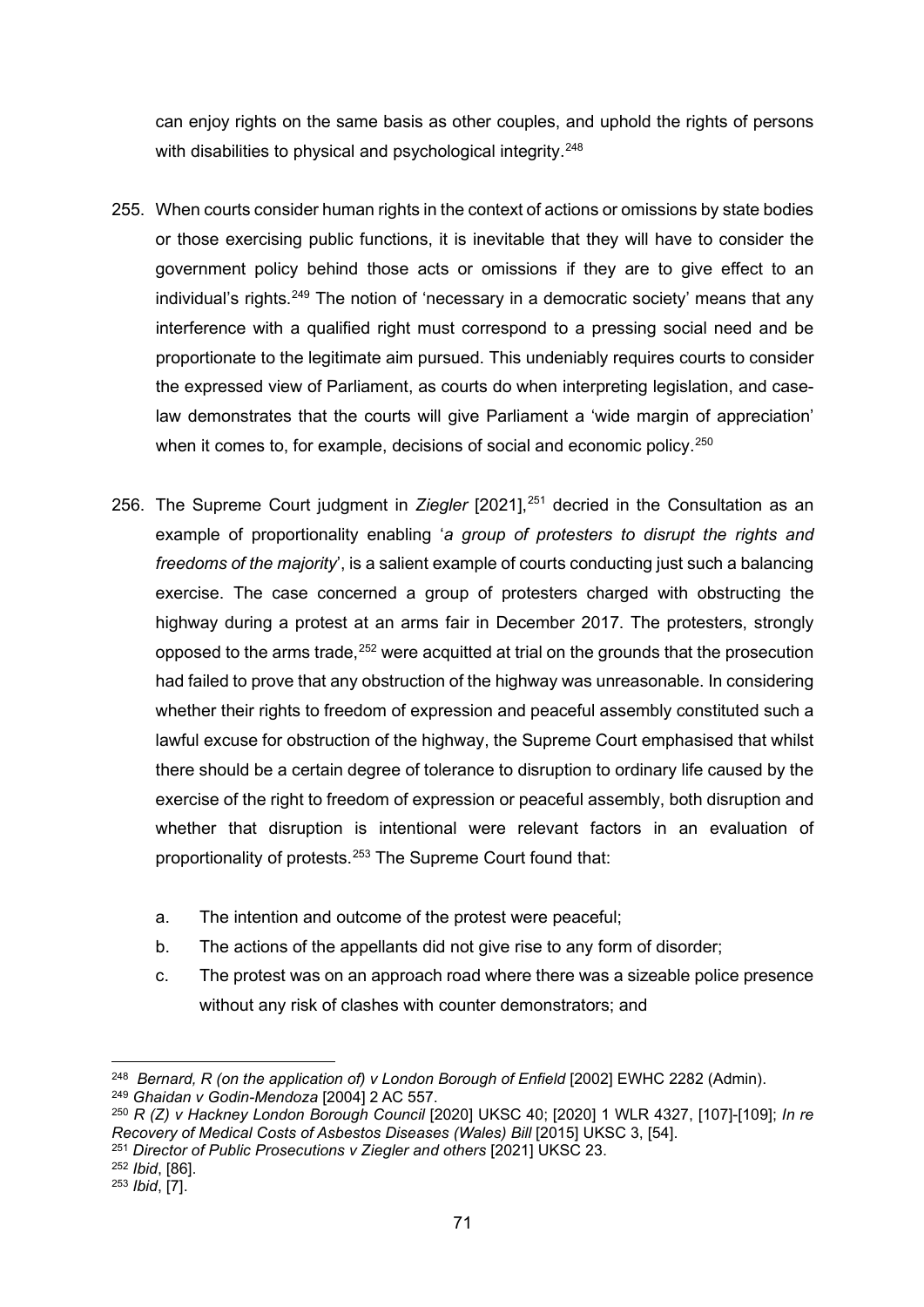- d. There were no clashes with the police.  $254$
- 257. The Supreme Court upheld the decision of the trial judge in the magistrates' court that the prosecution had failed to adduce sufficient evidence that any obstruction caused was unreasonable. The protest took place an on approach road to the arms fair. There was very limited evidence of vehicles actually being obstructed, and, in any event, access could be gained by another route. Further, the actions were carefully targeted and were aimed only at obstructing vehicles headed to the arms fair.<sup>[255](#page-72-1)</sup> The assessment of the significance of the obstruction was a fact-sensitive mater for the district judge to make based on evidence called at trial. Contrary to the suggestion in the Consultation, the protest did not unnecessarily disrupt the rights and freedoms of the '*majority*'. Even if arms sellers and purchasers could be said to constitute the '*majority*', their rights and freedoms were not significantly disrupted. As a matter of principle, moreover, it would be a strange, and undemocratic, position if only views held by the 'majority' were capable of free expression and/or protest.
- 258. The recent case of *Kate Wilson* [2021] provides another example of the crucial role courts play in upholding individuals' qualified rights.<sup>[256](#page-72-2)</sup> The case concerned whether Ms Wilson's rights under Articles 3, 8, 10, 11 and 14 ECHR had been violated by an undercover policing operation to collect intelligence about public disorder by political activists. An undercover officer, Mark Kennedy, had entered into a long-term sexual relationship with her and subjected her to covert intelligence whilst his superiors either knew of the relationship, turned a blind eye, or did not maintain proper oversight. Ms Wilson had also been subjected to covert surveillance by at least five other undercover officers over a period of more than 10 years. The information regarding her political activities were gathered, recorded, stored and transmitted.
- 259. The police accepted that Ms Wilson's rights to freedom from degrading treatment (Article 3), right to respect for her private and family life (Article 8) and freedom of expression (Article 10) had been violated but argued that the interference with Ms Wilson's Article 8 rights, in particular, was proportionate. However, the Tribunal disagreed and found that the police had violated Ms Wilson's rights under Articles 3, 8, 10, 11 and 14 ECHR, noting that the evidence of a pressing social need was thin and that authorisations for

<span id="page-72-0"></span><sup>254</sup> *Ibid*, [81].

<span id="page-72-1"></span><sup>255</sup> *Director of Public Prosecutions v Ziegler and others* [2021] UKSC 23, [83].

<span id="page-72-2"></span><sup>256</sup> *Kate Wilson v (1) Commissioner of Police of the Metropolis (2) National Police Chief's Council* [2021] UKIPTrib IPT\_167\_H.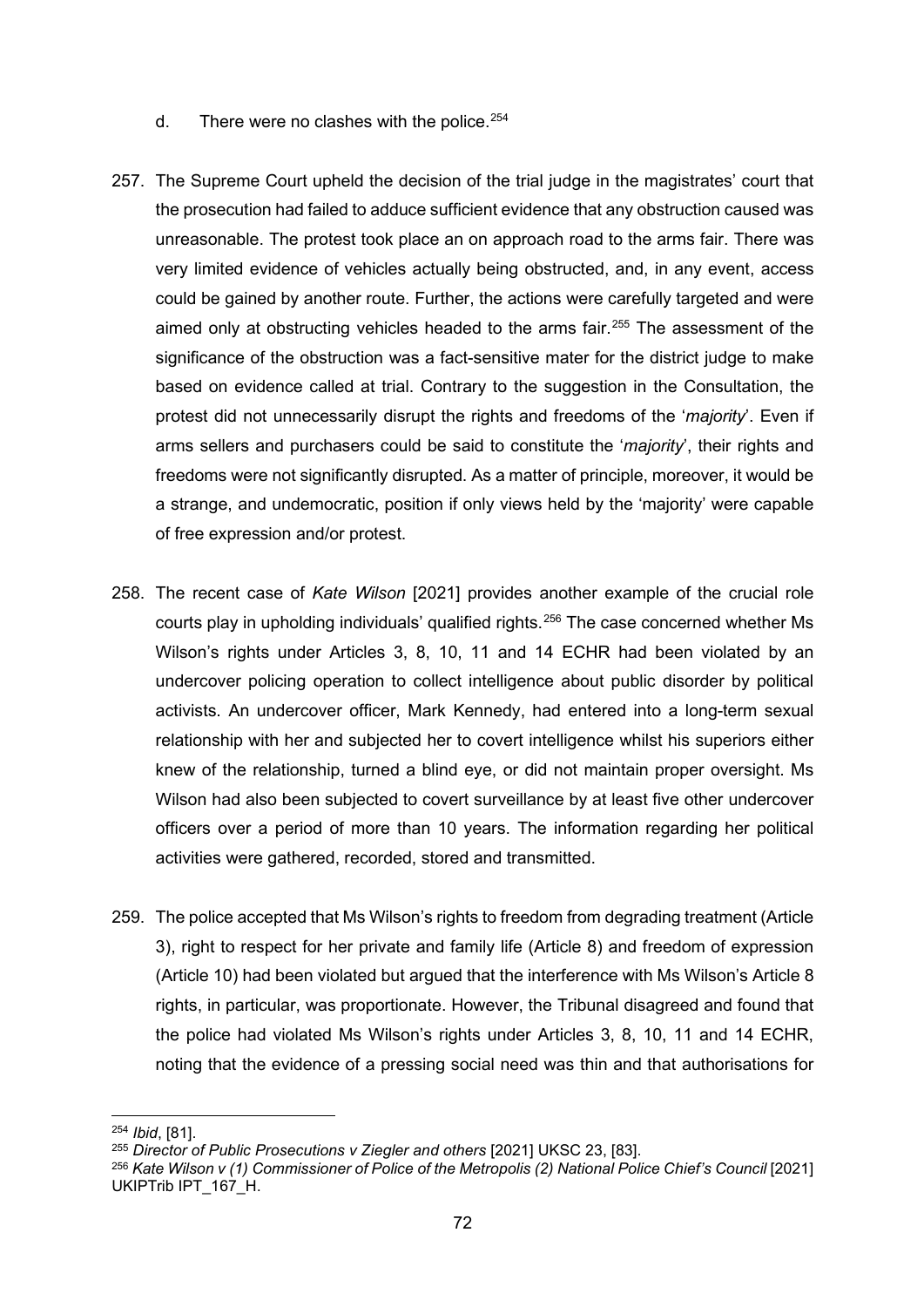the undercover operations failed to distinguish between domestic extremism (potentially involving serious criminality) and activism. It was therefore neither necessary nor proportionate.[257](#page-73-0) The fact that such covert operations were allowed to continue for decades, and that some pre-dated the HRA, evidences both the need for independent scrutiny to ensure accountability and the effectiveness of the HRA in ensuring it.

260. Against this background, it is clear that the HRA in its current form, and the case law which has developed on the issue of proportionality is sufficiently flexible to respond to the facts of a given situation, striking an appropriate balance between qualified and competing considerations and rights – and between the important principles of Parliamentary Sovereignty and the separation of powers.

## **The Proposed Guidance on Interpreting Qualified Rights**

261. By comparison the proposals in Options 1 and 2 at page 100 of the Consultation are unnecessary and could undermine the separation of powers. They would conflate Parliament's legislative role with the Courts' role in interpreting and applying legislation to the facts of given cases, including when considering potentially unlawful acts by state bodies. Given the importance of qualified rights to the functioning of democracy, we consider that Parliament specifying which factors courts should give weight to, in effect putting a 'thumb on the scale', would defeat the very purpose of the exercise.

**Question 24: How can we make sure deportations that are in the public interest are not frustrated by human rights claims? Which of the options, below, do you believe would be the best way to achieve this objective? Please provide reasons.**

- **Option 1: Provide that certain rights in the Bill of Rights cannot prevent the deportation of a certain category of individual, for example, based on a certain threshold such as length of imprisonment.**
- **Option 2: Provide that certain rights can only prevent deportation where provided for in a legislative scheme expressly designed to balance the strong public interest in deportation against such rights.**
- **Option 3: Provide that a deportation decision cannot be overturned, unless it is obviously flawed, preventing courts from substituting their view for that of the Secretary of State.**

<span id="page-73-0"></span><sup>257</sup> *Ibid*, [277-290].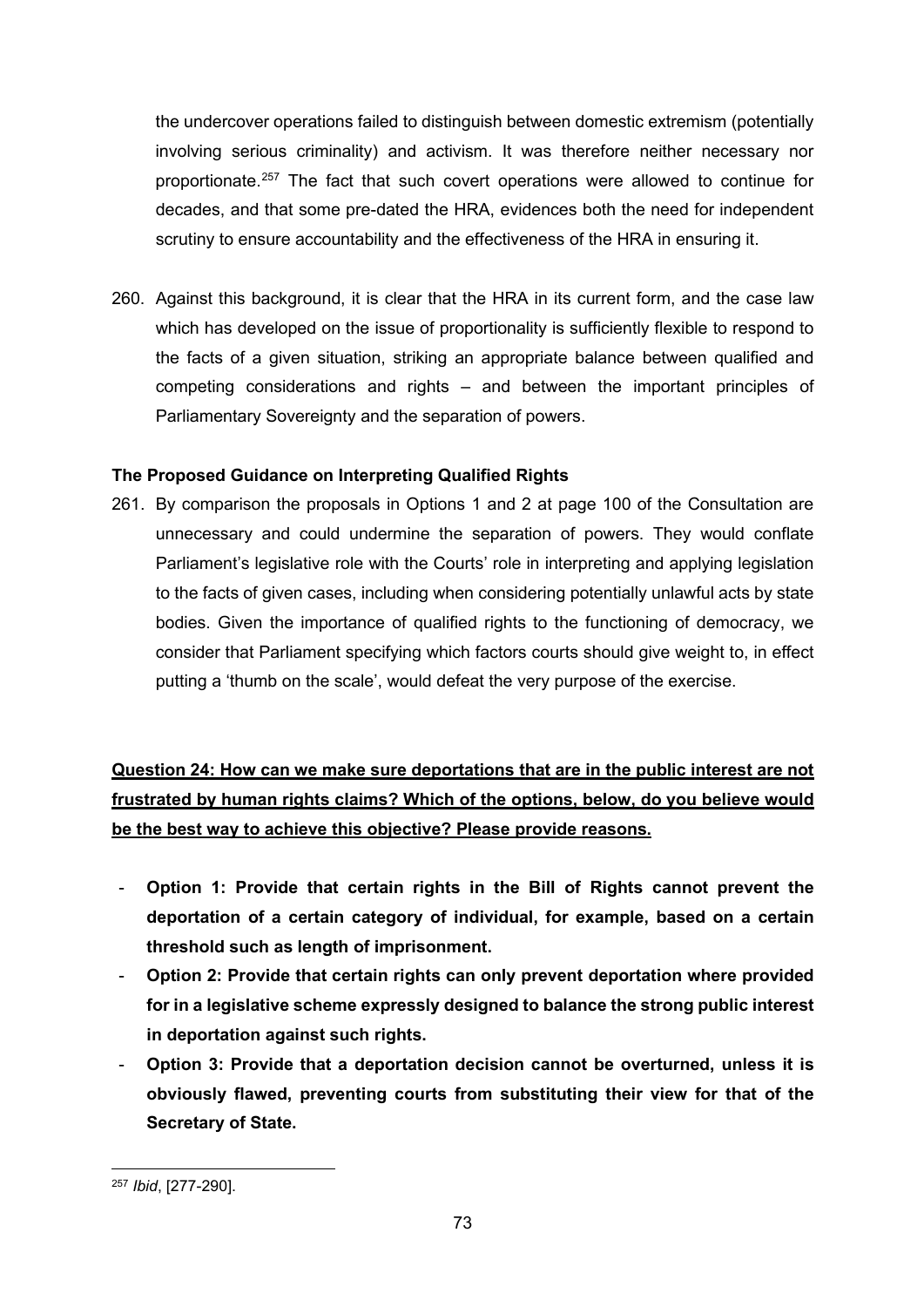- 262. On 24 February 2022, the Home Office published figures on how many foreign national offenders (FNOs) appeal against the making of a Deportation Order against them, and the number of these appeals which succeed on human rights grounds *only* (i.e. not under the Refugee Convention). To our knowledge, this is the first time this data has been published. In the absence of explanatory notes, we must assume that '*human rights grounds*' signifies where the appeal has succeeded under Articles 2, 3 or 8 ECHR.
- 263. Articles 2 and 3 are absolute rights, which afford no discretion, whereas Article 8 is a qualified right. The percentage of appeals which succeeded on one of these three grounds, in the last five years, was 12% (16-17), 14% (17-18), 13% (18-19), 14% (19- 20) and less than  $8\%$  (20-21).<sup>[258](#page-74-0)</sup> On average the chance of success is 12%, so the proportion of appeals succeeding solely under Article 8, which receives particular attention in the consultation, will necessarily be lower.
- 264. This starkly contradicts an assertion by Dominic Raab MP in January 2014 that Article 8 challenges accounted for 89% (9 out of 10) of all successful human rights appeals against deportations by FNOs.<sup>[259](#page-74-1)</sup> There are two possibilities: either those figures were inaccurate, or the success of Article 8-based appeals has decreased by 87%. It poses an interesting question as to why the Consultation places so much weight on this point.

# **Option 1: Provide that certain rights in the Bill of Rights cannot prevent the deportation of a certain category of individual, for example, based on a certain threshold such as length of imprisonment.**

265. FNOs have long been able to be deported in the public interest, even where they raise valid arguments against this based on the right to family life. Section 32 of the UK Borders Act 2007 makes explicit provision for this, stating that FNOs must automatically be deported if they meet certain criteria.<sup>[260](#page-74-2)</sup> The Consultation's suggestion of introducing a provision that certain human rights cannot prevent the deportation of some individuals would have two consequences. Firstly, it would deprive the judiciary of the task they are best qualified to do: conduct a careful, fact-specific analysis of the merits of each individual case. Evidence from immigration lawyers suggests that judges are highly sceptical when a FNO asserts a close relationship with their family. Strong evidence is

<span id="page-74-0"></span><sup>258</sup> Home Office, 'Data on Foreign National Offenders (FNO) appeals lodged', 24 February 2022.

<span id="page-74-1"></span><sup>259</sup> HC Deb | 30 January 2014 | col 1063.

<span id="page-74-2"></span><sup>260</sup> UK Borders Act 2007, s.32.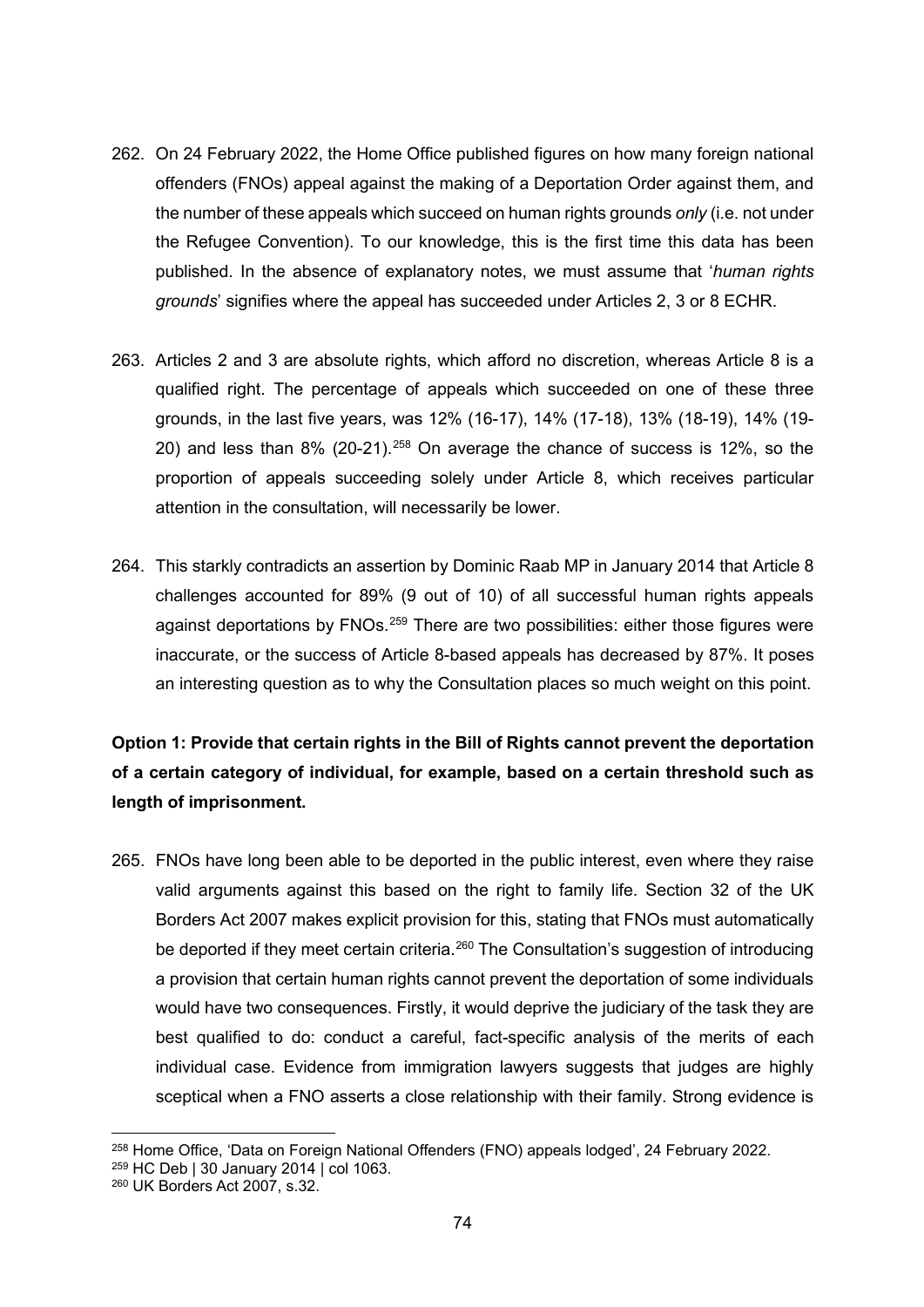needed to prove this, and any applicant must establish not only genuine and subsisting family life, but also that genuine harm to the family would be caused by their deportation.[261](#page-75-0) Secondly, the proposal would almost certainly lead to more applications to the ECtHR, incurring further costs for the public purse and increasing delay.<sup>[262](#page-75-1)</sup> We do not support this option.

**Option 2: Provide that certain rights can only prevent deportation where provided for in a legislative scheme expressly designed to balance the strong public interest in deportation against such rights.** 

- 266. Regarding the second suggestion, it is worth addressing the Consultation's emphasis on Parliamentary Sovereignty. It is Parliament that is sovereign, not the Government. The Government is bound by statute, made by Parliament and interpreted by the Courts.<sup>[263](#page-75-2)</sup> The reference to '*where provided for in a legislative scheme'* presumably refers to the Government's ability to create secondary legislation by way of statutory instruments, which crucially do not have to be approved by Parliament. Moreover, statutory instruments are almost never debated in the House of Commons, and less than 0.001% of statutory instruments have ever been voted down by Parliament.<sup>[264](#page-75-3)</sup>
- 267. The Consultation proposes to elevate the Government above judicial scrutiny by using secondary legislation to provide that certain human rights cannot be taken into account when considering an appeal against deportation unless explicitly mandated by the Government. This suggestion not only violates Parliamentary Sovereignty but shows a flagrant disregard for the checks and balances provided by the separation of powers. If the Government misuses the powers delegated to it by Parliament to create laws which infringe human rights, then Parliament has mandated that the courts address this through the HRA.<sup>[265](#page-75-4)</sup> This is to prevent arbitrary or excessive uses of power and preserve the crucial balance between the Executive, Legislature and Judiciary. The Government

<span id="page-75-0"></span><sup>261</sup> Free Movement, 'Does the Human Rights Act prevent us deporting serious criminals?' 26 May 2015 [<https://www.freemovement.org.uk/does-the-human-rights-act-prevent-us-deporting-serious](https://www.freemovement.org.uk/does-the-human-rights-act-prevent-us-deporting-serious-criminals/)[criminals/>](https://www.freemovement.org.uk/does-the-human-rights-act-prevent-us-deporting-serious-criminals/) accessed 2 March 2022.

<span id="page-75-1"></span> $262$  The Law Society, 'Reason, not rhetoric, must underpin review of human rights rules.' 17 December 2021 [<https://www.lawsociety.org.uk/contact-or-visit-us/press-office/press-releases/reason-not](https://www.lawsociety.org.uk/contact-or-visit-us/press-office/press-releases/reason-not-rhetoric-must-underpin-review-of-human-rights-rules)[rhetoric-must-underpin-review-of-human-rights-rules>](https://www.lawsociety.org.uk/contact-or-visit-us/press-office/press-releases/reason-not-rhetoric-must-underpin-review-of-human-rights-rules) accessed 2 March 2022.

<span id="page-75-3"></span><span id="page-75-2"></span><sup>&</sup>lt;sup>263</sup> ILPA: Response to the Independent Human Rights Act Review (IHRAR) 3 March 2021, at 5. <sup>264</sup> Public Law Project: What is a Statutory Instrument? [<https://publiclawproject.org.uk/what-is-a](https://publiclawproject.org.uk/what-is-a-statutory-instrument/)[statutory-instrument/>](https://publiclawproject.org.uk/what-is-a-statutory-instrument/) accessed 2 March 2022.

<span id="page-75-4"></span> $265$  ILPA: Response to the Independent Human Rights Act Review (IHRAR) 3 March 2021, at 9.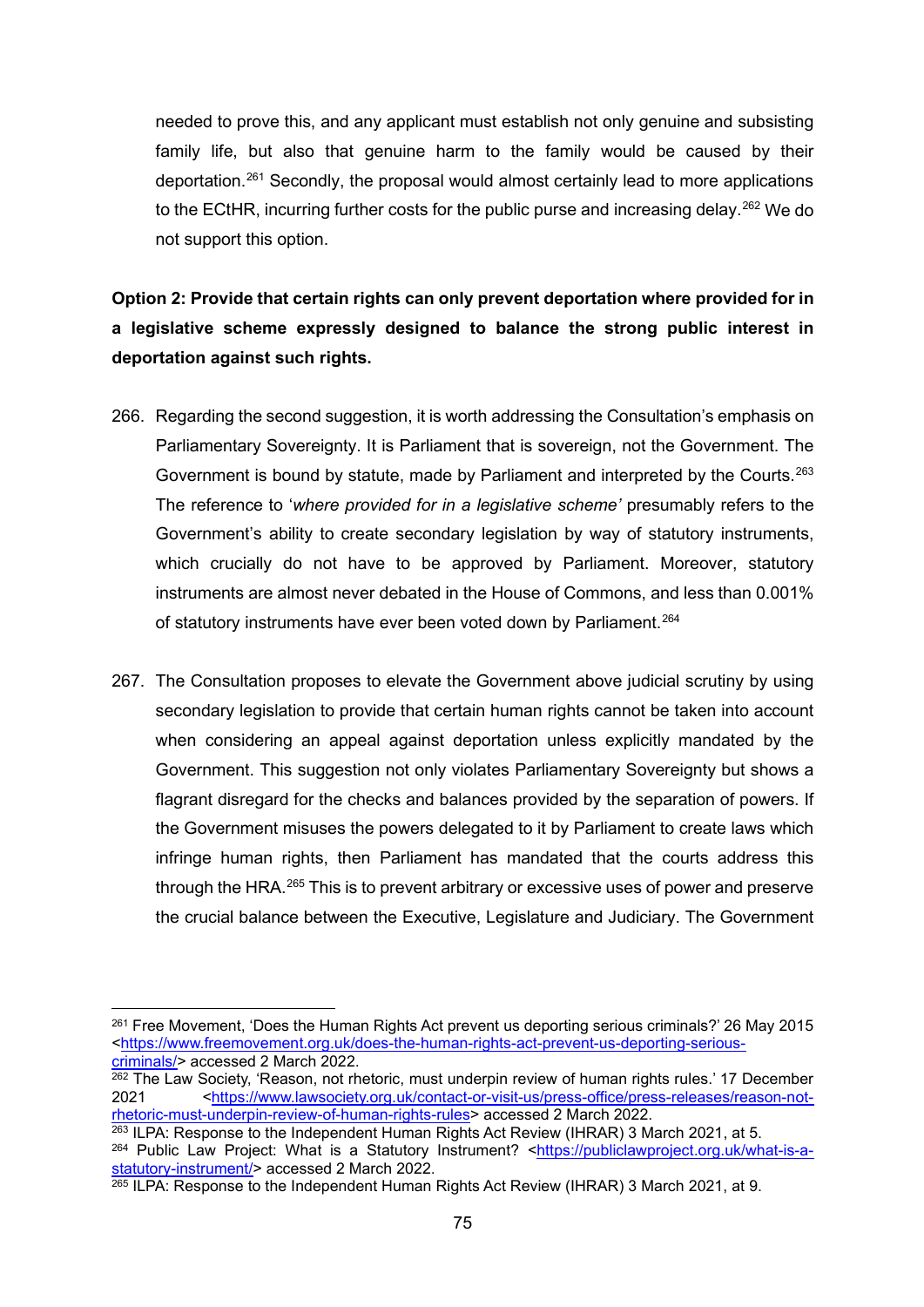ought not be empowered to vitiate the court's obligation to apply the law simply because it does not like the court's decisions. We do not support this option.

**Option 3: Provide that a deportation decision cannot be overturned, unless it is obviously flawed, preventing courts from substituting their view for that of the Secretary of State.**

268. On the same premise as above, this is an attempt to elevate ministerial decision-making to the same level as laws made by Parliament. To prevent courts from overturning ministerial decisions, with no discretion given to judges, would be a flagrant misuse of executive power. We do not support this option.

### **Effects on Children**

- 269. Absent from all these suggestions is any consideration of how the loss of a parent affects children resident in the UK, whether they are British nationals or not. The Government presumes that removing FNOs is in the public interest, but this must be carefully balanced with the best interests of children of the family, as *per* the United Nations Convention on the Rights of the Child 1989. There is also a strong public interest in children growing up with access to both their parents in a stable family unit. Deportation of a parent is akin to bereavement, but is potentially harder for the child to understand and come to terms with because the parent is alive but has been exiled by law rather than choice.<sup>[266](#page-76-0)</sup> These children are punished and irrevocably harmed.
- 270. Children with parents who are appealing within the deportation process also suffer significant harm. A BID (Bail for Immigration Detainees) report found that parents reported their children developing anxiety; crying constantly; being unable to let their parent out of their sight; withdrawing from everything; suffering loss of appetite; having difficulty sleeping; having nightmares; and in one particularly serious case self-harm and attempted suicide.<sup>[267](#page-76-1)</sup> The Consultation gives insufficient consideration to this element.
- 271. It is true that the ECHR prevents the UK from introducing mandatory deportation without regard to the impact of the individual concerned or their family. This is not an inherently negative legal position, however, as these cases need careful deliberation on the facts,

<span id="page-76-0"></span><sup>266</sup> Free Movement, 'Does the Human Rights Act prevent us deporting serious criminals?' 26 May 2015 [<https://www.freemovement.org.uk/does-the-human-rights-act-prevent-us-deporting-serious](https://www.freemovement.org.uk/does-the-human-rights-act-prevent-us-deporting-serious-criminals/)[criminals/>](https://www.freemovement.org.uk/does-the-human-rights-act-prevent-us-deporting-serious-criminals/) accessed 2 March 2022.

<span id="page-76-1"></span> $267$  Bail for Immigration Detainees: 'Excessively cruel: detention, deportation and separated families.' June 2021, at 14.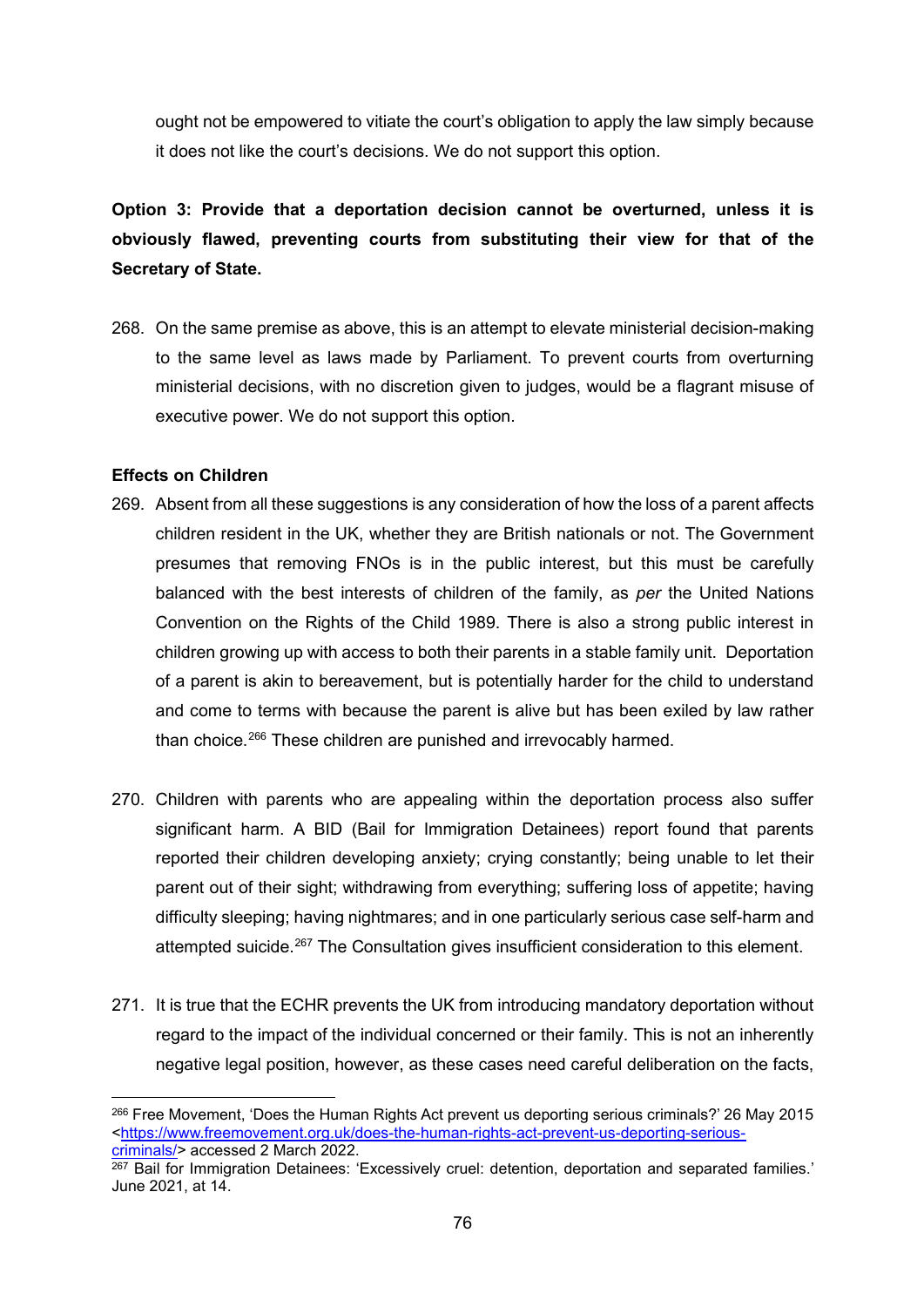undertaken capably by specialist judges. A law without exceptions has no safeguards, and as seen with the Windrush scandal, extensive potential for harm.

**Question 25: While respecting our international obligations, how could we more effectively address, at both the domestic and international levels, the impediments arising from the Convention and the HRA to tackling the challenges posed by illegal and irregular migration?**

272. This a self-defeating question, as there are no legally sound answers which will achieve the objective that the question presents. To frame the Convention and the HRA as impediments to tackling migration challenges is fundamentally at odds with our international obligations. There is no visa that asylum seekers can apply for which will enable them to reach the UK safely and make their claim for protection. They therefore have to get to the UK by whichever means possible, and the Refugee Convention specifically protects individuals from prosecution on these grounds.<sup>[268](#page-77-0)</sup> The Home Secretary's plans to 'push back' asylum seekers crossing the Channel in small boats is unlawful under the Refugee Convention and in maritime law. $^{269}$  $^{269}$  $^{269}$  It appears the government is fully aware of this and litigation which will undoubtedly follow.

# **Question 26: We think the Bill of Rights could set out a number of factors in considering when damages are awarded and how much.**

**These include:**

- **a. the impact on the provision of public services;**
- **b. the extent to which the statutory obligation had been discharged;**
- **c. the extent of the breach; and**
- **d. where the public authority was trying to give effect to the express provisions, or clear purpose, of legislation.**

**Which of the above considerations do you think should be included? Please provide reasons**.

<span id="page-77-0"></span><sup>268</sup> Convention Relating to the Status of Refugees (adopted 28 July 1951, entered into force 22 April 1954) 189 UNTS 137 (Refugee Convention) art 31.

<span id="page-77-1"></span><sup>&</sup>lt;sup>269</sup> The Guardian, 'Priti Patel faces three legal challenges over refugee pushback plans.' (London, 25 November 2021) [<https://www.theguardian.com/uk-news/2021/nov/25/priti-patel-faces-three-legal](https://www.theguardian.com/uk-news/2021/nov/25/priti-patel-faces-three-legal-challenges-refugee-pushback-plans)[challenges-refugee-pushback-plans>](https://www.theguardian.com/uk-news/2021/nov/25/priti-patel-faces-three-legal-challenges-refugee-pushback-plans) accessed 2 March 2022.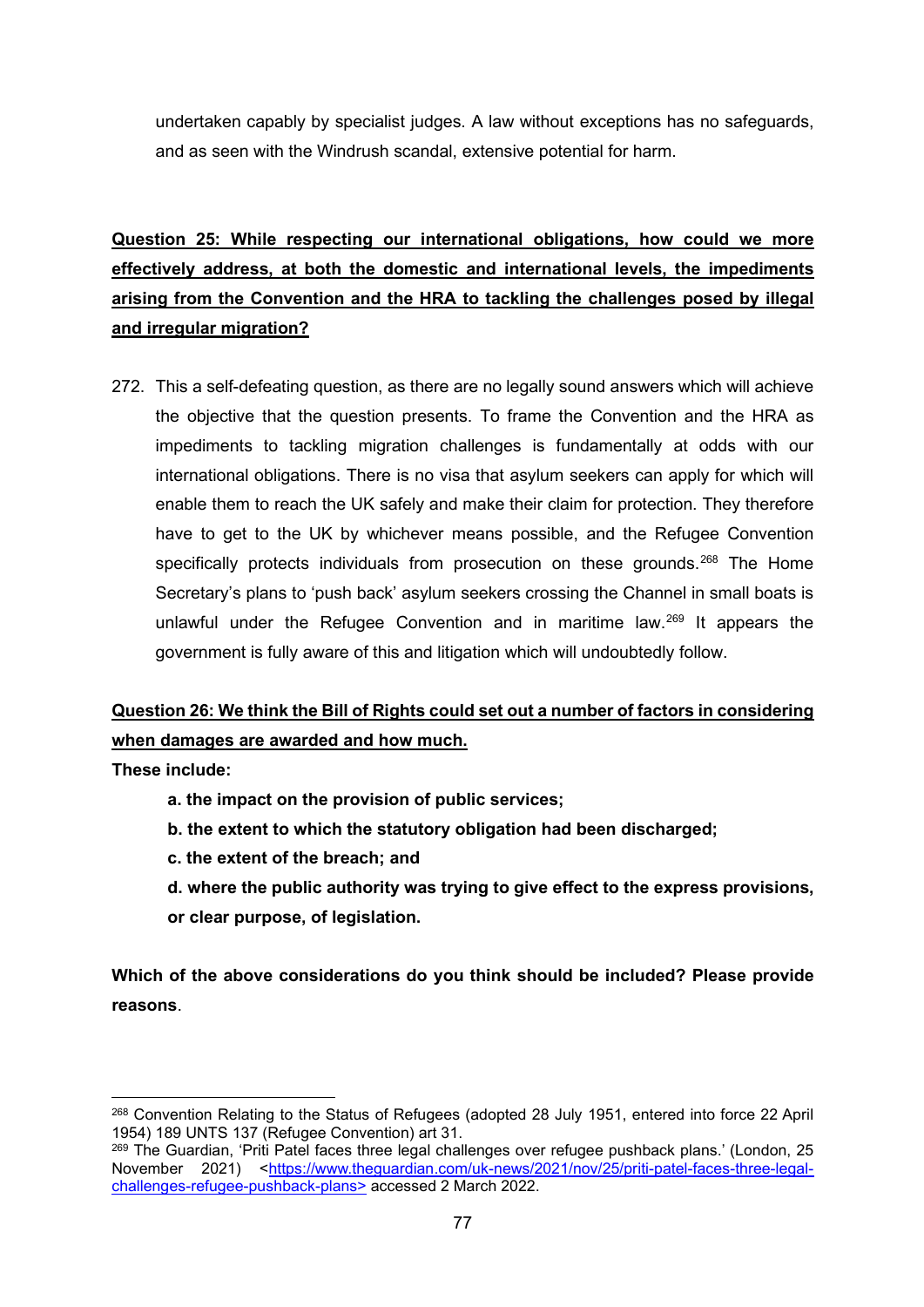- 273. PALG do not consider that any legislative guidance to the courts in considering damages for unlawful violations of individuals' fundamental rights by the State bodies is justified.
- 274. Firstly, any such proposal is redundant, since the extent of the breach is already part of the Courts' consideration of what constitutes 'just satisfaction' when awarding damages (or not) under the HRA.[270](#page-78-0) As observed by Lord Hoffman in *Greenfield v SSHD* [2005][271](#page-78-1) *'…the focus of the Convention is on the protection of Human Rights and not the award of compensation*' [272](#page-78-2) and *'the 1998 Act is not a tort statute. Its objects are different and broader'.* [273](#page-78-3) Damages are awarded only where a non-financial remedy is insufficient to afford a victim 'just satisfaction'. As set out by Green LJ in in *DSD & Anor*, [274](#page-78-4) the question that the courts will ask is '*whether the violation is of a type which should be reflected in a pecuniary award?*' as part of protecting human rights.[275](#page-78-5)
- 275. Second, the proposed factors for consideration are either already factors considered by the Courts in conducting this exercise (e.g. the extent of the breach), or would set dangerous precedents and allow abuses of power by the State. The effect of the proposal set out in Question 26 is that victims of human rights violations would be prevented from being awarded an effective remedy, and compensation, in circumstances where the HRA is the only way they can obtain redress and restitution.
- 276. Simply put, consideration of the 'impact on the provision of public services' (26a), or whether public bodies were 'trying', when breaching the victim's human rights, to comply with (other) legislation (26b and 26d), amount to efforts to reduce the 'cost' to public authorities of violating individuals' rights. This would stand in clear breach of the State's obligations to secure Convention rights (Article 1 ECHR) and to ensure effective remedy for breaches of those rights (Article 13 ECHR), and by extension its obligations under the Good Friday (Belfast) Agreement and EU Withdrawal Agreements.
- 277. The HRA has been crucial in providing victims of unlawful acts by police and other state bodies, including our clients, with redress. Damages in such cases are almost always modest and represent a tiny cost to the State but lifechanging redress for victims. By way of example, in cases where families have lost their loved ones unlawfully at the

<span id="page-78-0"></span><sup>270</sup> *Anufrijeva v Southwark London Borough Council* [2004] QB 1124 at [68].

<span id="page-78-1"></span><sup>271</sup> *Greenfield v Secretary of State for the Home Department* [2005] UKHL 14.

<span id="page-78-2"></span><sup>272</sup> *Ibid*, [9].

<span id="page-78-3"></span><sup>273</sup> *Ibid*, [19].

<span id="page-78-4"></span><sup>274</sup> *DSD & Anor v Commissioner of Police for the Metropolis* [2014] EWHC 2493 (QB) (23 July 2014).

<span id="page-78-5"></span><sup>275</sup> *Ibid*, [18]; *Alsersan and other v Ministry of Defence* [2018] 3 WLR 95, [912].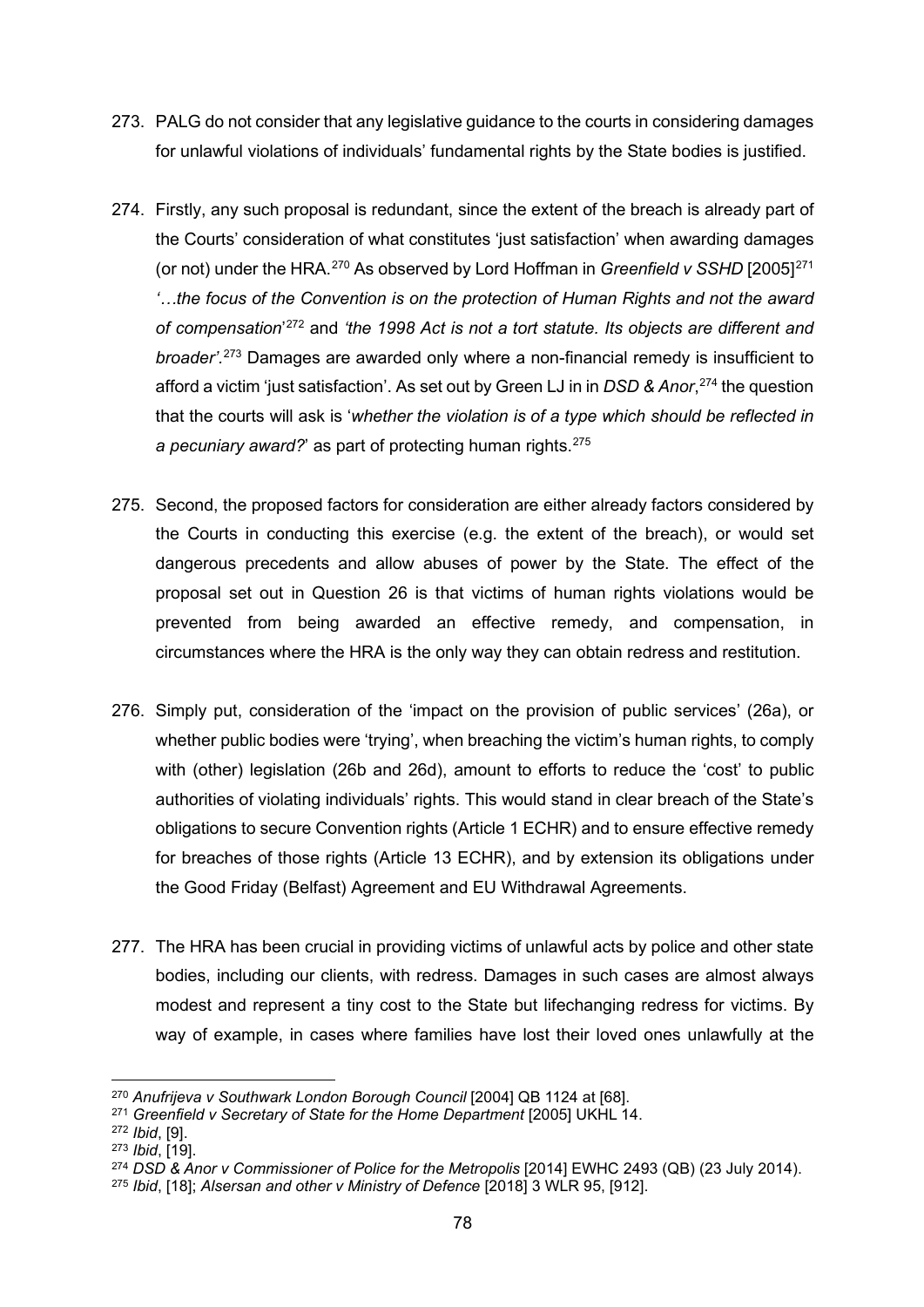hands of the state in breach of Article 2 ECHR, a bereaved family member, who might not otherwise be able to recover under the Law Reform (Miscellaneous Provisions) Act 1934 or Fatal Accidents Act 1976, is usually awarded only around £10,000 for their suffering.<sup>[276](#page-79-0)</sup>

278. In *DSD*, where the police were held liable to victims of the 'black cab' serial rapist, John Worboys, the High Court awarded DSD £20,000 in non-pecuniary damages on the basis that she suffered long-term psychiatric harm directly attributable to the police failings, and £17,000 to the other claimant, NBV, for the post-assault psychological harm arising from their failings. Green J held that damages were required because there was clear evidence that the failures caused the claimants psychological harm, noting that:

*'The ineffective police investigation left her [DSD] with feelings of low self-worth; she carried with her the belief that the police considered her to be a liar and promiscuous or a drug addict or all these things. She questioned her own sanity. She developed negative cognitions about herself. It was only when Worboys was arrested that she felt relief and a confirmation that she had not 'made it up'. She felt responsibility for the other victims because she had not been able to persuade the police of her version of events.*' [277](#page-79-1)

- 279. We reject the premise that damages could be limited with reference to the factors listed, which appears to be based on the idea that individual claims have a negative impact on public authorities and their resources. The HRA does not prevent public authorities from performing their functions, but instead seeks to ensure better and fairer practices which will have a positive effect on the community as a whole.
- 280. If the Government is concerned about the cost of litigation, we do not consider limiting already modest damages to be an appropriate response. As we have already set out: victims deserve remedies, successful cases ensure accountability, and deter against future wrongdoing. Indeed, if the State wishes to reduce the costs of litigation against it then the obvious way to do so would be to improve systems, training and procedures so as to reduce unlawful actions by state actors, and to own-up when things do go wrong.

<span id="page-79-0"></span><sup>276</sup> *Savage v South Essex Partnership NHS Foundation Trust* [2010] EWHC 865 (QB) [96]-[97*]; Van Colle v Chief Constable of the Hertfordshire Police* [2007] EWCA Civ 325, at [127]; *Rabone v Pennine Care NHS Foundation Trust* [2012] UKSC 2.

<span id="page-79-1"></span><sup>277</sup> *DSD and another v Commissioner of Police* [2018] UKSC 11, [122].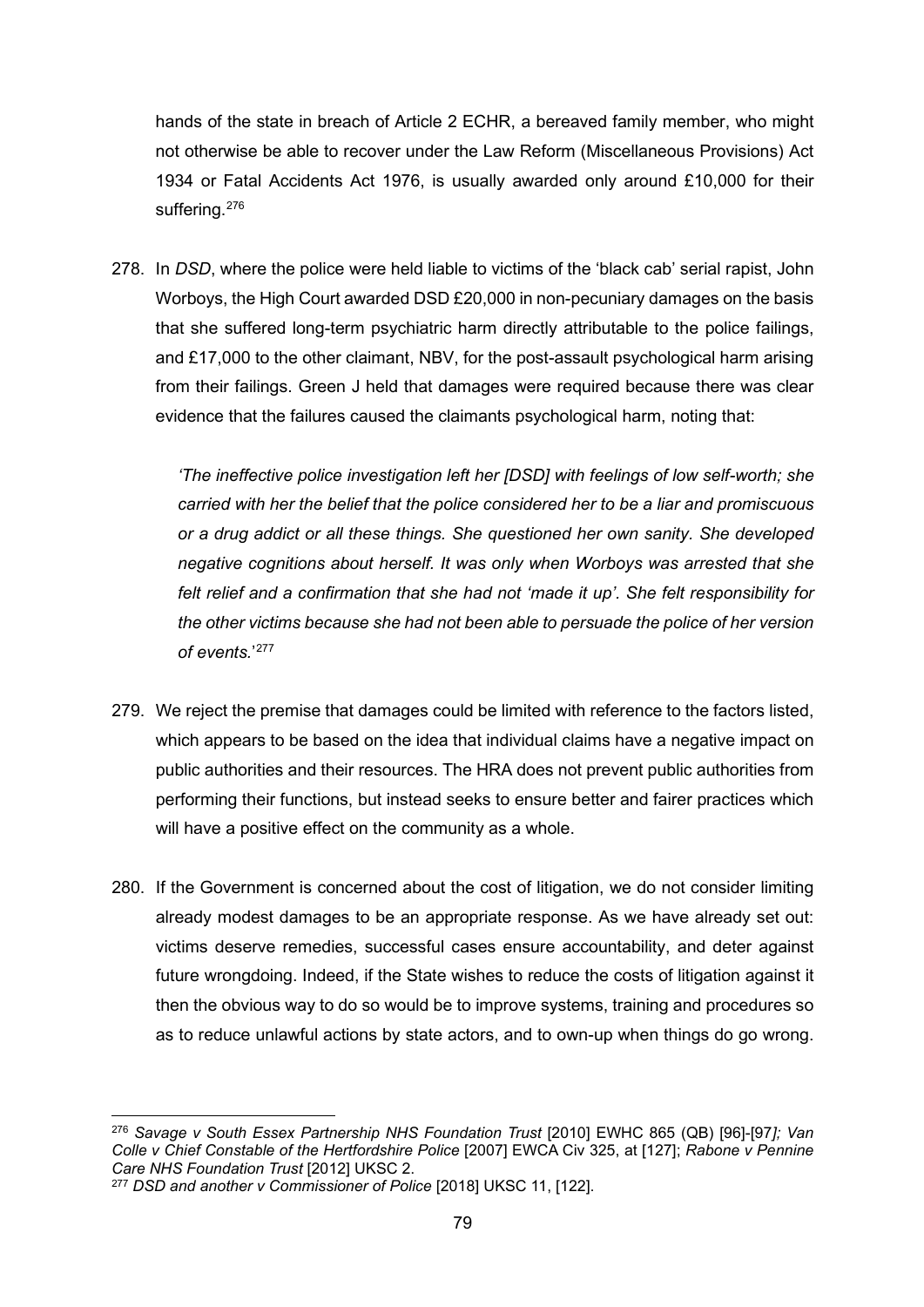Instead, there remains an issue with equality of arms between the state and victims of state abuses. [278](#page-80-0)

**Question 27: We believe that the Bill of Rights should include some mention of responsibilities and/or the conduct of claimants, and that the remedies system could be used in this respect. Which of the following options could best achieve this? Please provide reasons.**

- **Option 1: Provide that damages may be reduced or removed on account of the applicant's conduct specifically confined to the circumstances of the claim; or**
- **Option 2: Provide that damages may be reduced in part or in full on account of the applicant's wider conduct, and whether there should be any limits, temporal or otherwise, as to the conduct to be considered.**
- 281. PALG rejects the premise upon which this question is framed, and the reference in the Consultation to 'undeserving claimants'. In our view, this proposal undermines the universality of human rights, founded on the inherent dignity and equality of all human beings and the inalienability of their rights. Any proposal which seeks to qualify this principle sets a dangerous precedent. It would also be in flagrant breach of the UK's obligations under the Convention and its wider international and international human rights law obligations, as well as damaging the UK's international reputation.
- 282. At a time when states across the globe are united in opposition to Russia's unlawful invasion of the Ukraine, and the UK and others have referred atrocities in Ukraine to the International Criminal Court.<sup>[279](#page-80-1)</sup> suggestions in the Consultation that certain individuals are somehow undeserving of redress when their human rights are breached should be considered unworthy of our national legal system and international legal order.<sup>[280](#page-80-2)</sup> PALG does not consider that the HRA or any proposed Bill of Rights should include mention of responsibilities and/or the conduct of claimants. Nor should the remedies system be used in this respect. We strongly oppose the options contemplated.

<span id="page-80-0"></span><sup>&</sup>lt;sup>278</sup> For example, in the context of inquests, Freedom of Information requests submitted to the 53 mental health NHS trusts in England, has revealed that they had spent over £4 million on legal representation at inquests in the financial year 2017/18 (of the half that responded). It is reported that just £118,000 was made available to bereaved families in legal aid. BBC File on 4: '*Families versus the state: An unfair fight?'* <https://www.bbc.co.uk/programmes/m0008y55> (at 14:00), accessed 7 March 2022.

<span id="page-80-1"></span><sup>279</sup> 'UK leads call for ICC to investigate Russia's war crimes', [<https://www.gov.uk/government/news/uk](https://www.gov.uk/government/news/uk-leads-call-for-icc-to-investigate-russias-war-crimes)[leads-call-for-icc-to-investigate-russias-war-crimes>](https://www.gov.uk/government/news/uk-leads-call-for-icc-to-investigate-russias-war-crimes) accessed 7 March 2022.

<span id="page-80-2"></span><sup>280</sup> Human Rights Act Reform: A Modern Bill of Rights, December 2021, para 126.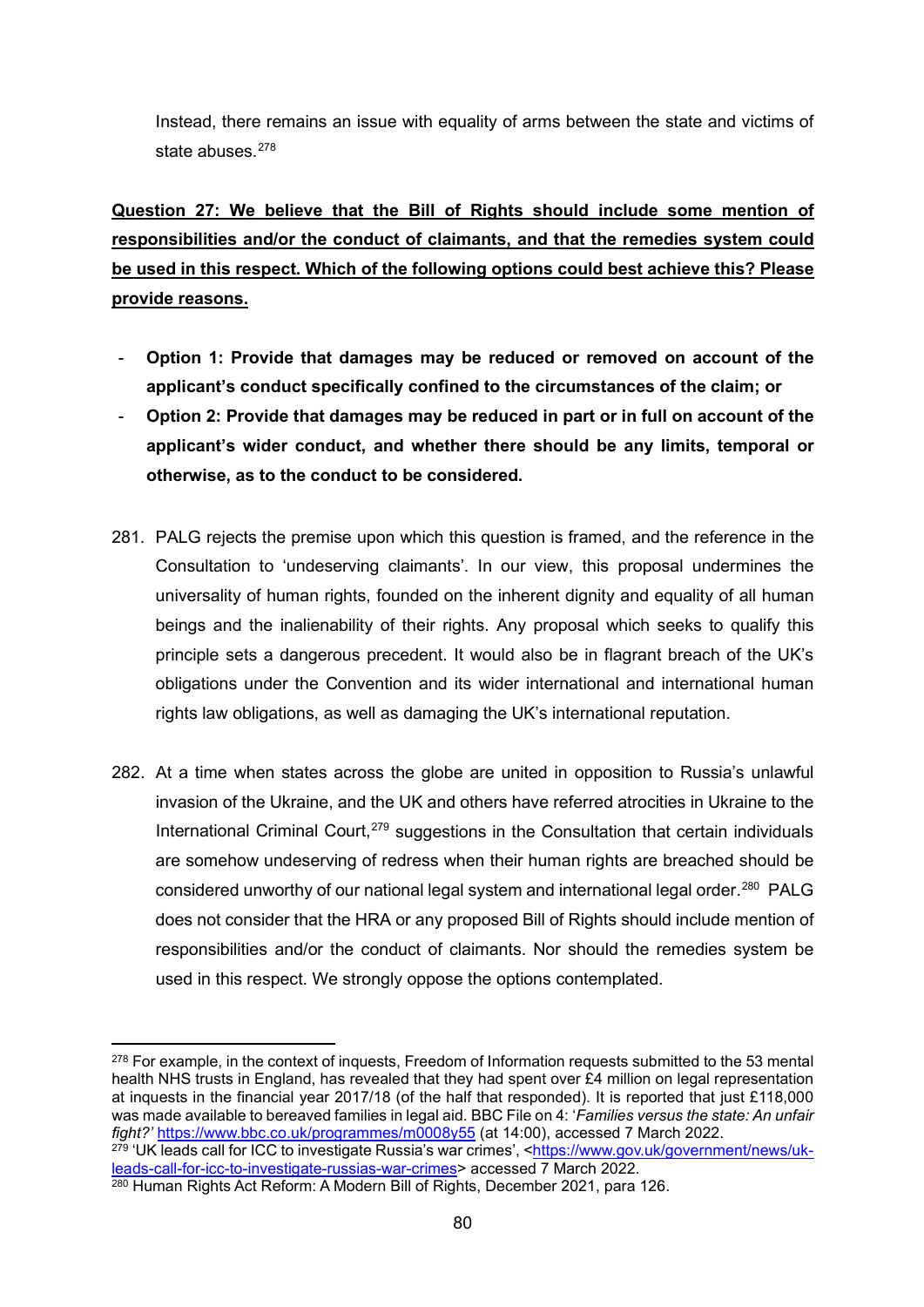283. One of the most fundamental principles underpinning our judicial system is that justice should be done for all people. This principle does not derive from the HRA or ECtHR case law. It is deeply embedded in common law tradition and underpins the rule of law. In the words of Edward Pepperal QC in *Abdulrahim Mohammed* [2017]: [281](#page-81-0)

*'66. Some reading this judgment might well question why a foreign citizen who has so thoroughly abused the hospitality of this country by the commission of serious criminal offences is entitled to any compensation. There are, perhaps, three answers to such sceptic:*

*66.1 First, there are few principles more important in a civilised society than that no one should be deprived of their liberty without lawful authority.*

*66.2 Secondly, it is essential that where a person is unlawfully imprisoned by the state that an independent judiciary should hold the executive to account.*

*66.3 Thirdly, justice should be done to all people […].'*

284. Second, as noted by the Consultation, the courts will already consider the wider circumstances, including the conduct of the victim, when considering remedies for breaches under the HRA, or indeed at common law. Section 8 HRA and Article 41 ECHR already ensure that courts award damages only when '*necessary*' and '*just*' in the  $circumstances.<sup>282</sup>$  $circumstances.<sup>282</sup>$  $circumstances.<sup>282</sup>$  In deciding what, if any, award is necessary, the courts take into account the '*overall context'* in which the breach of a Convention right occurred.[283](#page-81-2) As referenced in the Consultation, in *McCann & Others v United Kingdom*, [284](#page-81-3) which concerned IRA gunmen killed by military forces in Gibraltar, the ECtHR dismissed the claim for compensation stating that*: '…having regard to the fact that the three terrorist suspects who were killed had been intending to plant a bomb in Gibraltar, the Court does not consider it appropriate to make an award under this head*'*.* [285](#page-81-4)

<span id="page-81-0"></span><sup>281</sup> *Mohammed v The Home Office* [2017] EWHC 2809 (QB) (8 November 2017).

<span id="page-81-1"></span><sup>282</sup> *Alsersan and other v Ministry of Defence* [2018] 3 WLR 95, [912], [907]; European Court of Human Rights, Practice Direction: Just Satisfaction Claims [2]

[<sup>&</sup>lt;https://www.echr.coe.int/Documents/PD\\_satisfaction\\_claims\\_ENG.pdf>](https://www.echr.coe.int/Documents/PD_satisfaction_claims_ENG.pdf) accessed 21 February 2022. <sup>283</sup> *Alsersan and other v Ministry of Defence* [2018] 3 WLR 95, [914].

<span id="page-81-4"></span><span id="page-81-3"></span><span id="page-81-2"></span><sup>284</sup> *McCann & Others v United Kingdom,* App. No. 18984/91 (ECtHR, 27 September 1995). <sup>285</sup> *Ibid,* [219].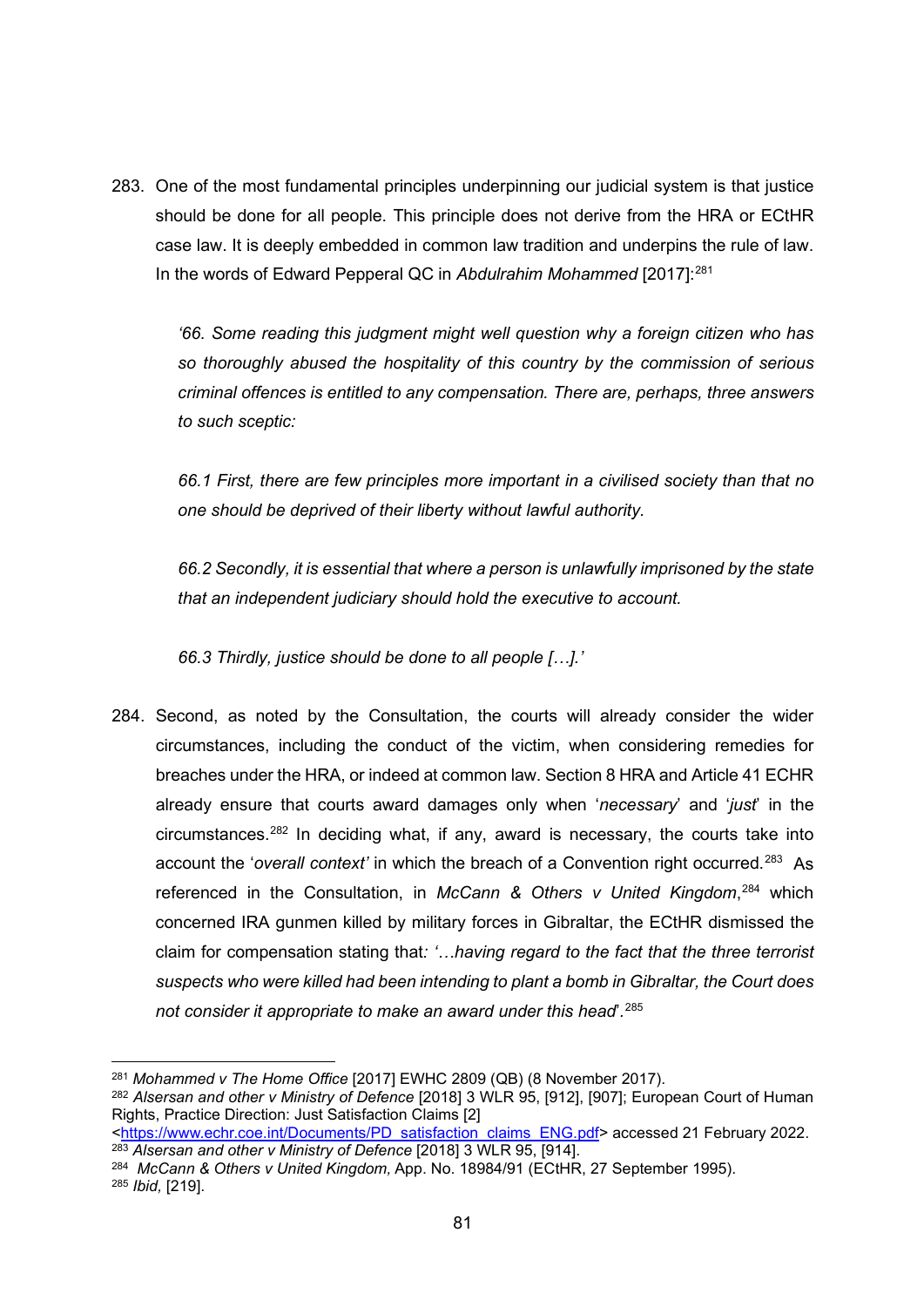285. In PALG's experience, the criminal justice system in the UK is a key staging ground in the realisation of the rights in the UK. For many of our clients – often from marginalised, over-policed and vulnerable communities – litigation is already a stressful and difficult experience, which often includes them having to recount traumatic memories. Although a financial remedy is often not the primary motivation for our clients, having to explain and recount their past, unrelated to the events which give rise to their claim, as well as justify why they are deserving of compensation, may result in important challenges not being brought and dangerously undermine accountability, to the detriment of us all.

286. The Government must urgently rethink these proposals.

# **Question 28: We would welcome comments on the options, above, for responding to adverse Strasbourg judgments, in light of the illustrative draft clause at paragraph 11 of Appendix 2**

- 287. We do not believe that any amendment to the current procedure for responding to adverse Strasbourg judgments is required.
- 288. First, the number of adverse judgments against the UK is very low. According to the Ministry of Justice's own figures, from 1959 to 2020, just 556 judgments were issued in UK cases, of which 322 found that the UK was in violation of the Convention. Since 2011, there have been no more than 10 judgments against the UK per year, and since 2017, no more than 5.[286](#page-82-0) In 2020, cases against the UK accounted for just 0.29% of the ECtHR's pending caseload.<sup>[287](#page-82-1)</sup> Indeed, as noted by a Government review in 2006.<sup>[288](#page-82-2)</sup> and by IHRAR in 2021,<sup>[289](#page-82-3)</sup> any decrease in applications to, and adverse findings by, the ECtHR is in large part down to the HRA.
- 289. Second, as set out in answer to questions 1 and 2 above regarding s.2 HRA and the obligation to '*take into account'* ECtHR case law, where the UK and Strasbourg courts

<span id="page-82-0"></span><sup>286</sup> Ministry of Justice, *Responding to human rights judgments*, December 2021, page 13. [<https://assets.publishing.service.gov.uk/government/uploads/system/uploads/attachment\\_data/file/10](https://assets.publishing.service.gov.uk/government/uploads/system/uploads/attachment_data/file/1038220/human-rights-judgments-response-2021.pdf) [38220/human-rights-judgments-response-2021.pdf.](https://assets.publishing.service.gov.uk/government/uploads/system/uploads/attachment_data/file/1038220/human-rights-judgments-response-2021.pdf)>.

<span id="page-82-1"></span><sup>287</sup> *Ibid.*

<span id="page-82-2"></span><sup>288</sup> Department for Constitutional Affairs, *Review of the Implementation of the Human Rights Act*, July 2006, p.4, 35.

<span id="page-82-3"></span><sup>289</sup> The Independent Human Rights Act Review (2021), p. 45, at 52.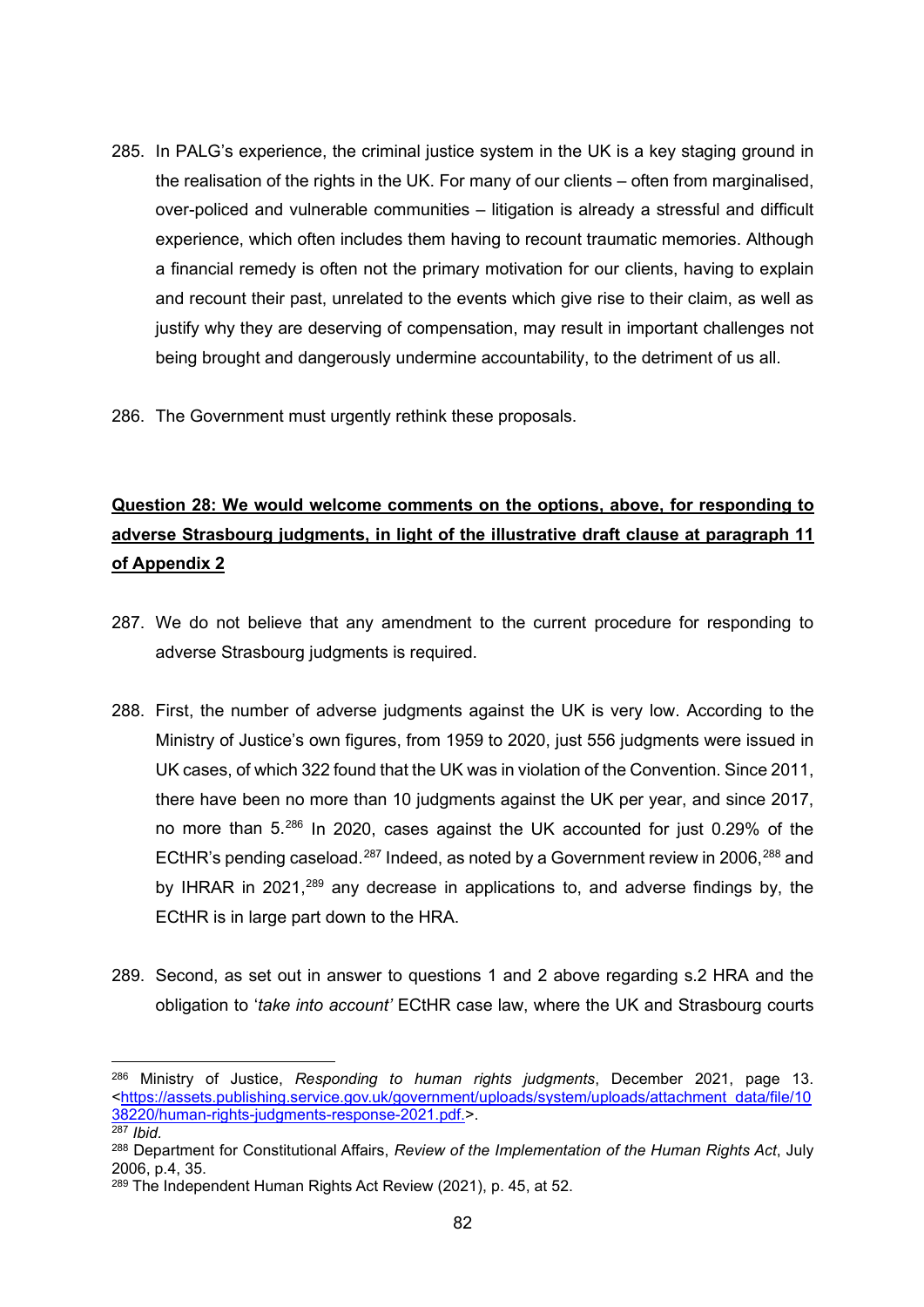do disagree, a judicial dialogue often takes place and in many cases analysis by UK courts wins out, forming the basis of Strasbourg's decisions.[290](#page-83-0) Additionally, contrary to the suggestion in the Consultation, under Article 46 ECHR, ECtHR judgments are not prescriptive, but are '*essentially declaratory'* in nature.[291](#page-83-1) Hence IHRAR's emphasis that '*…the ECtHR does not regard itself as bound by its own previous decisions'*. [292](#page-83-2)

- 290. Nor do ECtHR judgments set down *how* any breaches of the Convention should be remedied. Instead, the ECtHR recognises that a certain amount of adaptation may be necessary to give effect to decisions at the national level. A State is free to implement those decisions in accordance with its own legal system. In *Animal Defenders International v United Kingdom* [2013], the ECtHR held that the national authorities were '*best placed'* to determine what should be regarded as a *'country specific and complex assessment'* of the balance to be struck.[293](#page-83-3)
- 291. The obligation under Article 46 exemplifies the subsidiary nature of the ECHR system, dictating that the '*task of ensuring respect for the rights enshrined in the Convention lies first and foremost with the authorities in the contracting states rather than with the Court. The Court can and should intervene only where the domestic authorities fail in that task'*. [294](#page-83-4) As stated in *Handyside* [1976], '*the machinery of protection established by the Convention is subsidiary to the national systems safeguarding human rights'*. [295](#page-83-5)
- 292. Third, when there are adverse judgments, the remedial action required is often relatively limited. Out of the 15 adverse judgments against the UK handed down since August 2016, only 3 resulted in amendments to legislation, whilst another 2 are under consideration to see if amendments are necessary. The remaining 10 were closed with only individual, rather than general, measures being taken.<sup>[296](#page-83-6)</sup>

<span id="page-83-0"></span><sup>290</sup> Bratza (n 5) . See also Department for Constitutional Affairs, *Review of the Implementation of the Human Rights Act*, July 2006, p.4, 35.

<span id="page-83-1"></span><sup>291</sup> D.J. Harris, M. O'Boyle, and C. Warbrick, Law of the European Convention of Human Rights (Butterworths London 1995), p. 26.

<span id="page-83-2"></span> $292$  The Independent Human Rights Act Review (2021), p. 33, at 26.

<span id="page-83-3"></span><sup>293</sup> *Animal Defenders International V UK*, App no. 48876/08 (ECtHR 22 April 2013), [111].

<span id="page-83-4"></span><sup>294</sup> Jurisconsult of the European Court of Human Rights, *Interlaken Follow-up: Principle of Subsidiarity*, 8th July 2010. [<http://www.echr.coe.int/Documents/2010\\_Interlaken\\_Follow-up\\_ENG.pdf>](http://www.echr.coe.int/Documents/2010_Interlaken_Follow-up_ENG.pdf) accessed 7 March 2022.

<span id="page-83-5"></span><sup>295</sup> *Handyside v UK, Application No. 5493/72*, [48].

<span id="page-83-6"></span><sup>296</sup> Ministry of Justice, *Responding to human rights judgments,* December 2017 - December 2021. <https://www.gov.uk/government/collections/human-rights-the-governments-response-to-humanrights-judgments>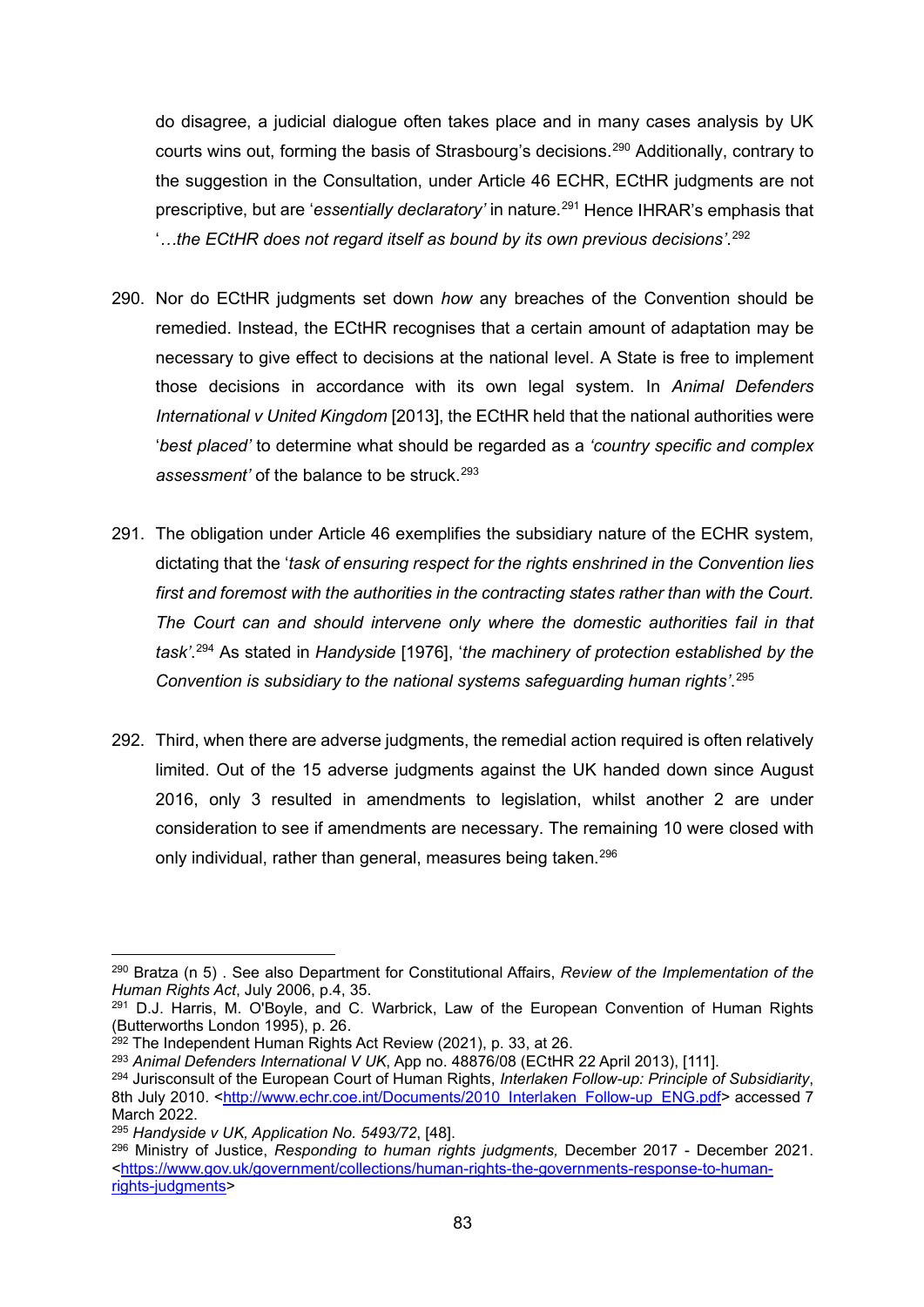293. The prisoner voting saga in *Hirst v United Kingdom (No. 2)* [2005]<sup>[297](#page-84-0)</sup> provides a clear example. Though frequently portrayed as having *required* the UK government to afford convicted prisoners the right to vote in elections.<sup>[298](#page-84-1)</sup> in fact the Court found only that a *blanket* ban on prisoner voting breached Article 3 of Protocol No. 1 ECHR and noted the *'wide margin of appreciation'* to be granted on the issue,<sup>[299](#page-84-2)</sup> emphasising:

*'There are numerous ways of organising and running electoral systems and a wealth of differences, inter alia, in historical development, cultural diversity and political thought within Europe which it is for each Contracting State to mould into their own democratic vision.'* [300](#page-84-3)

- 294. Again, in *Greens and MT v United Kingdom* [2010], the ECtHR was emphatic in noting that whilst the UK remained under an obligation to remedy the breach in relation to prisoner voting, it would be inappropriate for the ECtHR to dictate '*the content of future legislative proposals'.*[301](#page-84-4) The end result was that from 2018, some 13 years after *Hirst,*  the UK permitted prisoners on temporary licence (i.e. not currently imprisoned) to vote. Despite this being the bare minimum the UK could do to implement the judgment, the Council of Europe welcomed the proposal and considered it an *'acceptable compromise'*  to address the *Hirst (No 2)* judgment.<sup>[302](#page-84-5)</sup>
- 295. Fourth, as a matter of practicality, any difficulty in the current system of responding to adverse judgments on the rare occasion they appear is wildly overstated. Though the Consultation alludes to a conflict between the Government and Parliament in the current approach, this is on the one hand illusory, and on the other hand Parliament doing its job of scrutinising the Government and legislating where required.<sup>[303](#page-84-6)</sup>

See also the recent example of *Unuane v UK,* App *No. 80343/17* (ECtHR 24 February 2021).

<span id="page-84-0"></span><sup>297</sup> *Hirst v United Kingdom* (No.2), App No. 74025/01 (ECtHR, 6 October 2005).

<span id="page-84-1"></span><sup>298</sup> W. Steavenson, '*Jonathan Sumption: The Brain of Britain*'*,* The Guardian (London, 6 August 2015) [<https://www.theguardian.com/law/2015/aug/06/jonathan-sumption-brain-of-britain>](https://www.theguardian.com/law/2015/aug/06/jonathan-sumption-brain-of-britain) accessed 7 March 2022.

<span id="page-84-2"></span><sup>299</sup> *Hirst v United Kingdom* (No.2), App No. 74025/01 (ECtHR, 6 October 2005), [41].

<span id="page-84-3"></span><sup>300</sup> *Ibid*, [61].

<span id="page-84-5"></span><span id="page-84-4"></span><sup>301</sup> *Greens and MT v UK*, App. Nos. 60041/08 and 60054/08, (ECtHR 23 November 2010), [115]. <sup>302</sup> Prisoners' voting rights: developments since May 2015, 19<sup>th</sup> November 2020, House of Commons Library. [<https://commonslibrary.parliament.uk/research-briefings/cbp-7461/>](https://commonslibrary.parliament.uk/research-briefings/cbp-7461/) accessed 7 March 2022.

<span id="page-84-6"></span><sup>303</sup> '[the HRA and judicial dialogue with the ECtHR]…*accounts for the significant reduction in a number of adverse decisions against the UK Government by the European Court of Human Rights since the Human Rights Act came into effect*'. Department for Constitutional Affairs, *Review of the Implementation of the Human Rights Act* (July 2006), p.3 – 4 as cited in Roger Masterman, *Supreme, Submissive or Symbiotic? United Kingdom Courts and the European Court Of Human Rights,* October 2015, The Constitution Unit, University College London.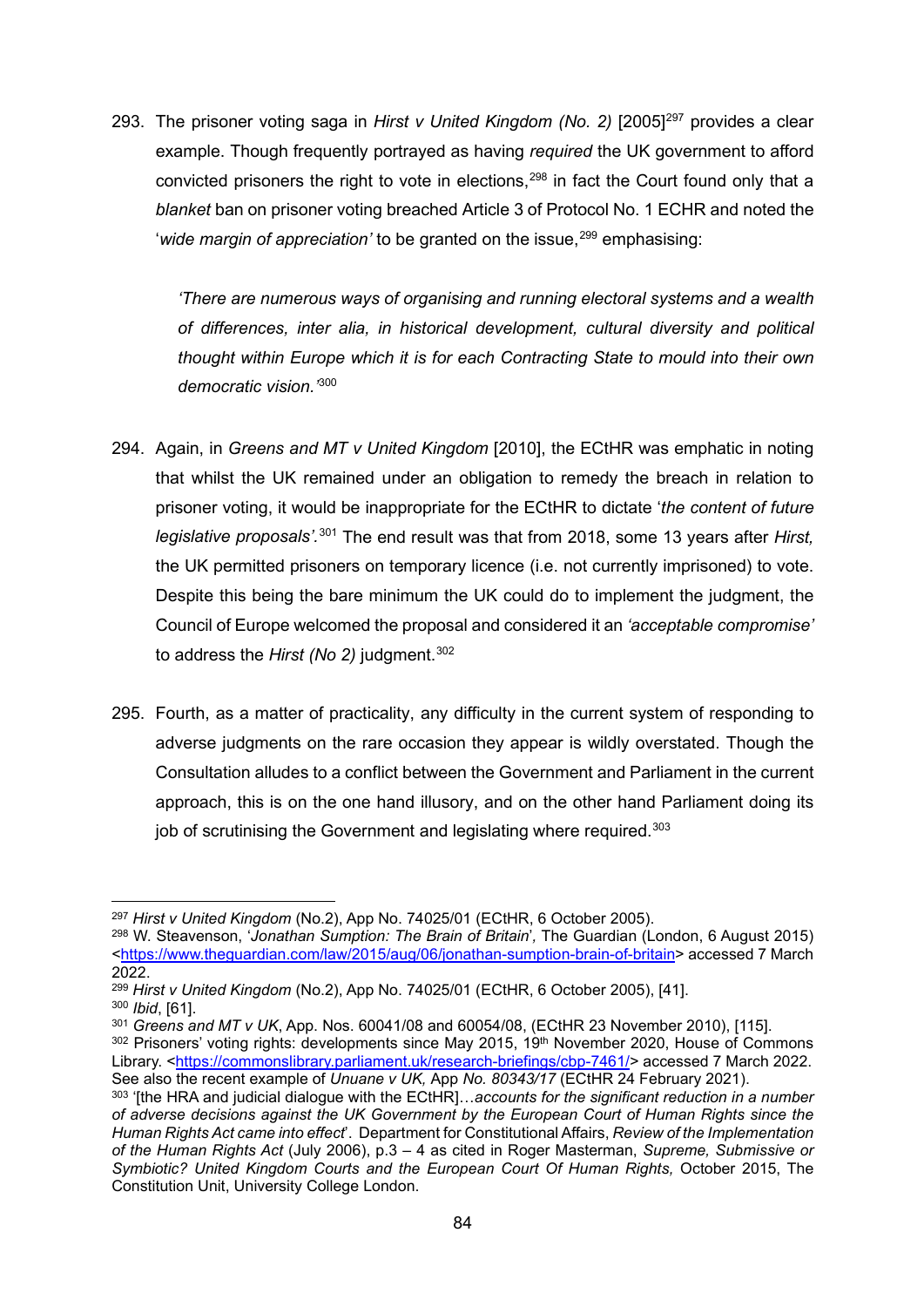#### **Proposed Clause on Parliament's Consideration of Strasbourg Judgments**

- 296. Although the proposed clause at Appendix 2 is couched as a defence of Parliamentary Sovereignty, in reality, it is an unnecessary attack on it. The recitation of Parliamentary Sovereignty at s.1 of the proposed clause is redundant since: (i) as set out in answer to Question 2 above, UK courts are not bound by ECtHR decisions; and (ii) the present system does nothing to undermine Parliamentary Sovereignty. If the Government does not bring necessary remedial action in response to an issue, can take whatever action carries support. As a practical matter, Parliament legislating to say that Parliament is sovereign is patently gratuitous.
- 297. The proposed defence of Parliamentary Sovereignty is also disingenuous, as it provides that that Ministers '*may*' table a motion in the House to remedy the adjudged breach of the Convention.
- 298. Finally, the proposed 'notification period' for the Government to alert the House to an adverse judgment is unaffected by whether Parliament is, in fact, sitting and able to take back the reins which the Consultation purports they are presently being deprived.

#### **No Change Needed**

299. In this background, it is clear that no change to the system for responding to adverse Strasbourg judgments is necessary, or desirable. Any change would not alter the UK's obligations as a signatory to the ECHR, including under Article 46 and Article 13 (right to remedy), nor the financial and reputational damage of failing to comply with its international obligations, or of upholding fundamental rights which it itself helped shape. It would merely prolong the period in which rights violations continue – and thereby result in further human rights abuses.

## **Question 29: Potential Impacts of the Proposed Bill of Rights**

300. Please see conclusion below.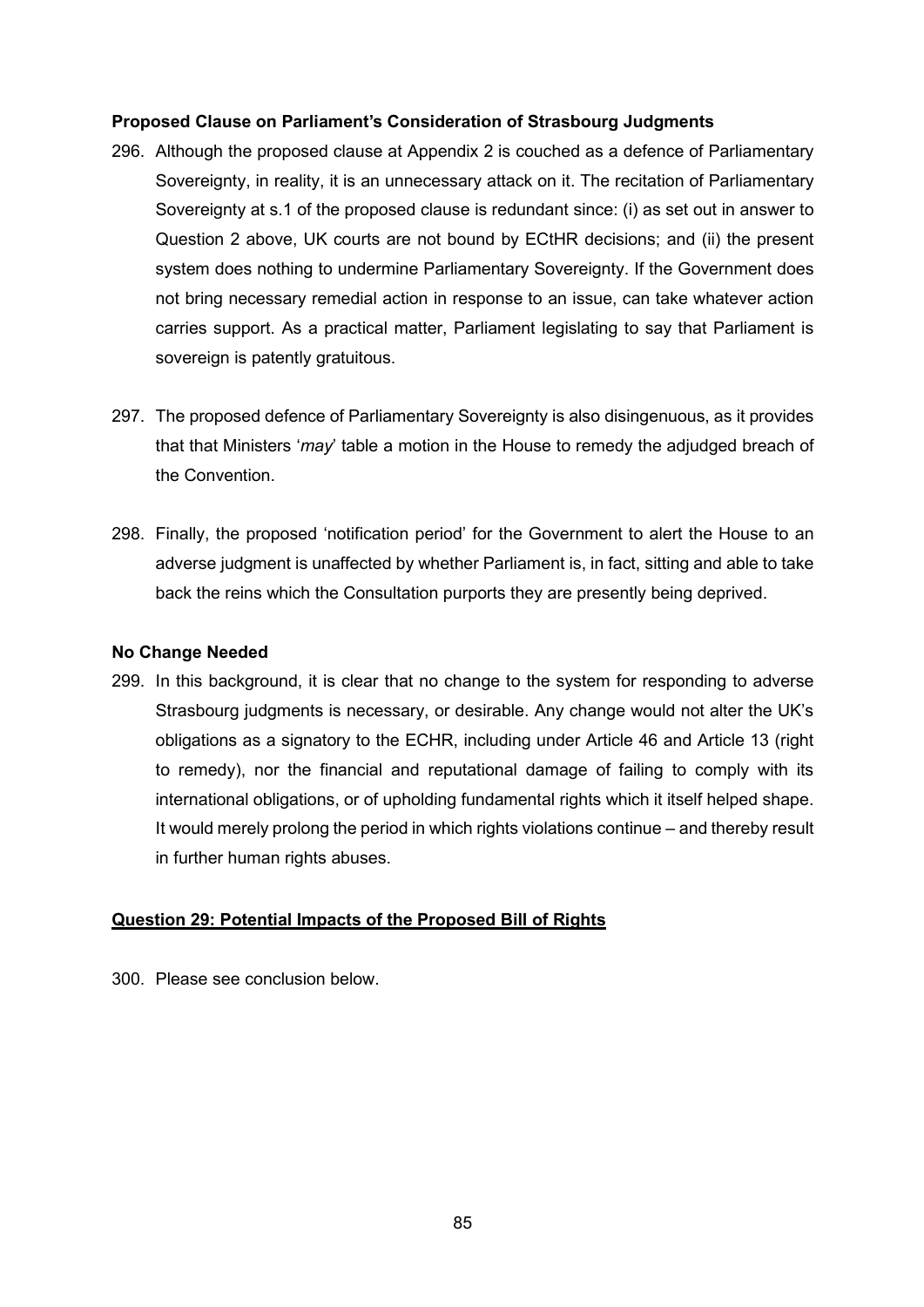### **Conclusion**

- 301. The Bill of Rights proposed in the Consultation would be the first Bill of Rights to *diminish*  rather than to *enhance* people's fundamental rights.
- 302. The majority of the proposed changes to the human rights framework in the UK and to the HRA are simply unnecessary. They ignore the effective operation of the HRA, which is an instrument that has functioned remarkably well since its commencement. The proposals would undermine fundamental tenets of our constitutional arrangements, and in litigation to address human rights abuses, would stack the deck in favour of the Government.
- 303. Some of the proposed changes are quite simply offensive to the UK's '*tradition of upholding human rights*' vaunted by the Consultation. [304](#page-86-0) These are, most notably, the proposals: to adopt an isolationist and literalist interpretation of Convention rights set in the 1950s (proposed changes to s.2); to create additional procedural hurdles in the way of individuals' accessing their rights (proposed 'permission stage'); and to reduce the remedies available to those whose fundamental human rights have been unlawfully violated by the State (proposed efforts to reduce the positive obligations on public bodies, to redefine those bodies obliged to uphold Convention rights, and to insert a '*good behaviour'* test before victims can gain effective remedy).
- 304. A significant number of the proposed changes appear to be in direct contravention of the UK's obligations to secure Convention rights in the UK (Article 1 ECHR), to ensure an effective remedy for breaches of Convention rights (Article 13 ECHR), and to abide by judgments of the ECtHR (Article 46 ECHR). By extension they violate obligations under the Good Friday and EU Withdrawal Agreements to uphold and protect Convention rights.
- 305. The ECHR is a laudable and effective instrument for protecting human rights. Cases enforcing Convention rights in the UK have secured fundamental freedoms and held the State to account when it does wrong. The Convention has: held the British army to account for inhuman and degrading treatment (forcing detainees to remain in stress positions, hooding, subjection to noise, sleep deprivation and withholding food and

<span id="page-86-0"></span><sup>304</sup> Foreword to 'Human Rights Act Reform: A Modern Bill of Rights' (2021), at p3.